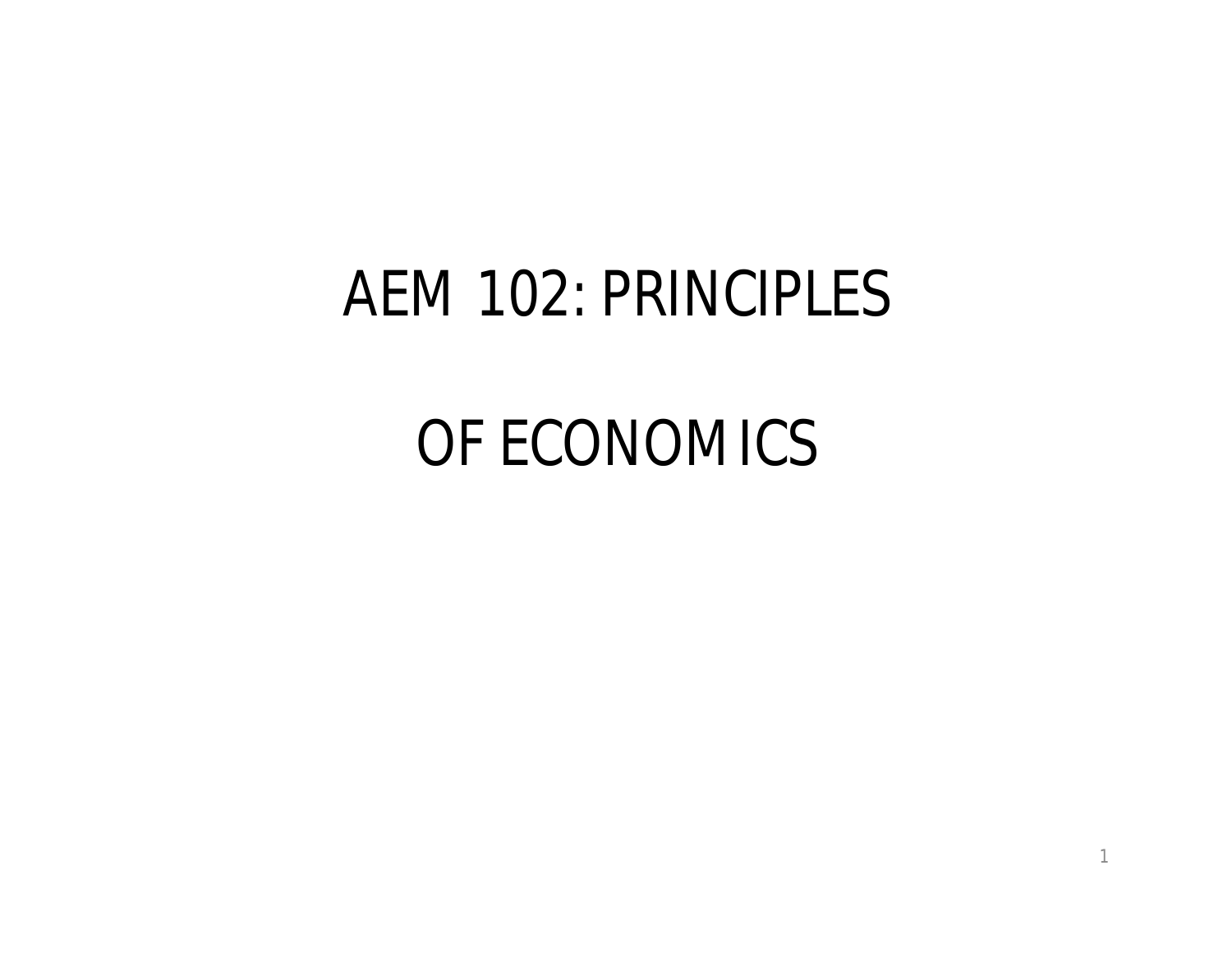## COURSE OUTLINE:

#### **WEEKS**

- 1 INTRODUCTION TO ECONOMICS
- 2 THE ECONOMIC PROBLEM
- 3 DEMAND, SUPPLY AND EQUILIBRUM
- 4 5 DEMAND, SUPPLY AND ELASTICITY
- 6 7 UNEMPLOYMENT, AND NATIONAL INCOME
- 8 MID-SEMESTER: CONTINUOUS ASSESSMENT TEST (CAT)
- 9 CONSUMPTION, INVESTMENT AND EXPORTS
- 10 INFLATION, DEFICITS AND DEBT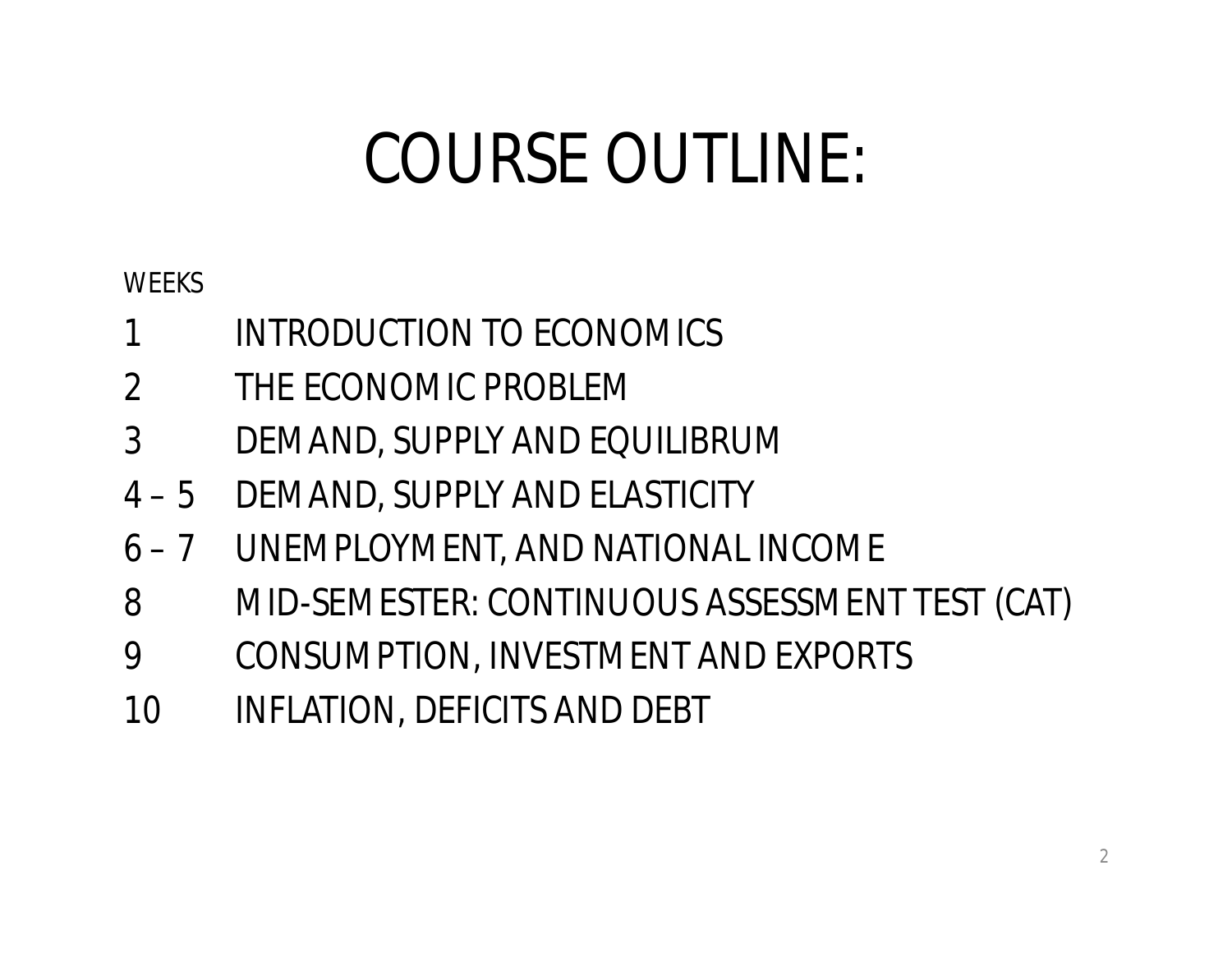## Recommended Textbook

- Salvatore, D. and Diulio, E. A. (1996) Schaum's Outlines of Theory and Problems of Principles of Economics 2<sup>nd</sup> ed. 400pp
- **Course Coordinator:** Prof. (Mrs.) C. A. Afolam**i**
- Other Lecturers: Dr. B. Phillip

Dr. Adewuyi Dr. Obayelu A. E. Dr. O. Ashaolu Dr. O. I. Vaughan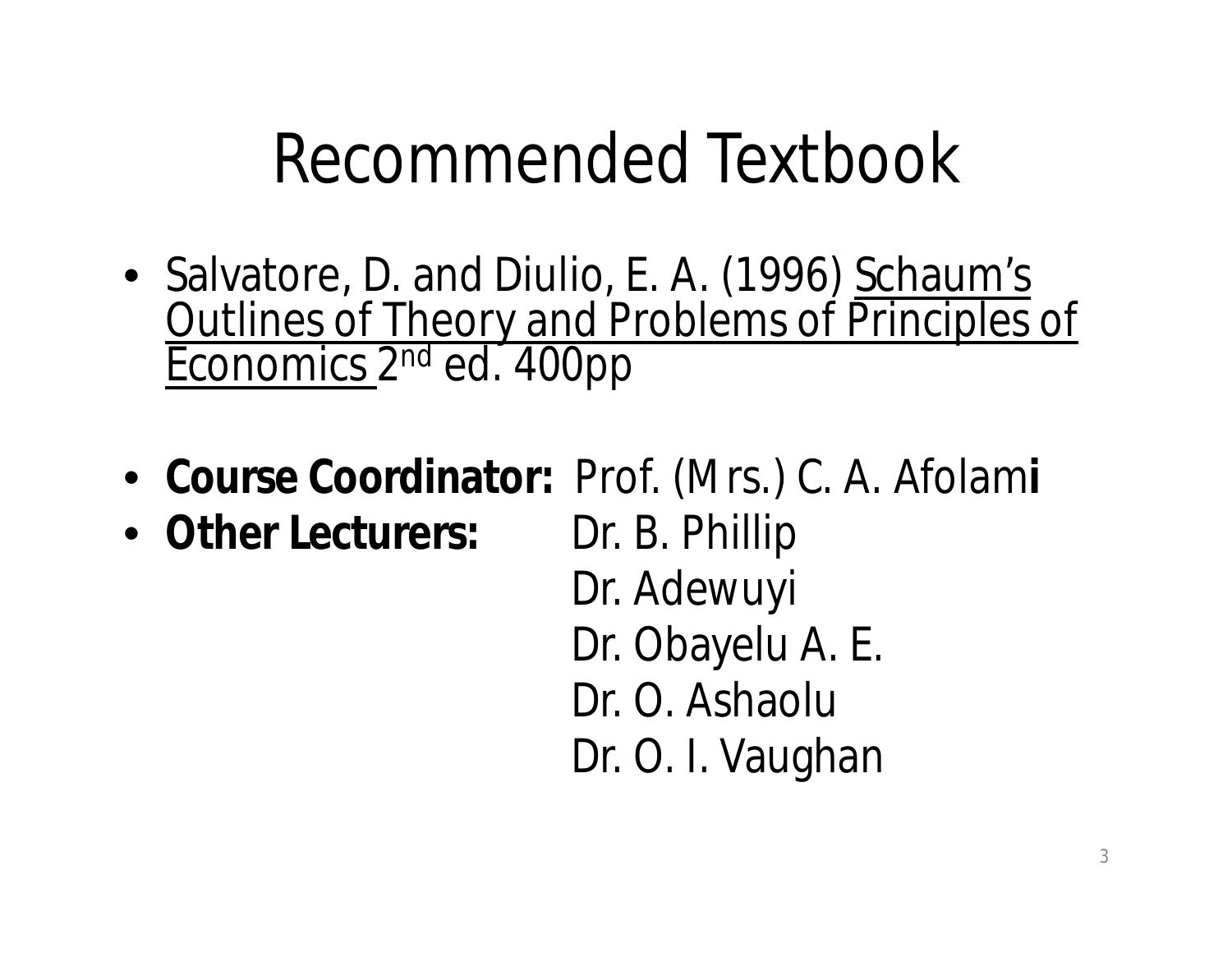## Ground Rules

- Switch off all mobile phones.
- No side talking/no conversations.
- No loitering in the auditorium.
- Talk only when the lecturer approves it.
- No strolling into the auditorium during lecture i.e. lateness to lecture is not allowed.
- No form of disturbance during lectures.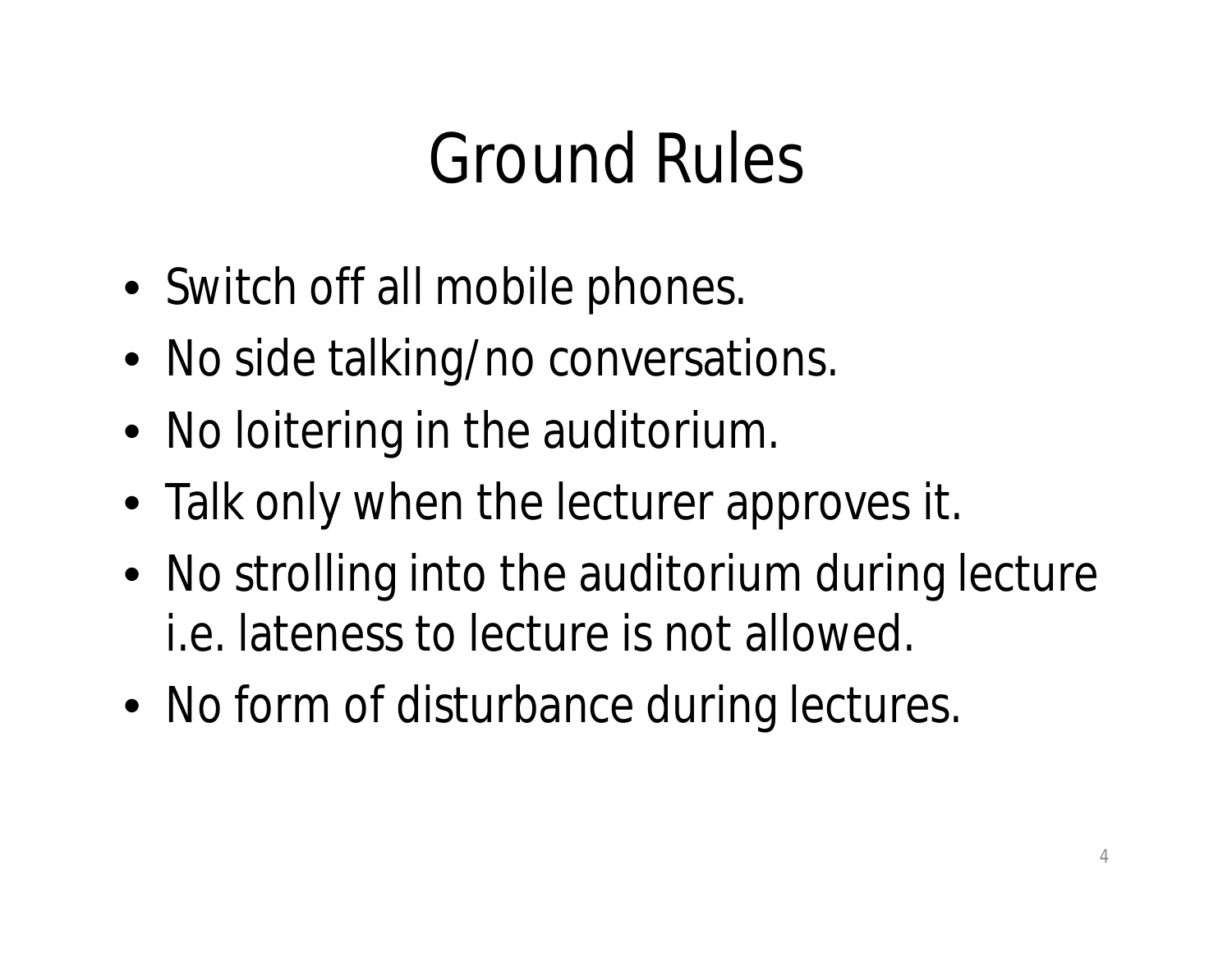#### 1.O Introduction to Economics

1.1. The Subject Matter of Economics

1.2. The Methodology of Economics

1.3. The Use of Tables, Graphs and Equations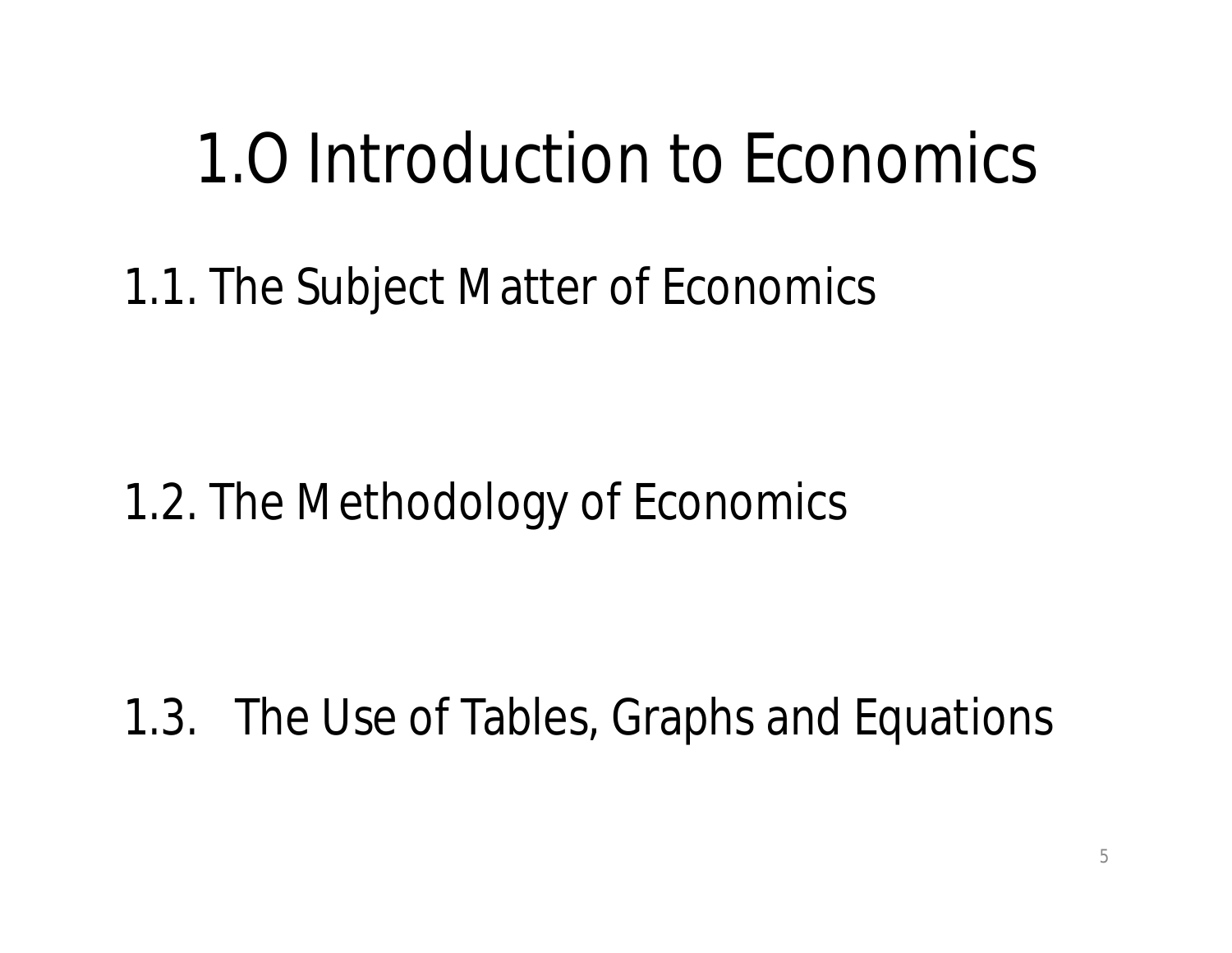#### 1.1. The Subject Matter of Economics

Economics is a social science.

It studies individuals and organizations engaged in production, distribution and consumption of goods and services (using scarce resources of land, labour , capital).

Its tools are:

**Principles** Theories and Models.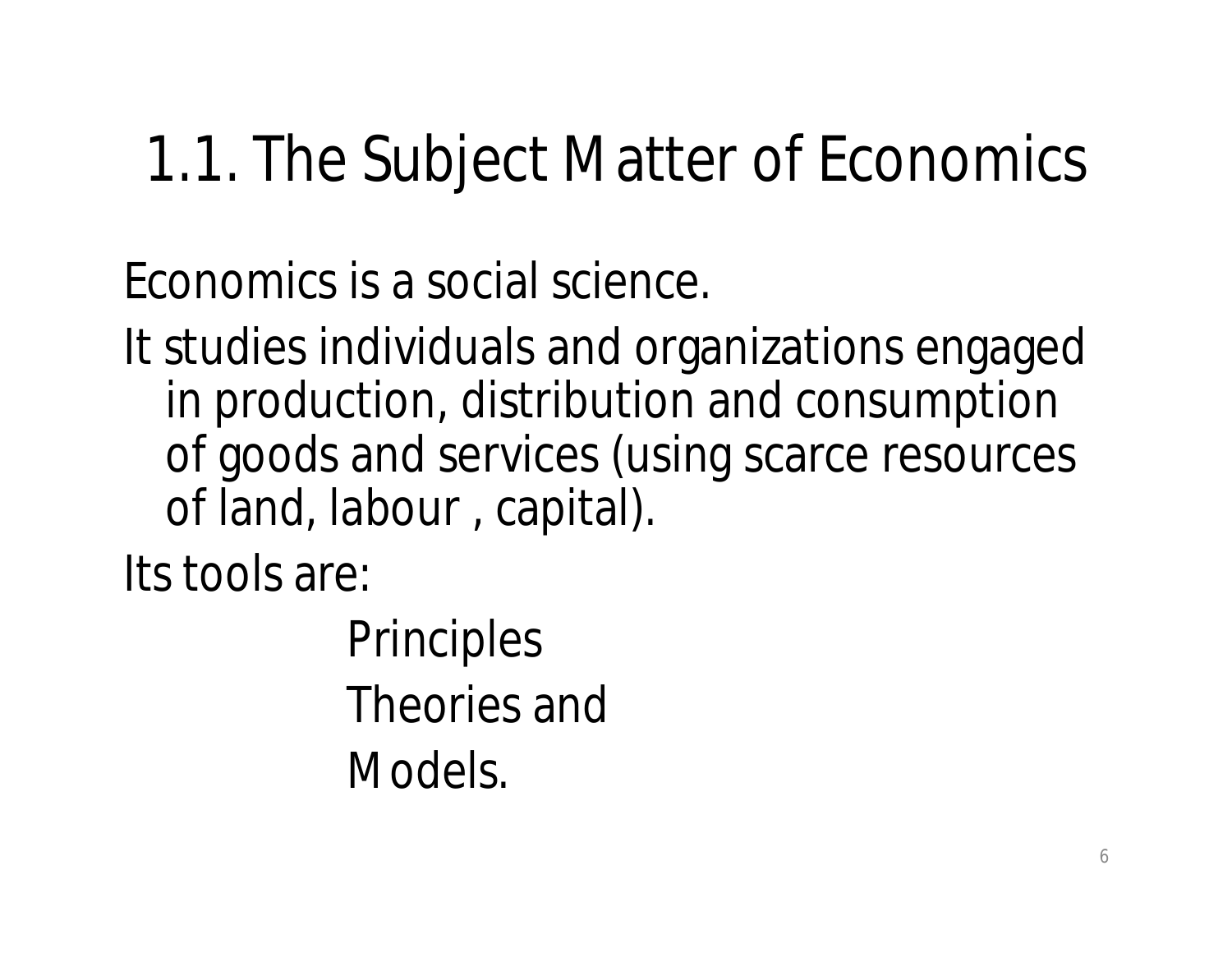- Principles are basic laws of the discipline e.g. an increase in the demand for a commodity results in rise of its price, *ccccccc ppppppp* (other things being equal).
- Theories: these are further explanations of the general principles e.g. The law of diminishing returns, the consumer theory etc.
- The models are mathematical relationships between economic variables e.g. C =f(Q)

Where: C= cost of production,

Q=Output e.g. maize in tonnes f=function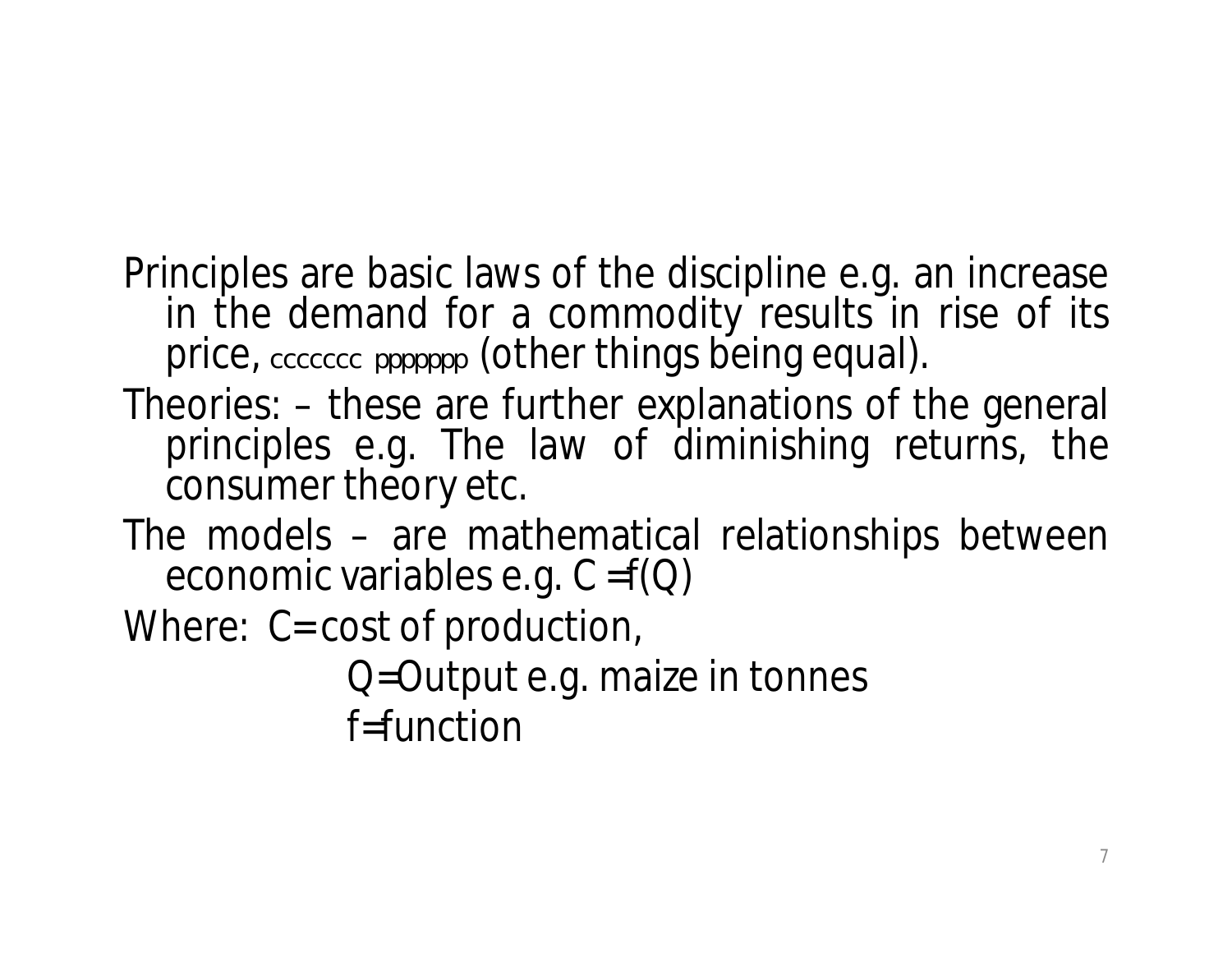- These are developed around the cause and effect of economic events. Also, they isolate a few of the most important determinants or causes of the economic events.
- They are to:
	- predict economic occurrences

ii. Develop policies that will prevent or correct economic problems e.g. Unemployment, inflation, forex supply, forex demand, wastages in the economy.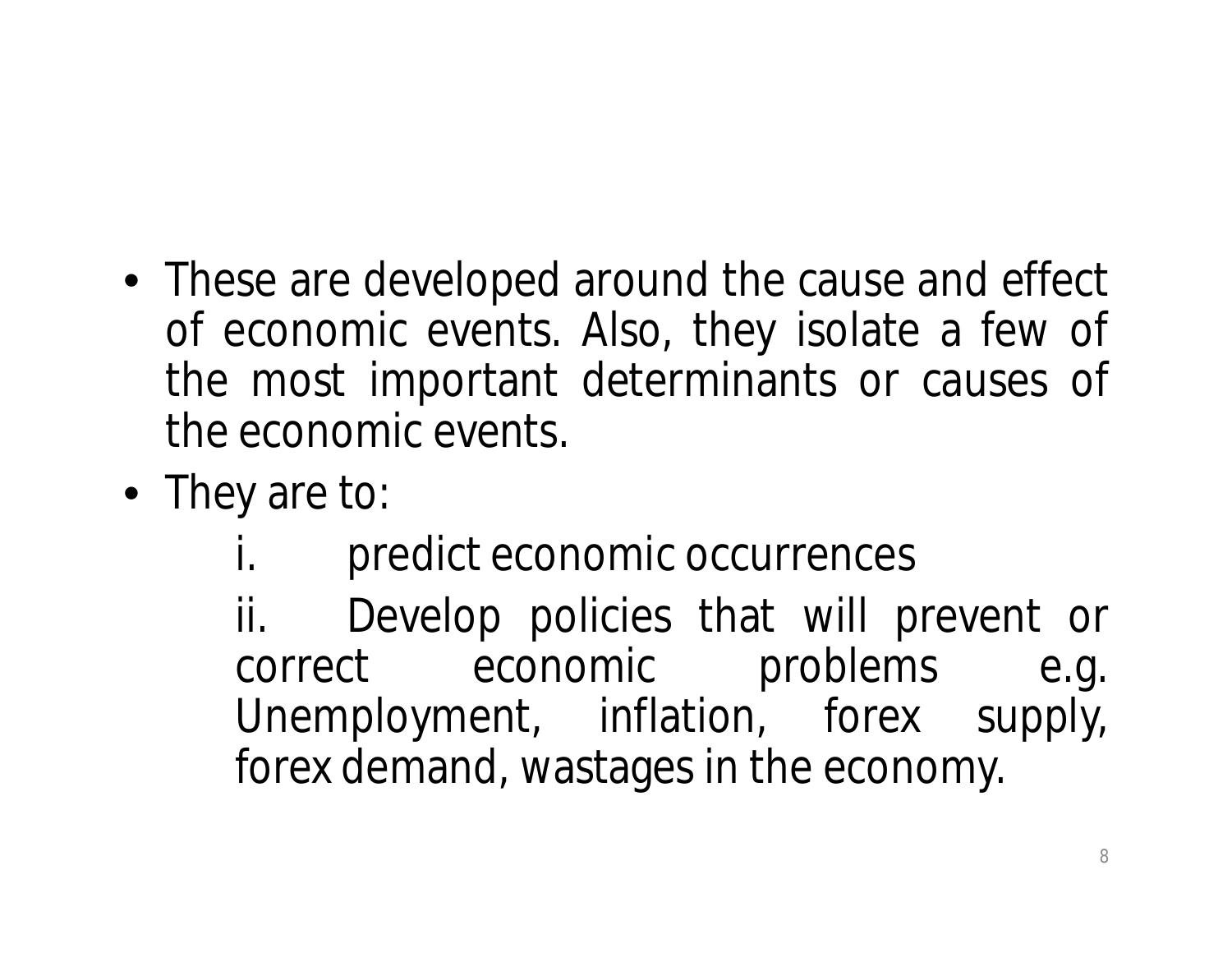Economics is subdivided into branches:

- Microeconomics
- Macroeconomics
- Microeconomics studies the economic behavior of individual decision-making units e.g. farmers, consumers, companies and resource owners.
- Macroeconomics studies the behavior of aggregates of economic activities e.g. aggregate demand, aggregate output, aggregate unemployment, the general price level and the balance of payment.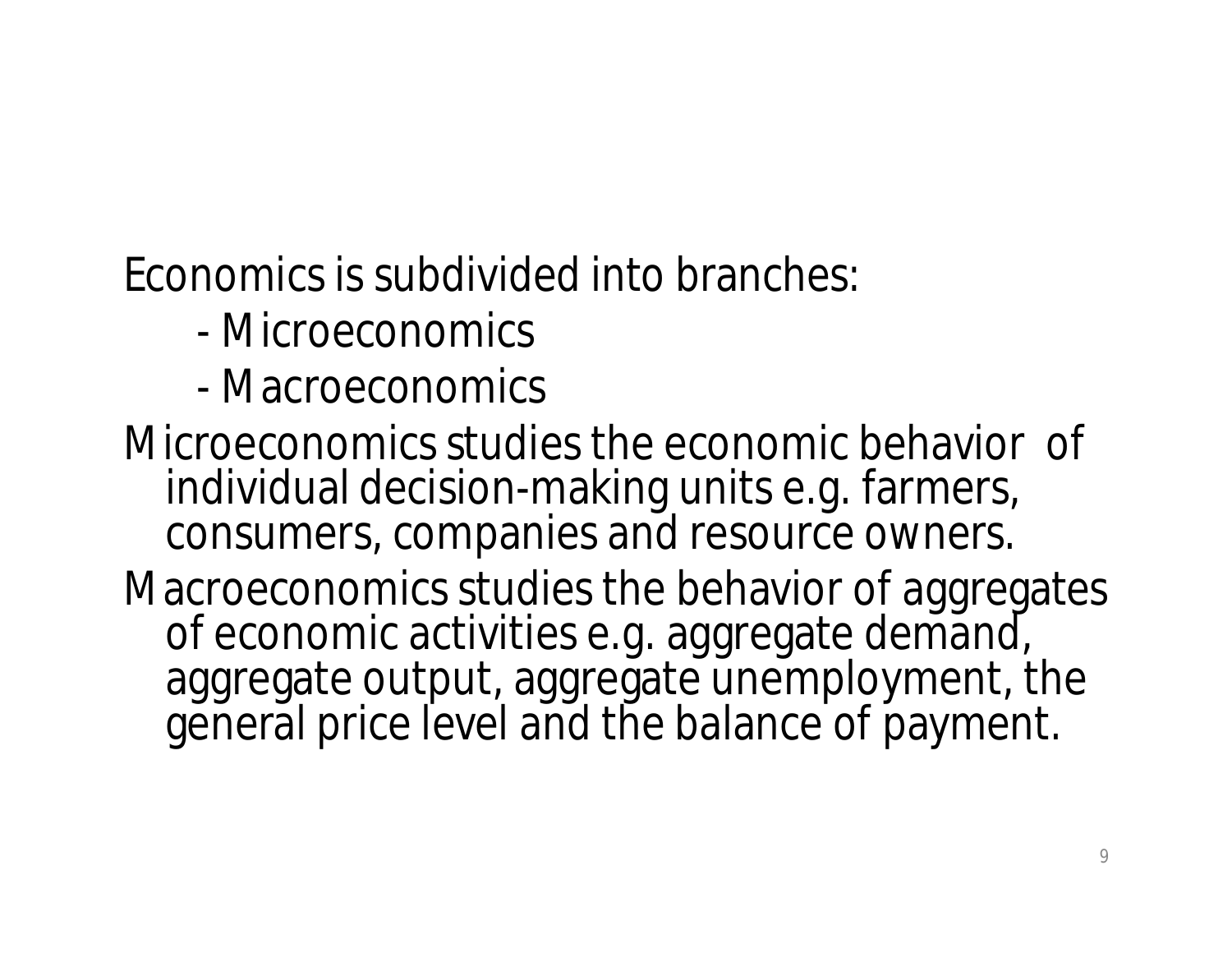## Relevance of Economics

- The performance of the economy (economic condition) affects all members of the nation.
- Economic conditions determine where we live, what we eat, where we eat, the school attended, whether we work or not and how much we earn.
- Economic conditions affect the peace and stability in our cities, nation and in the world – unemployment, inflation and corruption.
- Economics gives a better understanding of how the economy operates and what can be done to avoid, correct and alleviate unemployment, inflation and waste.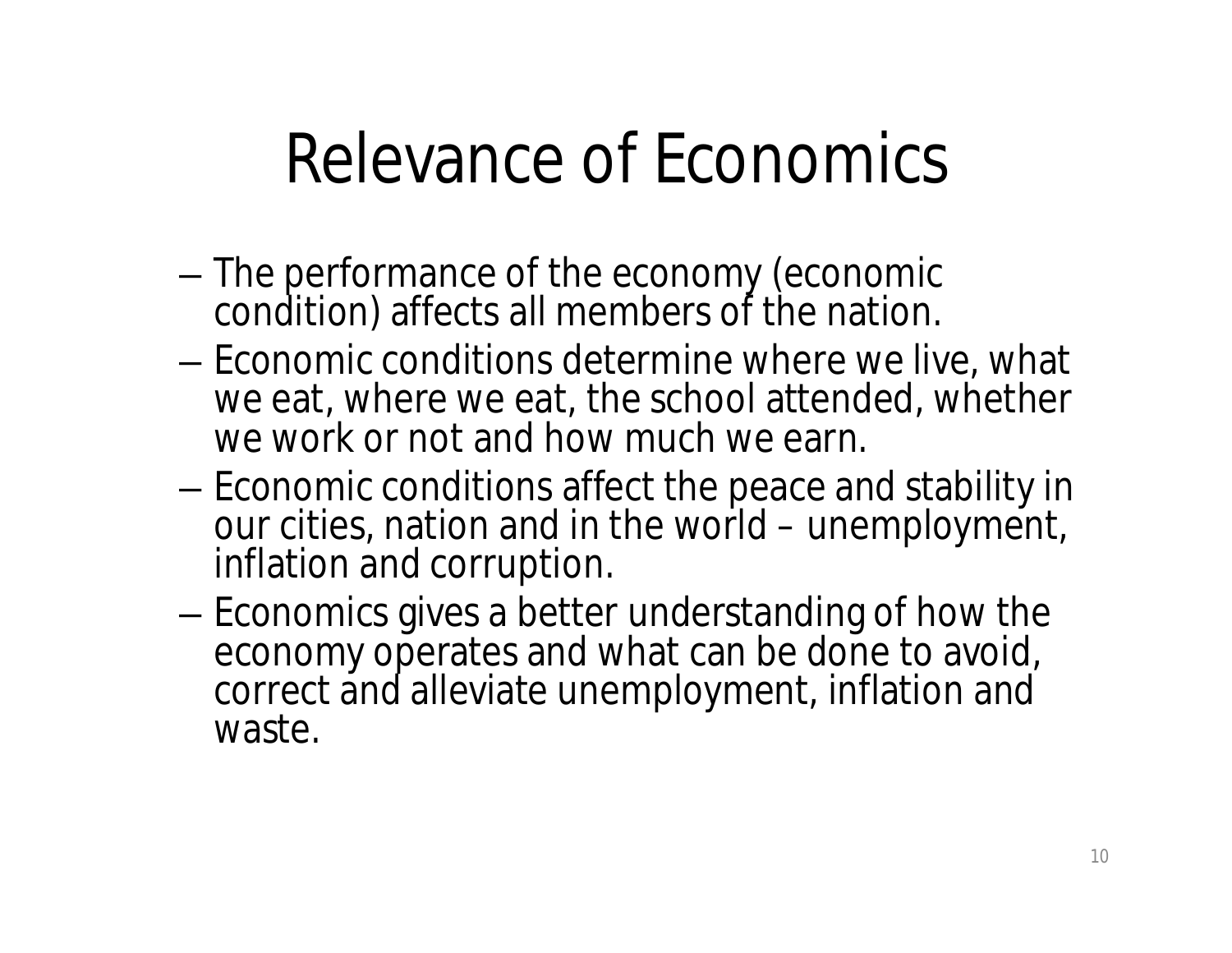#### 1.2 The Methodology of Economics

- Economic phenomena are complex, so economists model economic behaviors. In constructing a model, economists:
	- (i) make assumptions which cut away unnecessary details; and
	- (ii) reduce the complexity of the economic behavior.
- The economic behavior is then presented as a relationship between a dependent variable and a few independent variables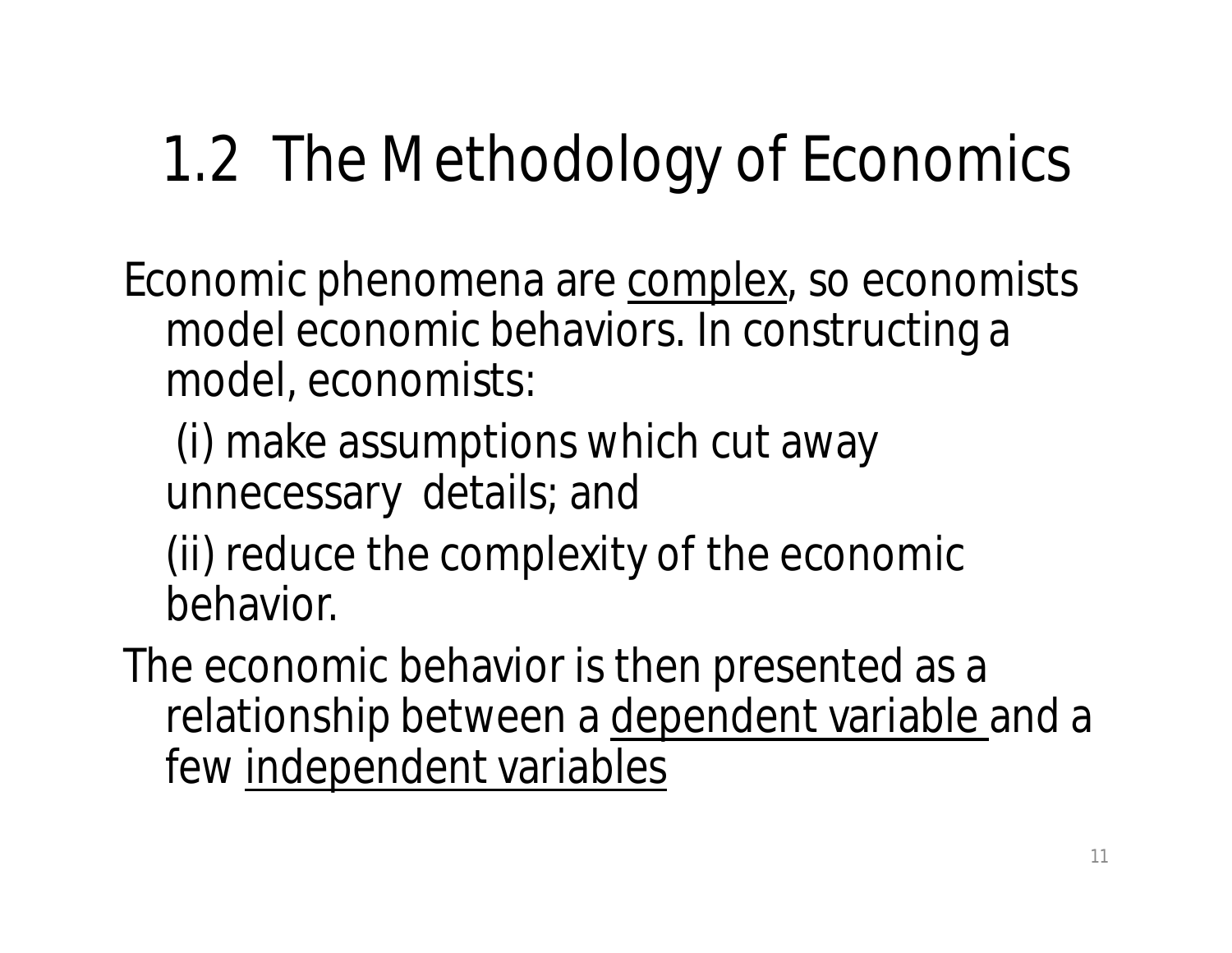- The economic behavior being explained is the dependent variable while the variables explaining that economic behavior are the independent variables.
- Frequently, the dependent variable is presented as depending upon one independent variable, with the influence of the other independent variables held constant. e.g. C=f(Q/T,W,D)

that is, C depends upon Q ( while other independent variables T, W and D are held constant).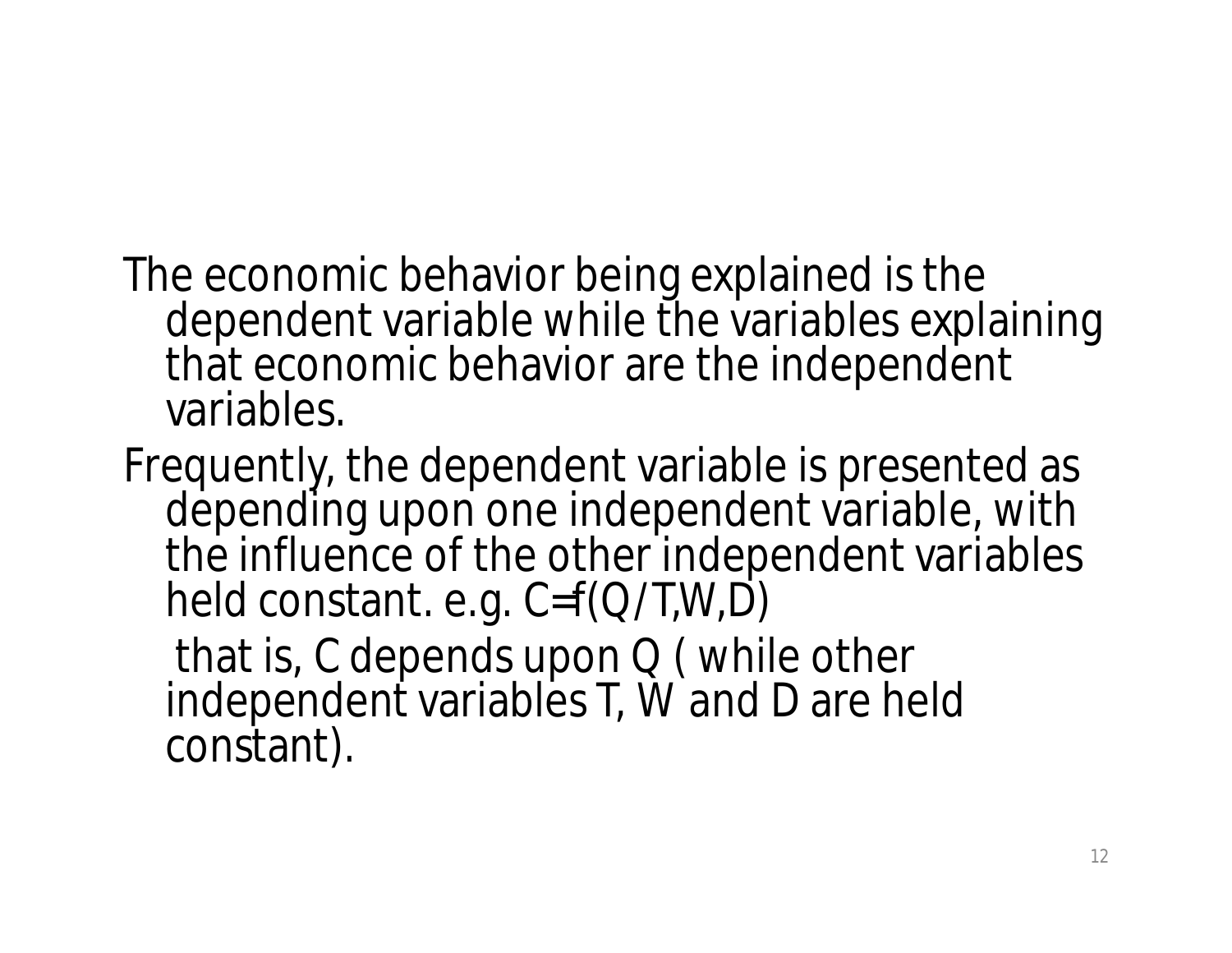An economic model will, also, specify the type of relationship between the dependent and independent variables. This can be:

(a.) positive or (b.) negative

- (a.) Positive relationship: when the dependent variable moves in the same direction as the independent variable e.g. positive relationship between price (independent variable) and supply (dependent variable*), ceteris paribus*.
- (b.) Negative relationship: when the value of the dependent variable increases as the value of the independent variable decreases e.g. as the price of a commodity increases, its demand decreases**,** *ceteris paribus*.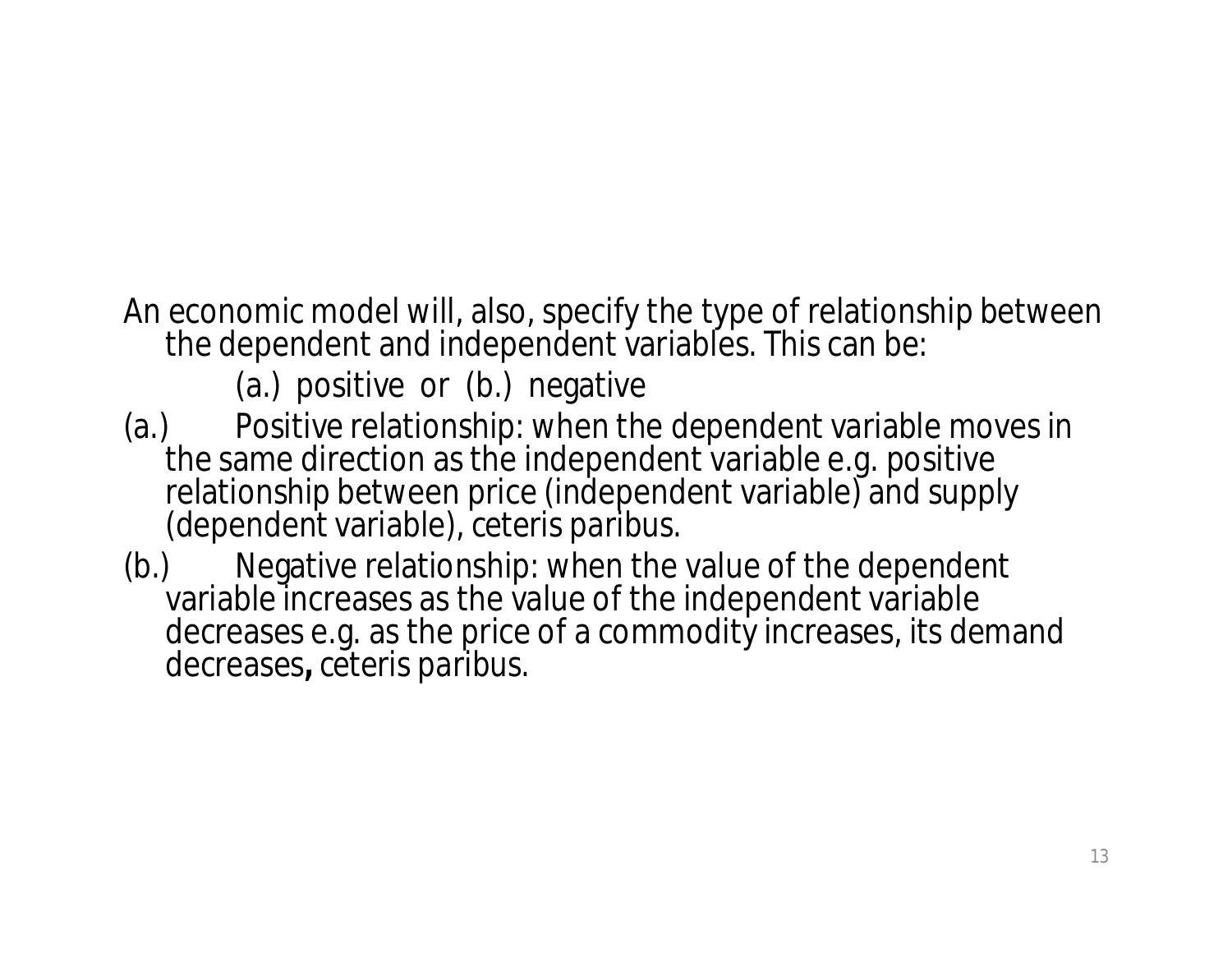#### 1.3. The use of Tables, Graphs and Equations

- Models which simplify real economic relationships provide the frame work for organizing data, empirically testing economic hypotheses and forecasting economic behaviour.
- Below is a consumer spending model with data on consumer spending for a hypothetical economy, we shall:
- \* graph the data with consumption in the y-axis \*establish an equation for consumer spending; &
- \*use the equation to forecast consumer spending.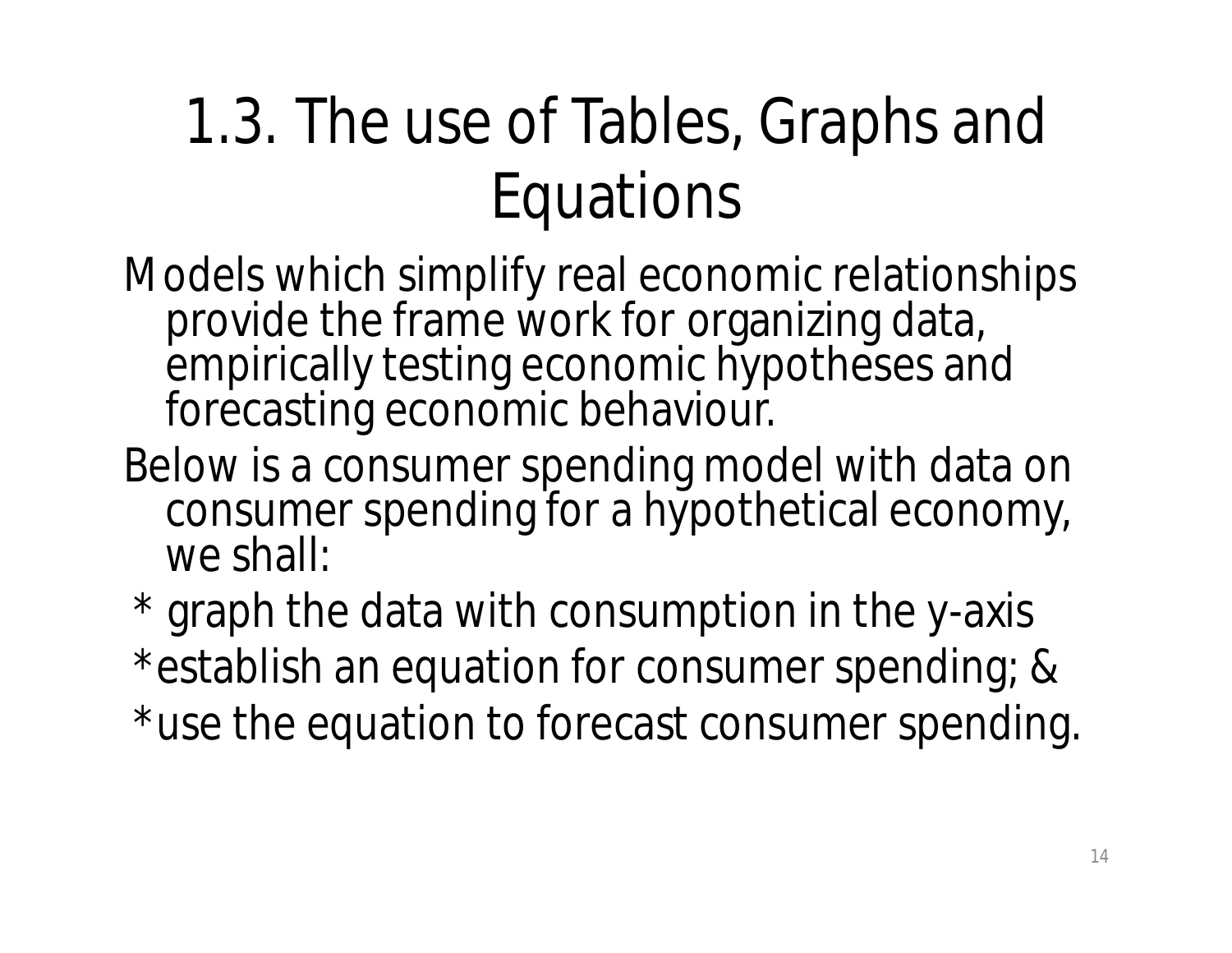#### Table 1: Consumption and Disposable Income data.

| <b>Individual</b> | <b>Disposable</b><br>Income $(Y_d)$ | <b>Consumption (E)</b> | $y=Y - \bar{Y}$ | $e=E - \bar{E}$ |
|-------------------|-------------------------------------|------------------------|-----------------|-----------------|
|                   | 20,000                              | 20,000                 |                 |                 |
| $\overline{2}$    | 21,000                              | 20,750                 |                 |                 |
| 3                 | 22,000                              | 21,500                 |                 |                 |
| $\overline{4}$    | 24,000                              | 23,000                 |                 |                 |
| 5                 | 27,000                              | 25,250                 |                 |                 |
| <b>TOTAL</b>      | 114,000                             | 110,000                |                 |                 |
| Average           | 22,800                              | 22,100                 |                 |                 |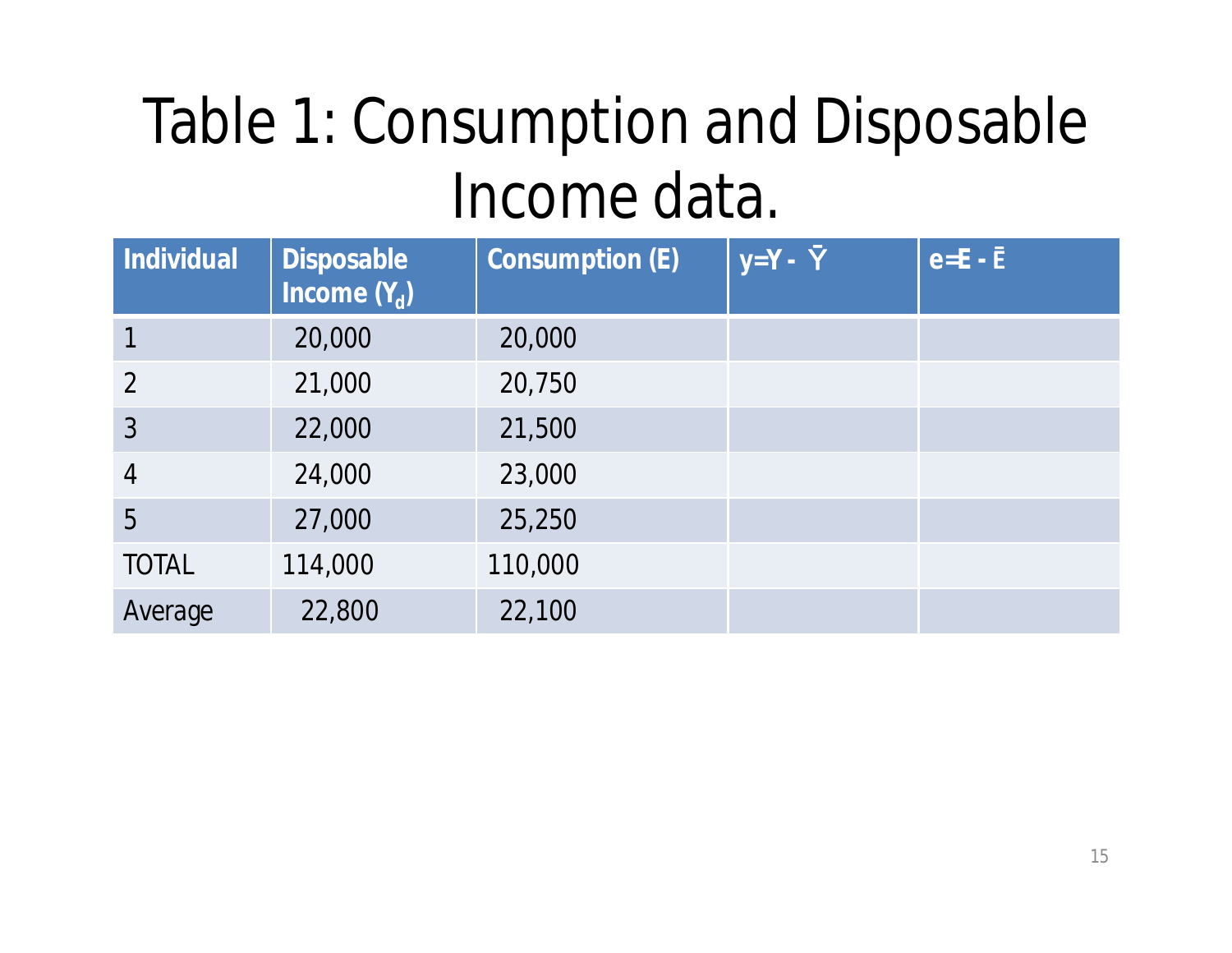From Table 1, it is evident that consumption and disposable income display a positive relationship.

Note: a table /schedule is made up of a number of rows and columns.

The following must be specified for a table: a title, a (table) number, units of measurement of the data and the source of the data.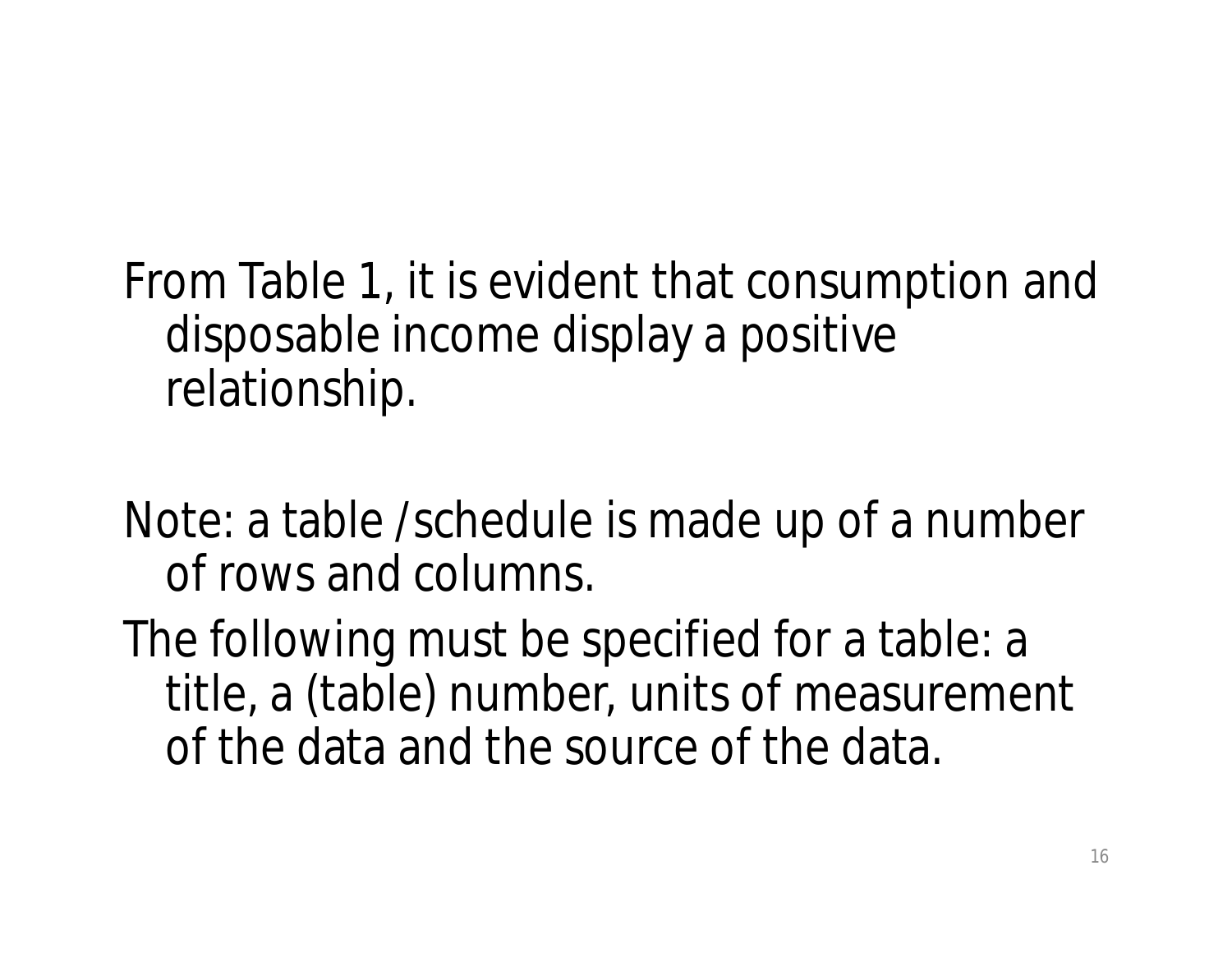In a graph, the following must, also, be specified: a title, a (figure) number, scale and axes (vertical and horizontal) identities with units of measurement.

The equation for above set of data. A linear relationship is evident in the graph. The appropriate equation is, therefore of the form: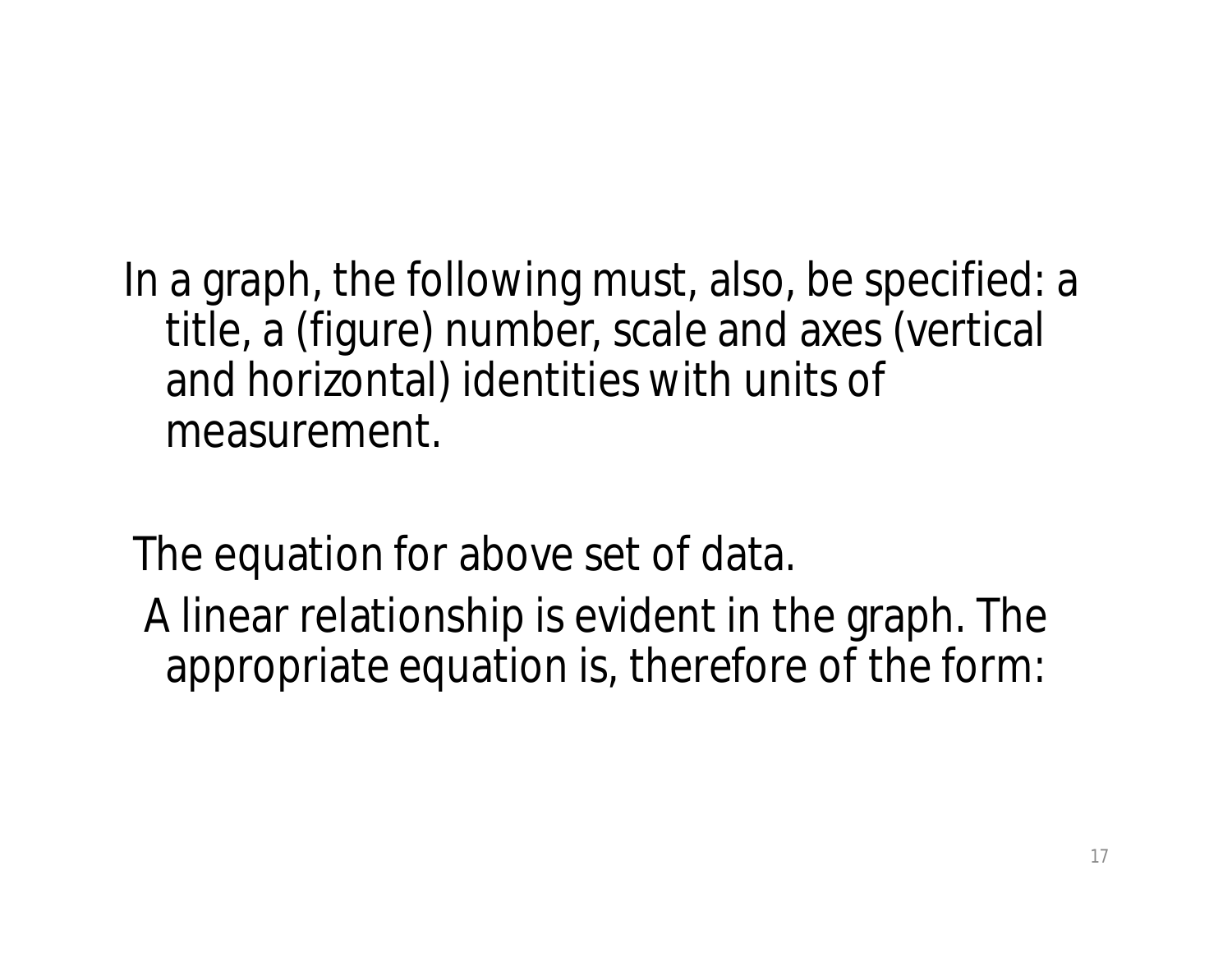$E = a + bY_d$ where: a is the intercept and b is the coefficient of  $\mathsf{Y}_{\mathsf{d}}$ , or the slope

$$
b = \frac{\sum ye}{\sum y^2}
$$

$$
a = \bar{E} - b\bar{Y}_d
$$

e = deviations from the mean of E

 $y =$  deviations from the mean of Y

∑ is summation E is mean of E  $\bar{Y}$  is mean of Y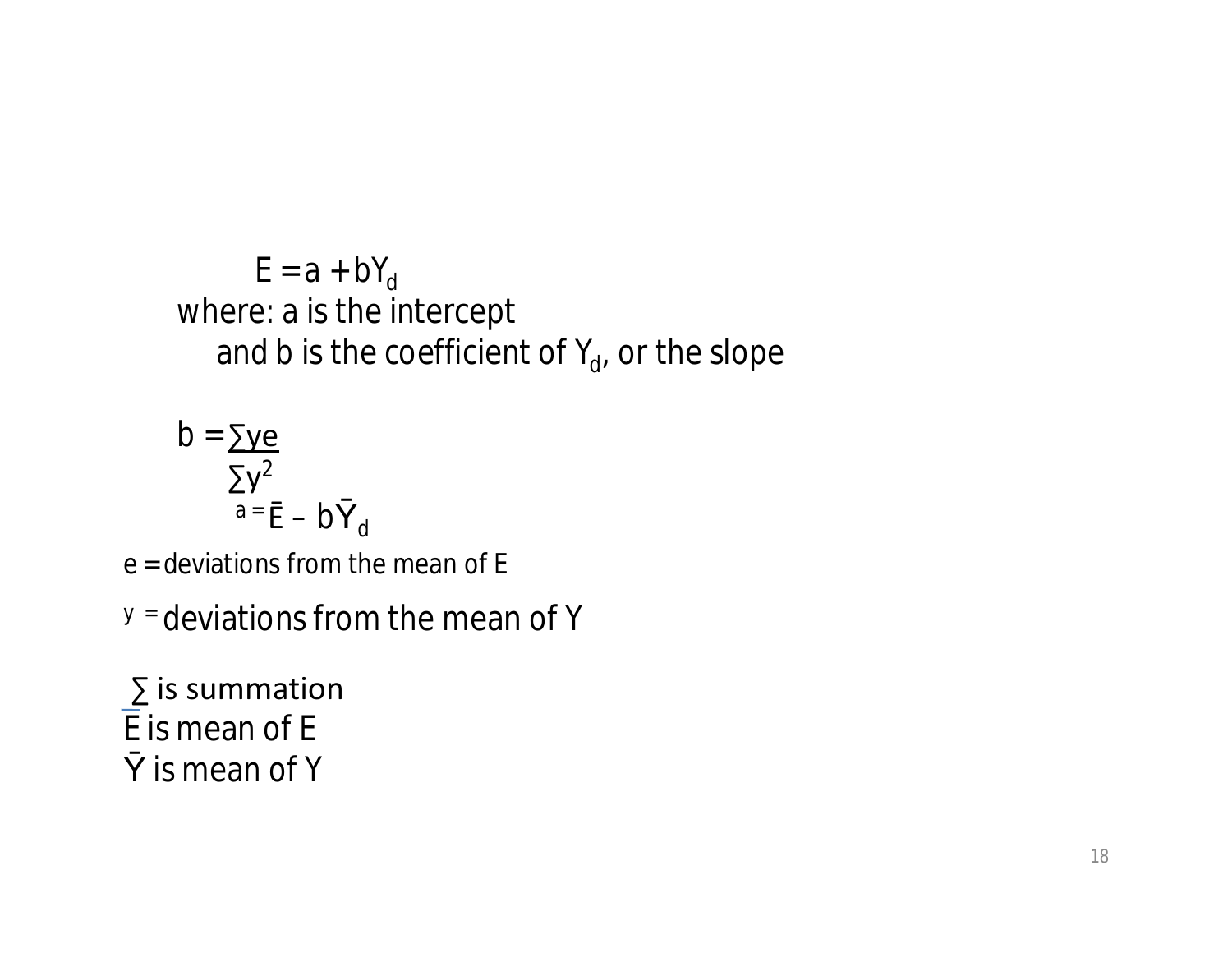## **2. LECTURE NOTE ECONOMIC PROBLEMS**

#### **Contents**

- **The Problem of scarcity**
- **The Production possibility Frontier**
- **The Principle of Increasing Costs**
- **Scarcity and Market system**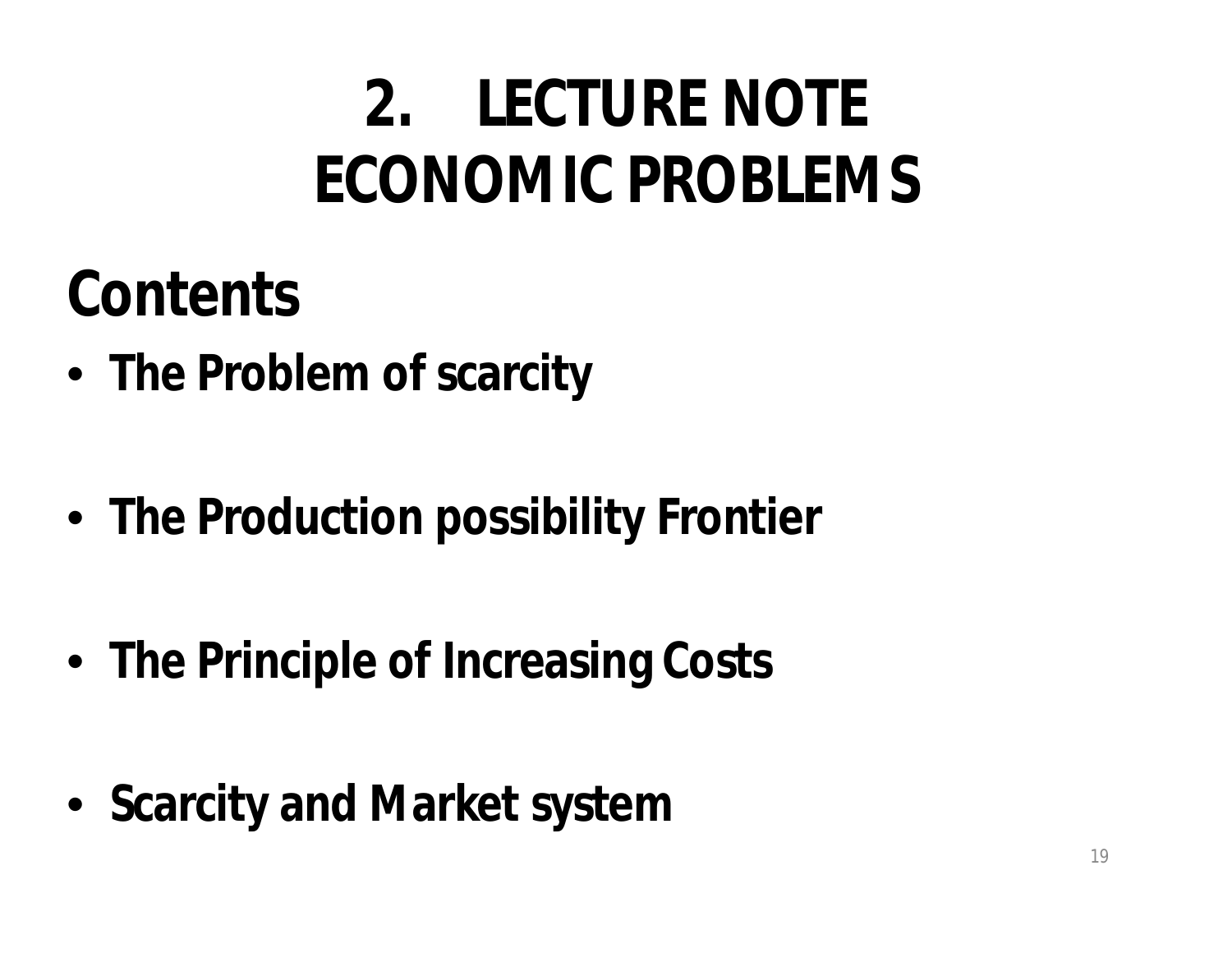## Learning Objectives

**At the end of the lecture, students should be able to** 

- **Identify the various types of economic resources**
- **Explain scarcity as a fundamental economic problem**
- **Explain the basic questions in economics due to the problem of scarcity**
- **Explain Production Possibility Frontier (PPF) and it applications**
- **Explain the principle of increasing costs**
- **Identify the characteristics of various economic systems and how the economic problems can be solved**?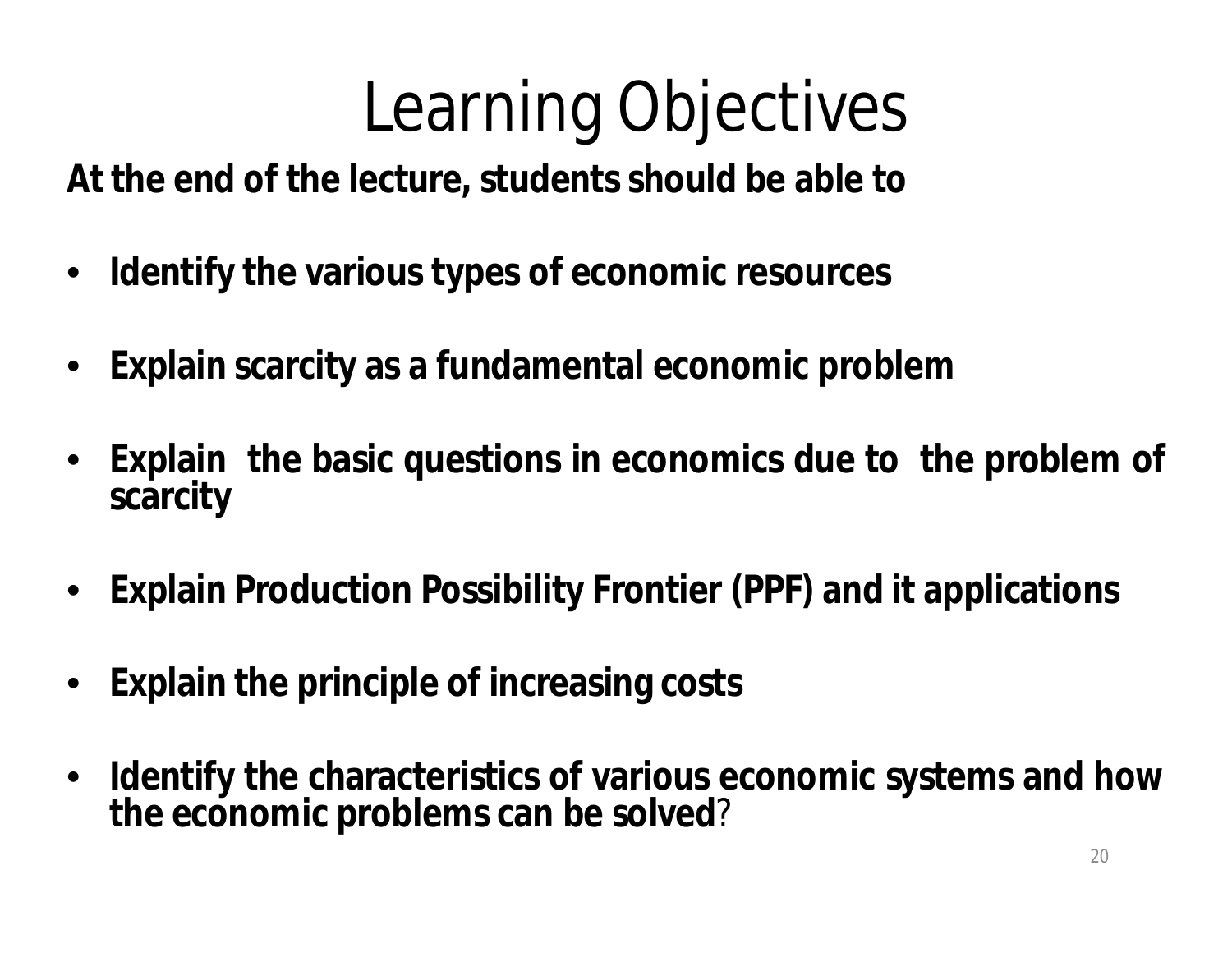## What are economics resources?

- Economic resources consist of Natural resources such as minerals, forests, rivers and agricultural land
- **Capital** are human-made resources which consist of tools, equipment, machinery, buildings, financial instruments and transportation networks to facilitate production
- **Labour** is human resources which consists of human beings who possess a wide array of skills needed to produce goods and services. **Entrepreneurial ability** is a special labour skill 21 and 22 and 21 and 21 and 21 and 21 and 21 and 21 and 21 and 21 and 21 and 21 and 21 and 21 and 21 and 21 and 21 and 21 and 21 and 21 and 21 and 21 and 21 and 21 and 21 and 21 and 21 and 21 and 21 an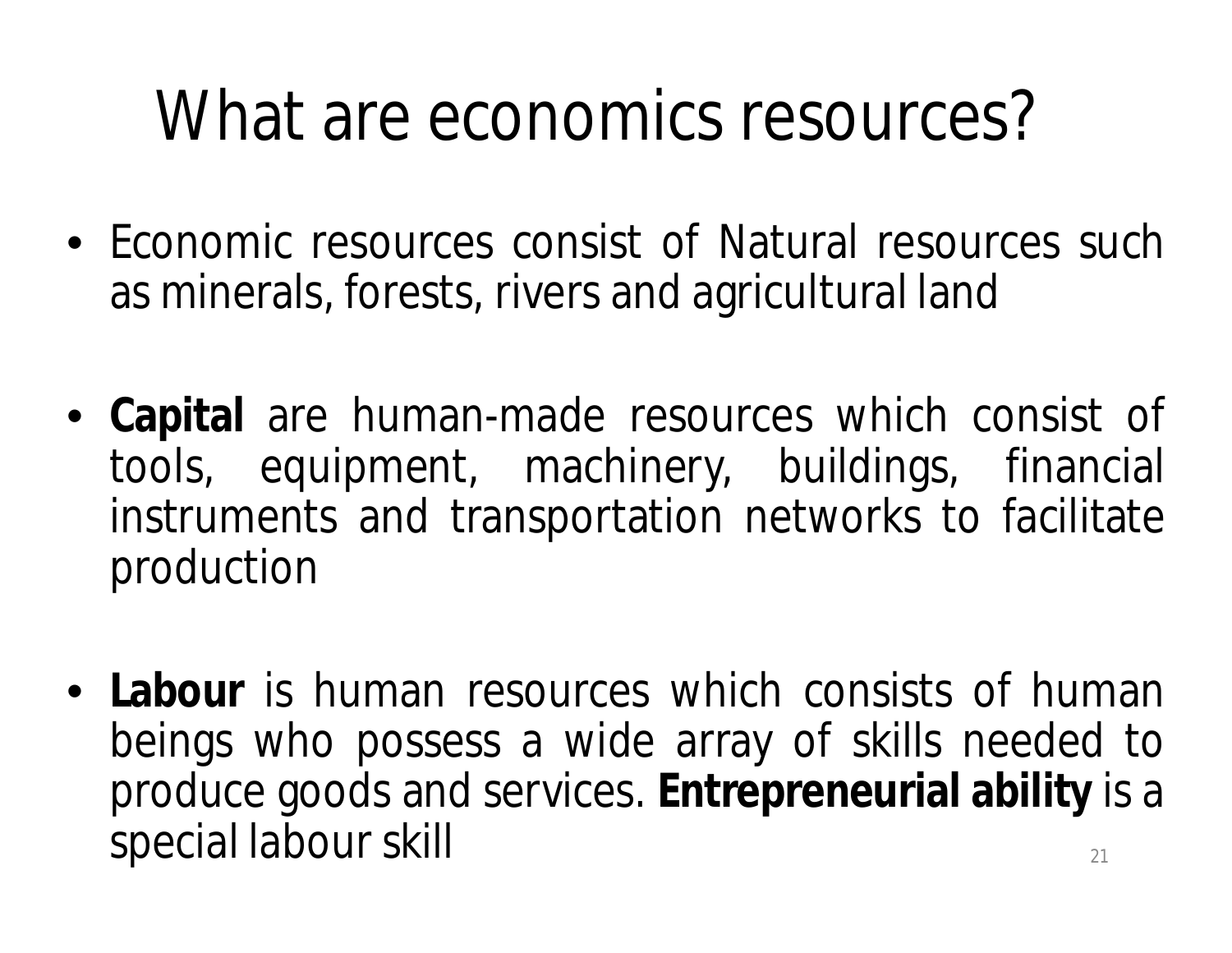#### What is Scarcity?

- The Central Problem of all economies is scarcity
- Limited Resources + Unlimited Wants = Scarcity
- Scarcity is the basis of many economic concepts because it constrains or limits our behavior

• Scarcity exists worldwide because people want more goods and services than can be produced by each economy's limited supply of economic resources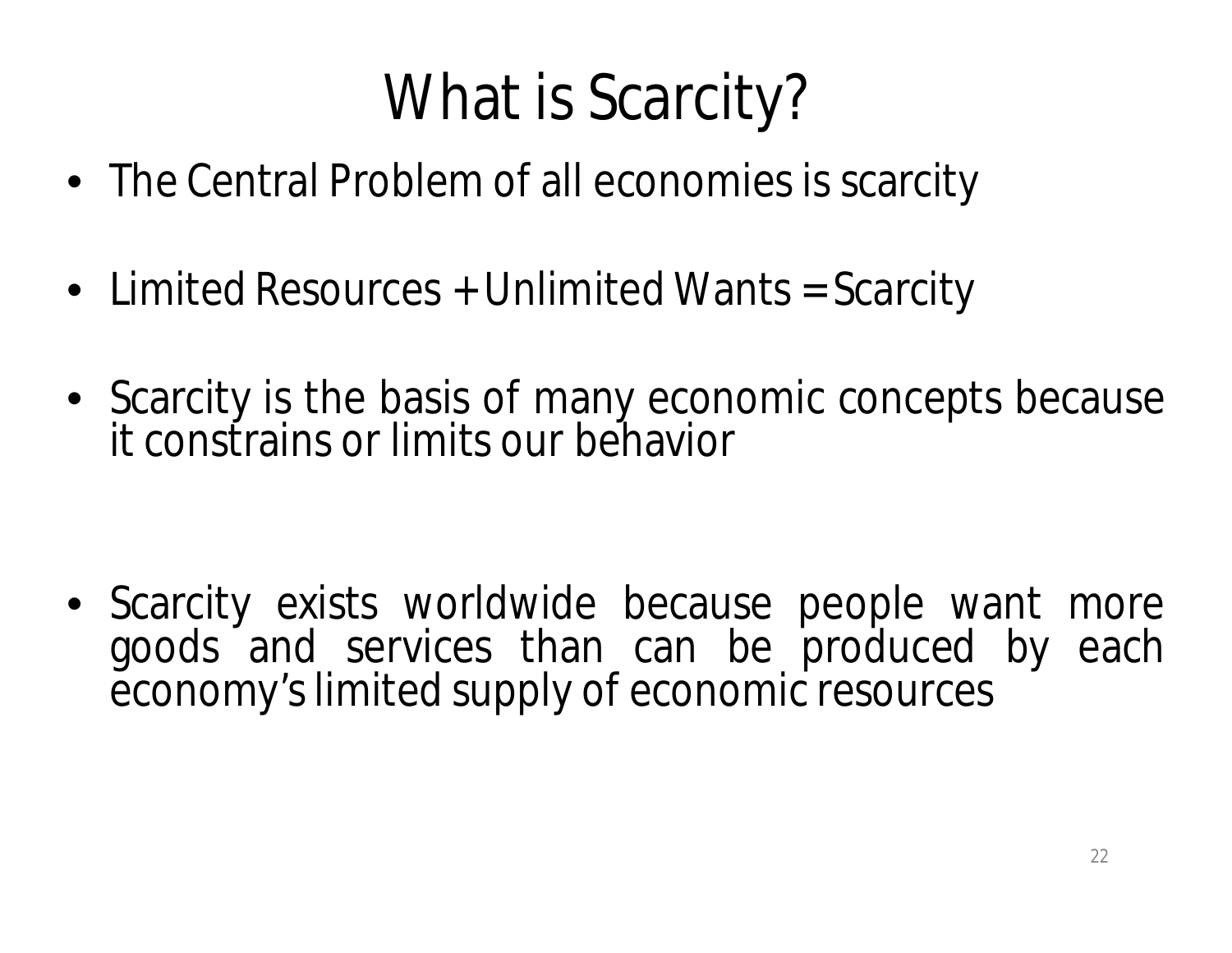## What is Scarcity?

• Scarcity forces individuals, firms governments and societies to make choices

• Economics is therefore defined as the study of scarcity – the study of the allocation of scarce resources to satisfy human wants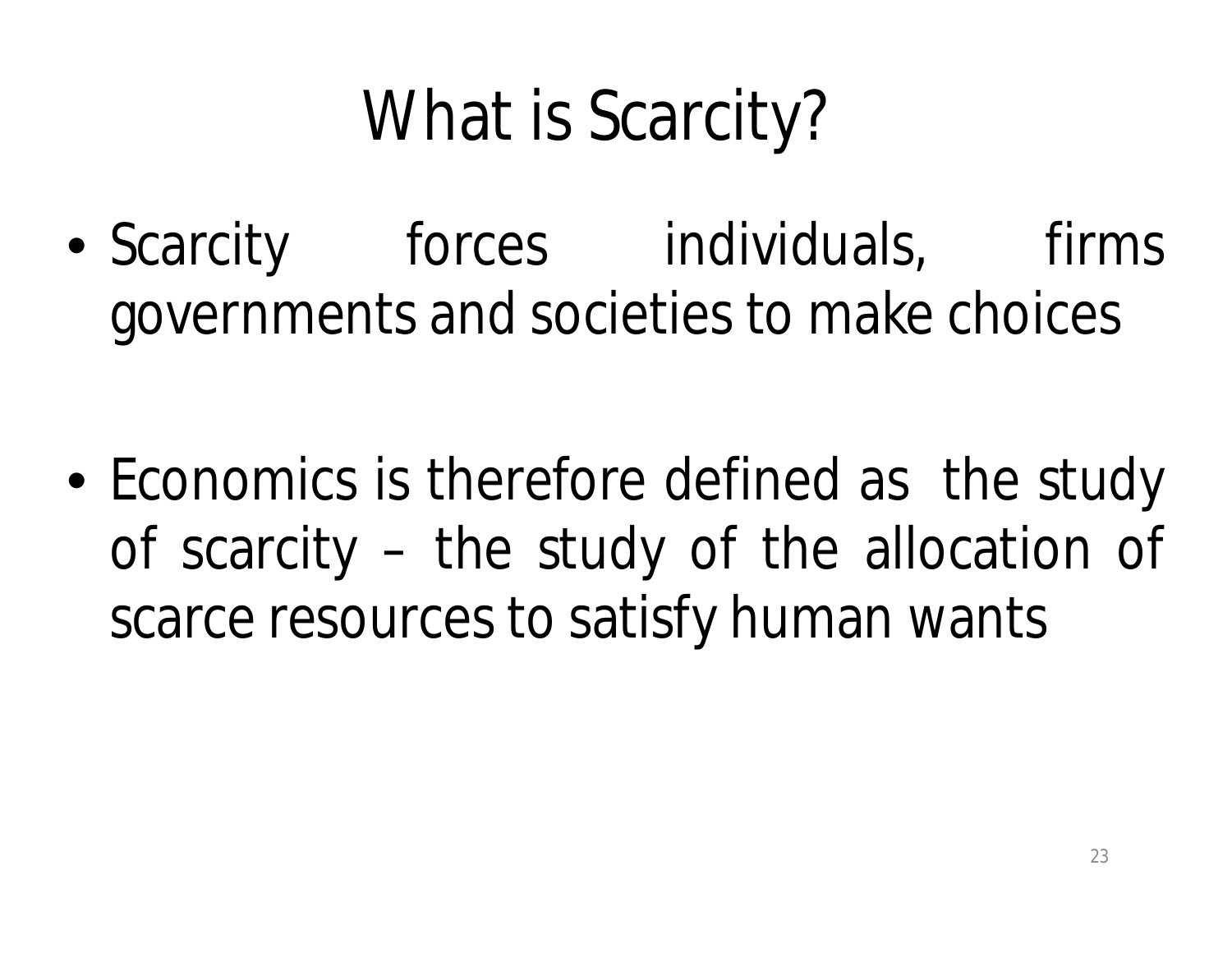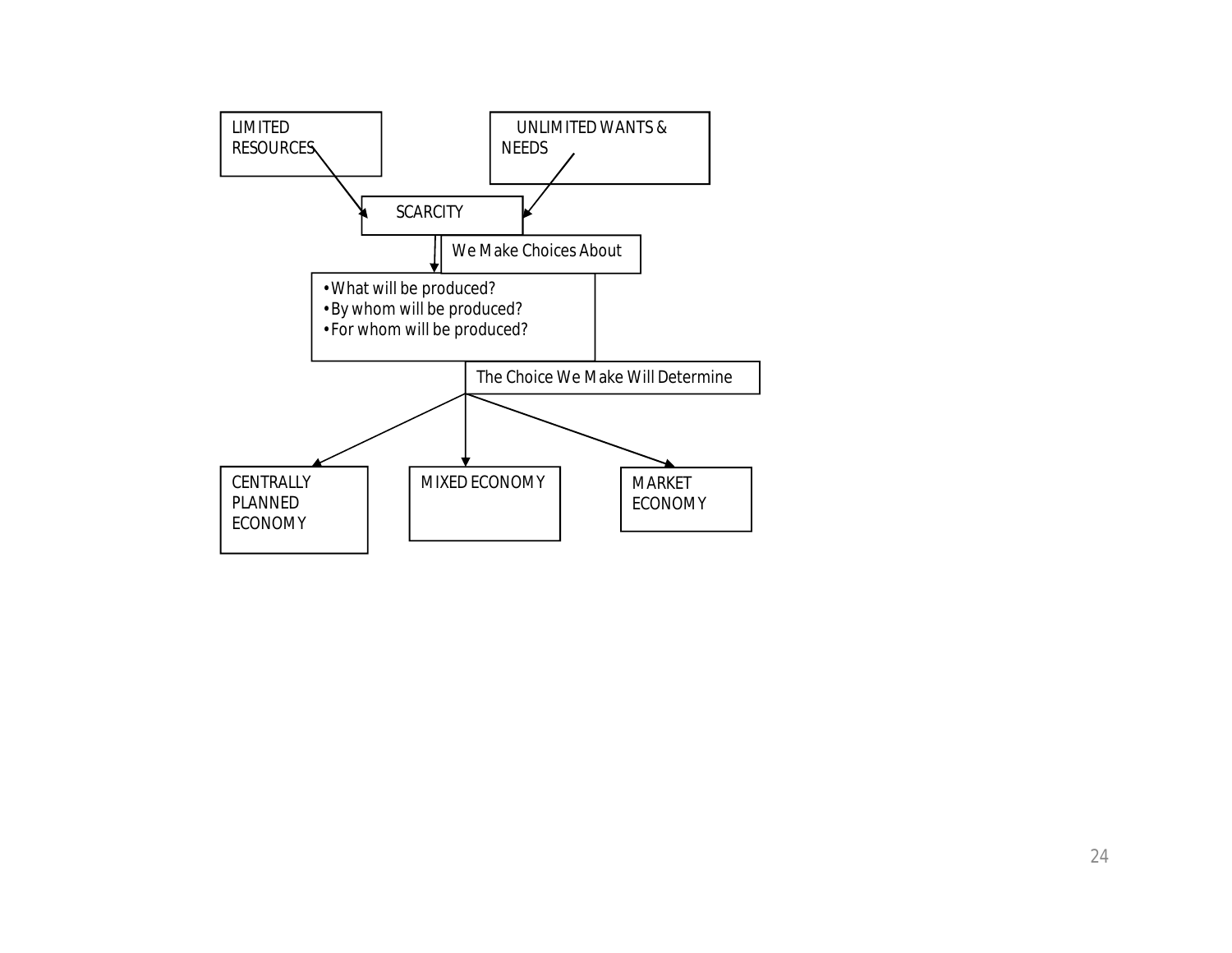#### Basic Economic Decisions as a result of Problem of scarcity

- $\triangleright$  What to produce This involves decisions about the kinds and quantities of goods and services to produce
- $\triangleright$  How to produce This requires decisions about what techniques to use and how the economic resources are to be combined in producing output
- $\triangleright$  And for whom to produce this involves decisions on the distribution of output among the members of a society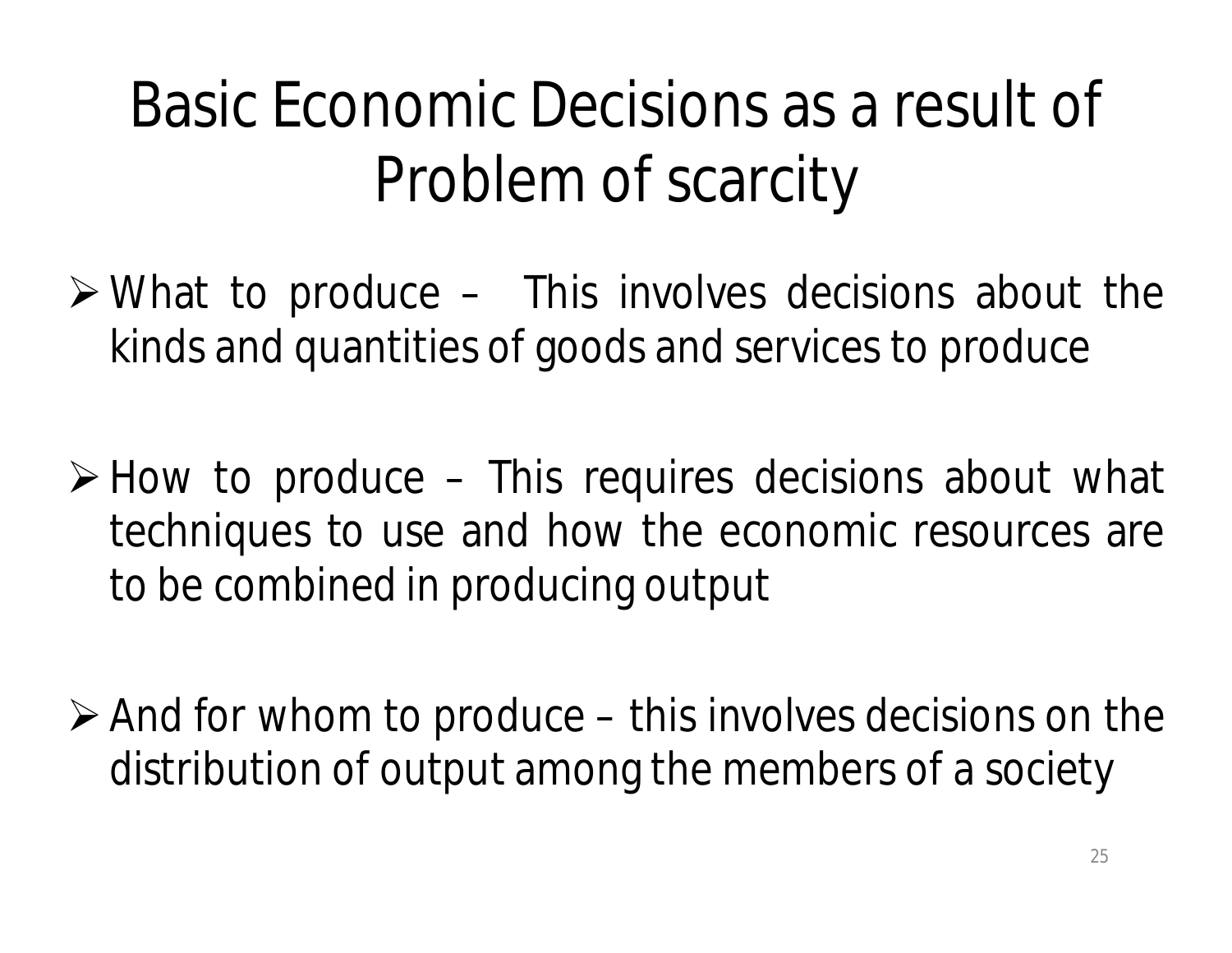## The Production Possibilities Frontier (PPF)

- In economics, the PPF also known as the production Possibility Curve (PPC) or transformation curve is the maximum amount of alternative combinations of goods and services that a society can produce at a given time when there is full utilization of economic resources and technology.
- It is a curve that is convex from the origin, showing attainable levels of production assuming resources and technology stays constant
- The opportunity cost of an activity is the value of the resources used in that activity when they are measured by what they would have produced when used in their **next best** alternative.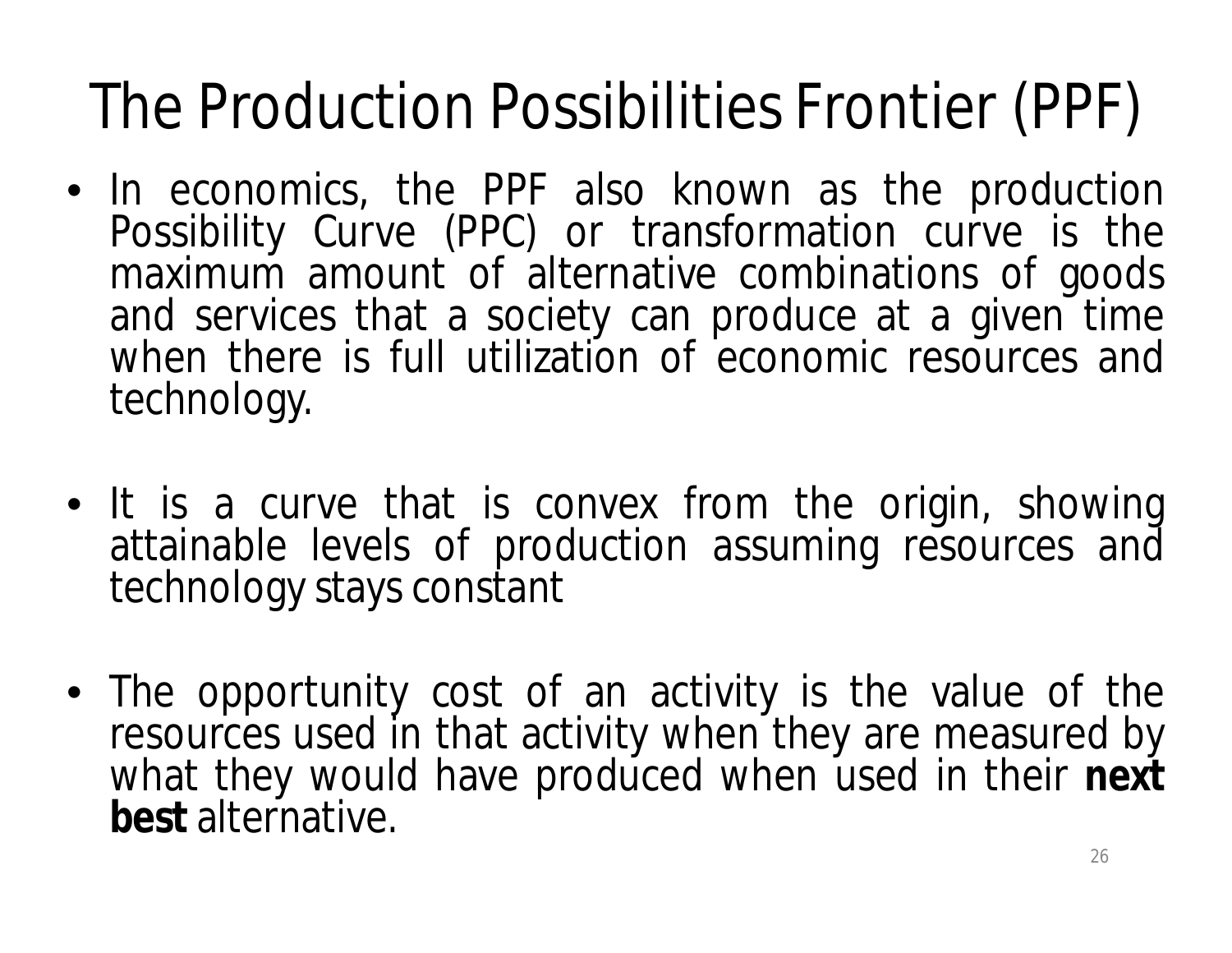## The slope of PPF

- The slope of the PPF at any given point is called the **marginal rate of transformation or** marginal opportunity cost. That is, the opportunity cost of good **X** in terms of good **Y** at the margin
- A person with the lower marginal opportunity cost of an activity has the comparative advantage at that activity.
- That is, a person with the comparative advantage can produce the activity by giving up the smallest amount of the alternative activity.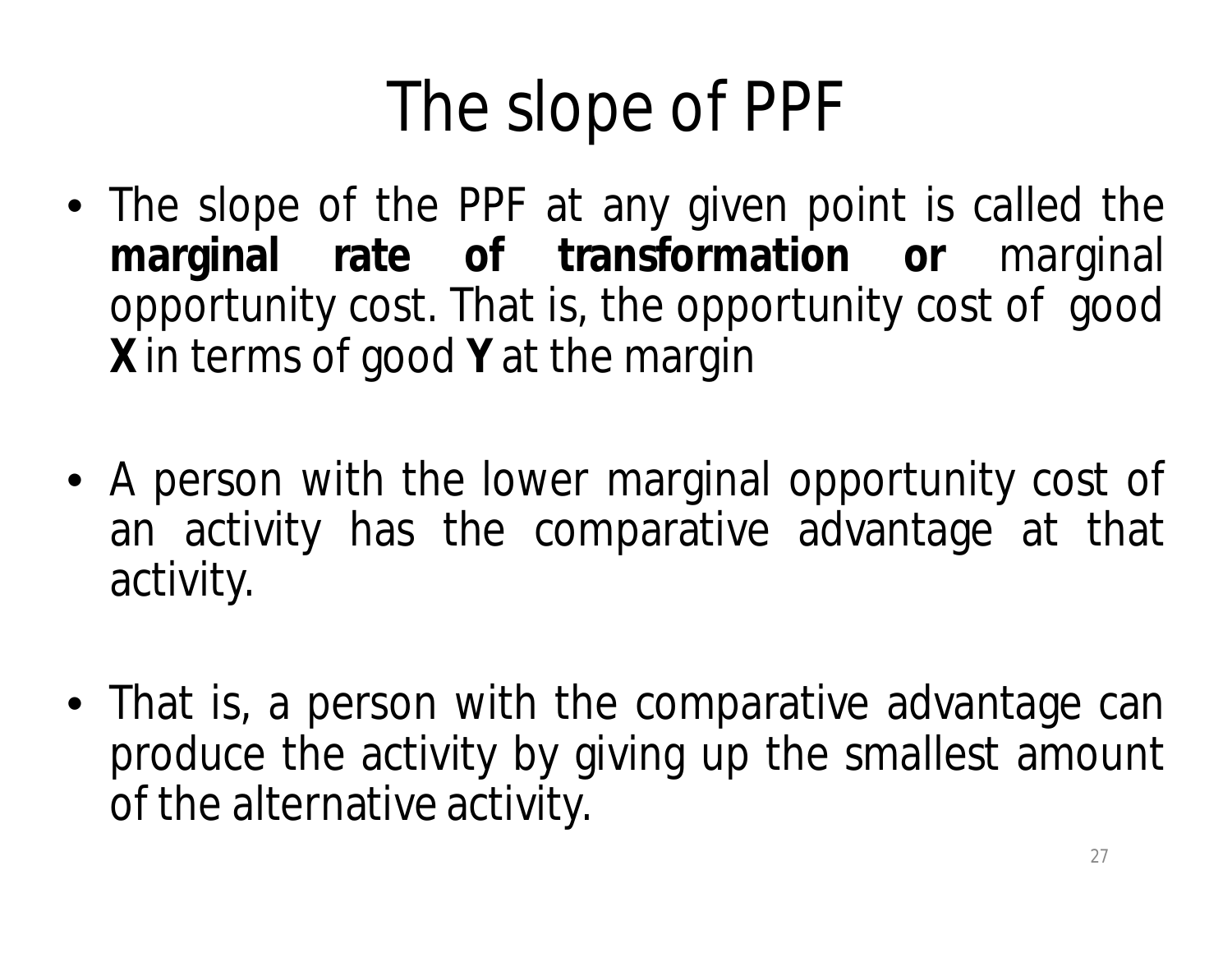## The applications of PPF

- The Production Possibilities Frontier is a basic workhorse in economics.
- It is important for understanding some basic issues in economics.
- Great application is with international trade theory.
- Helps one to understand and distinguish between comparative advantage and absolute advantage. 28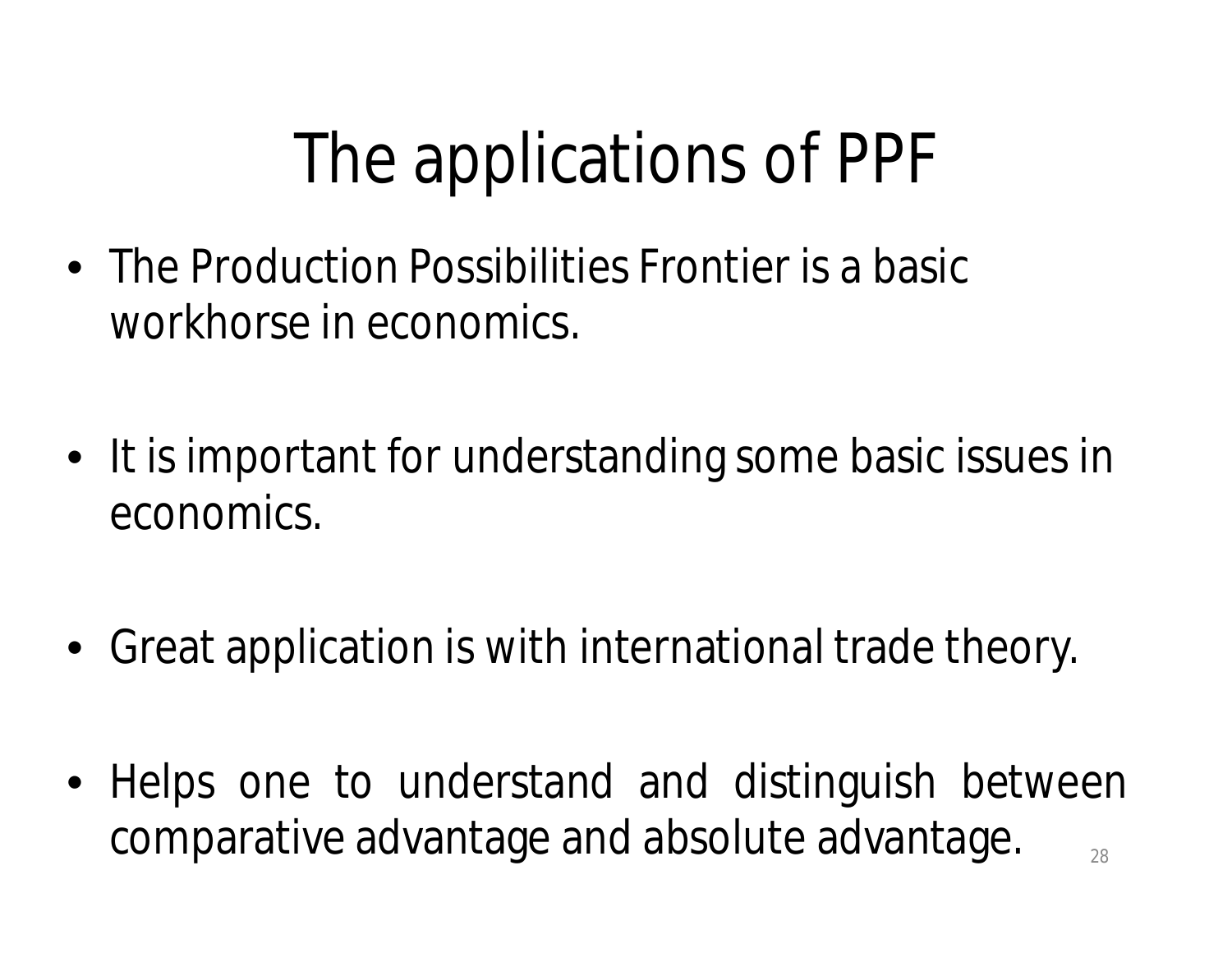# The PPF

- Great application is with international trade theory.
- Helps one understand and distinguish between comparative advantage and absolute advantage.
- An important historical figure in all this is David Ricardo.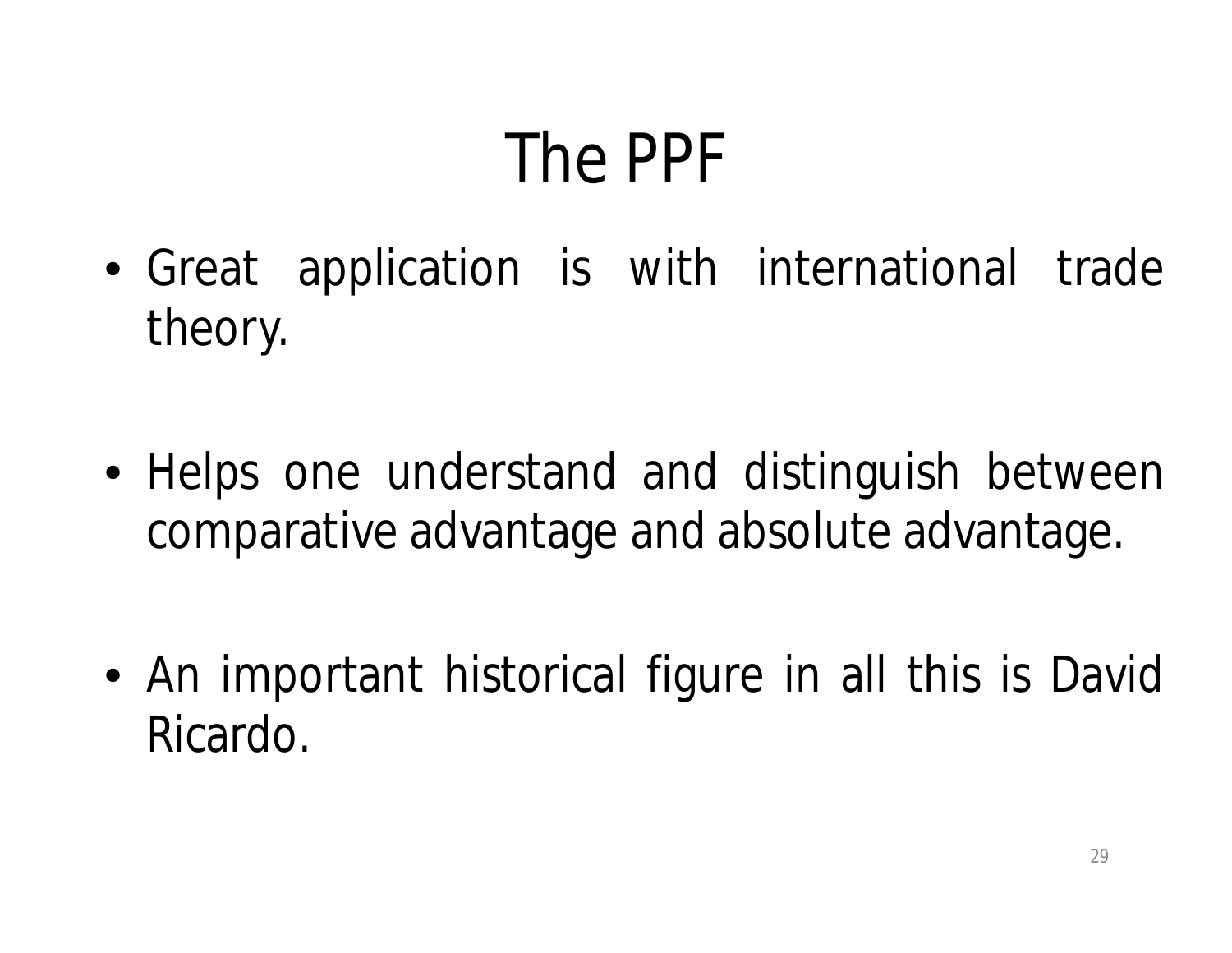#### Absolute vs. Comparative Advantage Applied to Trade

- **Absolute advantage**: if your country uses fewer resources to produce a given unit of output than the other country.
- **Comparative advantage**: if your country can produce the output at a lower marginal cost in terms of other goods foregone than the other country.
- Every country (or person, or economy) has a comparative advantage at some activity.
- Absolute advantage is not important and may not always happen. Sometimes people or countries have the absolute advantage in nothing! Yet trade possibilities still exist.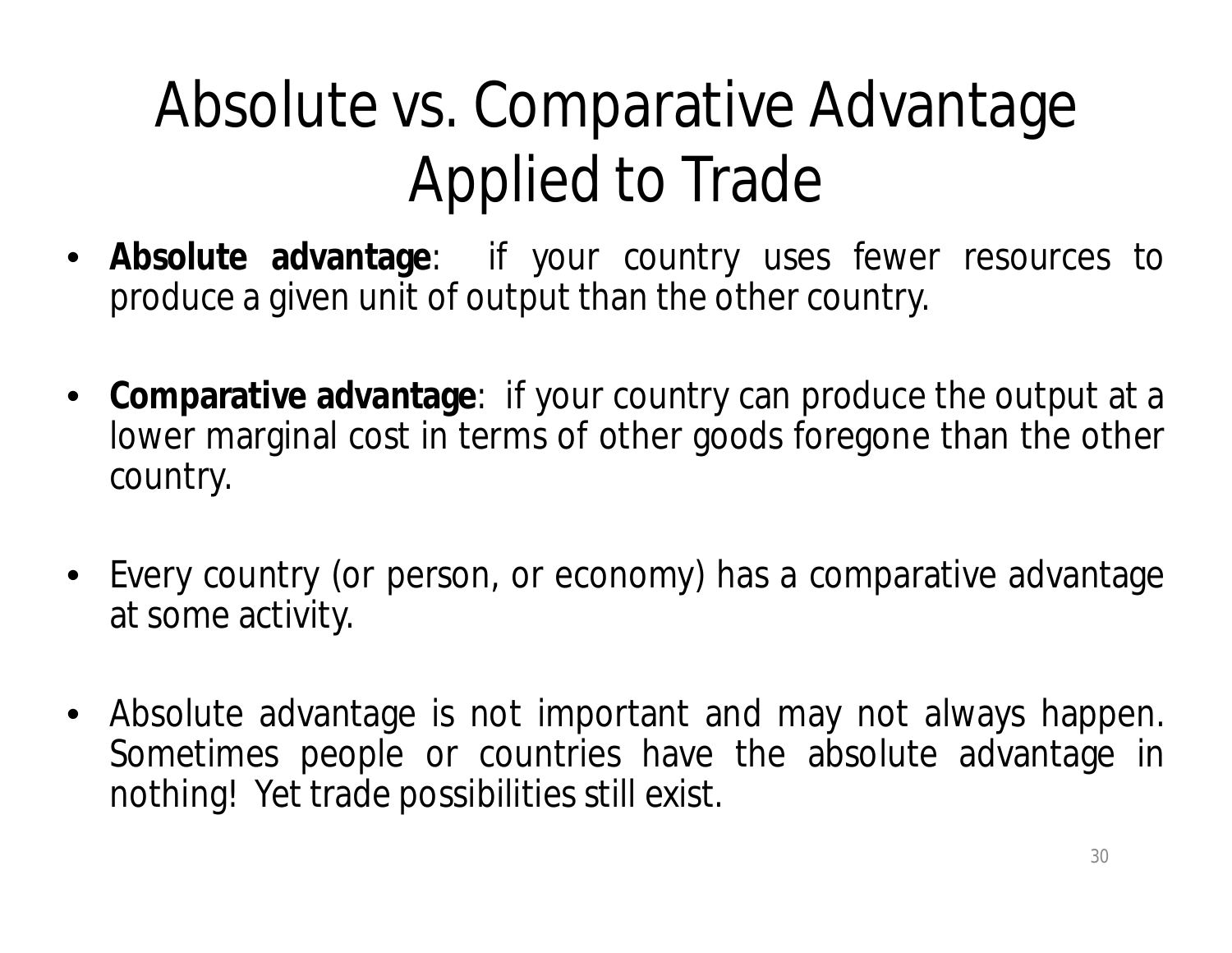#### Points to Note on PPF

- The PPF curve divides production space into 3 distinct areas, points on the PPF curve, points outside the curve and points on the inside of the curve
- the PPF curve also illustrates scarcity by dividing production space into attainable and unattainable levels of production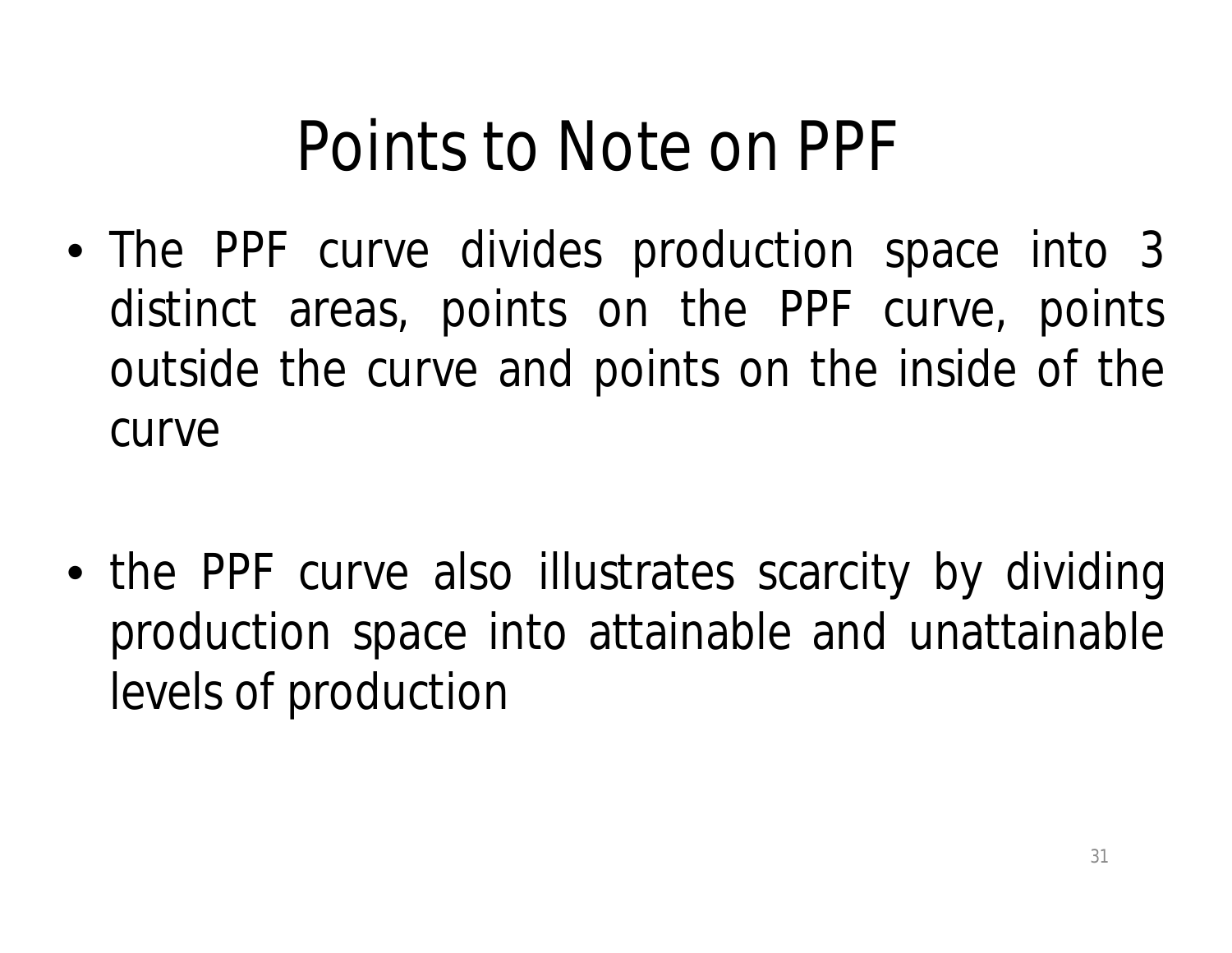## A Typical PPF Picture



**The marginal opportunity cost of guns in terms of butter is increasing as we move down the PPF!**

**The PPF is typically bowed-out or linear.**

**It is not bowed-in**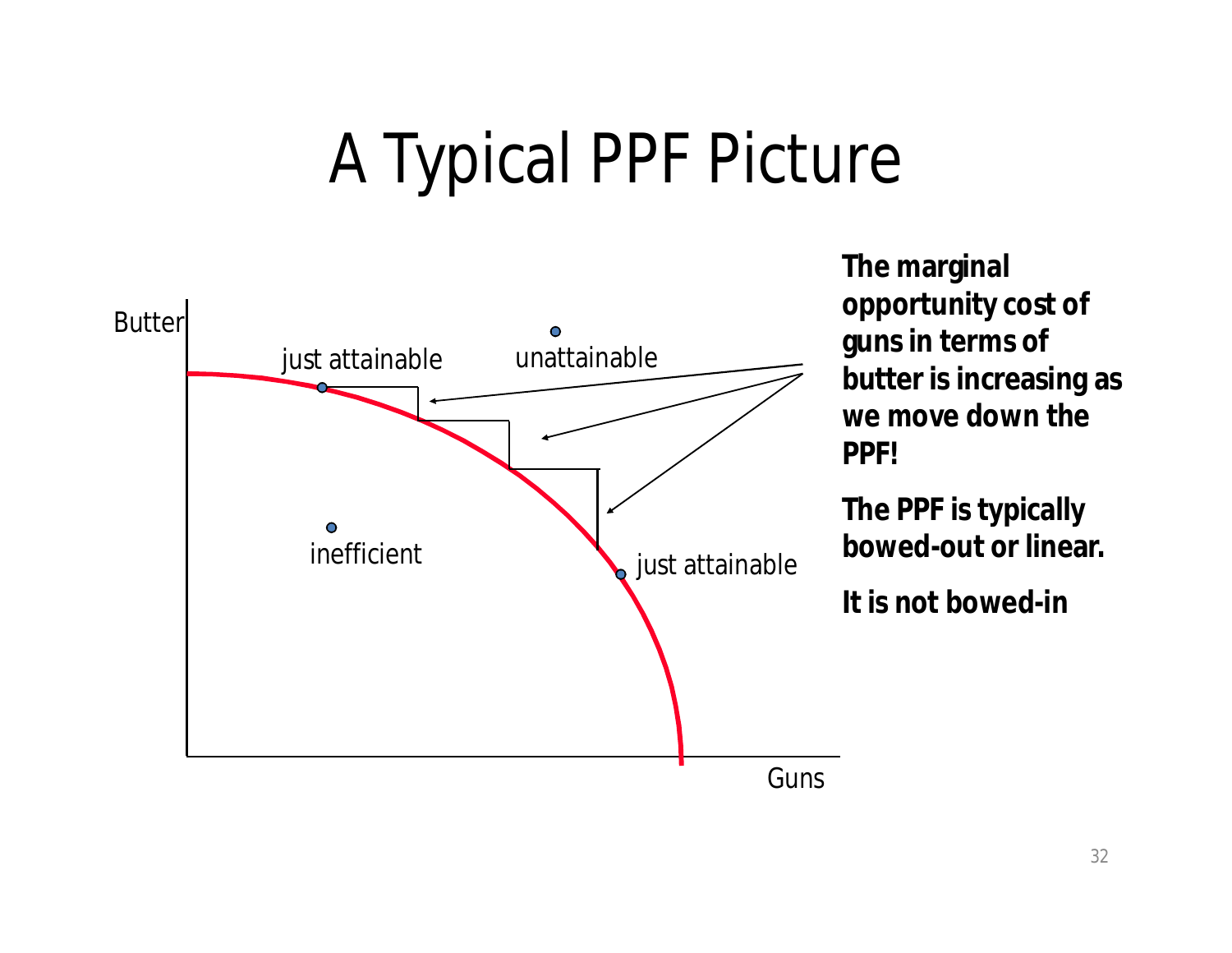#### PPF

- The PPF shifts outward overtime as more resources become available and technology is improved
- Points on a PPF are efficient; points within the frontier are inefficient and points outside the frontier are unattainable
- Points on PPF are efficient because all available resources are utilized and there is full use of existing resources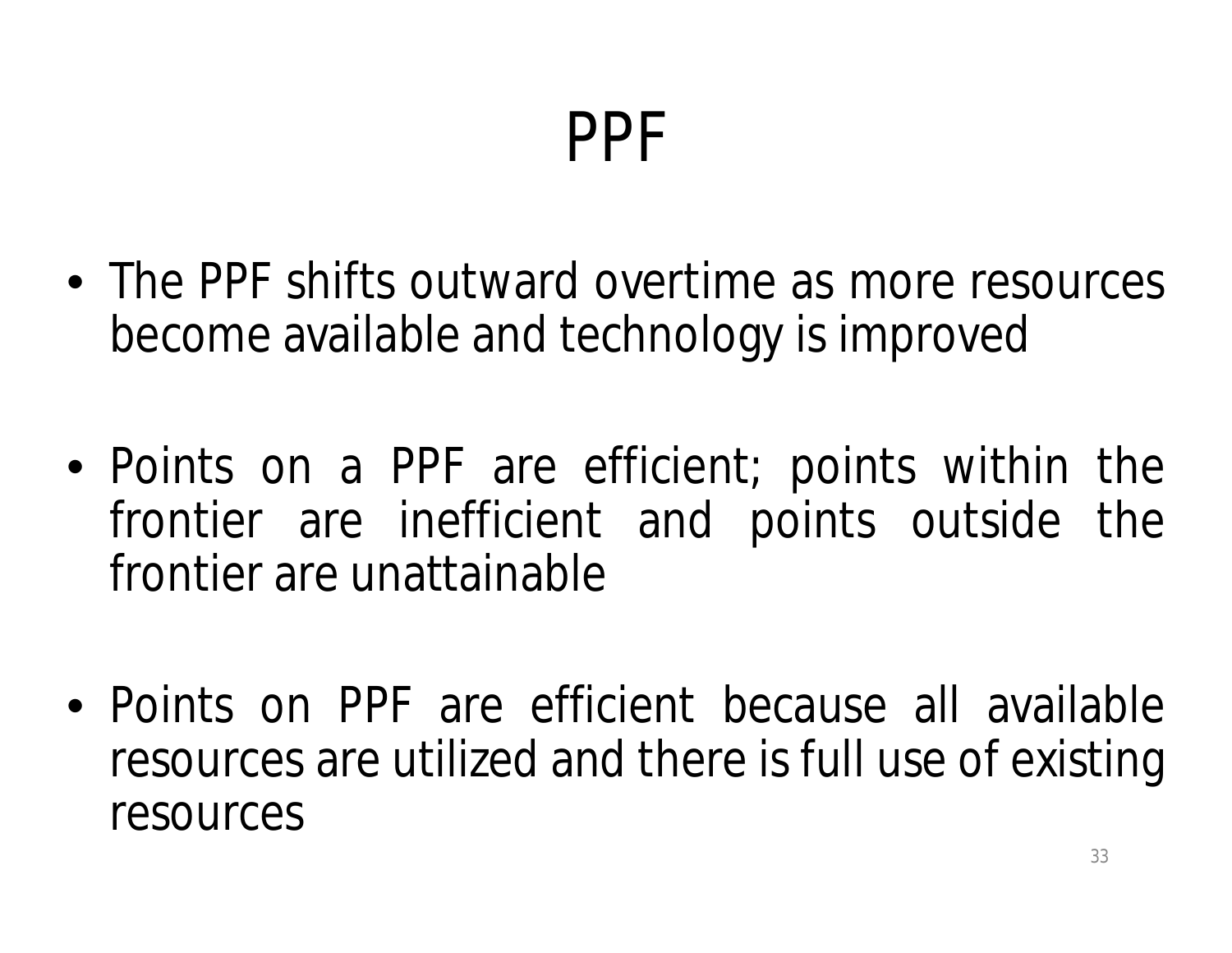## PPF

- Position outside the PPF are unattainable since PPF define the maximum amount that can be produced at a given time
- Position within a PPF are inefficient because some resources are either unemployed or underemployed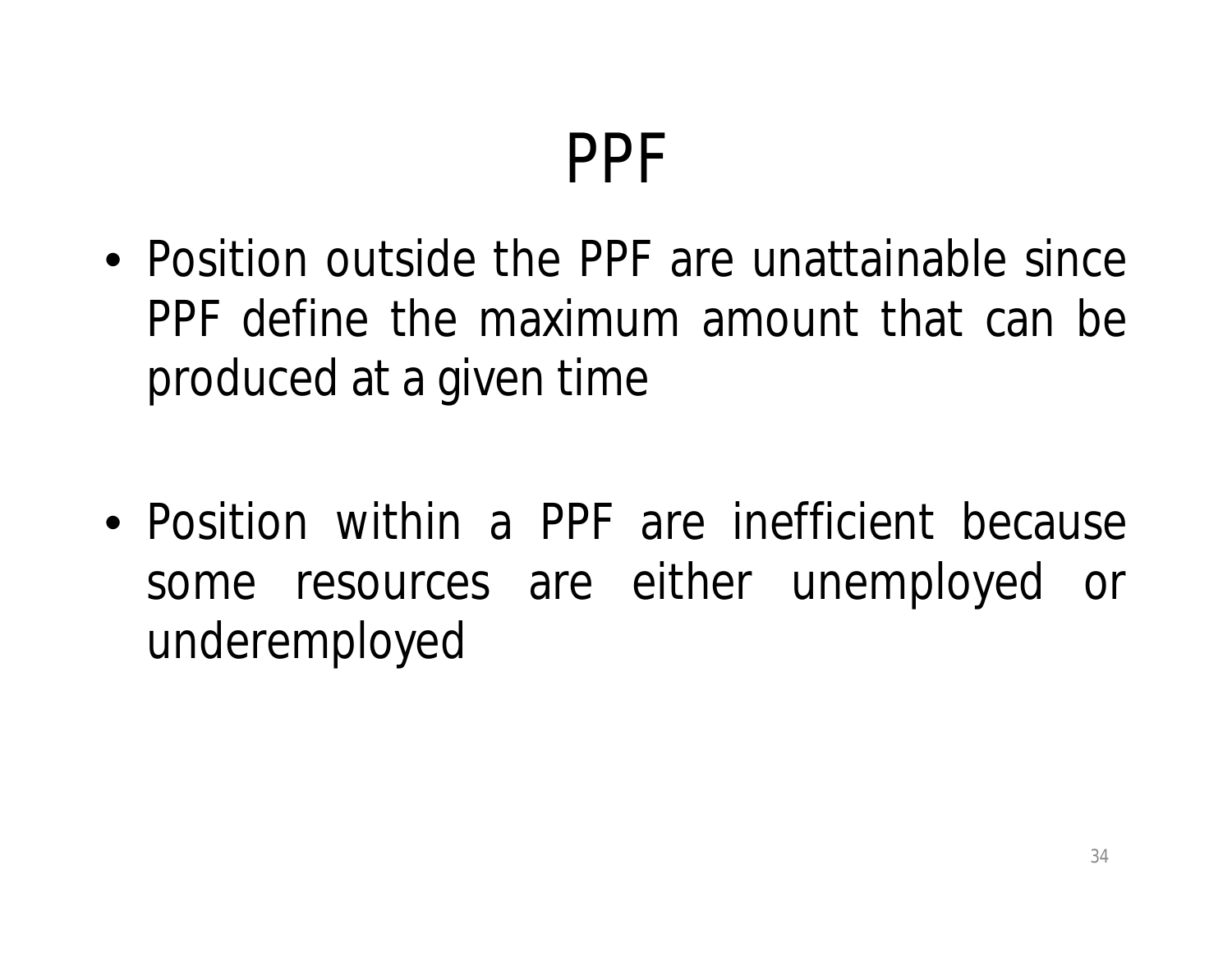## Assignment 1

- (a). Use the data from Table 1 to draw a PPF. Plot clothing production on the vertical axis and food production on the horizontal axis. Label the production alternatives A,B, C, D,E and F on the curve
- (b) On the same figure, label as point U the production of 3 thousand units of clothing and a 3 million units of food and as point H the production of 6 thousand units of clothing and 3.5 million units of food. What do point U and H indicate?
- (c) What is the difference between unemployed and underemployed economic resources?
- (d) When is the production efficient?  $\bullet$  35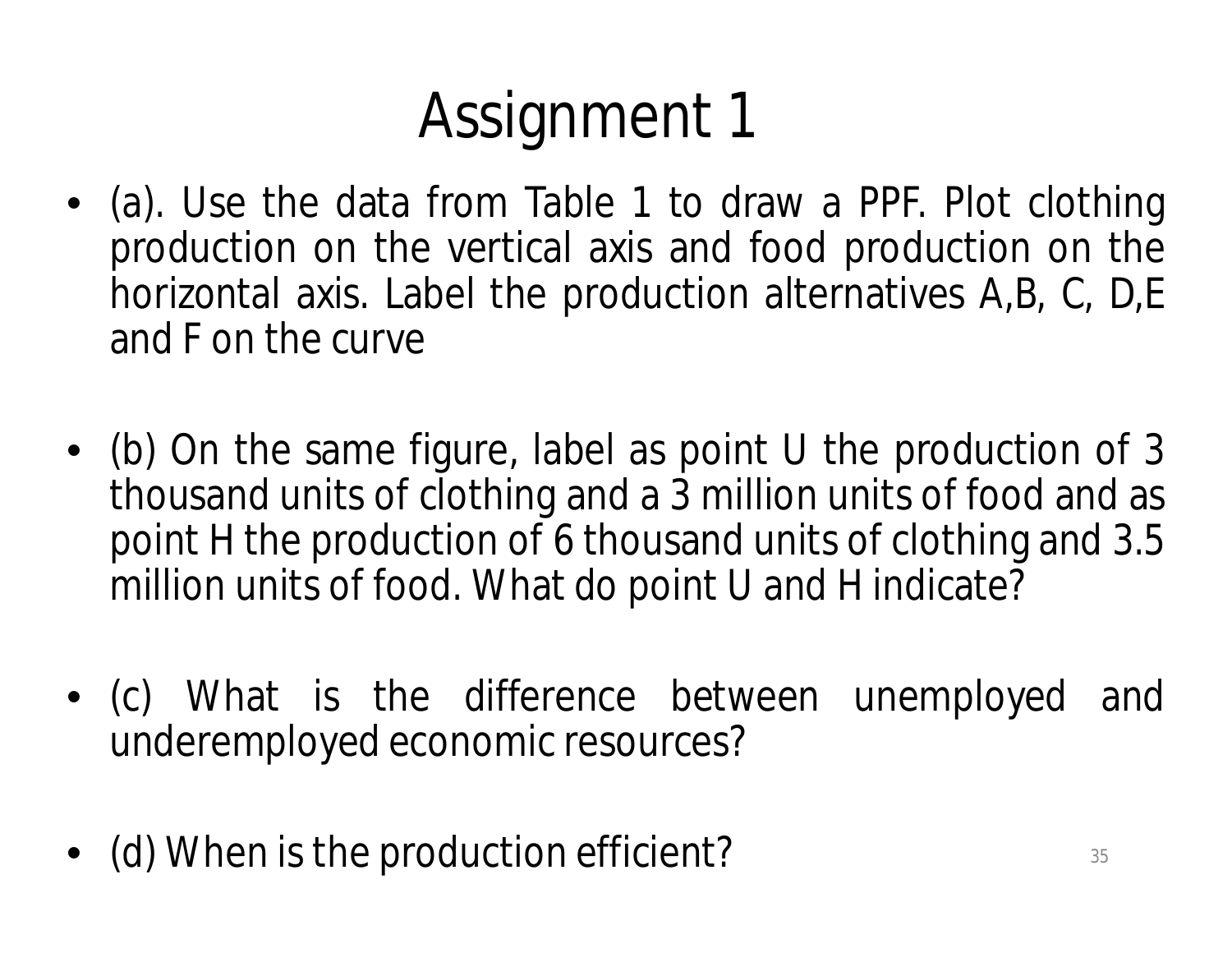#### Table 1

| <b>Alternative or point</b> | <b>Units of food</b><br>(millions) | <b>Units of clothing</b><br>(thousands) | <b>Cost of additional</b><br>units of food |
|-----------------------------|------------------------------------|-----------------------------------------|--------------------------------------------|
| $\boldsymbol{A}$            | $\boldsymbol{0}$                   | 8.0                                     | 0.5                                        |
| B                           | 1                                  | 7.5                                     | 1.0                                        |
| $\mathbf C$                 | $\overline{2}$                     | 6.5                                     | 1.5                                        |
| D                           | $\overline{\mathbf{3}}$            | 5.0                                     | 2.0                                        |
| E                           | $\overline{\mathbf{4}}$            | 3.0                                     | 3.0                                        |
| F                           | 5                                  | 0.0                                     |                                            |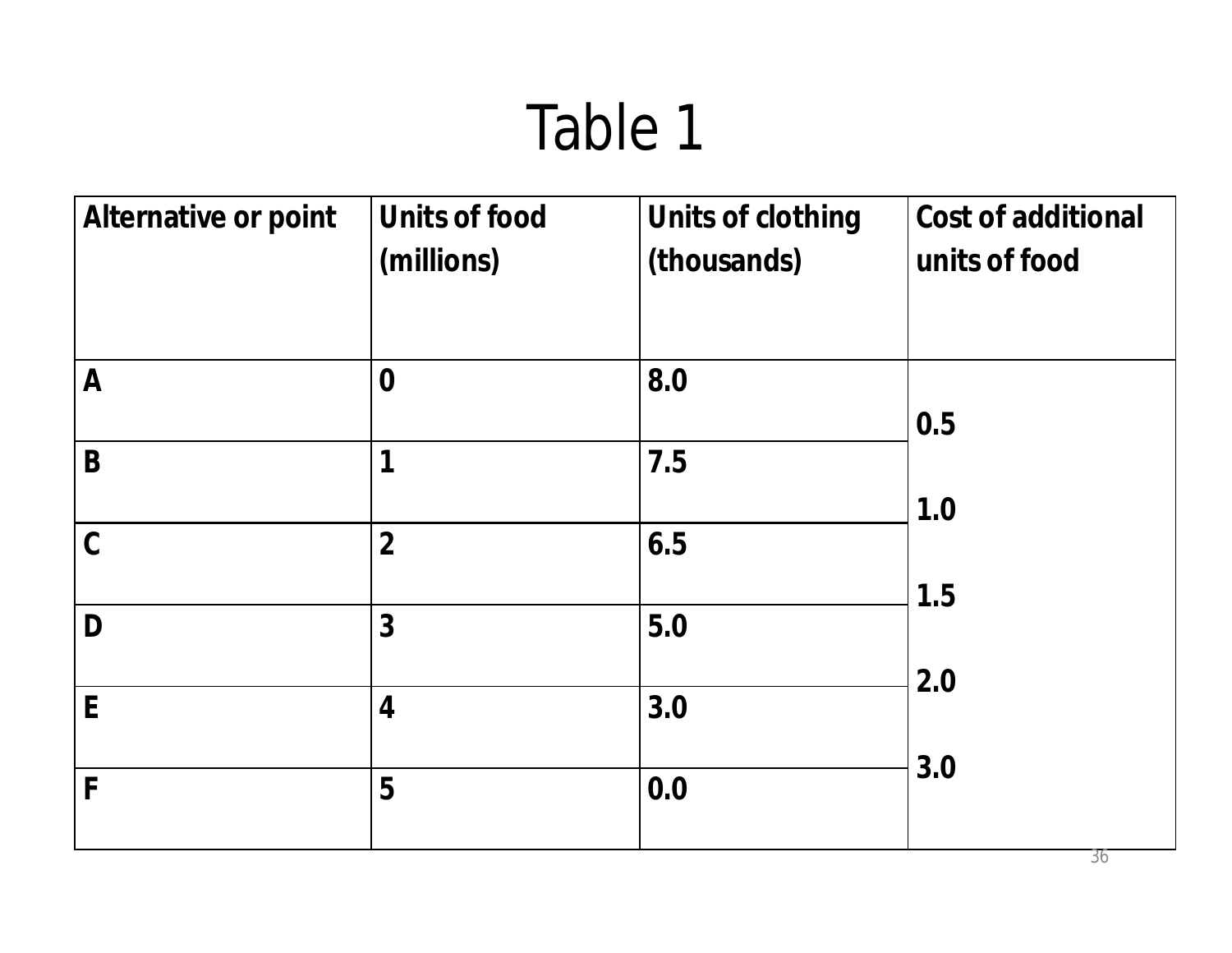### **Principles of increasing opportunity costs**

- Resources are not equally efficient in the production of goods and services
- When decision is made to produce more of a commodity ( e.g guns) and less of other ( butter), the resources reallocated to the production of the first are usually less productive
- Implying that larger amounts of resources are transferred from the production of the 2<sup>nd</sup> to the production of the 1st
- Increasing units of the 2<sup>nd</sup> are given up for fewer incremental units of the 1<sup>st</sup> 37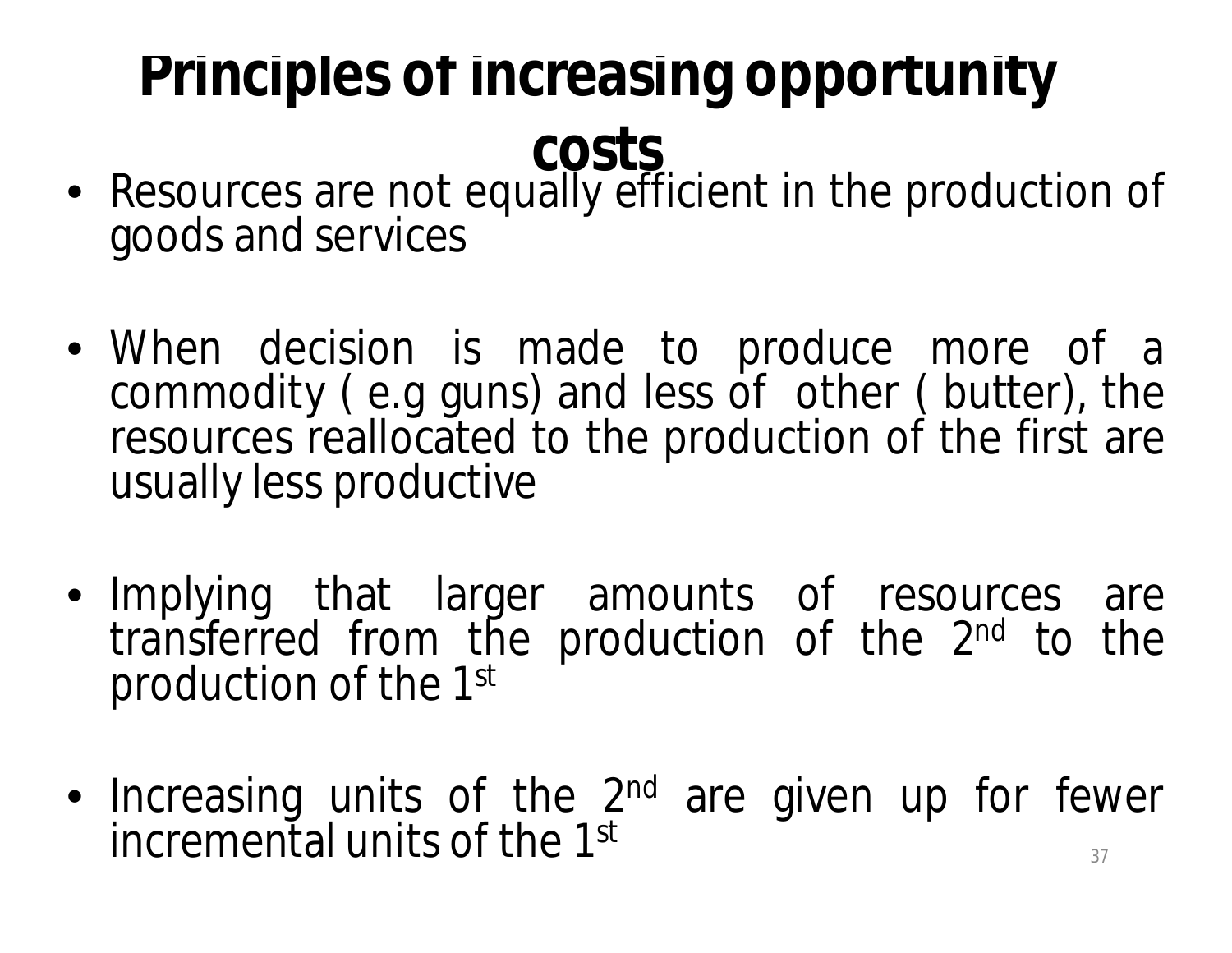## **Principles of increasing opportunity costs**

- Increasing opportunity cost of production of the 1st commodity illustrates the principle of increasing costs
- The law of increasing opportunity costs states that as production of a product increases, the cost to produce an additional unit of that product increases as well.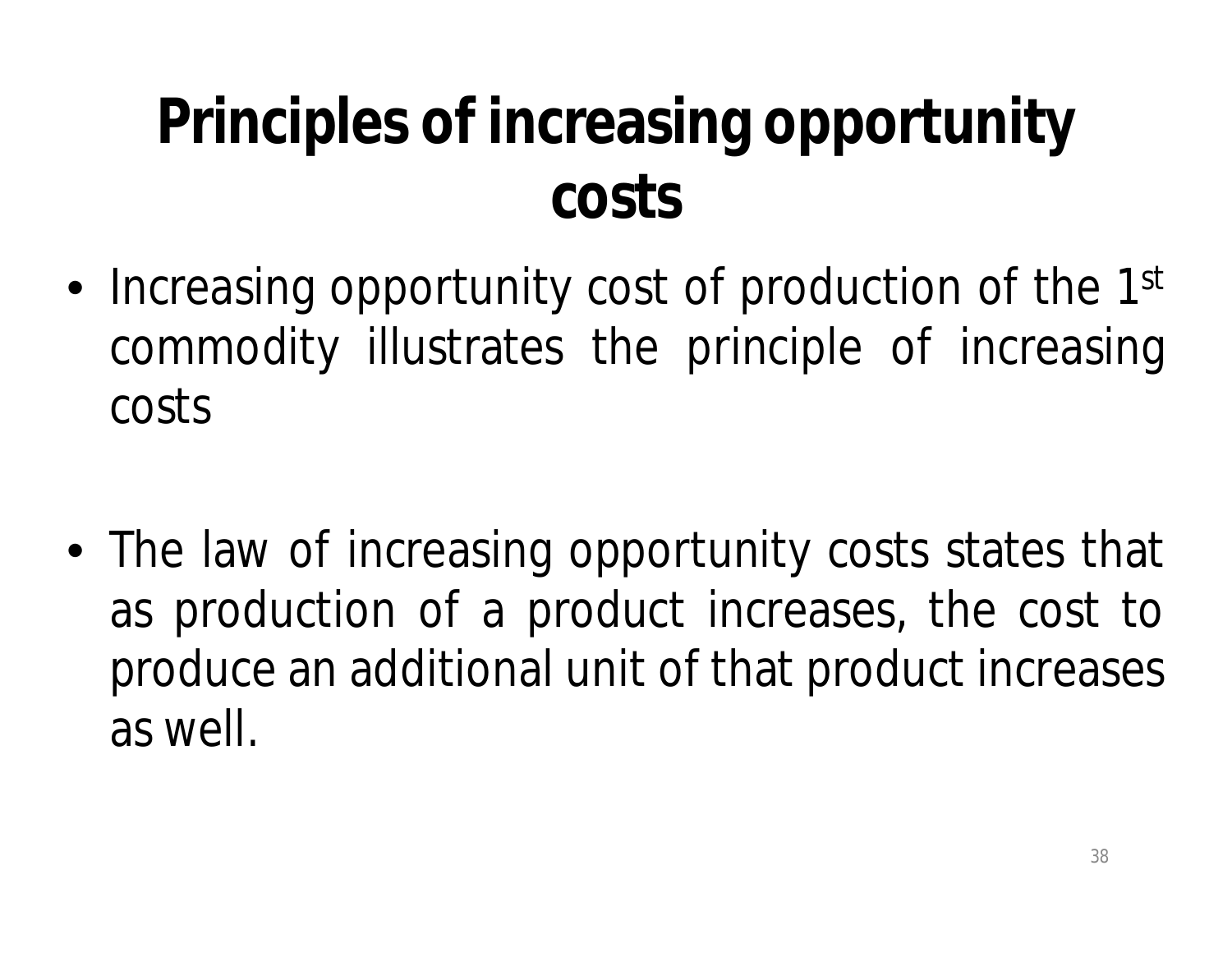### **Scarcity in a Free Market economy system or a capitalist market economy/ laissez-faire system**

- Free market is a market with no government interference. Government only provide defense and core services
- households own resources, allocate resources through the workings of the price mechanism
- Prices resolves the three fundamental economic questions of what, how and for whom to produce
- The only goods and services produced are those which individuals are willing to purchase at a price sufficient to cover the cost of producing them  $\frac{39}{39}$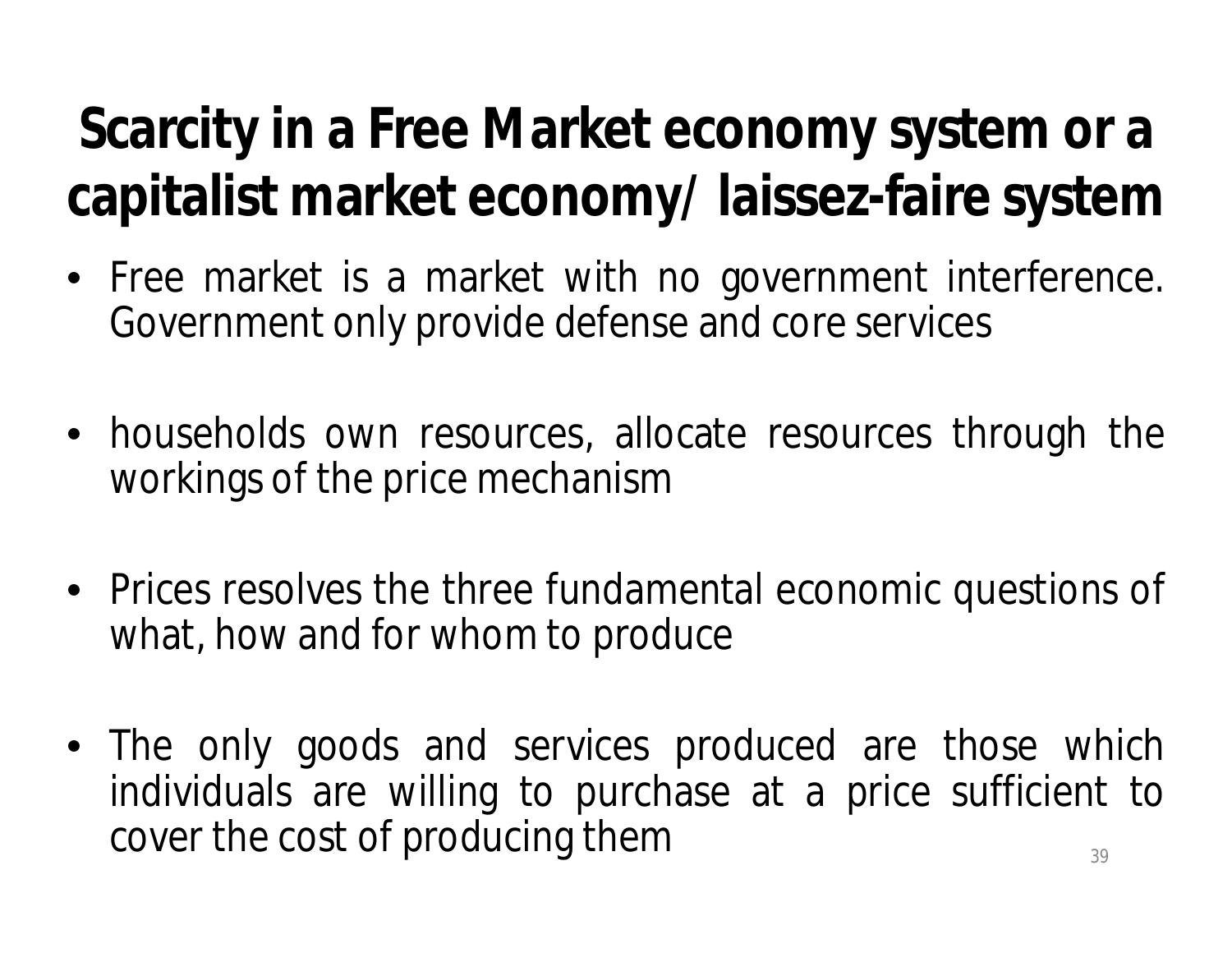## **Scarcity in a Free Market economy system**

- There is competition which affect the price of the goods and services produced
- Because of scarce resources, goods and services are produced under this system using the technique and resource combination that minimizes the cost of production
- Goods and services produced are distributed or sold to those who are willing and have the money to pay their prices
- What then develops is a circular flow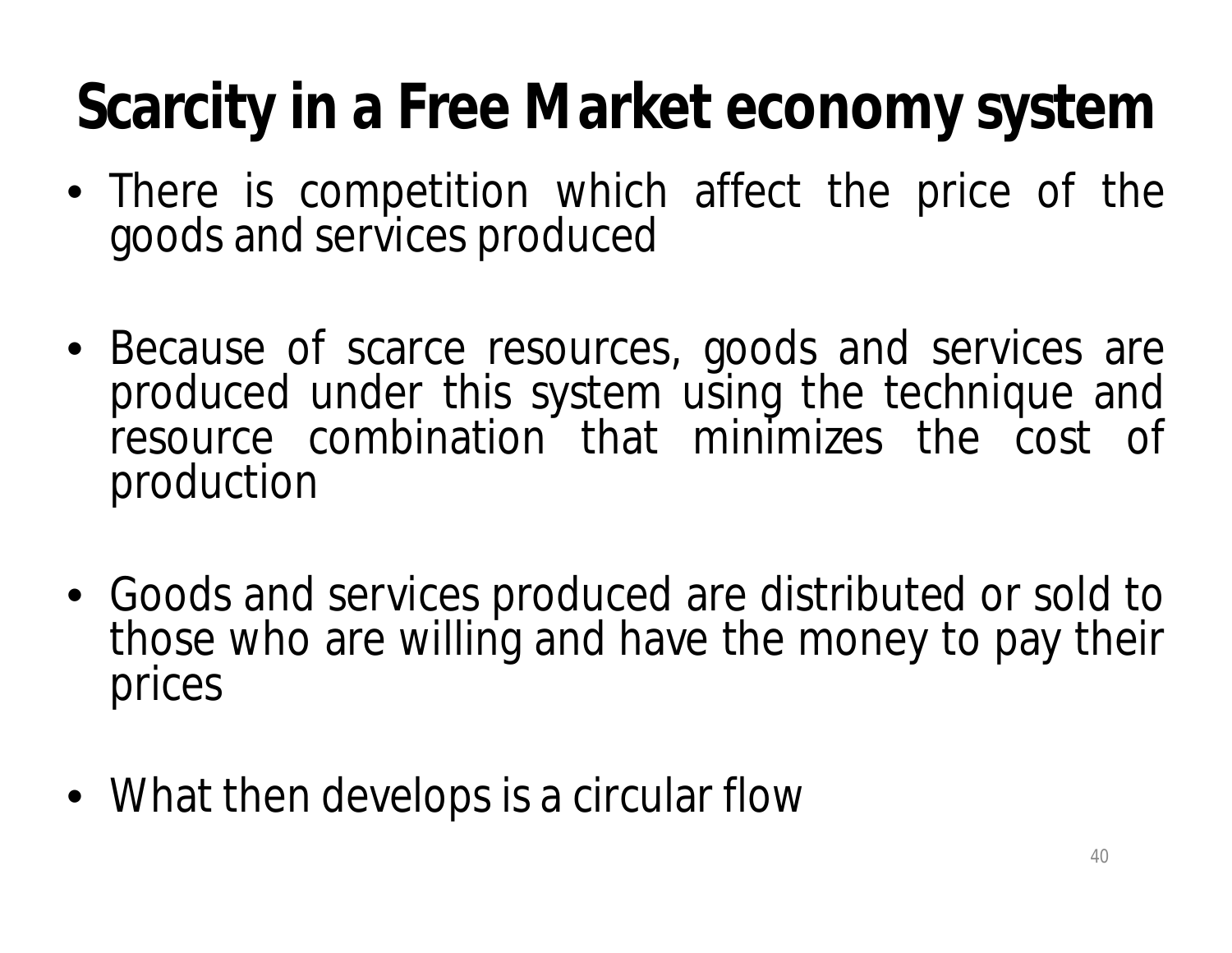## **Scarcity in a command economy/systems**

• In Command systems like Eastern Europe, former Soviet Union, what to produce, how to produce it, and who gets what's produced are controlled by a central planner.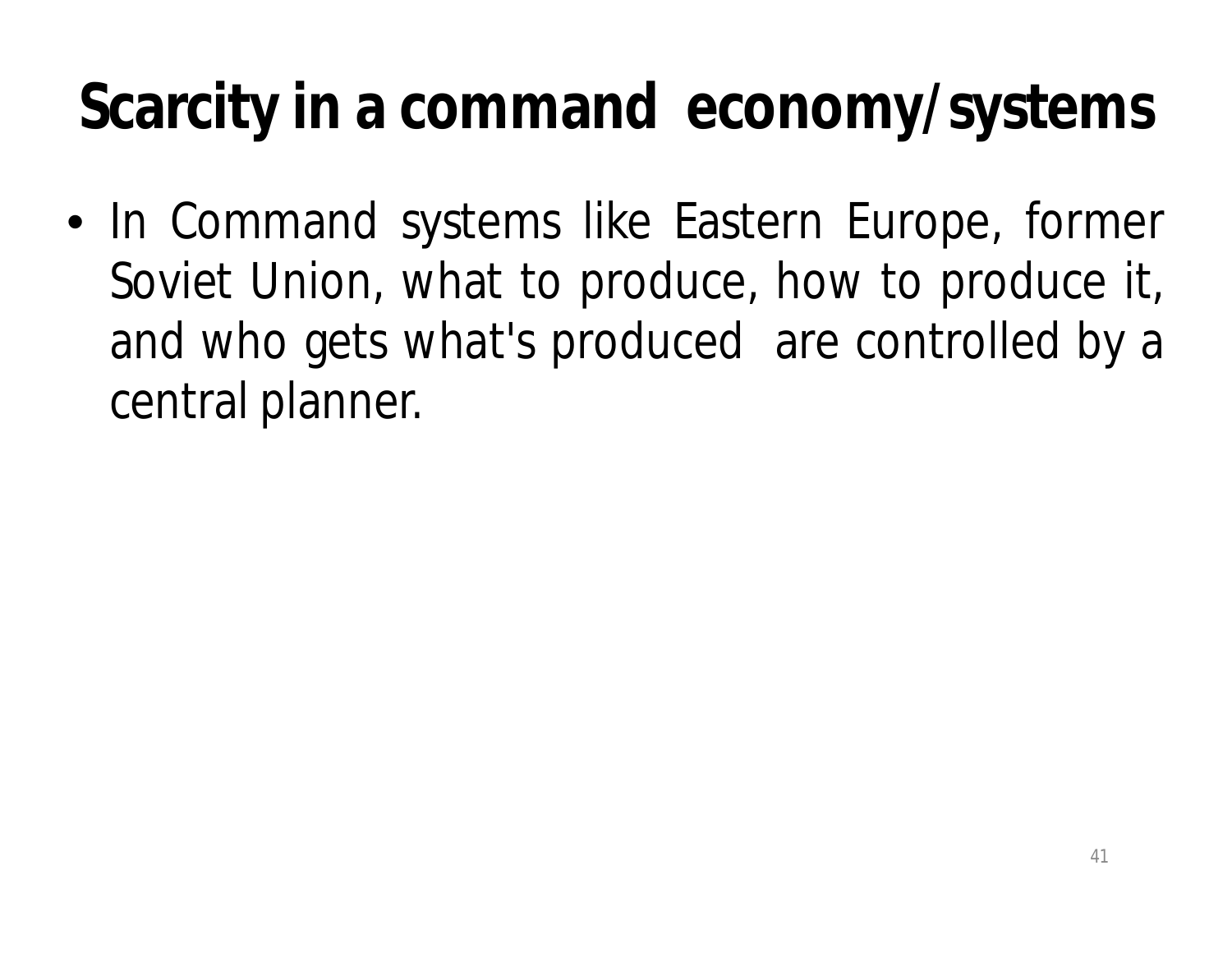# **Scarcity in a mixed economy system**

- Under this system, government replaces, regulates or modifies the price mechanism
- For instance, in US, government produces some goods itself (police protection, road)
- government finances these expenditures by taxing the income of individuals and businesses
- Government also influences what to produce by imposing direct regulations on producers or on specific goods and services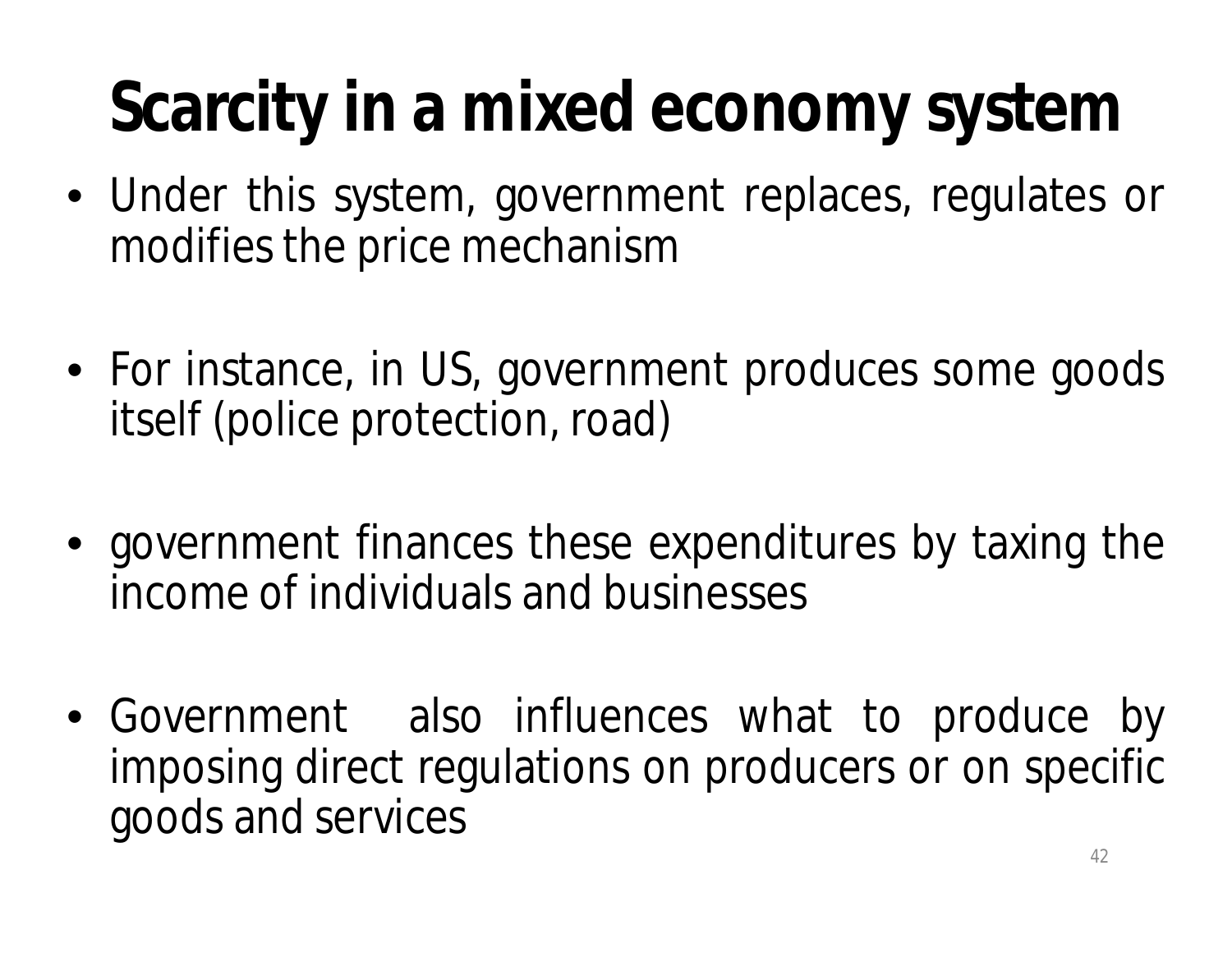# 3. Demand, Supply and Equilibrium

o**Demand**

o**Shifting of the market demand curve** o**Supply** 

o**Shifting of the market supply curve**

o**Equilibrium price and quantity**

o**Equilibrium when market demand and/ or market supply shifts**

o**Government and price determination**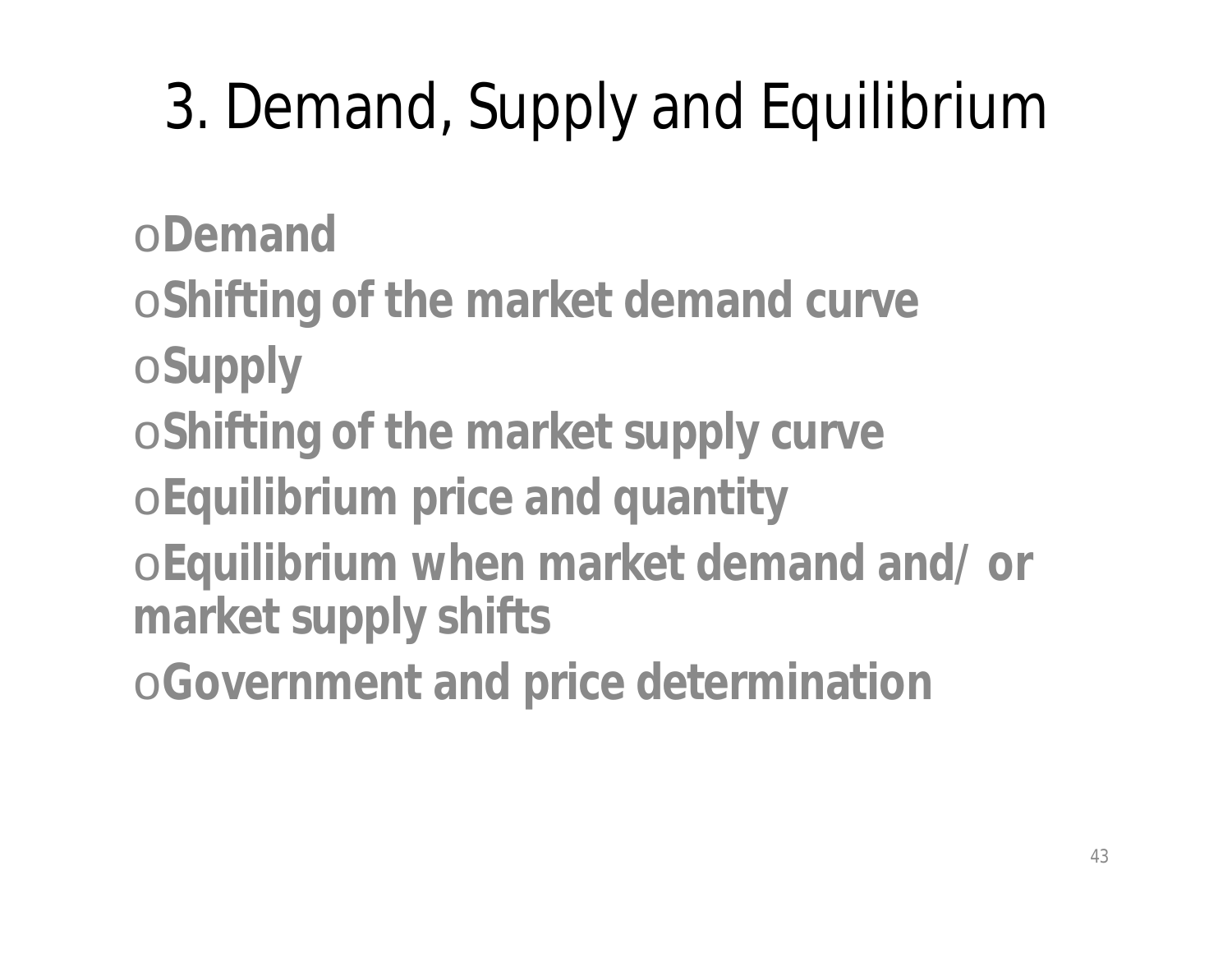## Demand

- The term demand refers to the number of units of a particular good or service that consumers (households) are willing to purchase at a particular period.
- This refers to actual quantities purchased at a certain price at a point in time.

**Table 1:DEMAND SCHEDULE**

**Px (N) 2 4 6 8 10 12 Q**<sub>**x**</sub>(Kg) 12 8 6 4 2 0

• A market schedule shows the units of a good or service that individuals are willing and able to buy.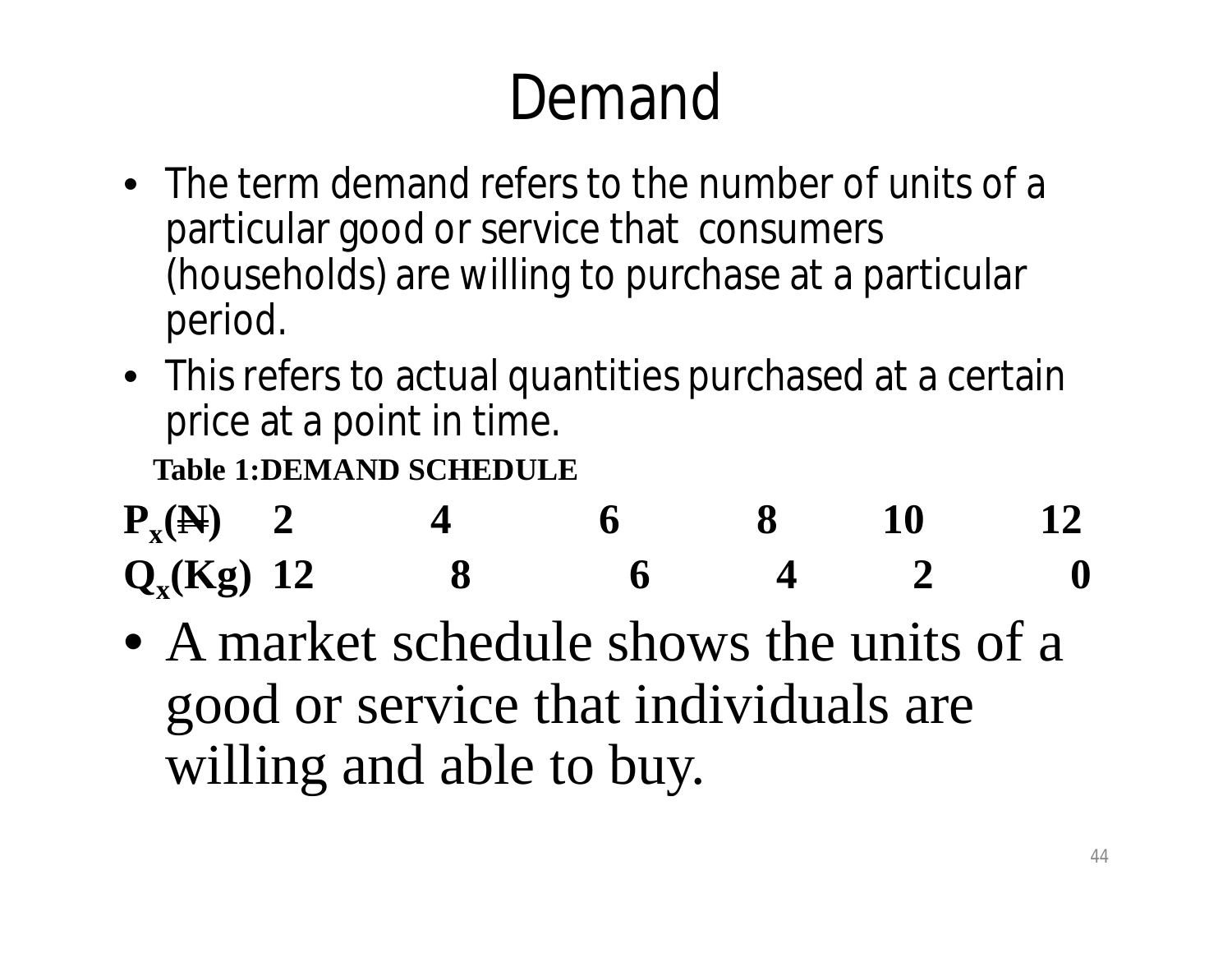Factors that determine the quantities of goods and services demanded include:

- Price of the commodity.
- Price of other goods and services.
- Average household disposable income.
- Wealth
- Taste and preferences.
- Size of the population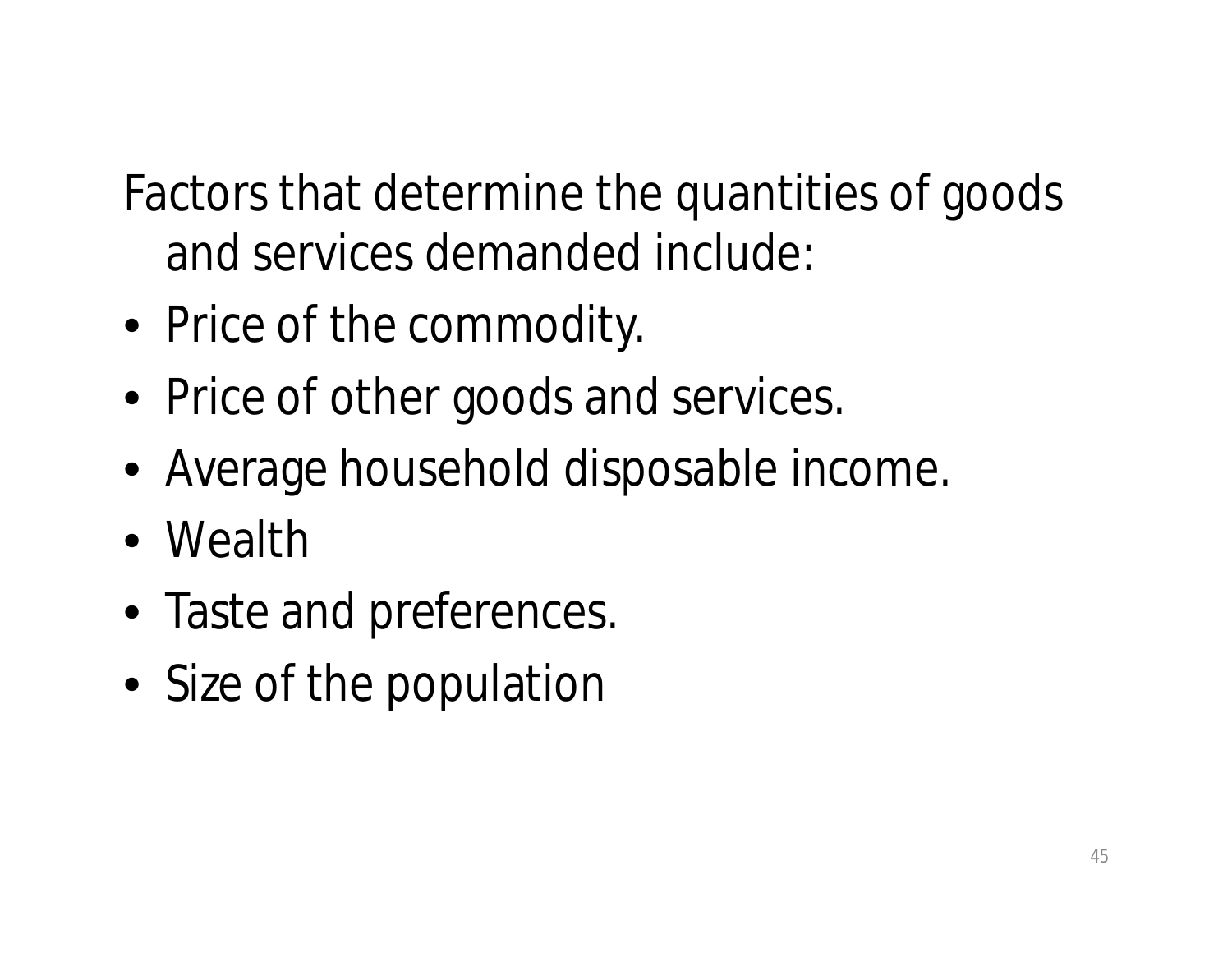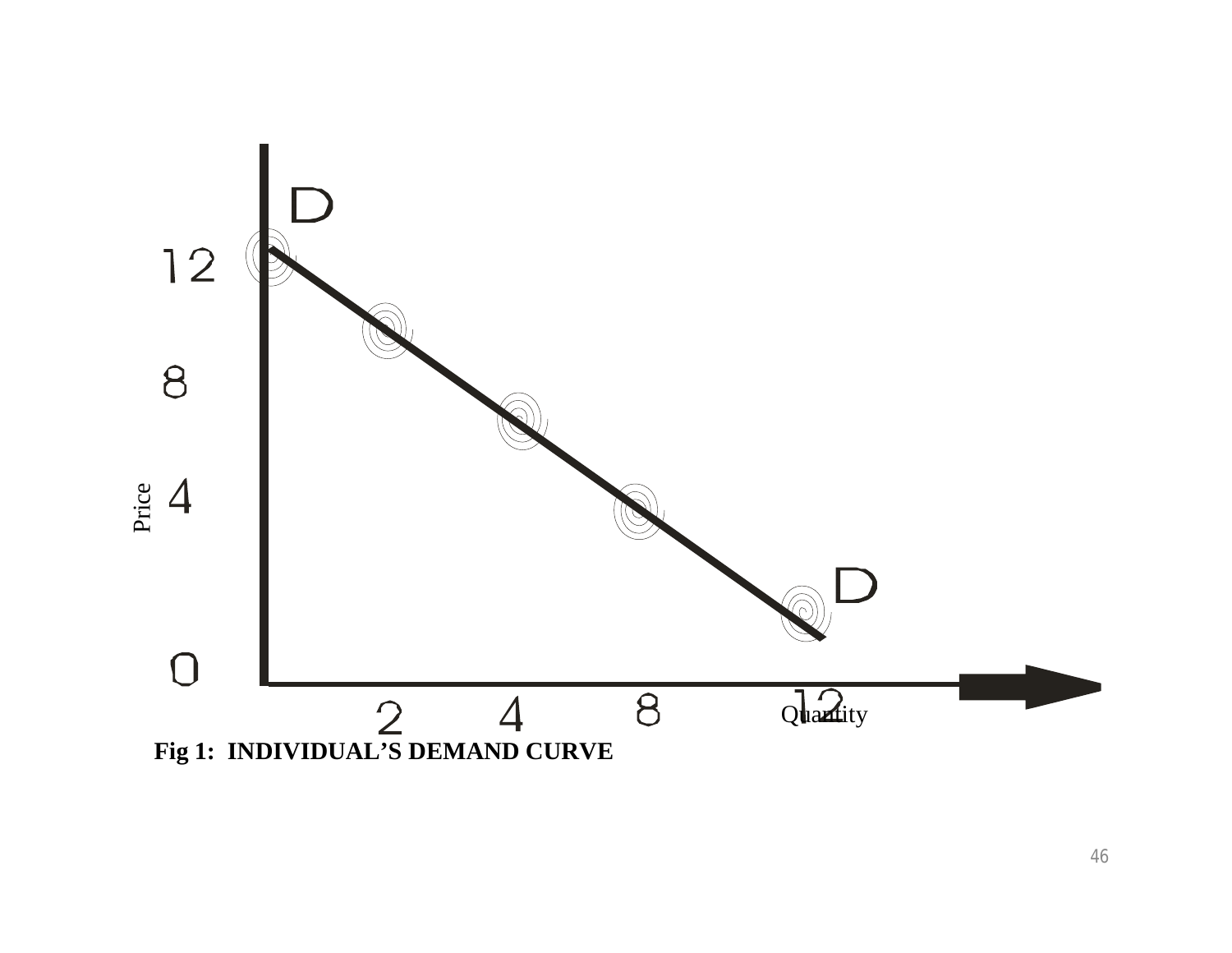- **Price of the commodity:** stated differently  $Q_x = f(p_x)$  i.e. the quantity of commodity x demanded is a function of the price of x.
- The relationship between price and quantity demanded is inverse. This is due to a substitution and an income effect.
- As price falls, an individual purchases more of this good to replace others whose price has remained unchanged.
- When the purchase price of a good falls, an individual with a given income can buy more of that commodity.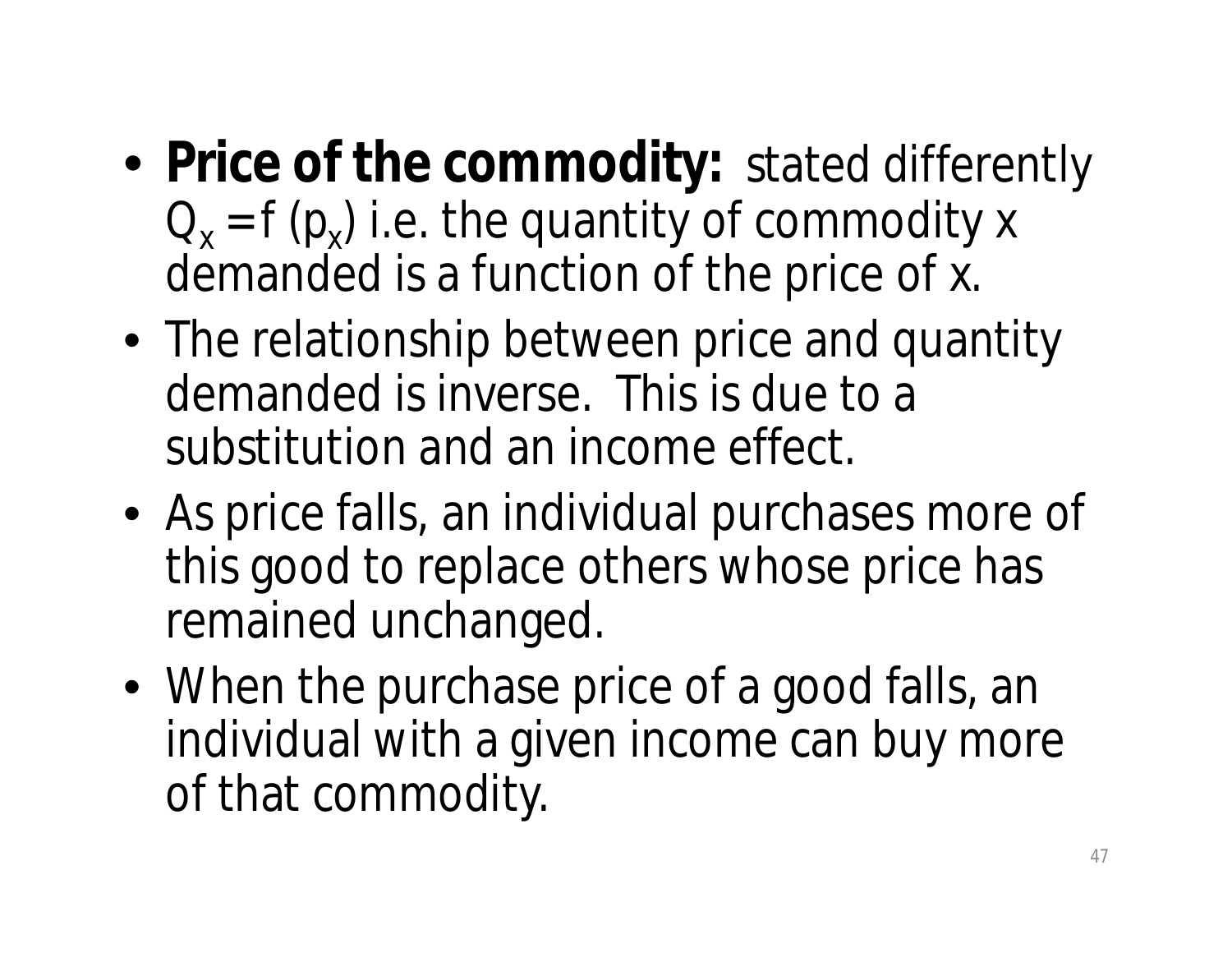- The demand curve above is drawn on the assumption that other variables are held constant.
- A change in demand refers to a shift of the demand curve because a variable other than price has changed.
- A change in quantity demanded occurs when there is change in the price of the commodity, leading to a movement along an existing demand curve.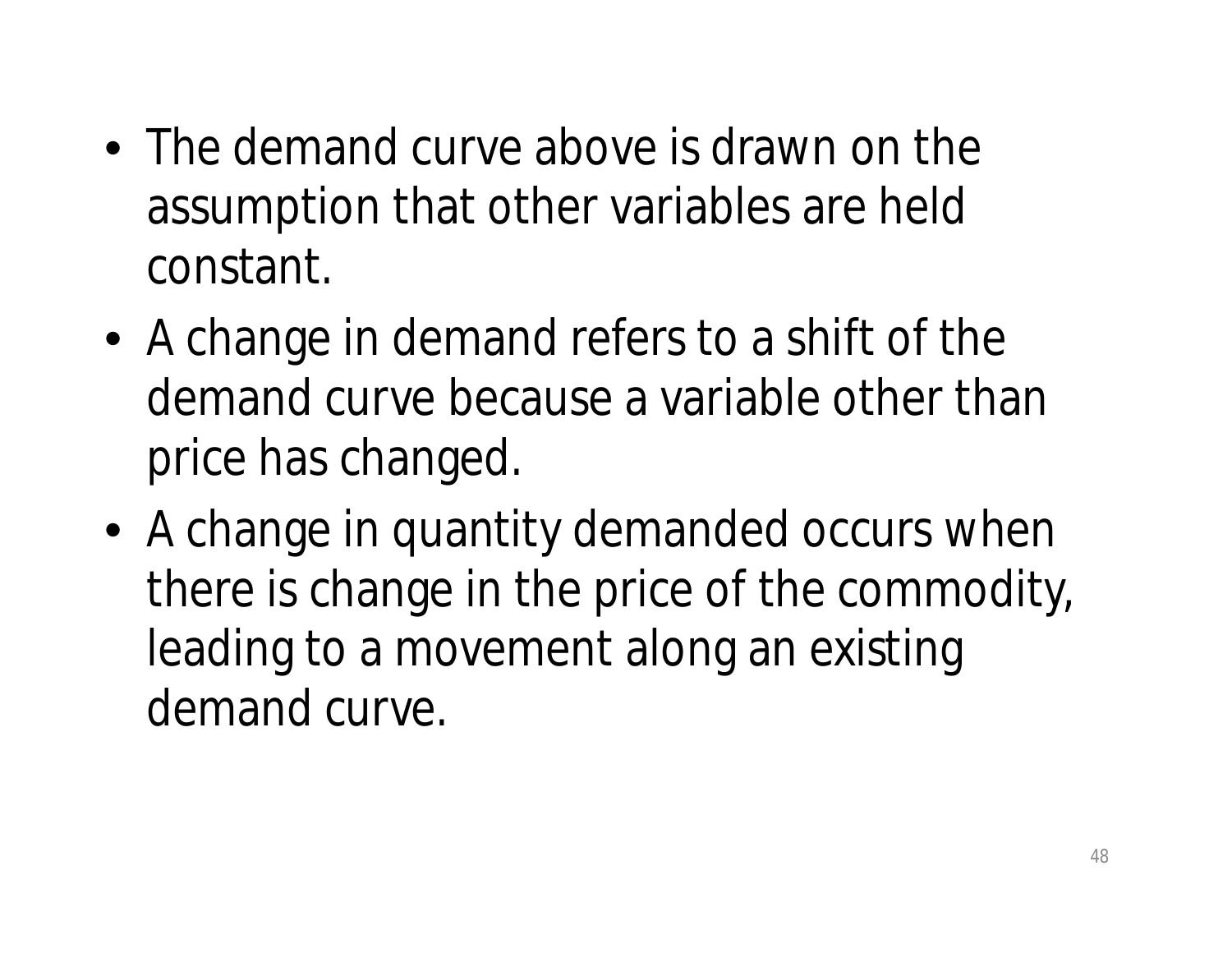• A change in any of these other variables:-

price of other goods and services, average household disposable income, wealth, taste and preferences and size of the population will cause a change in demand and consequently a shift of the demand curve.

• Such shifts could be inward signifying a decrease in demand or outward indicating an increase in demand.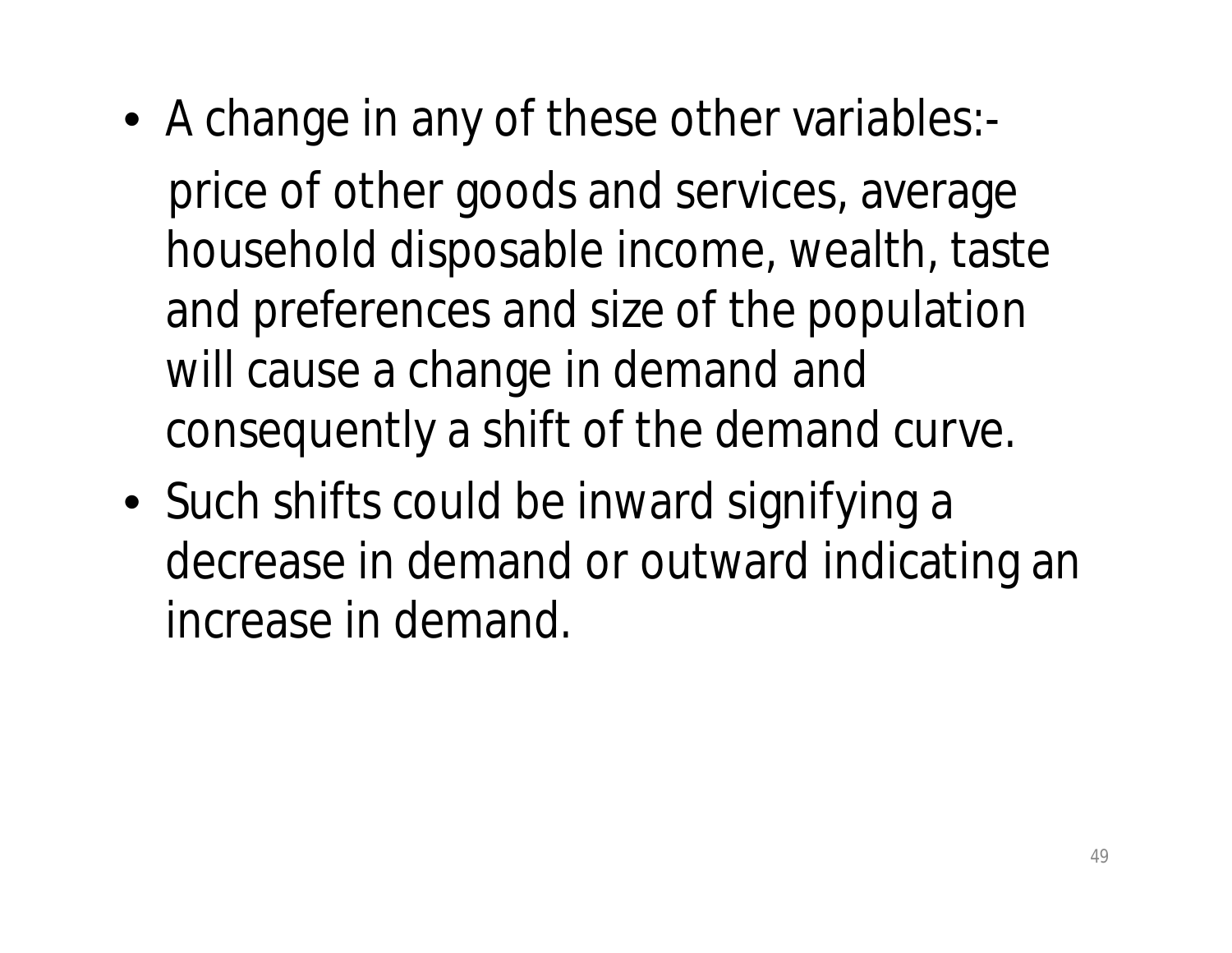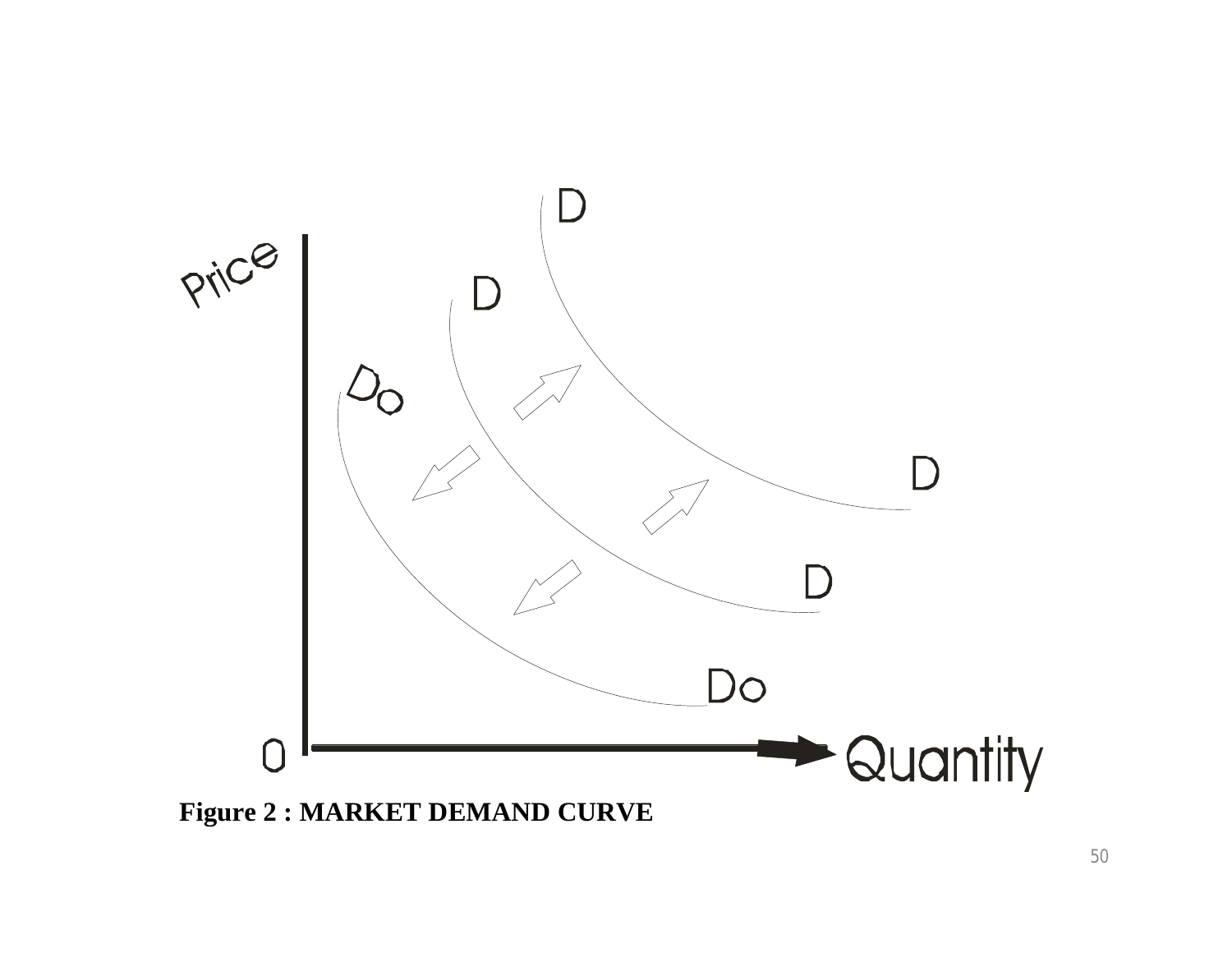## **SUPPIY**

• The quantity of a commodity that producers wish to sell at various prices is the quantity supplied. The supply schedule specifies the units of good or service that a producer is willing to supply at alternative prices. Table 2: Supply Schedule

| Price per $kg(P)$ | <b>Quantity Supplied (S)</b> |
|-------------------|------------------------------|
| 20                | 5                            |
| 40                | 46                           |
| $\overline{60}$   | 70                           |
| 80                | 100                          |
| 100               | 115                          |
|                   |                              |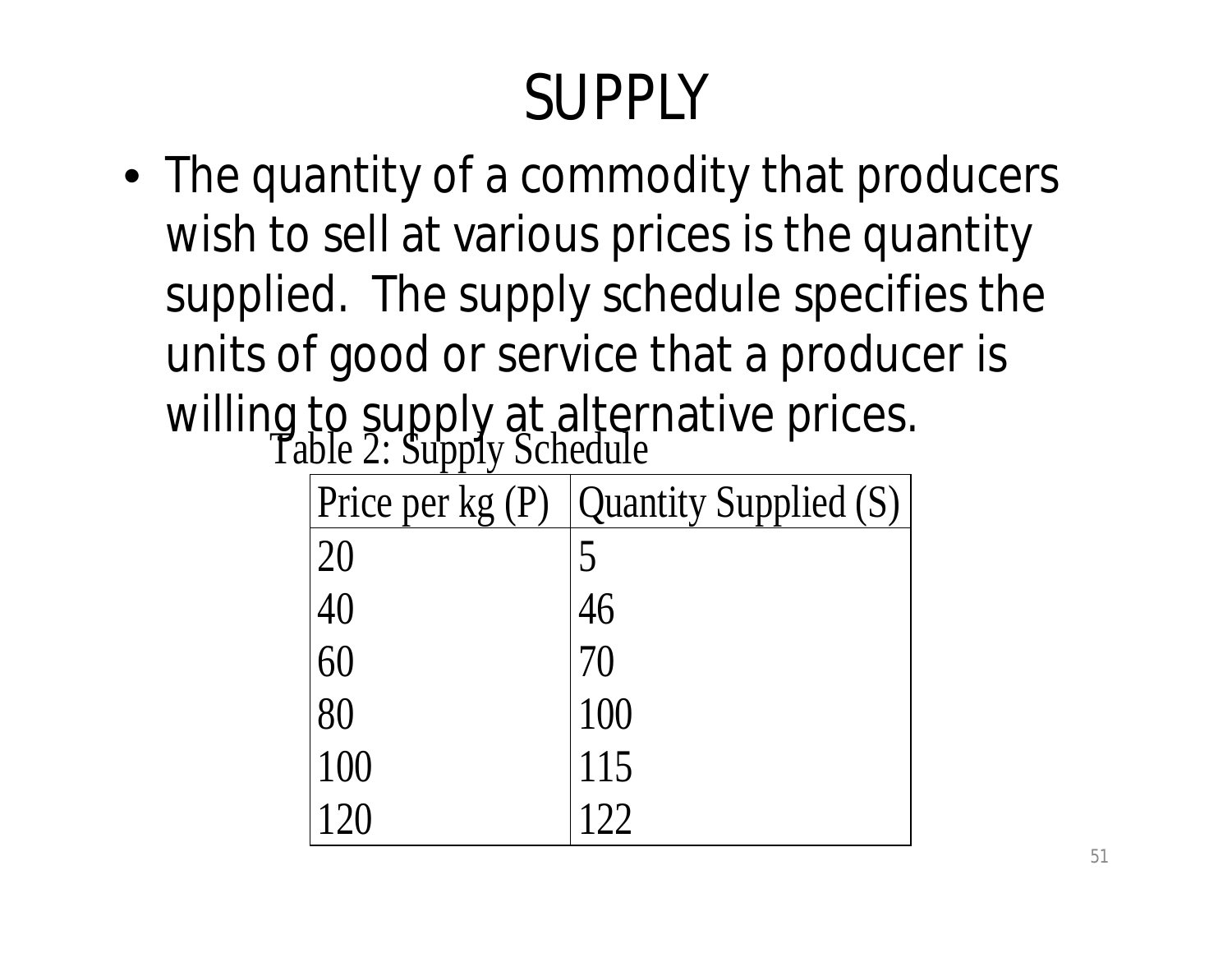• The graphic presentation of the supply schedule is the supply curve. The curve has a positive slope indicating that suppliers must have a higher price to increase supply.

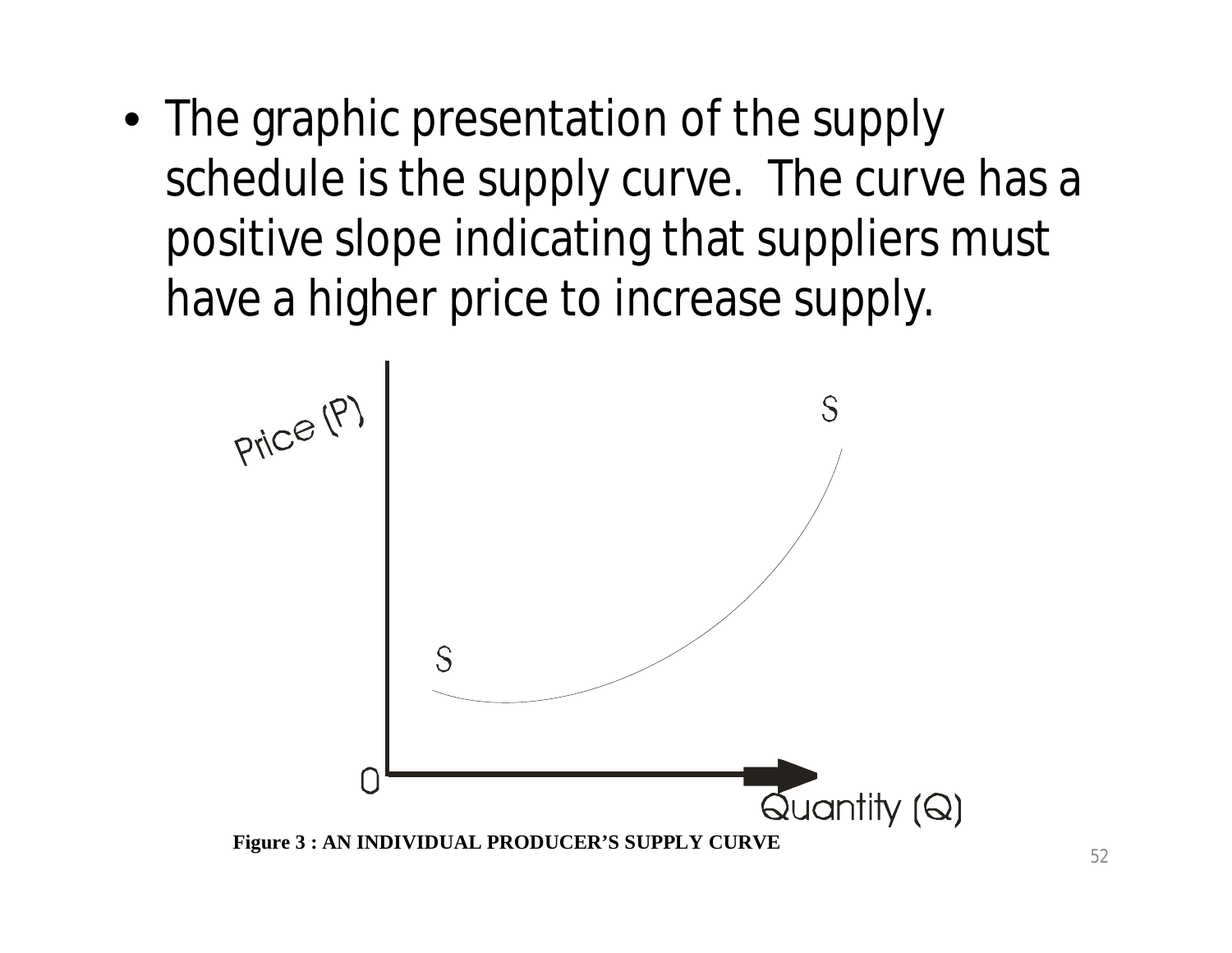- The determinants of the quantity supplied of goods and services are:
	- The commodity's own price.
	- Number and /or size of producers.
	- Factor prices (wages, interest or rent paid to economic resources}.
	- Cost of factors of production
	- Technological progress
	- Government subsidy/or taxes on output
	- A **change in quantity supplied** indicates a change in the price of the commodity leading to movement along the supply curve.
	- A **change in supply** denotes a shift in the supply curve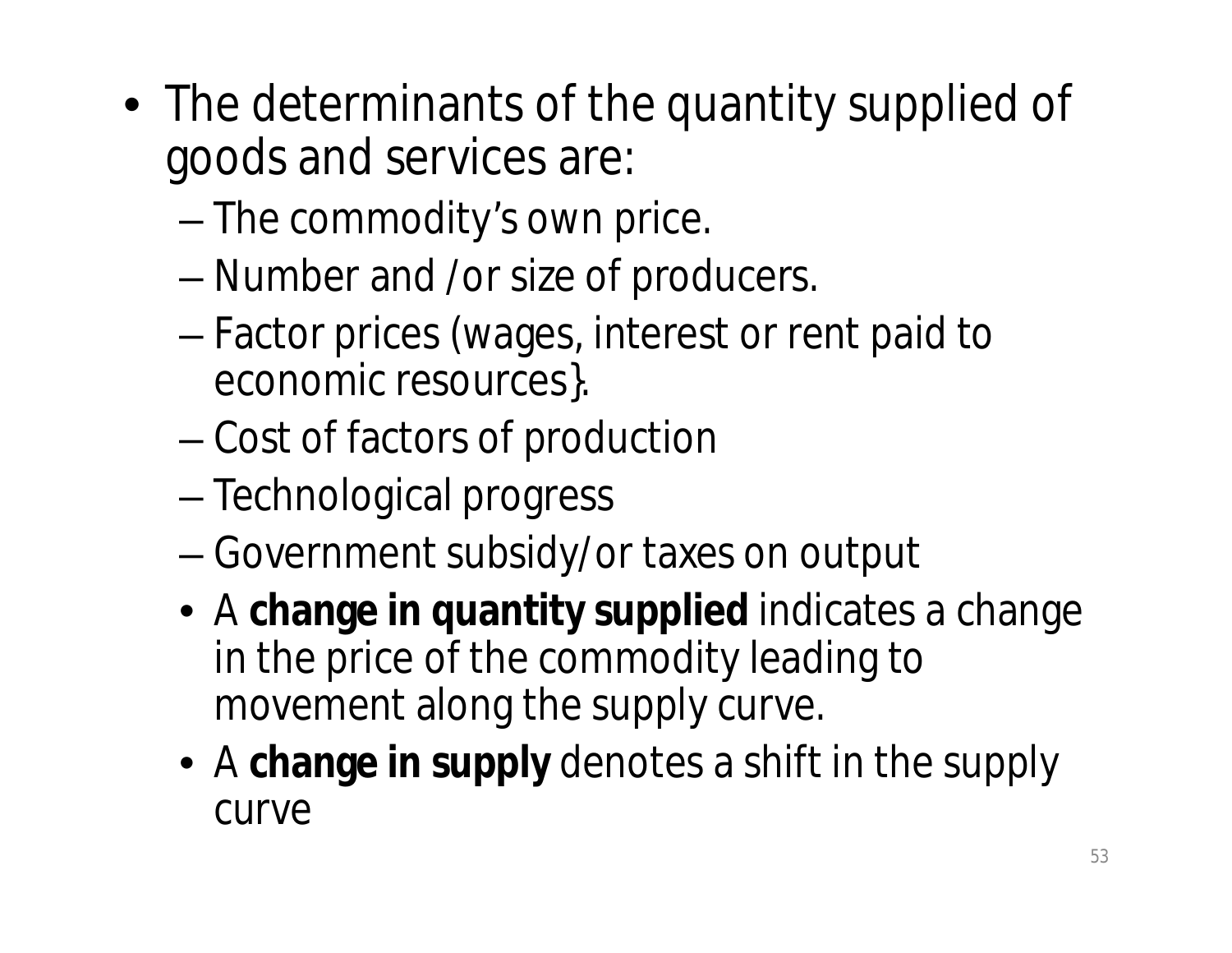The curve shifts to the right when more producers enter the market, decreases in factor prices, improvements in technology and government subsidy.

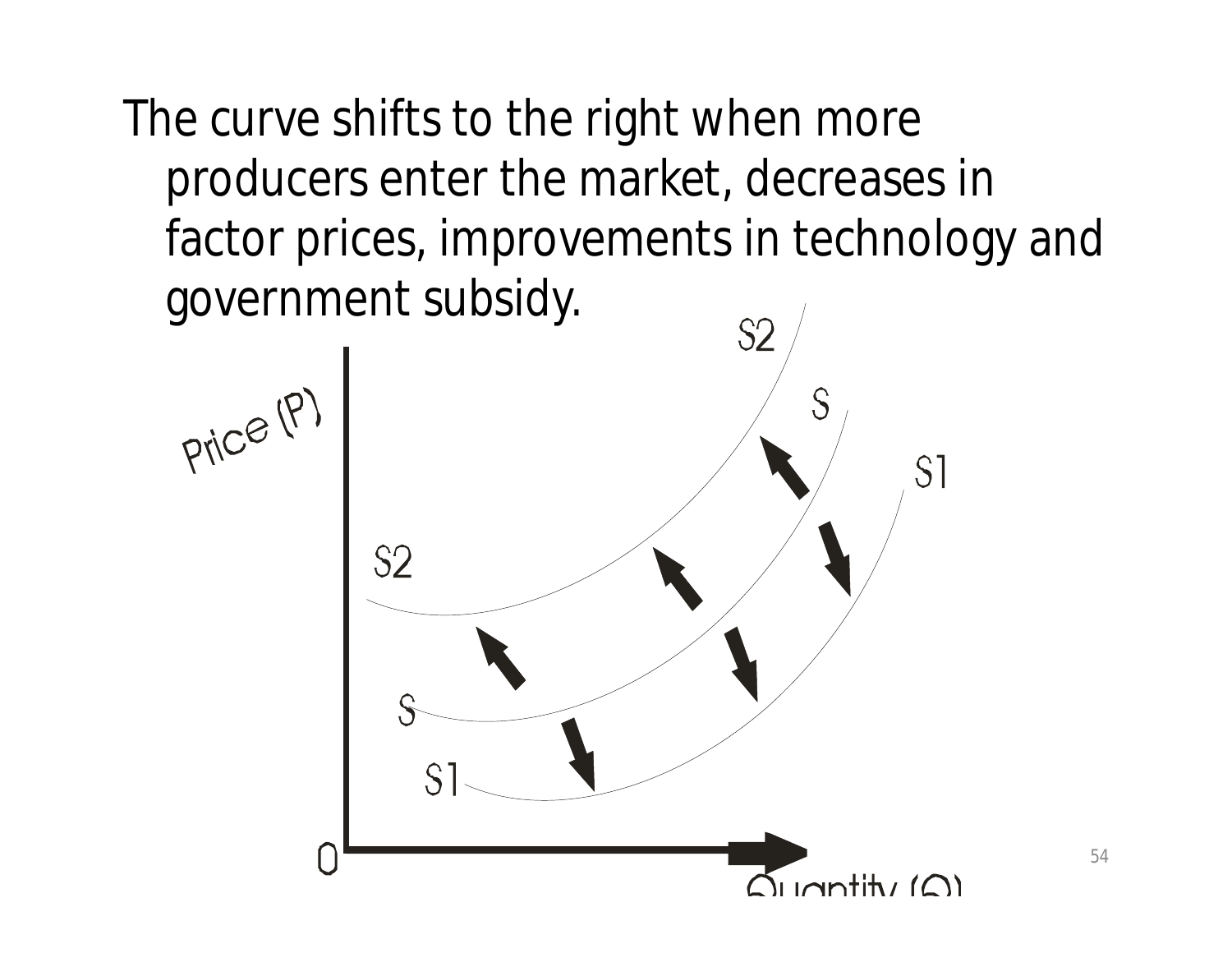# **Equilibrium price and quantity**

- To consider how prices are determined in a competitive market by the forces of supply and demand, we assume first that other factors except the commodity's own price are held constant.
- Equilibrium price is the price at which quantity demanded equals quantity supplied.
- It is a situation in which there is no tendency for price or quantity to change.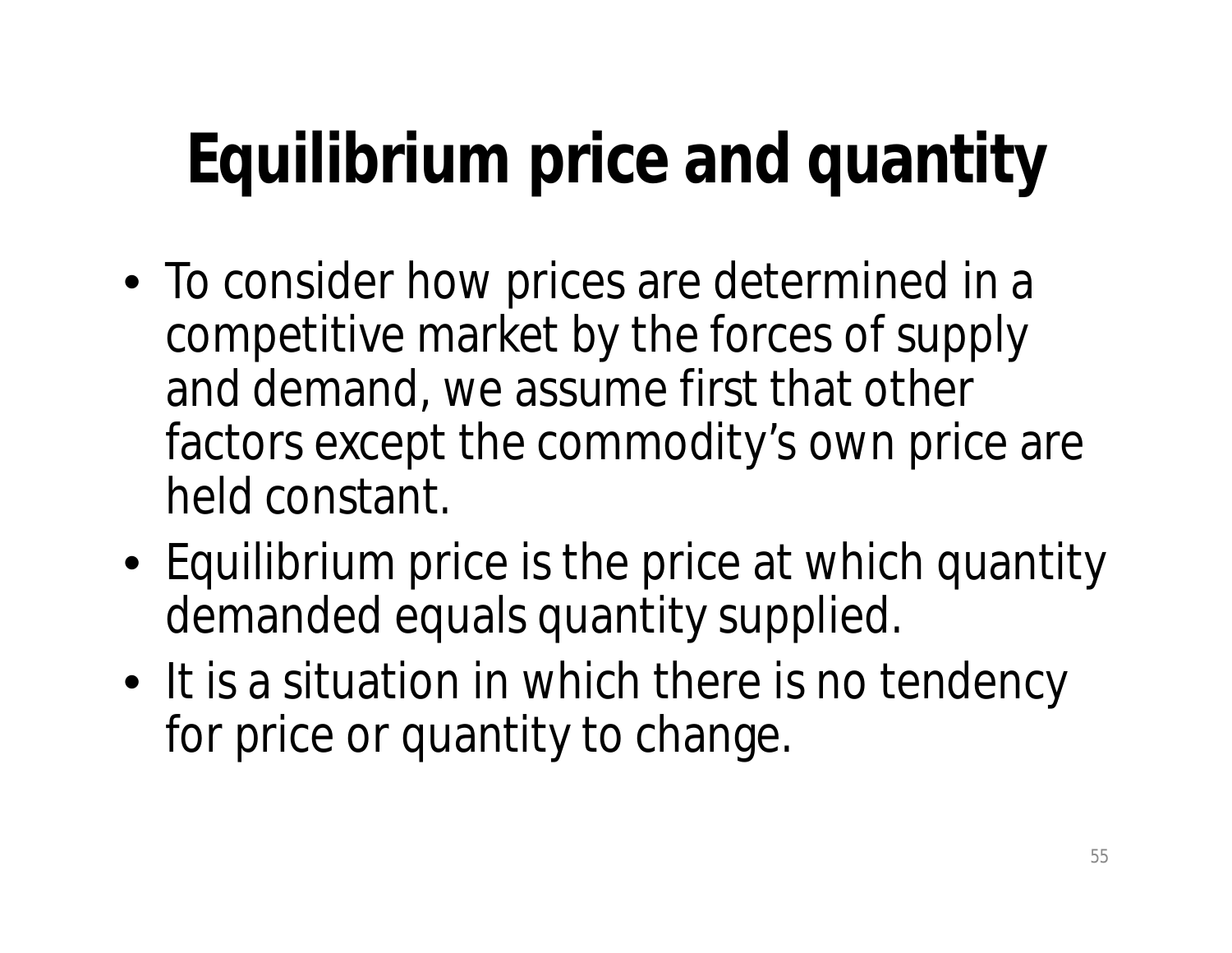#### Table 3:

| Price        | Quantity          | Quantity |
|--------------|-------------------|----------|
| $\mathbf{H}$ | Demanded Supplied |          |
| 20.00        | 110               | 5        |
| 40.00        | 90                | 46       |
| 60.00        | 77                | 77       |
| 80.00        | 67                | 100      |
| 100.00       | 62                | 115      |
| 120.00       |                   | 122      |

At  $P = 60.00$ ;  $Q_s = Q_d$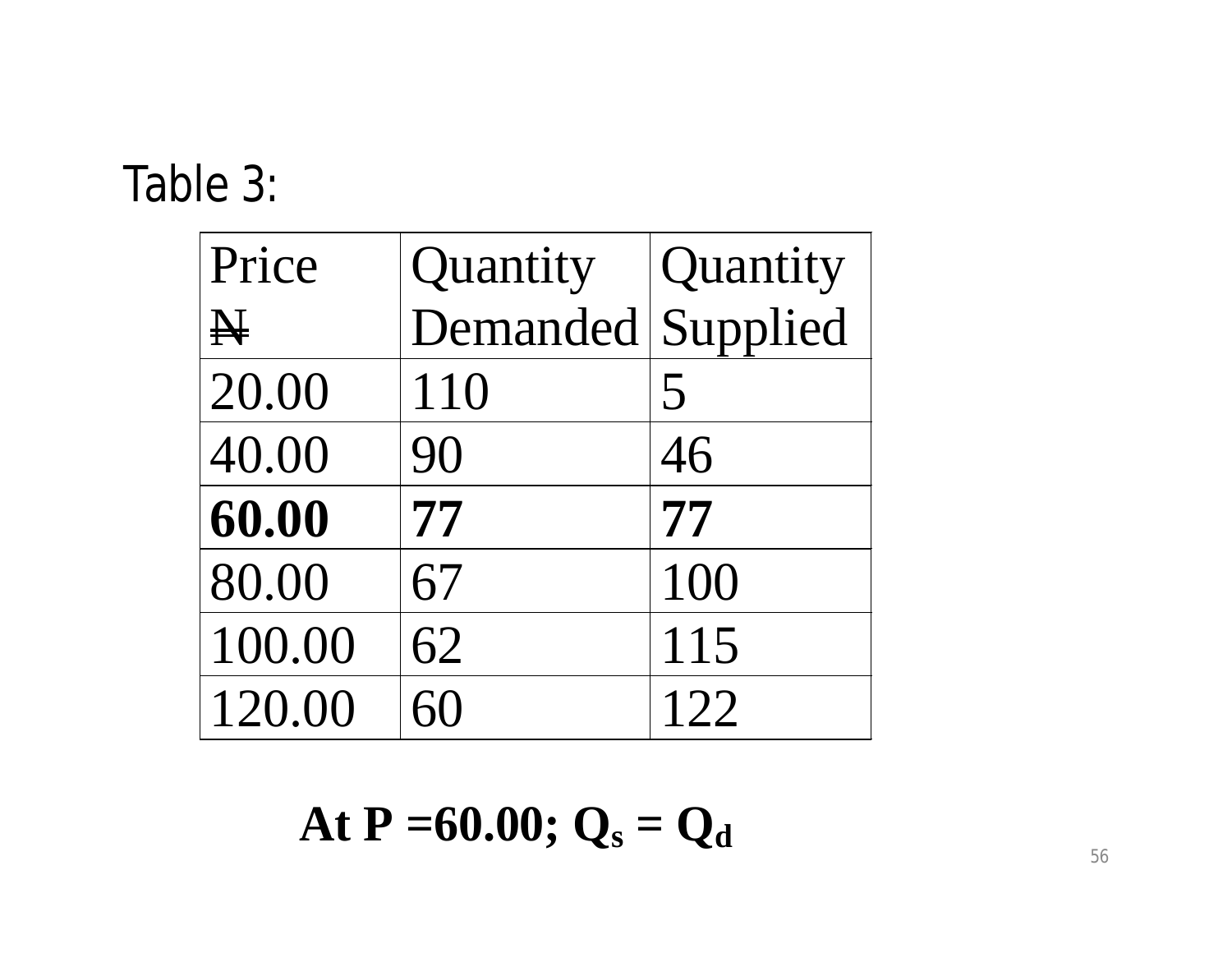• Graphically, the equilibrium point is that point where the market demand and market supply curves intersect.

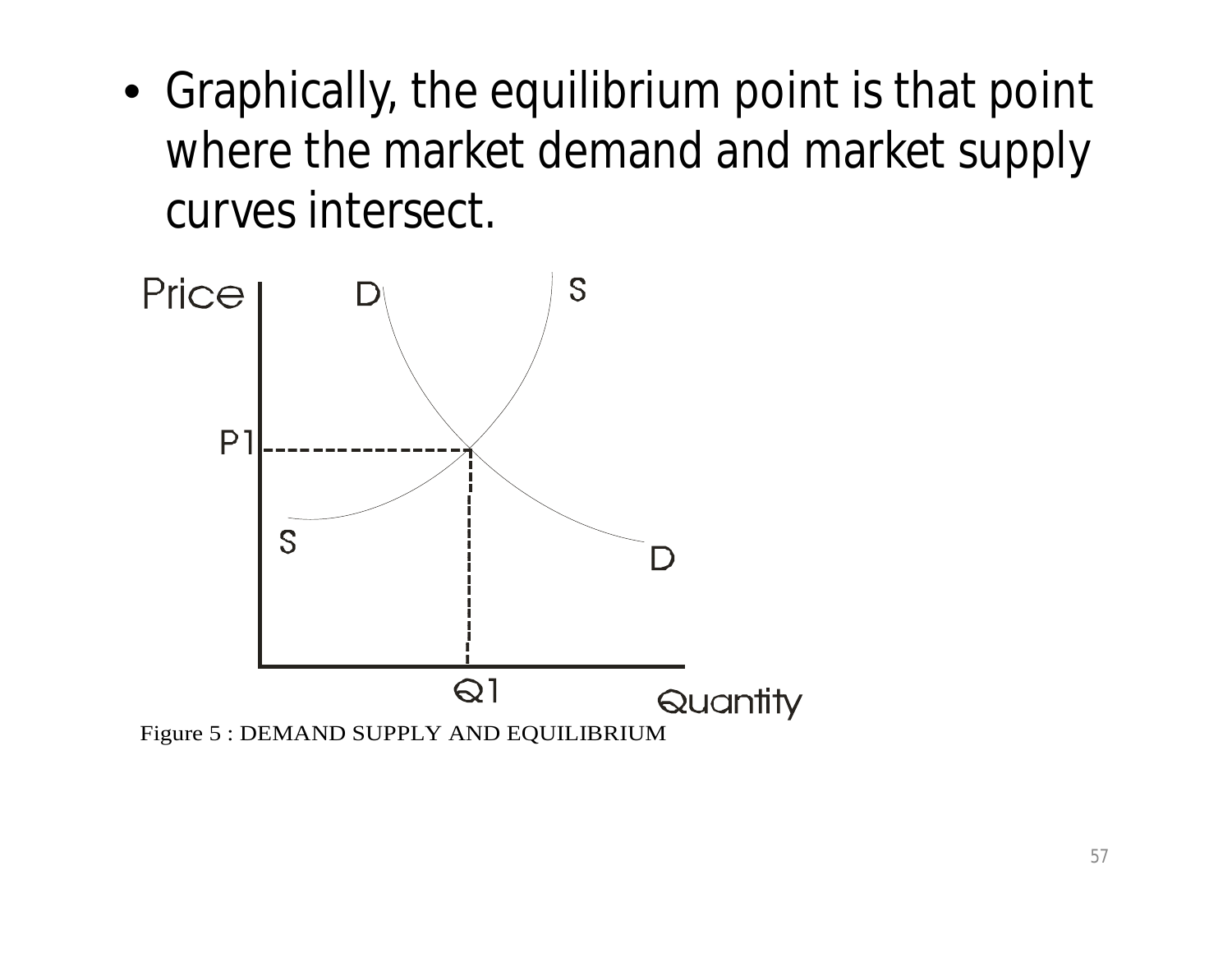• At prices below the equilibrium there will be **shortages** and rising prices. And at points above the equilibrium there will be **surpluses** and falling prices.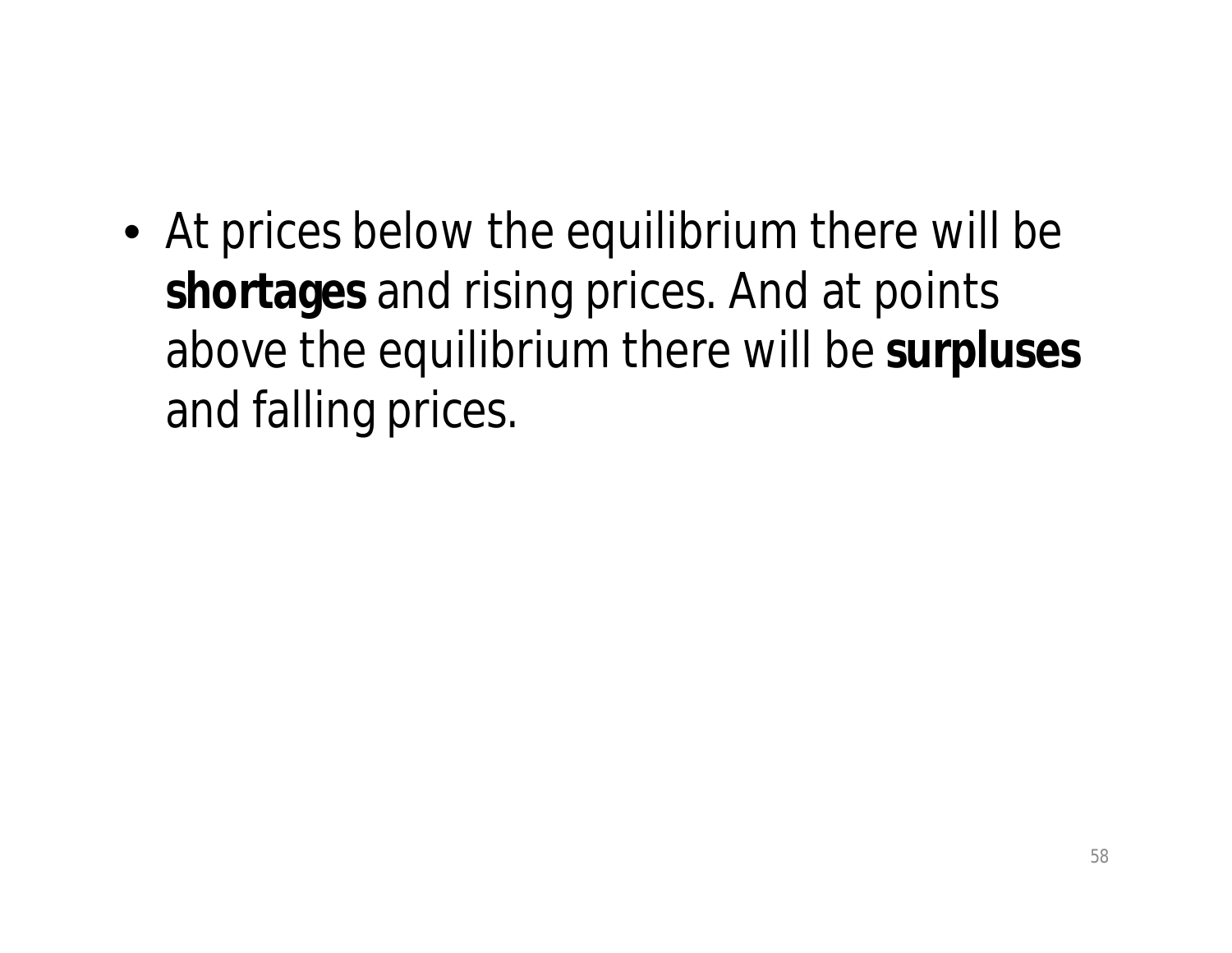## Equilibrium when demand and /or supply changes

- Equilibrium price and /or equilibrium quantity change when the market demand and /or market supply curve shifts.
- An increase in market supply without a corresponding increase in market demand will lead to a fall in equilibrium price and an increase in equilibrium quantity – market supply curve shifts down and to the right and demand is unchanged.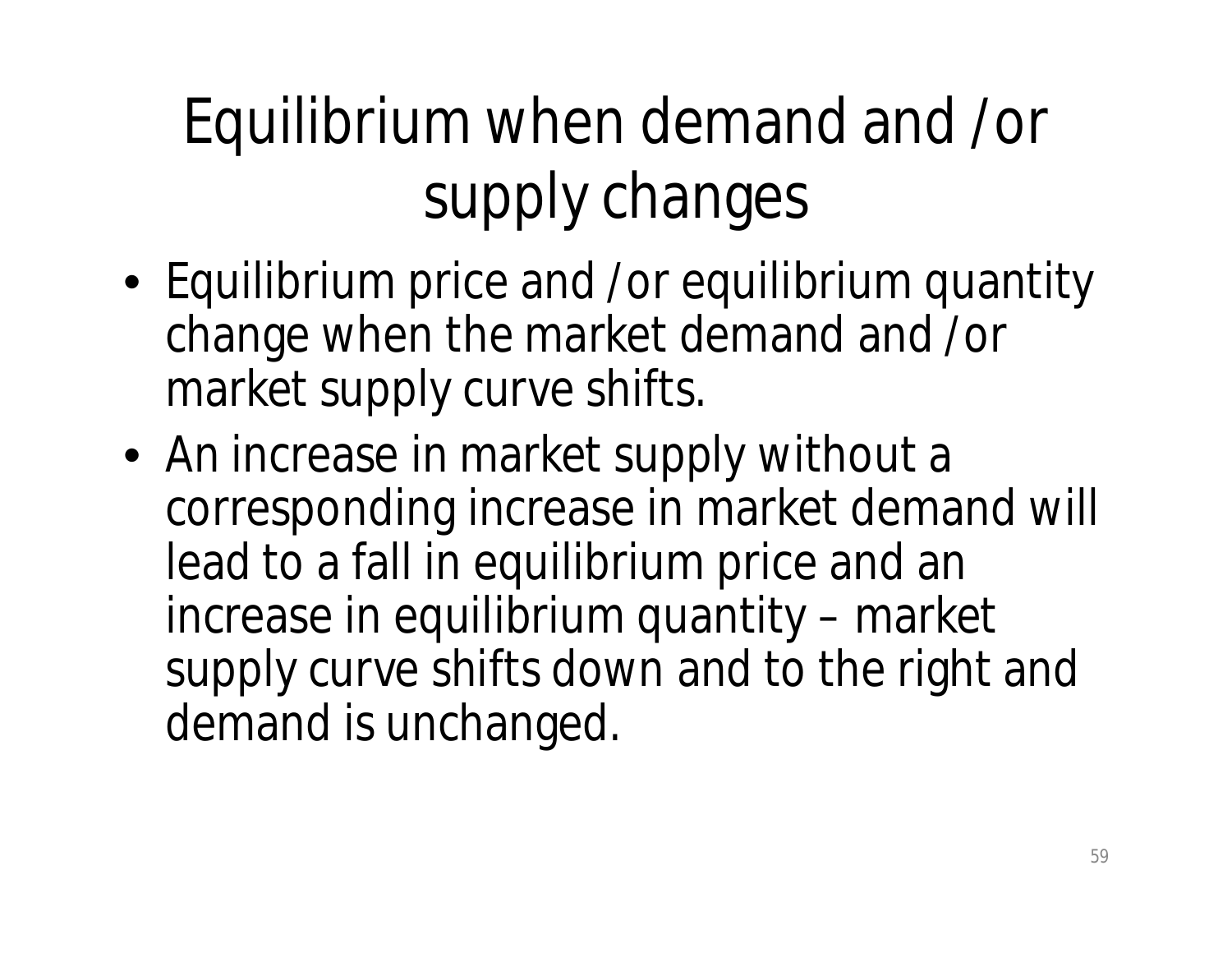

#### Figure 6: Equilibrium when supply curve shifts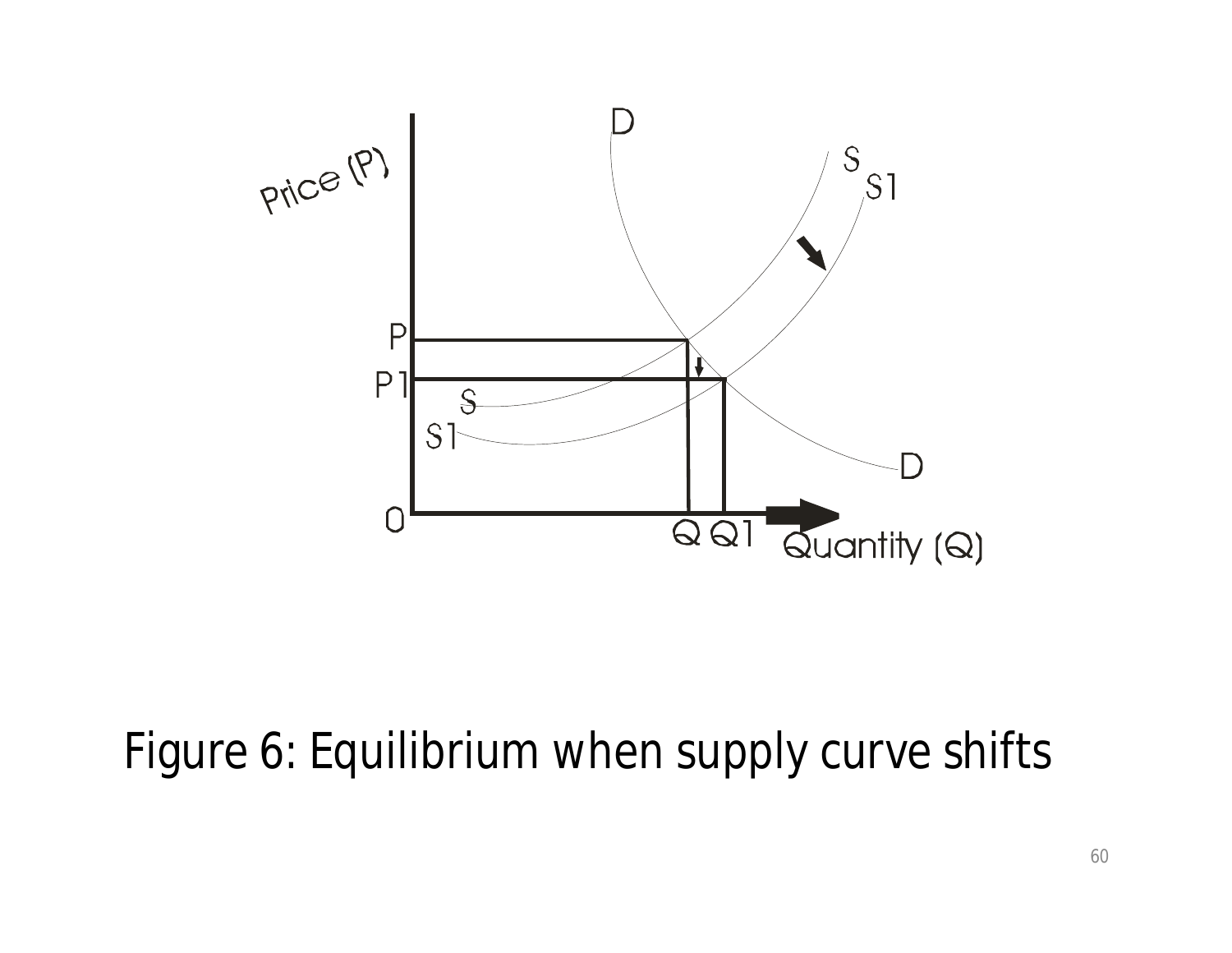- Equilibrium price and equilibrium quantity both rise when there is an increase in market demand
- An increase in both market demand and market supply result in a higher equilibrium quantity.
- The change in equilibrium price is indeterminate, when the magnitude of the demand and supply shift is unspecified.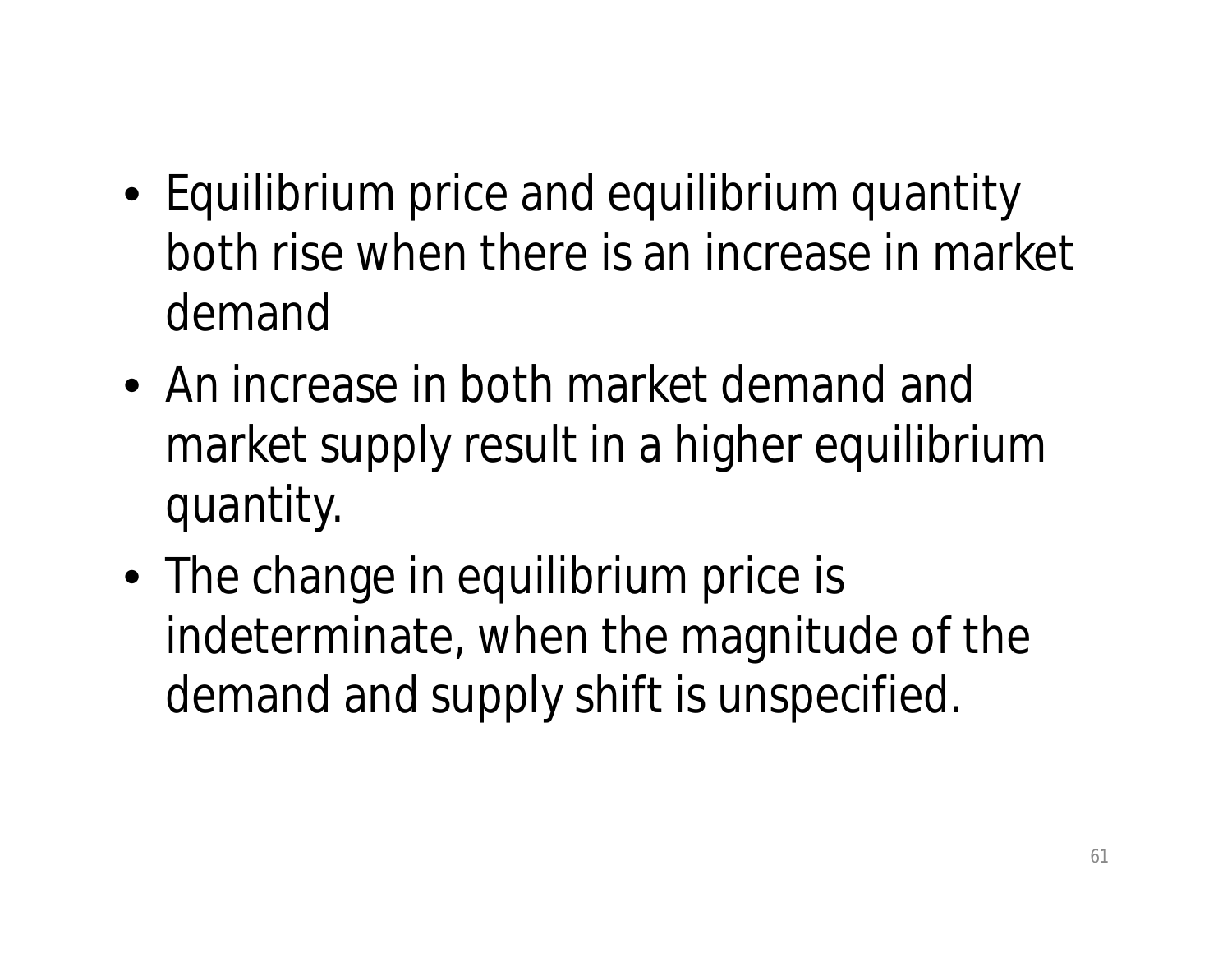## Government and price Determination

- Government sometime intervene in the market by setting a minimum price (price floor) or a maximum price (price ceiling) for a good or service.
- Price ceilings are usually set below equilibrium while price floors are set above the equilibrium.
- An example of price floor is minimum wage and price ceiling is pump price of (PMS) Petrol
- These result in disequilibria.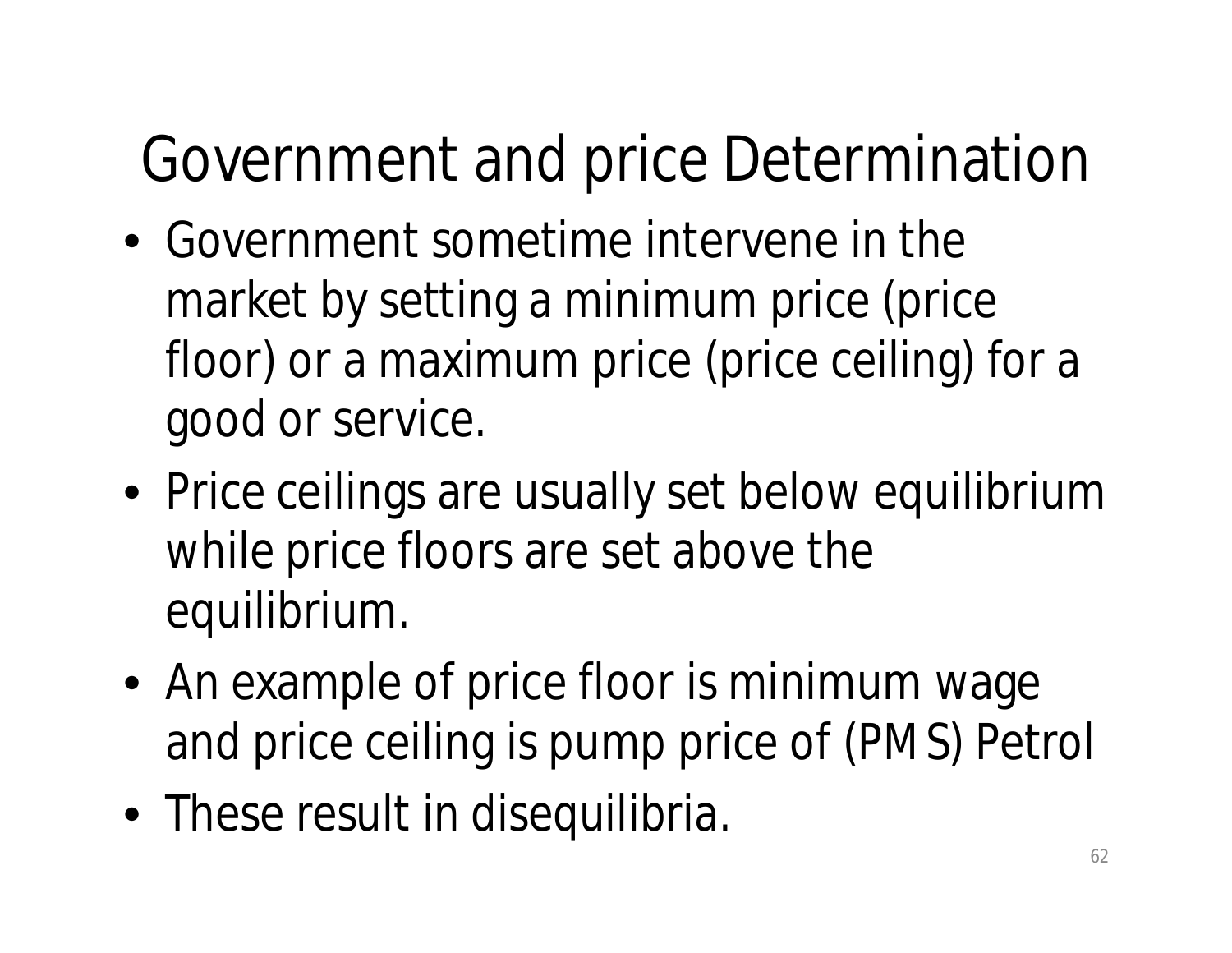- When there is a price ceiling, market demand will be greater than market supply resulting in shortages.
- The government can restrict demand by rationing.
- The market can respond to the shortages through the development of black markets
- In rationing, a consumer must posses a coupon authorizing the purchase of a good in addition to having the willingness and financial capacity to purchase the good or service.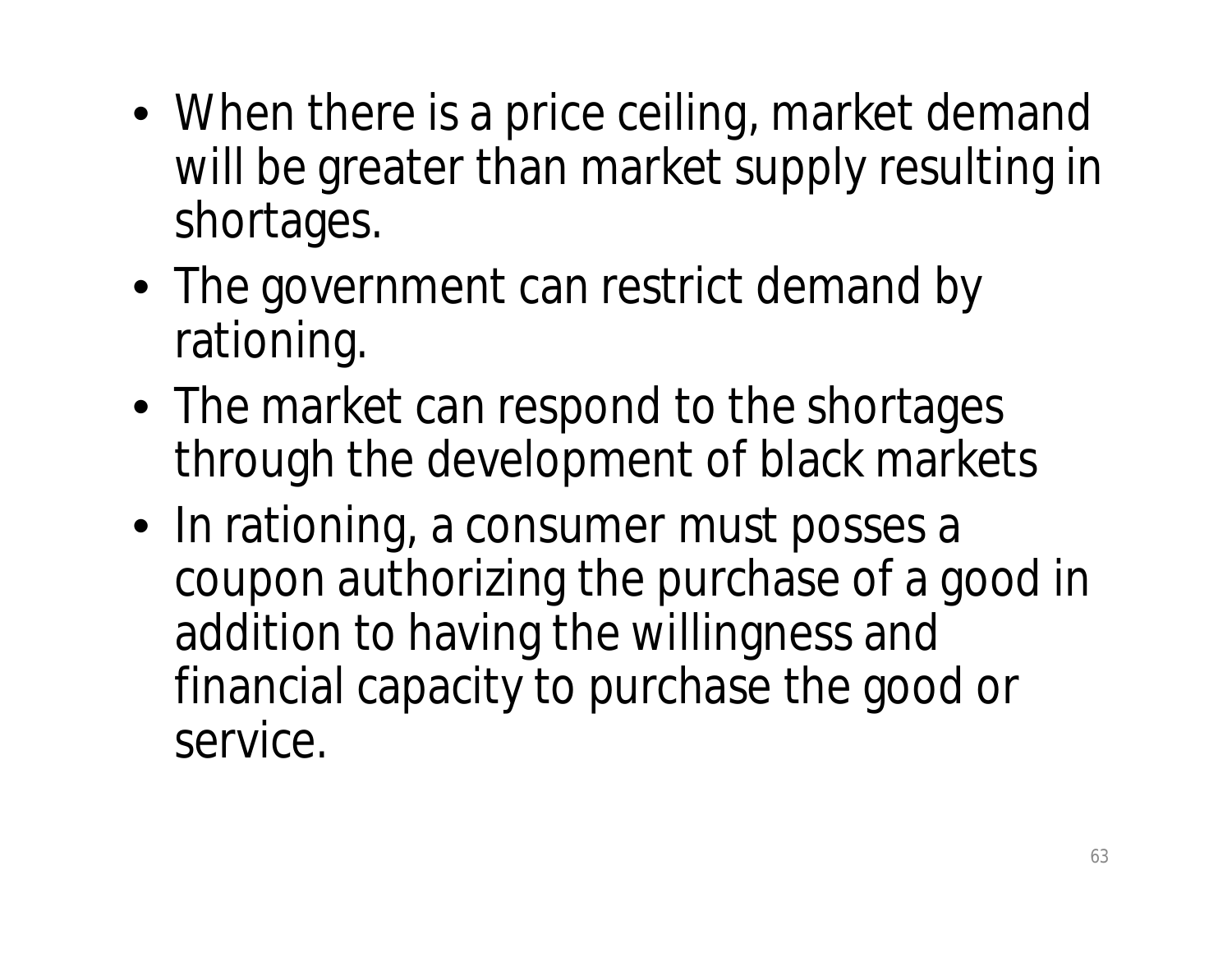- A price floor results in excess supply
- Government can control the excess supply by shifting the market supply curve to the left through taxes. This will increase equilibrium price of the commodity and reduce equilibrium quantity.
- Government can subsidise the produce leading to a fall in equilibrium price and increase in equilibrium quantity.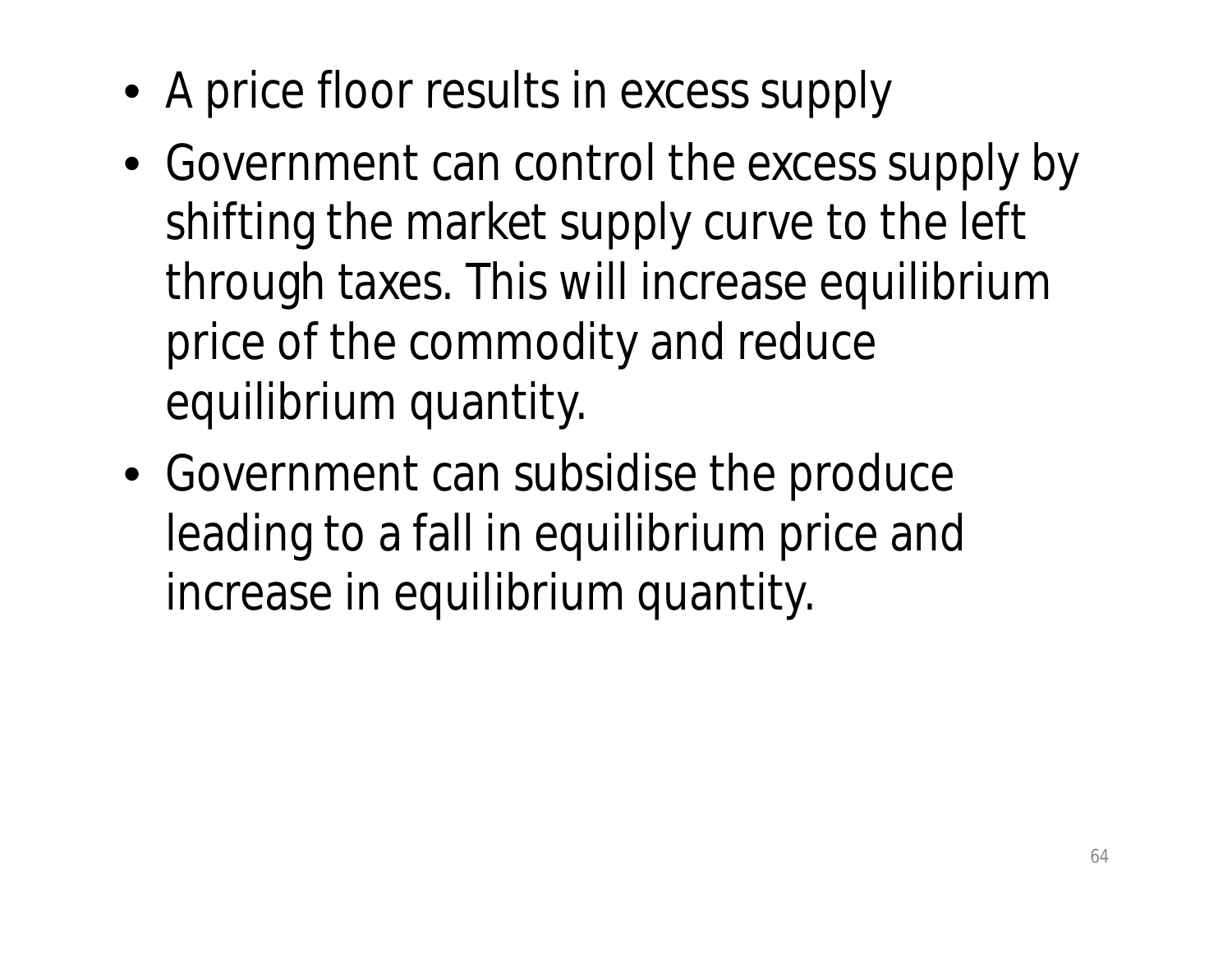### **4 – 5 DEMAND AND SUPPLY OF ELASTICITY.**

Elasticity of demand is the responsiveness of a change in the quantity demand due to a change in many independent variables such as prices, income.

Mathematically, this can be represented as shown below: -

 $E = \Delta Q / \Delta X$ Where  $E =$  Elasticity,  $Q =$  Quantity demanded;  $X =$  independent variable. ΔQ =Change in quantity ΔX =change in independent variable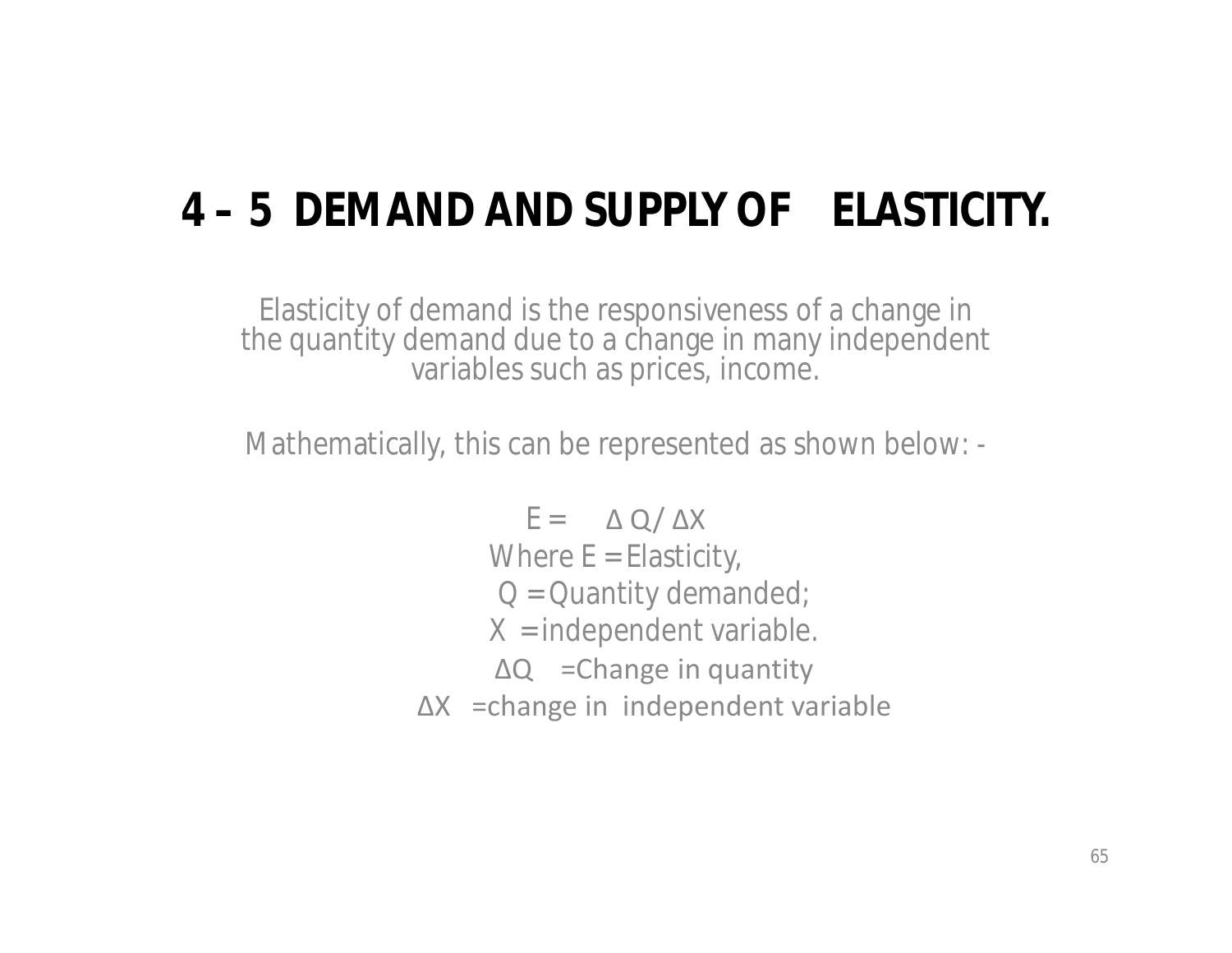- Price elasticity of demand is the percentage in the quantity demanded in response to a percentage change in the price of that good.
- •
- Elasticity  $(E) = -\frac{96}{20}$  change in Quantity demanded
	- % Change in price.
- The value of the elasticity is negative because the slope of the demand curve is negative or downward slopping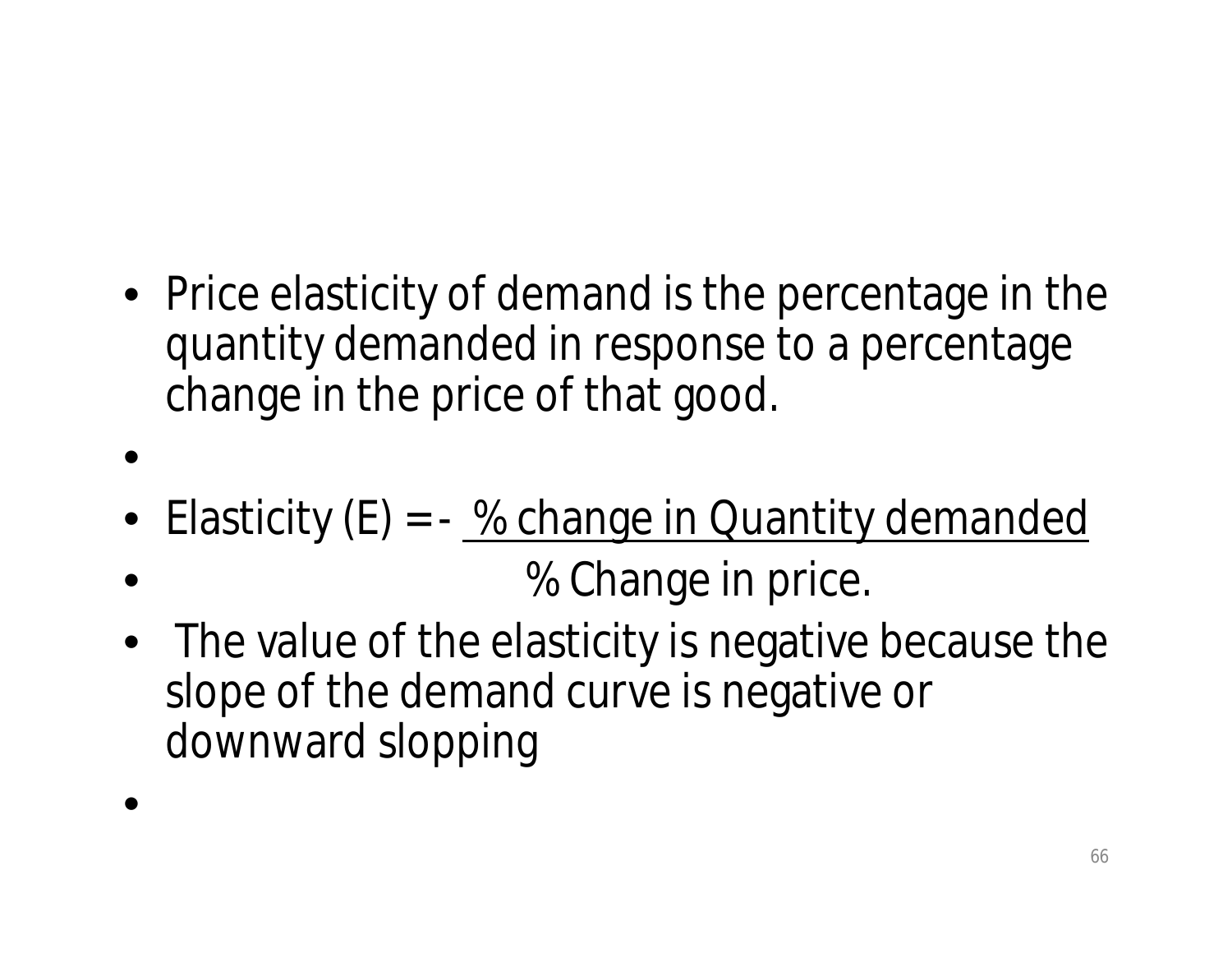## **Illustrations**

- If the price of gari decreases by 10%, and the quantity demanded is less than 10%, the demand is inelastic
- •
- If the price of meat decreases by 10%, and the quantity demanded decreases by more than 10%, the demand is elastic
- If the price of salt decreases by 10%, and the quantity demanded increases by 10%, the demand is unitary elastic
- •
- To determine the price elasticity, we calculate the total revenue (TR.). If there is no change in the TR at different prices, then there is unitary elasticity. When TR $_{\rm 2}$  , TR $_{\rm 1}$ ; the element is elastic
- When  $TR_{2}$ <  $TR_{1}$  then the demand is inelastic.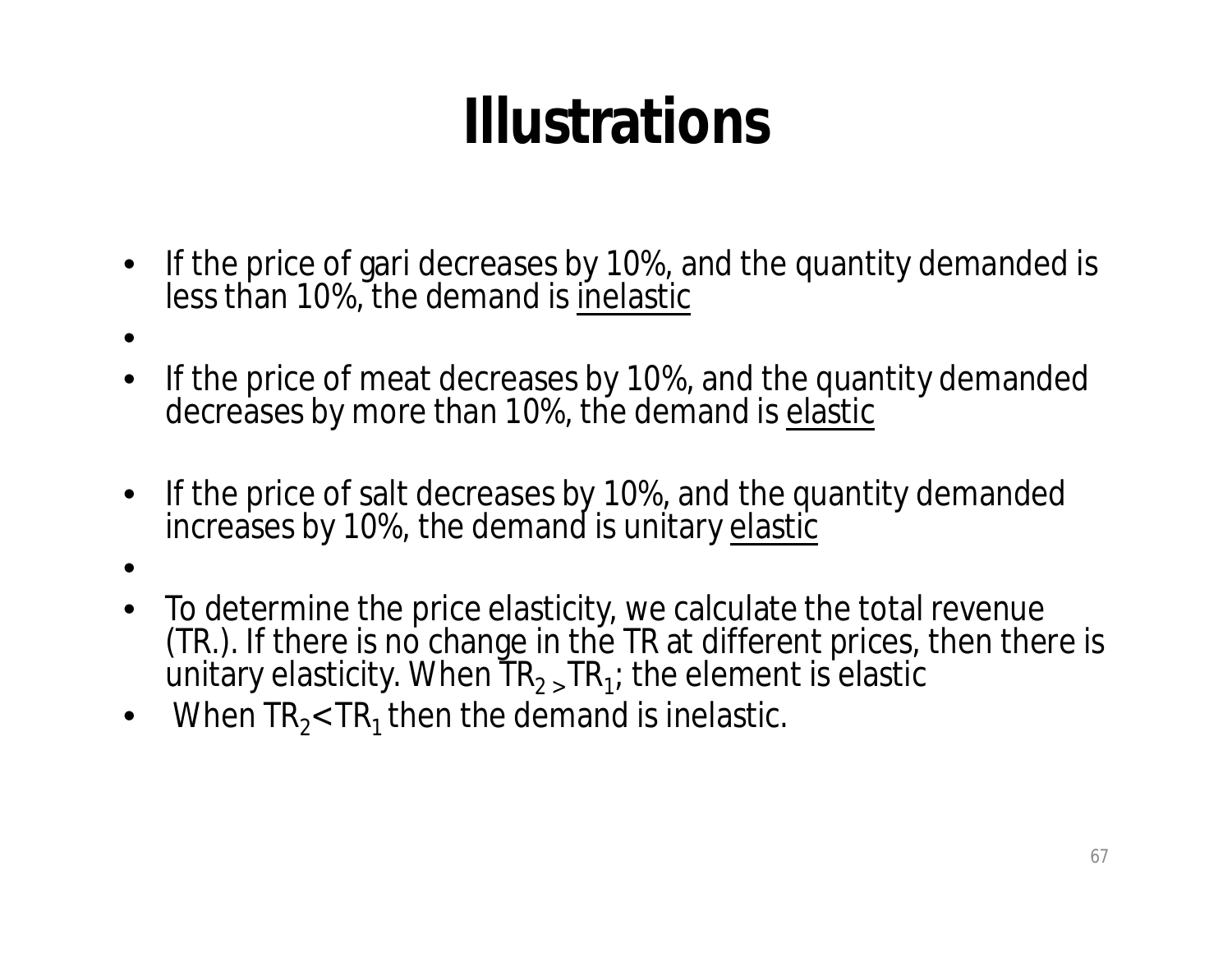• Example •

- At  $\text{A25}$  bottle 100 bottles of coca-cola are sold. If the price drops to  $\text{A20}$  / bottle, the week sales increase to 110 bottles. Is the demand elastic or inelastic?
- Solution:
- $P_1 = \frac{125}{9}$ ; Q<sub>1</sub> = 100; P<sub>2</sub>  $\frac{120}{9}$ ; q<sub>2</sub> = 110

 $TR_1 = P_1 \times Q_2 = 25 \times 100 = 2500.$ 

TR2 = P<sup>2</sup> x Q<sup>2</sup> = 20 x 110 = N2200.

- Since  $TR_2$  <  $TR_1$ , the demand is elastic.
- $\bullet$   $\quad$  <u>Income elasticity (</u>E<sub>Y</sub>)
- Income elasticity is the percentage in quantity demanded due to a percentage change in income.
- $E_{Y} = \underline{\Delta Q} / \underline{\Delta Y} = \underline{\Delta Q} . Y$
- $Q / Y$   $\Delta Y Q$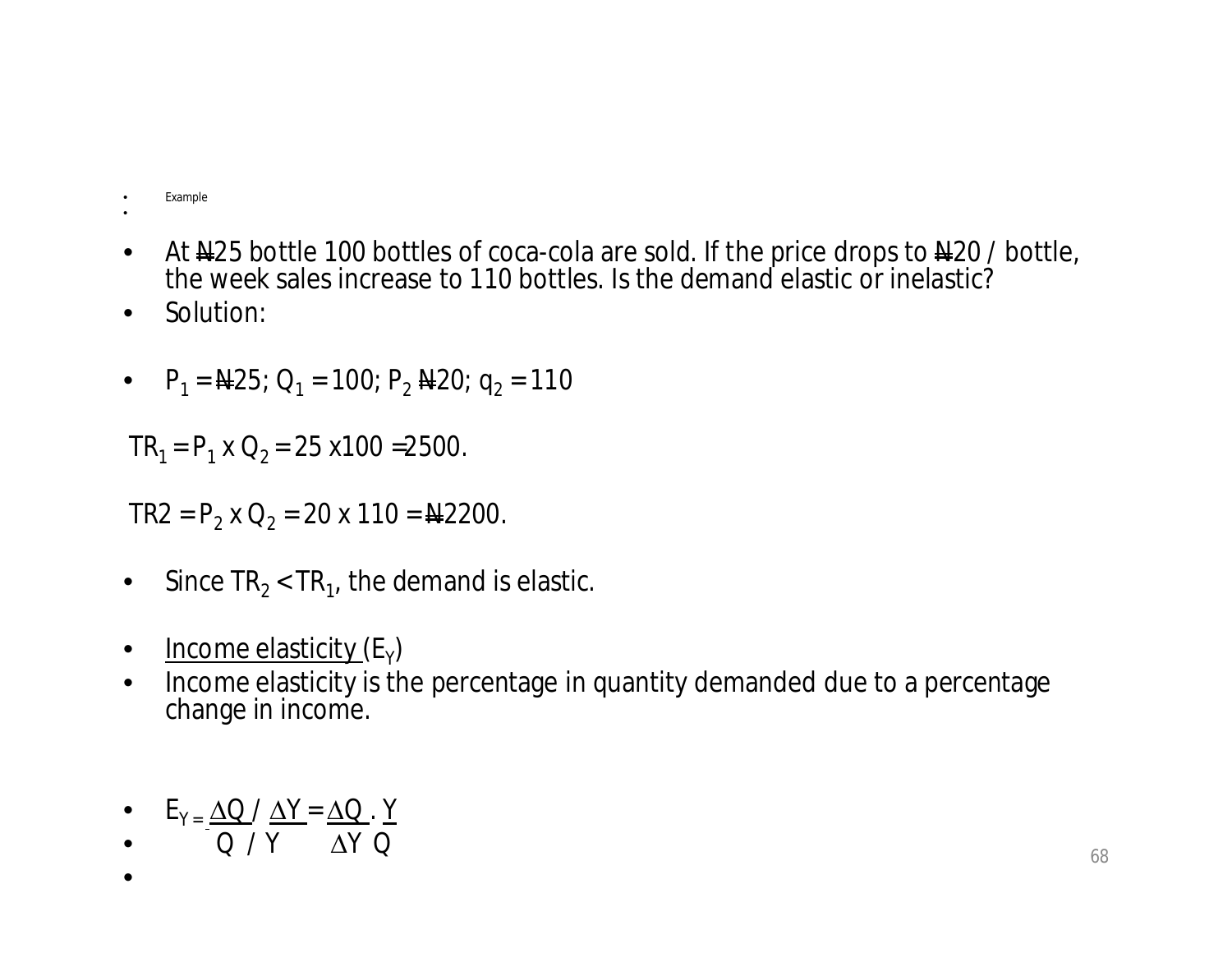- $\bullet$   $\quad$  <u>Income elasticity (</u>E<sub>Y</sub>)
- Income elasticity is the percentage in quantity demanded due to a percentage change in income.
- $E_{Y} = \underline{\Delta Q} / \underline{\Delta Y} = \underline{\Delta Q} . Y$
- $Q / Y$   $\Delta Y Q$
- If  $Ey > 0 \Rightarrow Normal good$
- •
- $Y = New income$
- $Ey > o \Rightarrow$  inferior good
- •
- $\Delta Y$  = Change in income
- •
- $Ey < 1 \Rightarrow income$  inclastic
- $Q =$  Original quantity
- $Ey > 1 \Rightarrow$  income elastic
- $\Delta Q$  = change in quantity demanded.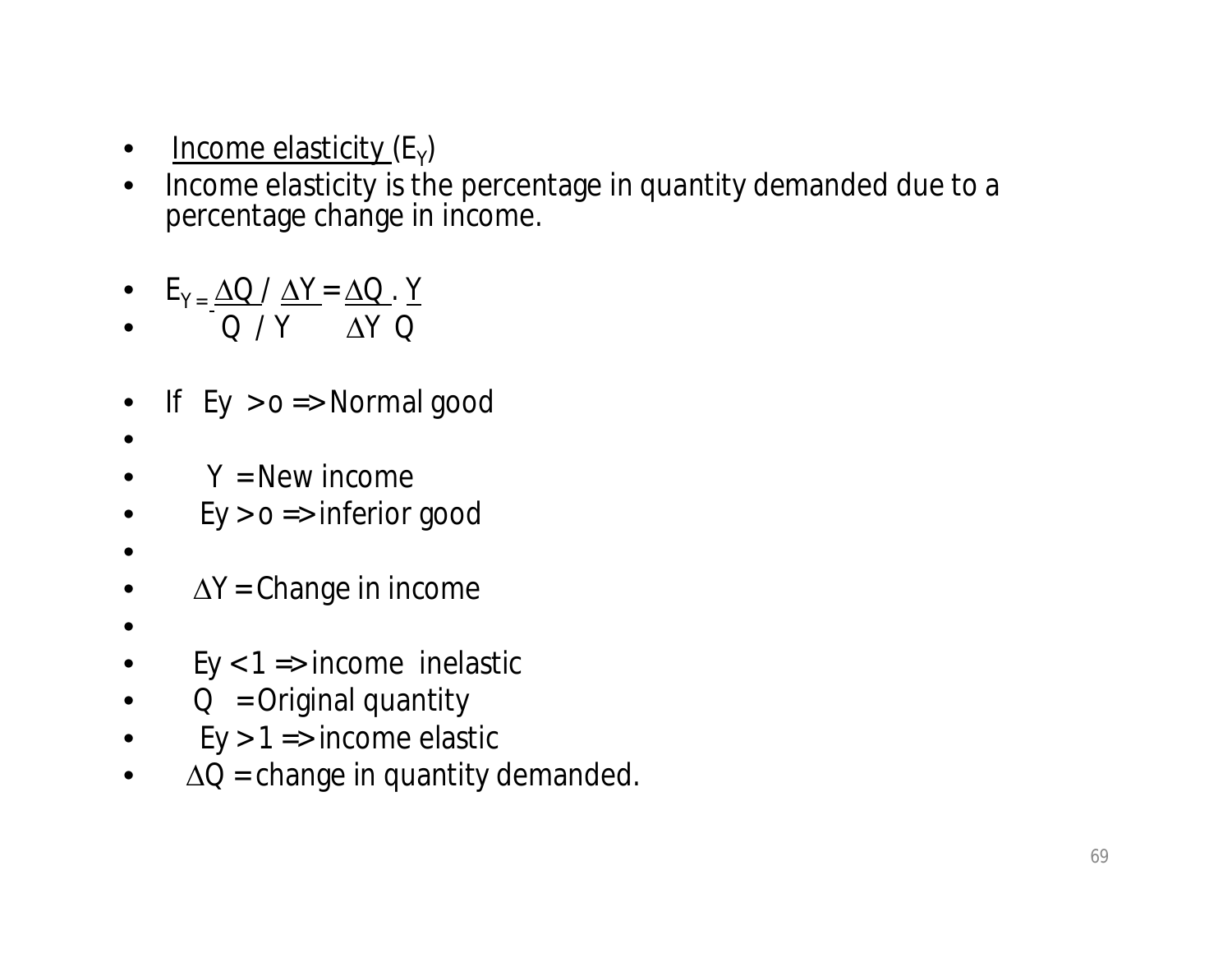# **Cross elasticity**

- The cross elasticity of demand  $\varepsilon$ B.A is the responsiveness of the quantity demanded of good B to a change in the price of another good A.
- $\bullet$   $\epsilon$  B, A =  $\underline{\Delta Q_B}$  /  $\underline{Q_B}$
- $\Delta P_A / P_A$ .
- $\epsilon$  A, B is the change in quantity of A demanded with respect to change in the price of commodity.
- If  $\epsilon$  A, B is positive, it implies that as price of good B increases, the quantity of commodity A demanded increases.
- Therefore, commodities A&B are substitutes.
- If on the other  $\epsilon$  A, B is negative, it shows that as the price of commodity B increases the quantity of commodity A demanded decreases.
- •
- Therefore, they are complements. Example is bread and butter.
- •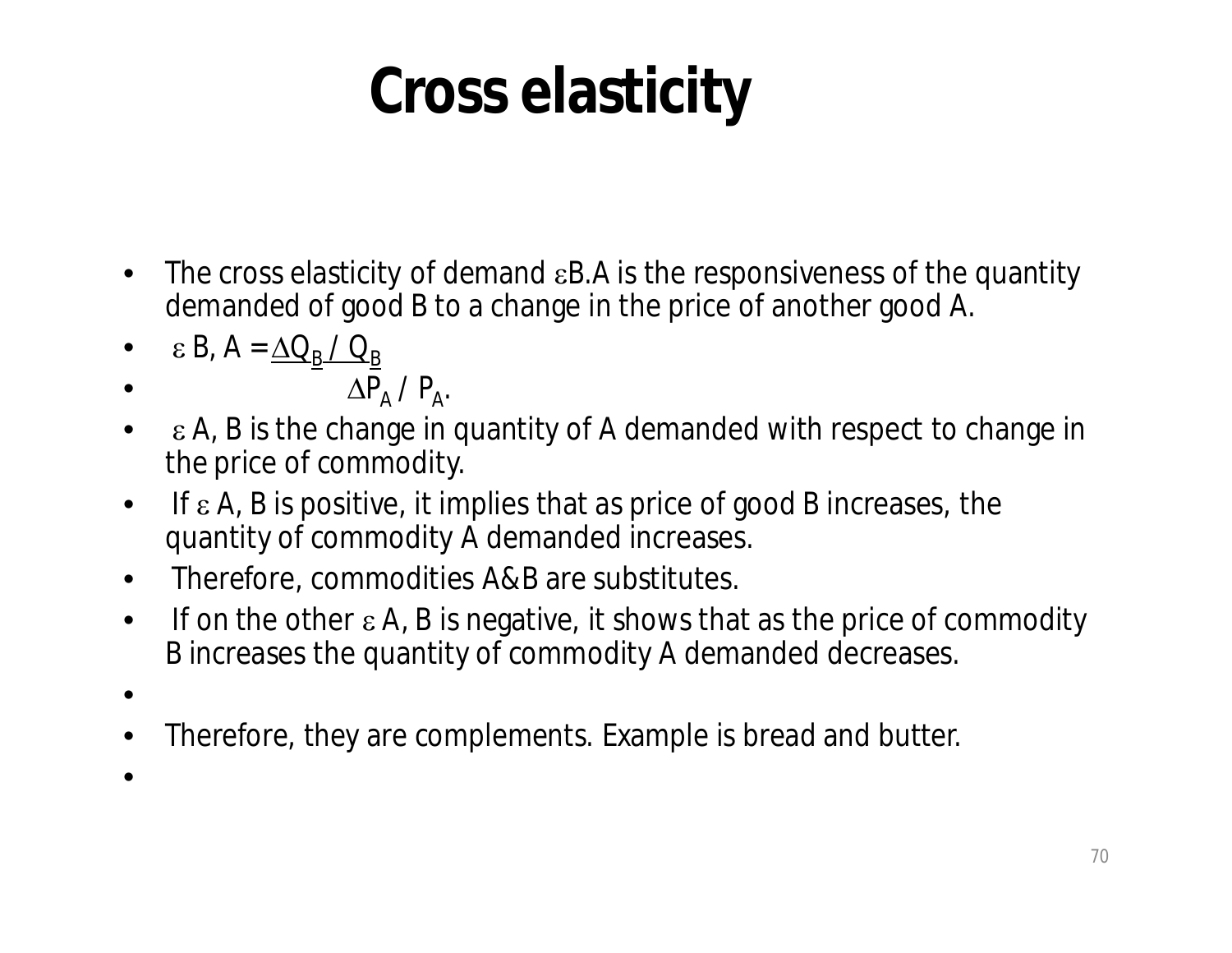- *Exercise 1*
- Define the following terms giving appropriate equations.
- •
- a. (i) Price elasticity
- (ii) Income elasticity
- (iii) Cross price elasticity
- b. An economist conducted a study on the consumption of eggs in Kebbi State, Nigeria. His report shows that the quaintly of eggs demanded varies from time to time. He equally reported a demand function as
- q  $=$  24 0.2p
- Where  $q =$  quantity of eggs demanded
- $\begin{array}{ccc} \text{\large $\mathsf{p}$} & = & \text{\large $\mathsf{price}} \end{array}$
- Using the above information;
- If the price of egg falls from N70/crate to  $#50$ /crate determine the price elasticity of demand
- ii. What conclusion can you draw from the result obtained in (ii) above?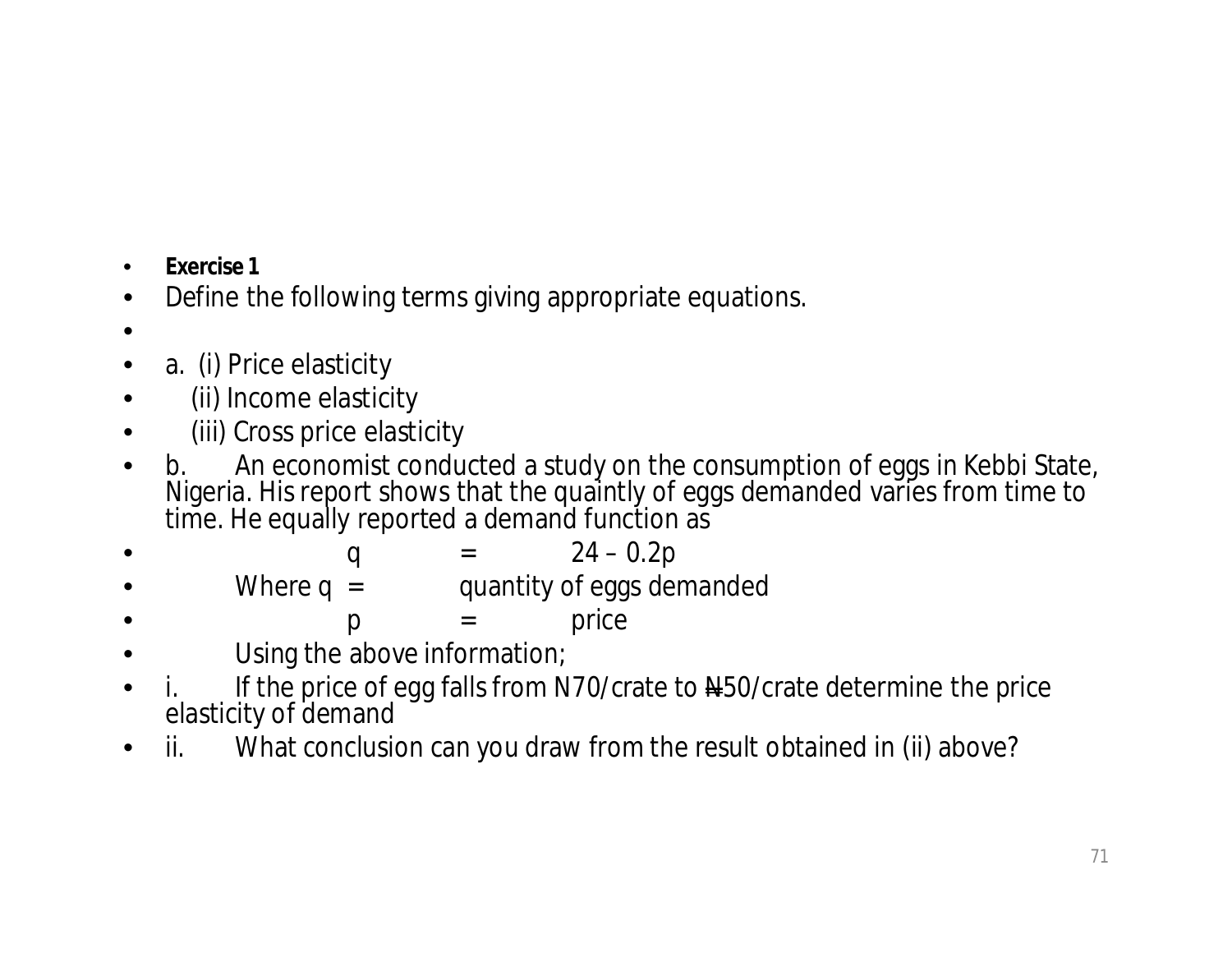| <b>Solution</b> |                     |                         |    |
|-----------------|---------------------|-------------------------|----|
|                 | (i) q = $24 - 0.2p$ |                         |    |
|                 | $P_1 =$             | 70; $P_2 = 50$          |    |
| $q_{1}$         | $=$                 | $24 - 0.2P_1$           |    |
|                 | =                   | $24 - 0.2(70)$          |    |
|                 |                     | 10                      |    |
| q <sub>2</sub>  | $=$                 | $24 - 0.2P2$            |    |
|                 | $=$                 | $24 - 02(50)$           |    |
|                 | $=$                 | 14                      |    |
|                 | $Ep = q2 - q1$      | P <sub>1</sub>          |    |
|                 |                     | $P1 - P2$ $P2$          |    |
| $=$             | $14 - 10$           | 70                      |    |
|                 |                     | $70 - 50$               | 10 |
|                 |                     | $4 \times 7 = 28 = 1.4$ |    |
|                 |                     | 20<br>20                |    |
|                 |                     |                         |    |

 $\bullet$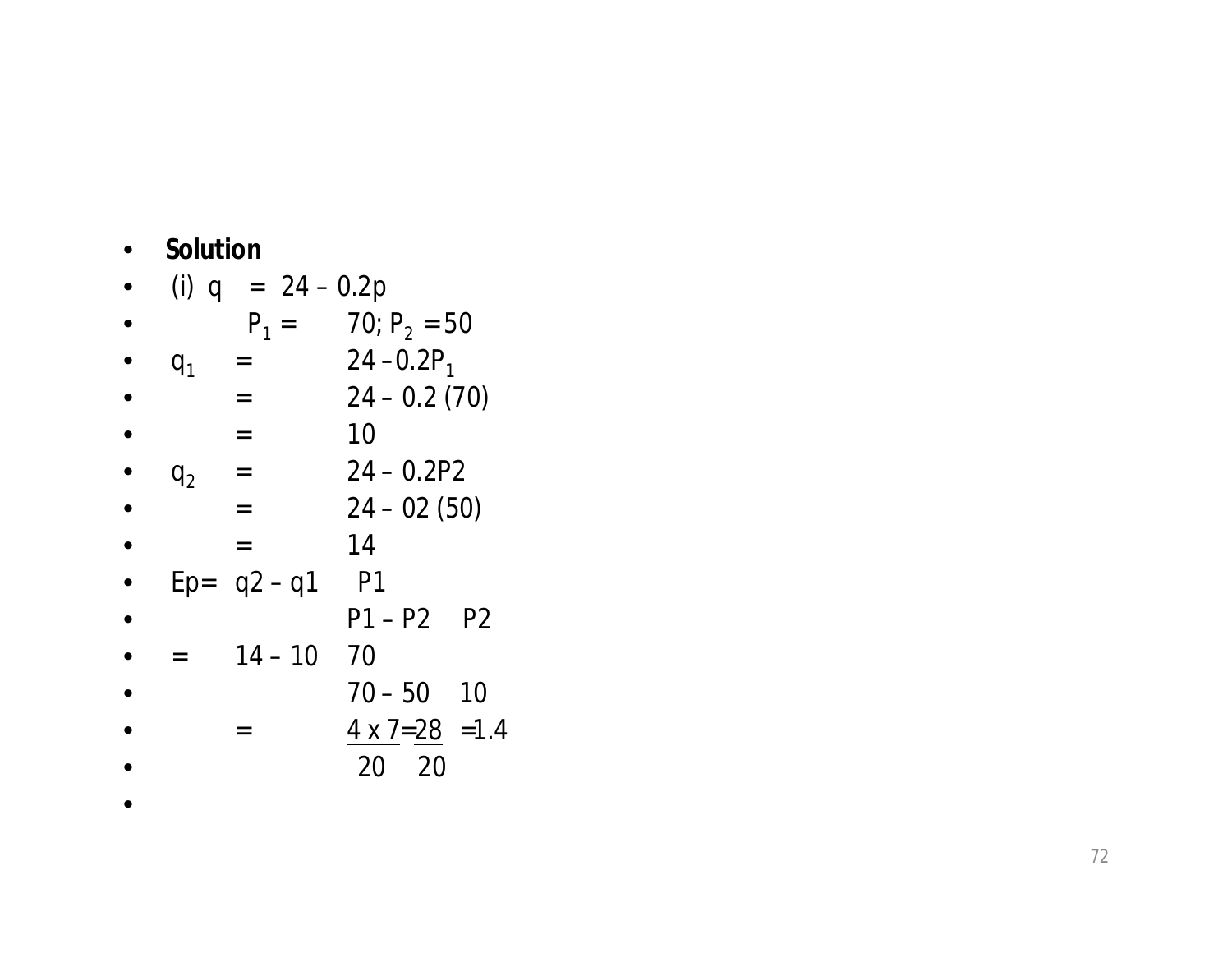## • ii. **Conclusion:**

- Since the price elasticity is greater than one 1.e Ep > 1, it shows that the demand is elastic.
- Therefore, a small increase in the price of egg will significantly affect the quantity of egg demanded.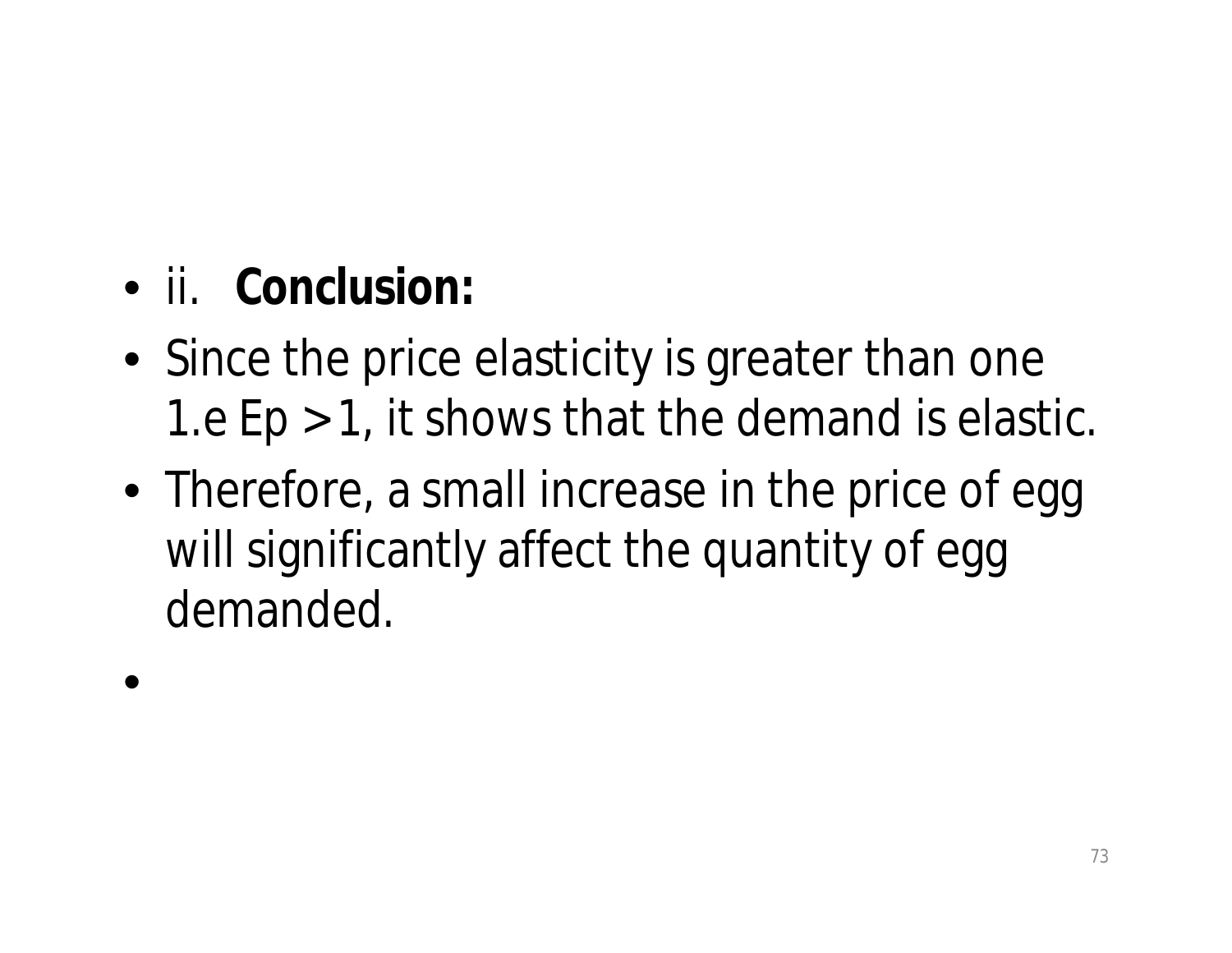### • **ELASTICITY, TOTAL EXPENDITURE AND TOTAL REVENUE**

- The amount of money consumers spend in purchasing goods and services is the gross revenue of suppliers.
- Changes in the price of a commodity will either lead to an increase or decrease in the gross revenue of the producers depending on the value of elasticity.
- If the demand is elastic, i.e when own price elasticity of demand is greater than 1.
- A fall in price will lead to an increase in total expenditure of consumers and total revenue of producers
- But an increase in price will lead to a decrease in total expenditure of consumers and a decrease in total revenue of producers.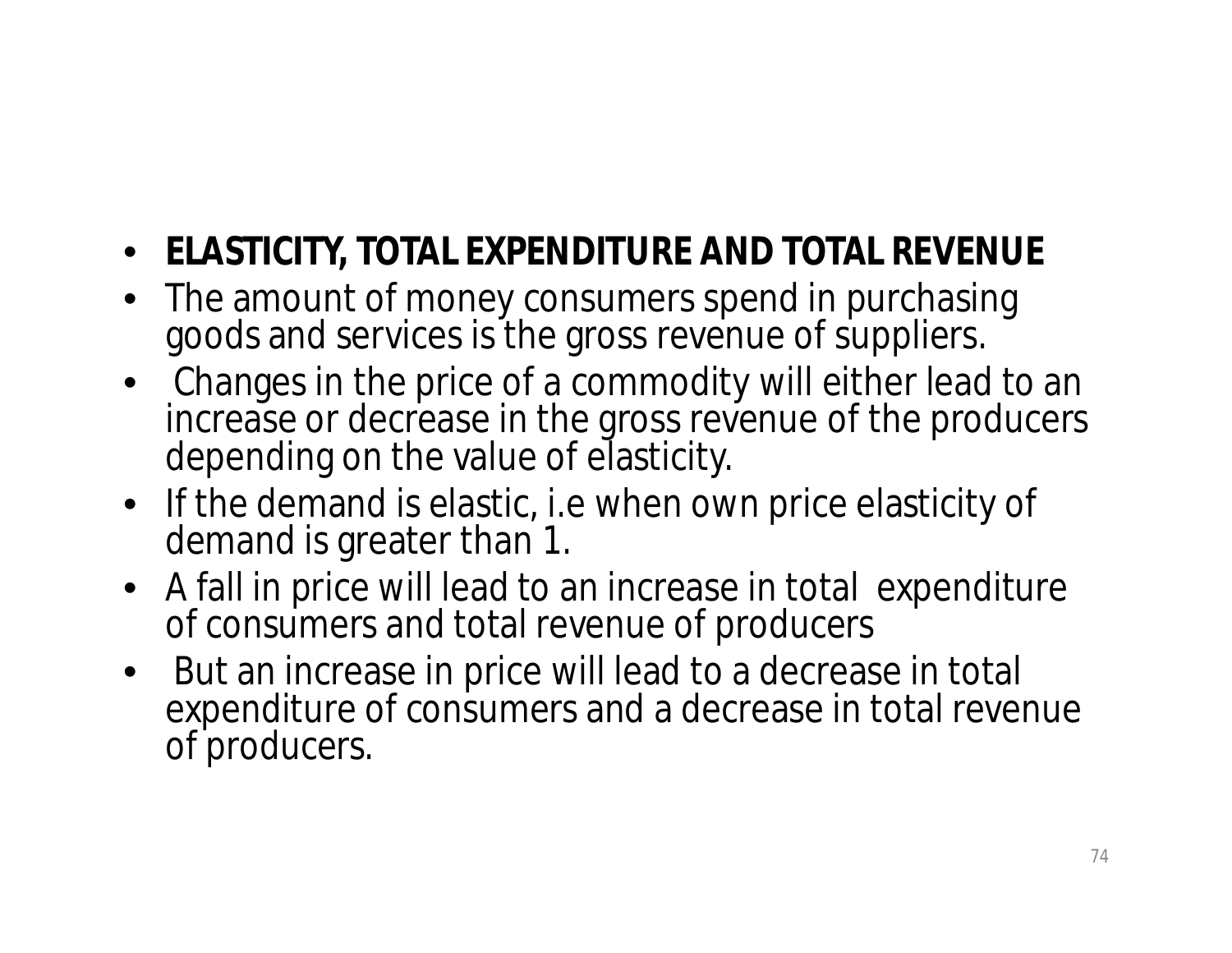- •
- When demand is inelastic i.e when elasticity is less than 1, a fall in price will cause a decrease in total expenditure and consequently
- A fall in total revenue, but an increase in the price of the commodity will increase total expenditure and total revenue.

| • Value of elasticity<br>revenue |             | Price of commodity Quantity of commodity | Total     |
|----------------------------------|-------------|------------------------------------------|-----------|
| • Greater than one               | Fall        | Increase                                 | Increase  |
| • Greater than one               | <b>Rise</b> | Decrease                                 | Decrease  |
| • Less than one                  | Fall        | Decrease                                 | Decrease  |
| • Less than one                  | <b>Rise</b> | Increase                                 | Increase  |
| • Equal to one                   | Rise/fall   | Unchanged                                | Unchanged |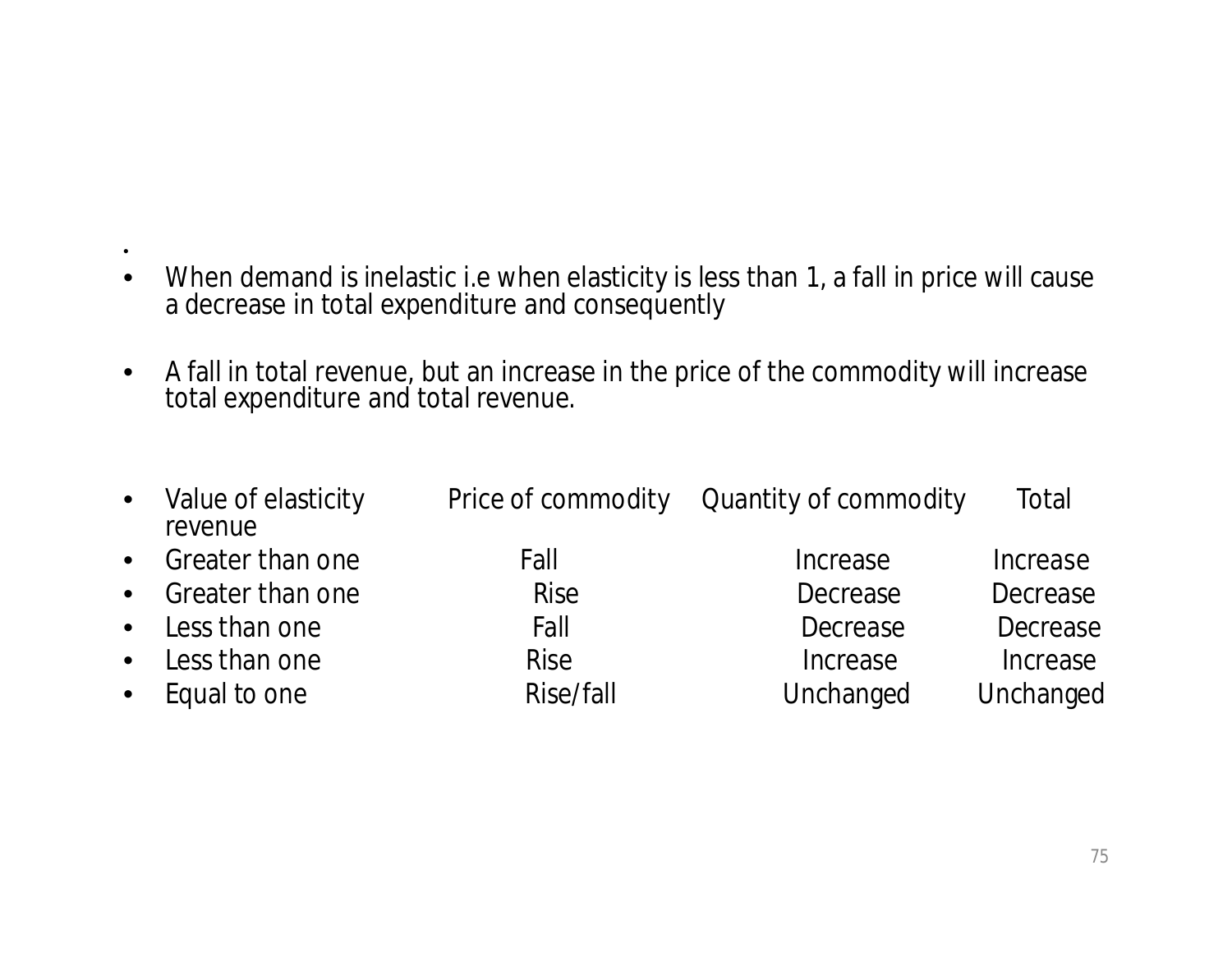- When elasticity of demand is unity , an increase or decrease in the price of a commodity leaves total expenditure and hence revenue unaffected.
- A fall in price will generally lead to an increase in total quantity demanded
- But total revenue will decrease with elastic demand curve but increase with elastic demand curve.
- The most important determinant of elasticity is whether or not the product has close substitute e.g fish and beef and margarine. Substitution is possible only if the price of the substitutes remain constant.
- We expect little decrease in quantity demanded when the price of such commodities go up. The degree of elasticity depends to a great extent on how widely or narrowly a commodity is defined.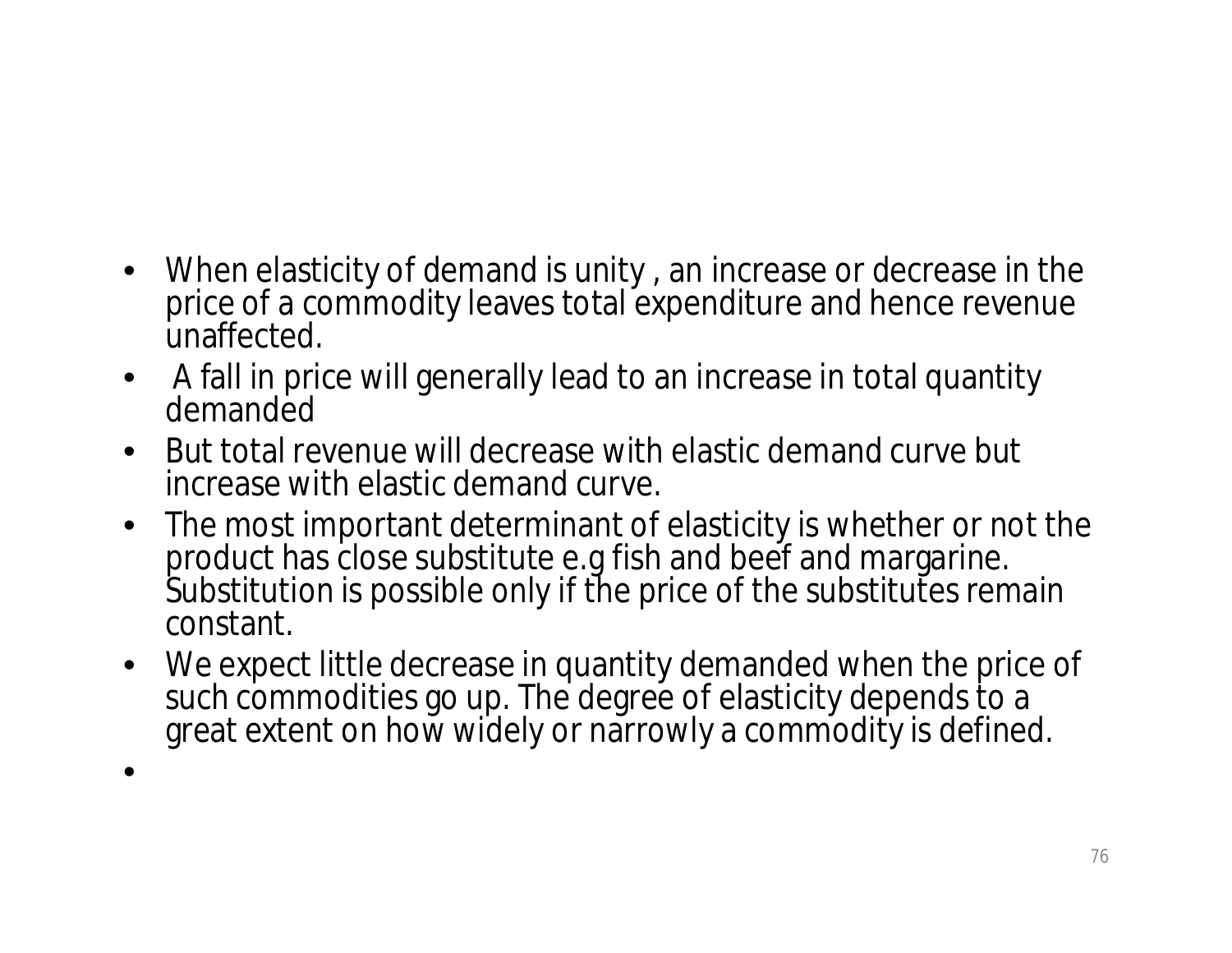### **6 – 7 UNEMPLOYMENT AND NATIONAL INCOME**

#### LABOUR AND UNEMPLOYMENT

Labour Market may be defined as an organization in which buyers and sellers of labour are in close contact. Where the wages and conditions of service are stated and agreed upon.

•The Concept of Labour Force: Labour refers to all human efforts used in the labour force is the production of goods and services on the other hand the total number of the employed, the self-employed and the unemployed.

•That is, those who are working and those who are looking for work.

• Labour force can also be described as the numbers of people allowed bylaw to work.

•The Labour force falls into the age bracket of18-65 years.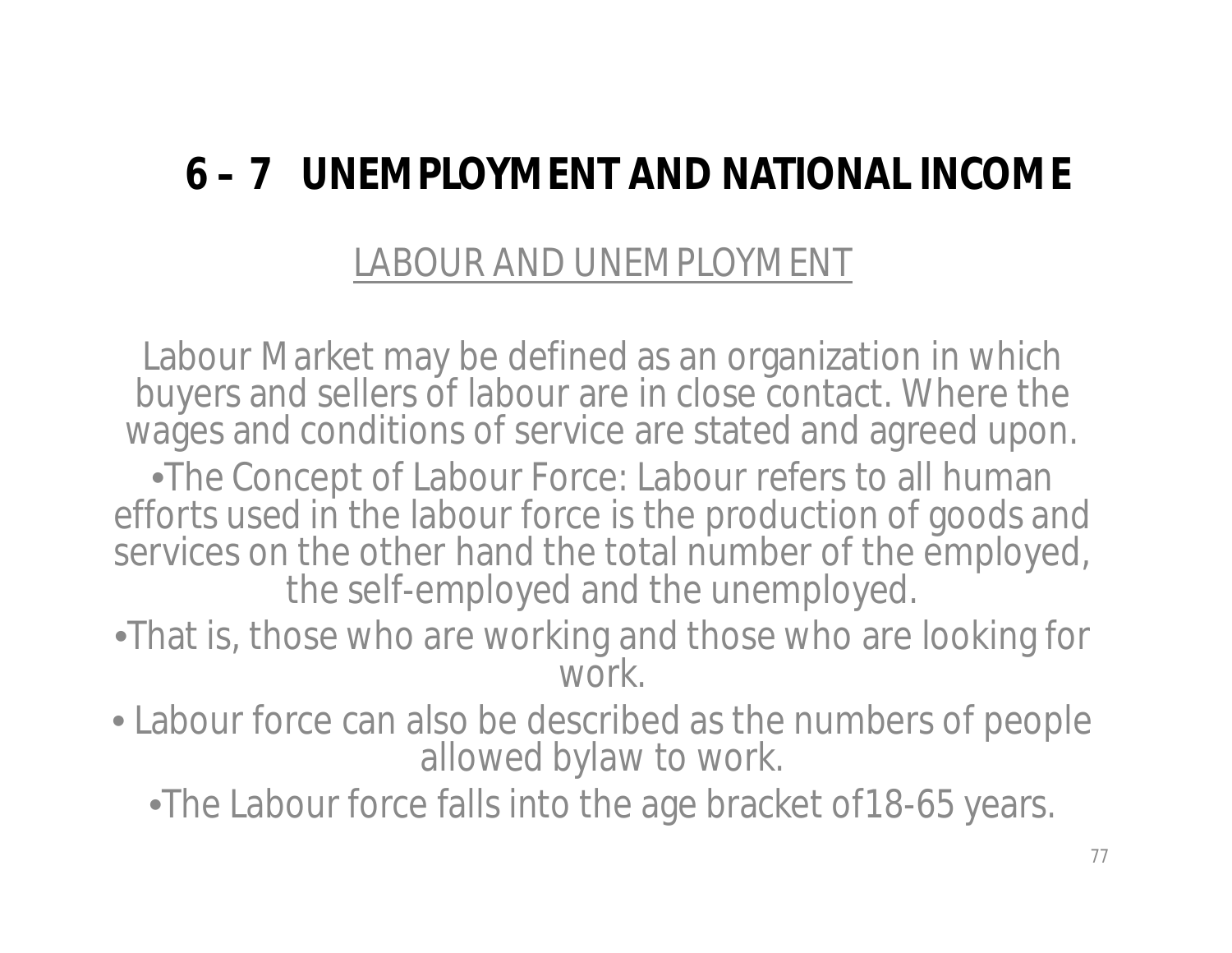#### • **Demand for Labour.**

- Demand for labour may be defined as the total number of workers that are being engaged by employers at a particular time.
- **Factors that determine the Demand for Labour.**
- Demand for good and services. Demand for labour can be stimulated by an increase in the demand for good and services.
- Expansion of purchasing power. When the purchasing power expands as a result of increase in wages, the demand for labour increases and vise versa.
- The market size: The size of the market for the goods and services produced determines thee demand for labour.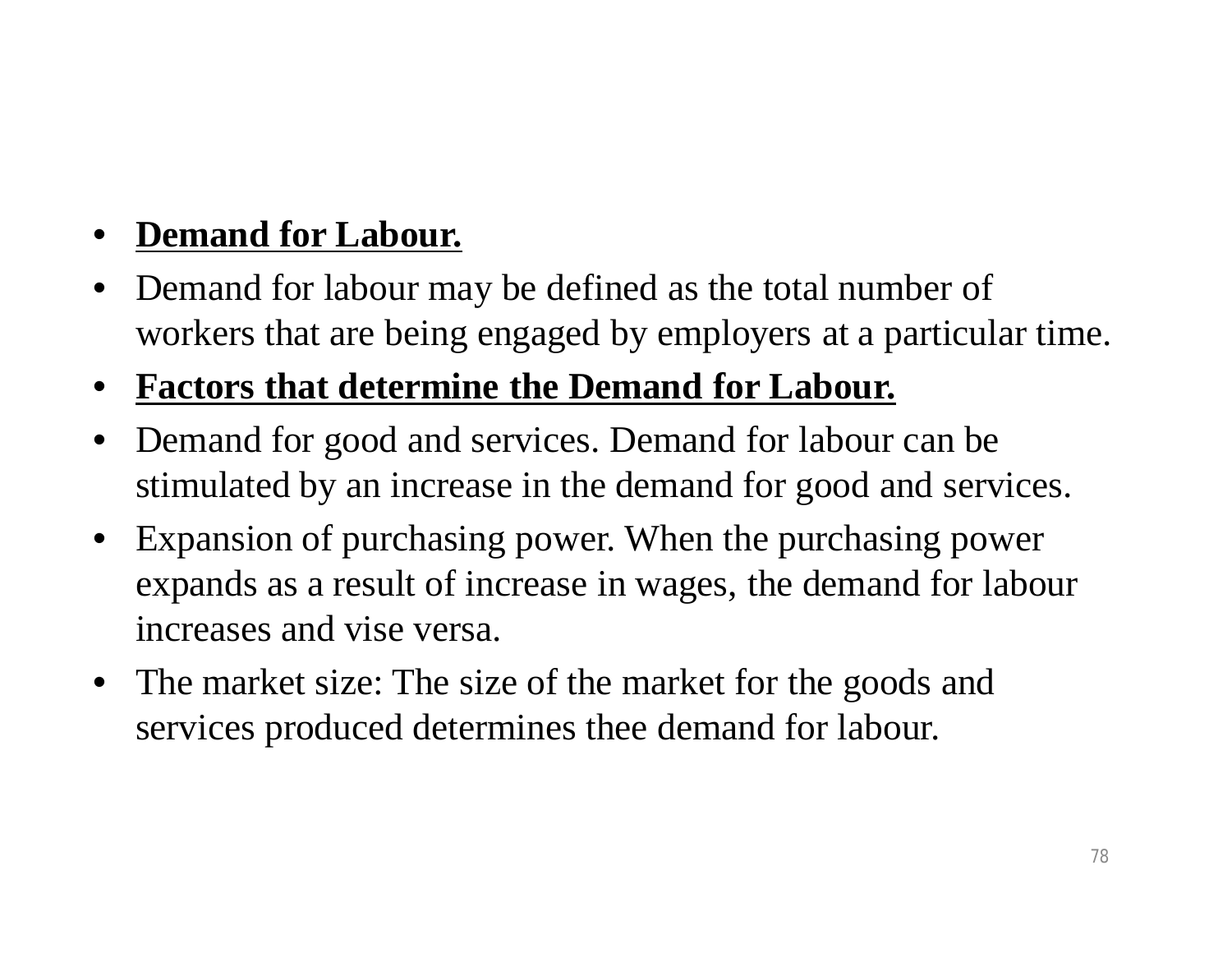- Rate of Substitution. Demand for labour is affected by the availability of possible substitutes, such as machines etc. that can actually do the job of labour.
- Labour efficiency. If labour is high, there would be high propensity for producers to hire more labour and vice versa.
- The price size of labour (wages rate).
- The tastes of consumer, which define their trade-off between leisure and work.
- The size of population.
- The labour force participation rate.
- The occupational, educational and geographical distribution of the labour force.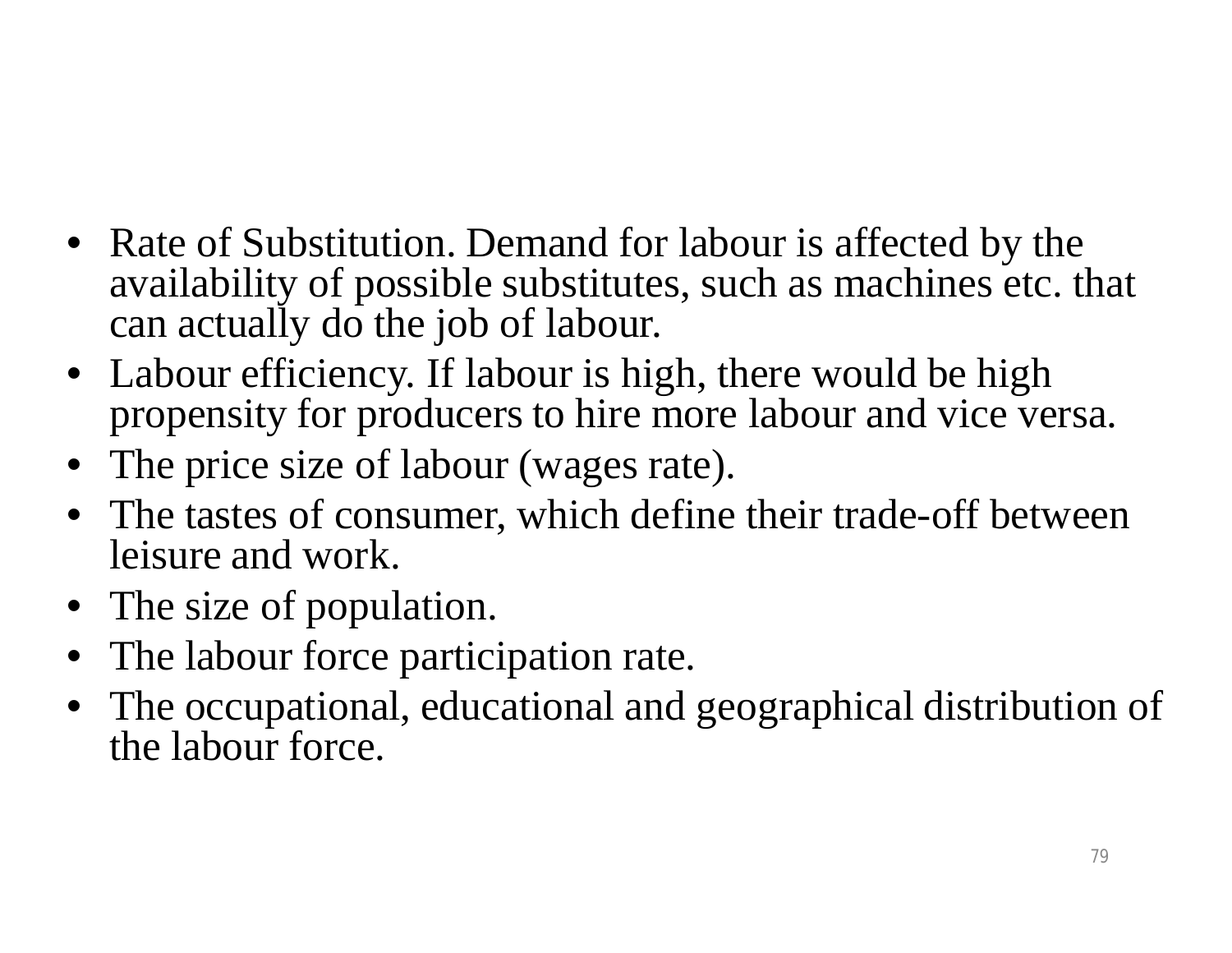#### • • **Efficiency Of Labour.**

- Efficiency of labour may be defined as the ability of labour to increase output without increasing the quantity of labour.
- Efficiency of labour is actually referring to an increase in the level of production per capital.

•

#### • **Factors that determines variation of wages**.

- (i) Difference in hours of work:
- (ii) Difference in the cost of training
- (iii) Job Demand some jobs demand a very high sense of responsibility. People in such occupations are paid higher.
- **(iv).** Government policies**:**
- **(v) Scarcity** of Labour Supply**:**
- •
- **Types of Wages.**
- Nominal wage: This can be described as the total amount of money a labour is paid at a particular period of time.
- Real wage: This means the purchasing power of labour. It is the amount of goods and services the labour can use his money to buy.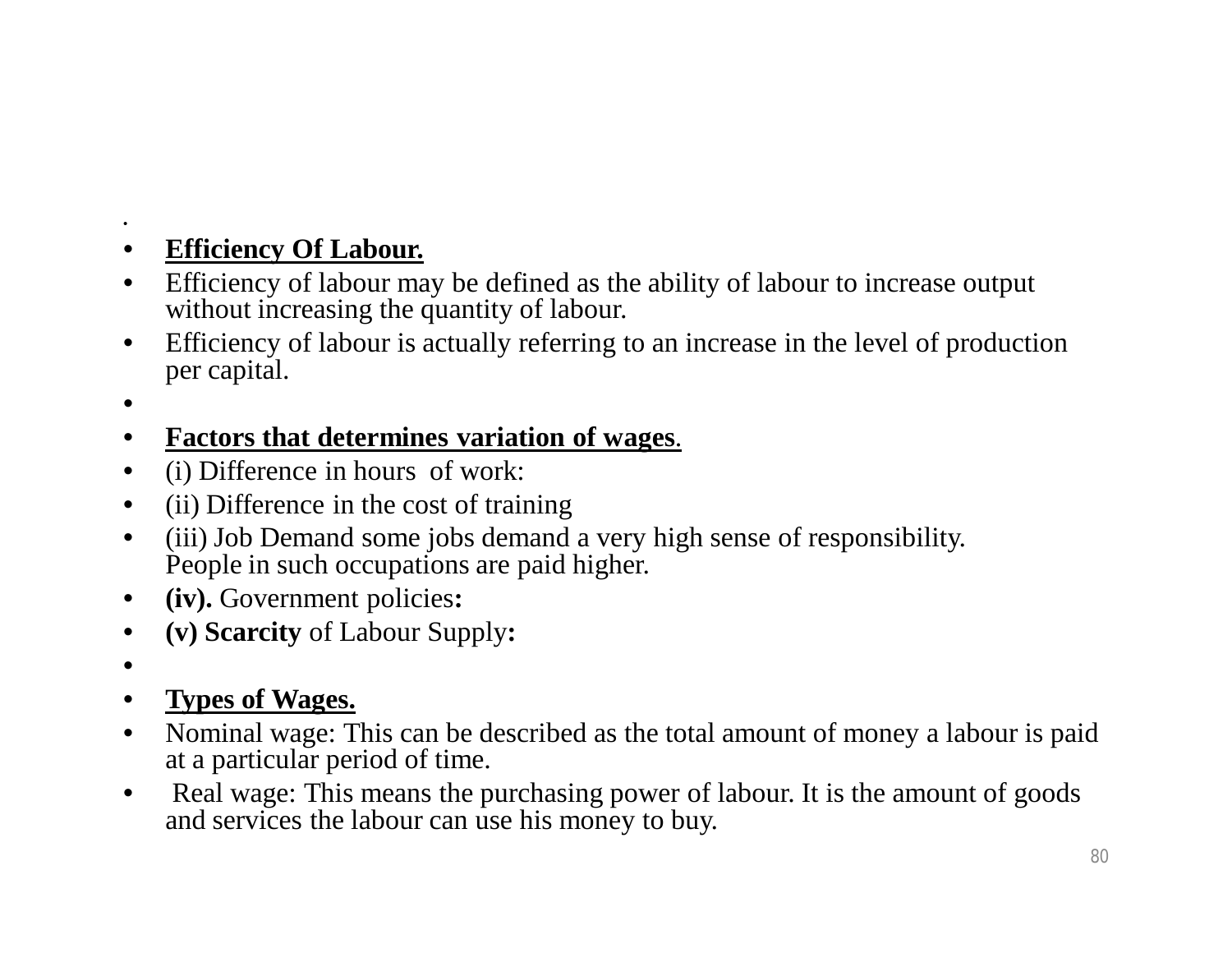#### • **CONCEPT OF UNEMPLOYMENT**

- The inability of labour to move creates unemployment. This unemployment cannot separate from labour.
- **Types of unemployment**
- **(i) Mass Unemployment: T**his is the most serious of all types of unemployment because it affects nearly all the industries at the same time. Mass unemployment is caused by a general deficiency in demand.
- •
- (ii**) Frictional Unemployment:** This is caused by change in demand. This type of unemployment occurs as a result of immobility of labour.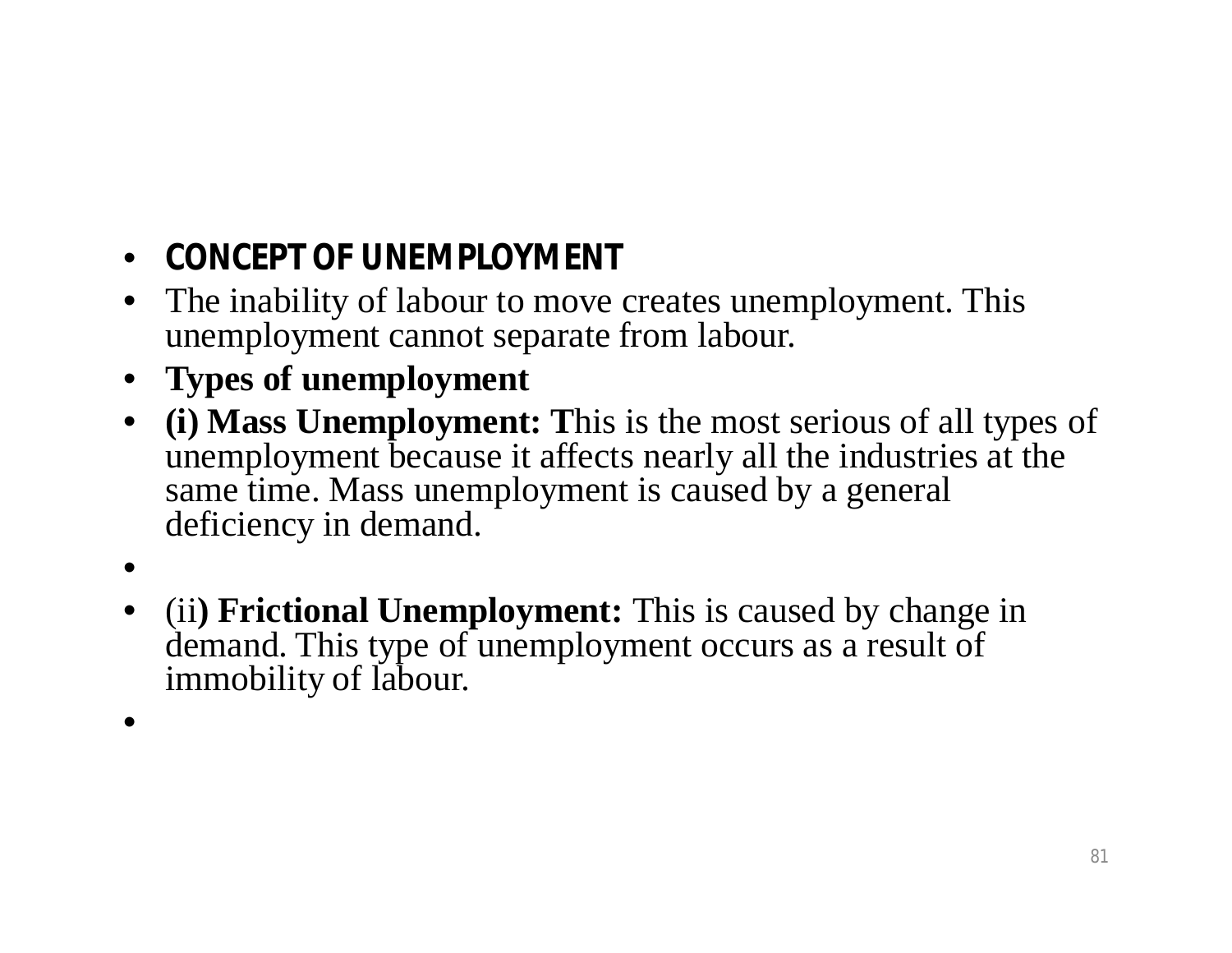- (iii) **Structural Unemployment:** This type of unemployment occurs due to technological progress. The immediate effect of labour saving machinery is to make some workers redundant, thereby causing unemployment.
	- **(iv) Seasonal Unemployment: T**his type of unemployment occurs in some kind of work for instance, bad weather and caused a temporary suspension of work in the construction industries which at that time render the worker redundant with a resultant effect of unemployment.
- (v) **Residual Unemployment**. This occurs due to all other causes. This includes those people termed as unemployable due ill health or disability. <sup>82</sup>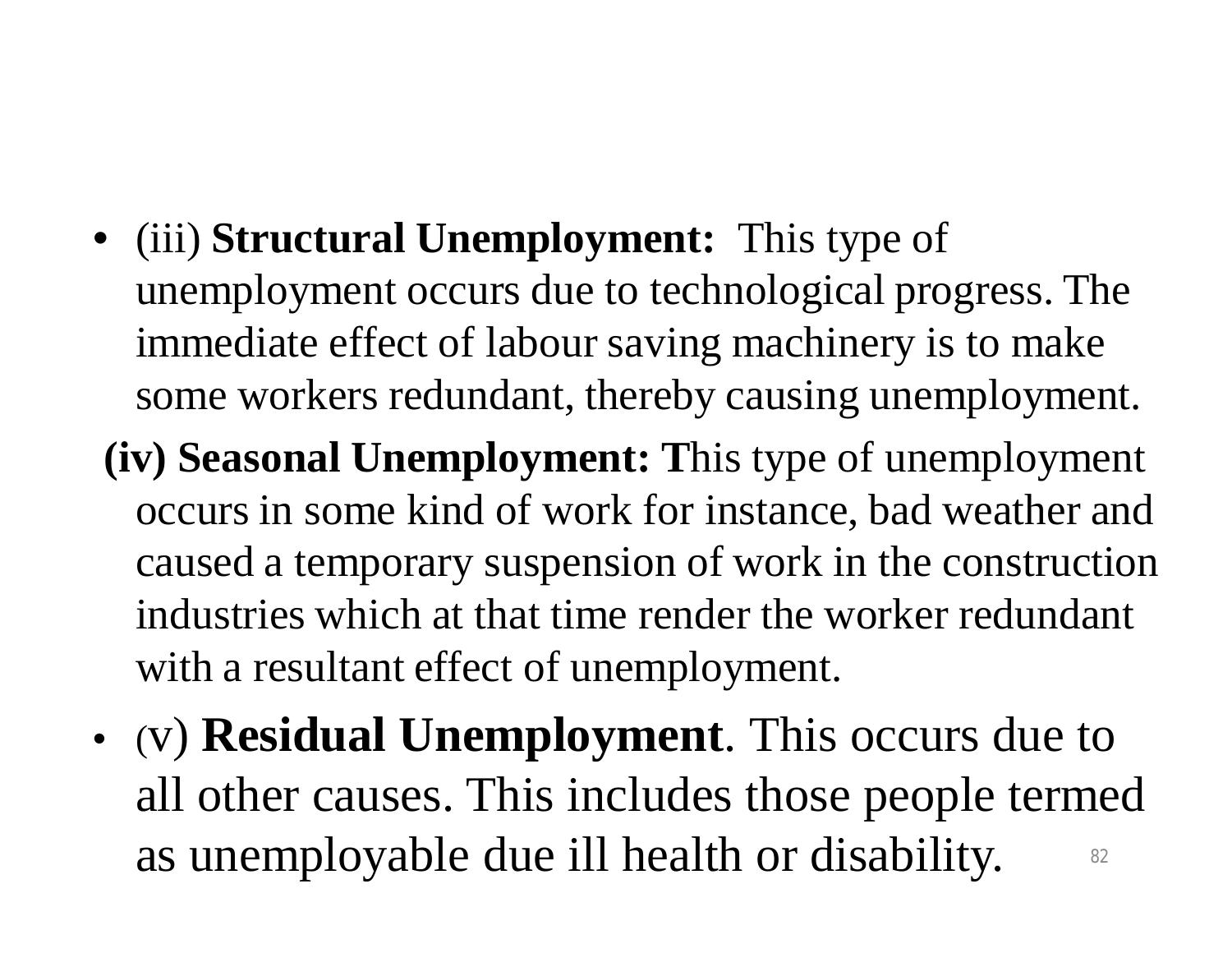- **Causes of unemployment**
- **(i) Lack of industrialization:** when a country is not industrialized, it has limited employment opportunity; this makes it difficult for the available labour to be fully absorbed.
- **(ii) Over Population:** This is one of the major causes of unemployment. It is an indication that demand is higher than supply.
- **(iii) Lack of development plans:** Some countries do not have a functional development plan and this creates a lot of problems, as the government does not know how to make provision for the labour force
- **(iv) Geographical immobility of labour:** In some cases, workers finds it very difficult to move from one geographical area to another and this result in unemployment.
- **(v) High Cost of Education:** In most developing countries, the cost of acquiring education is very high people can afford it and be engaged in skilled job, hence unemployment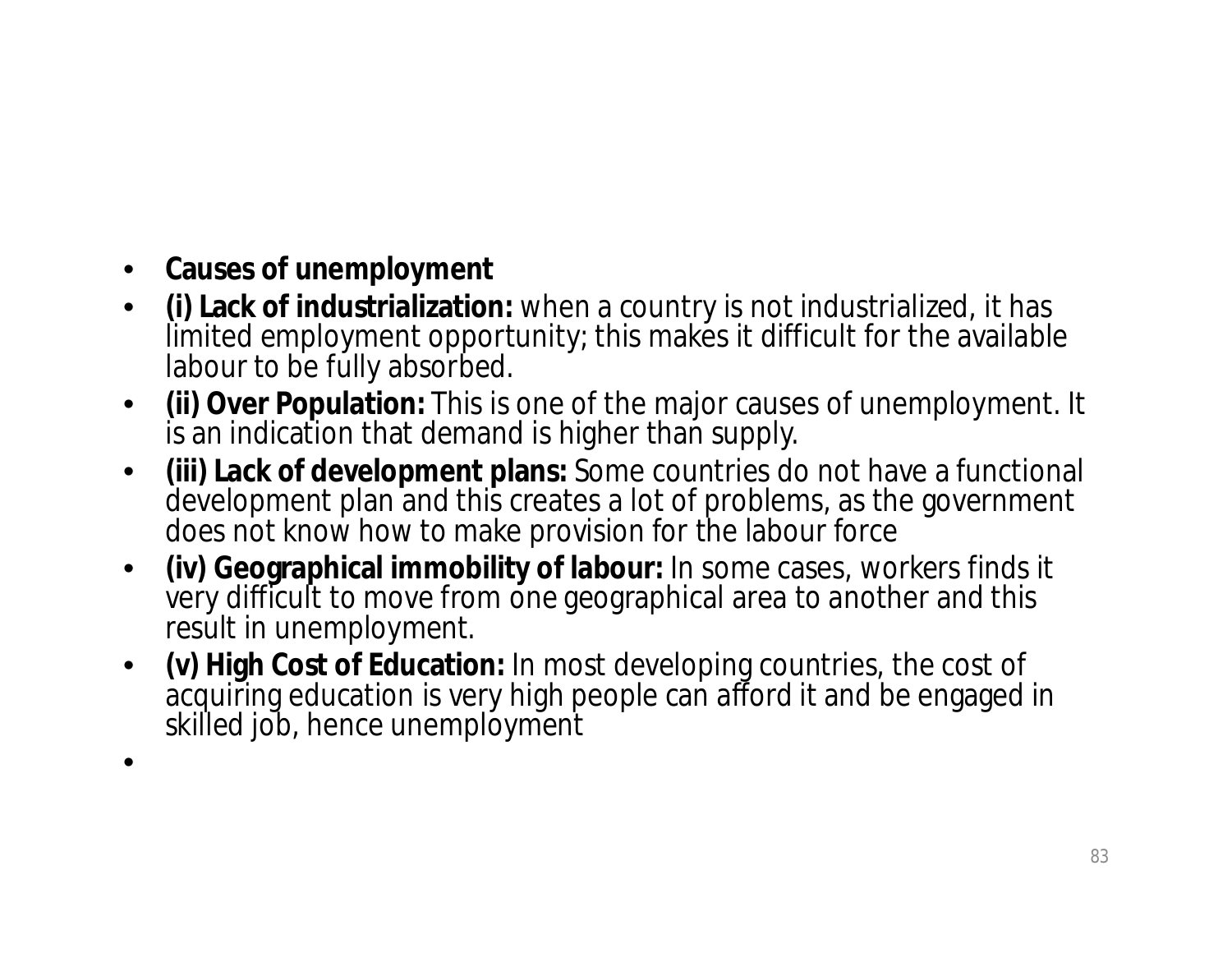### • **Supply of labour.**

- Supply of labour may be defined as the total number of men. Women and children of working age in a country. Supply of labour can also be described as services of labour available for production or available in the labour market.
- **Factors that Determine Supply of Labour.**
- **Age distribution of population.**
- **Population: The size of the population** is directly related to the supply of labour.
- **The reward for labour:**
- **Number of hours worked**: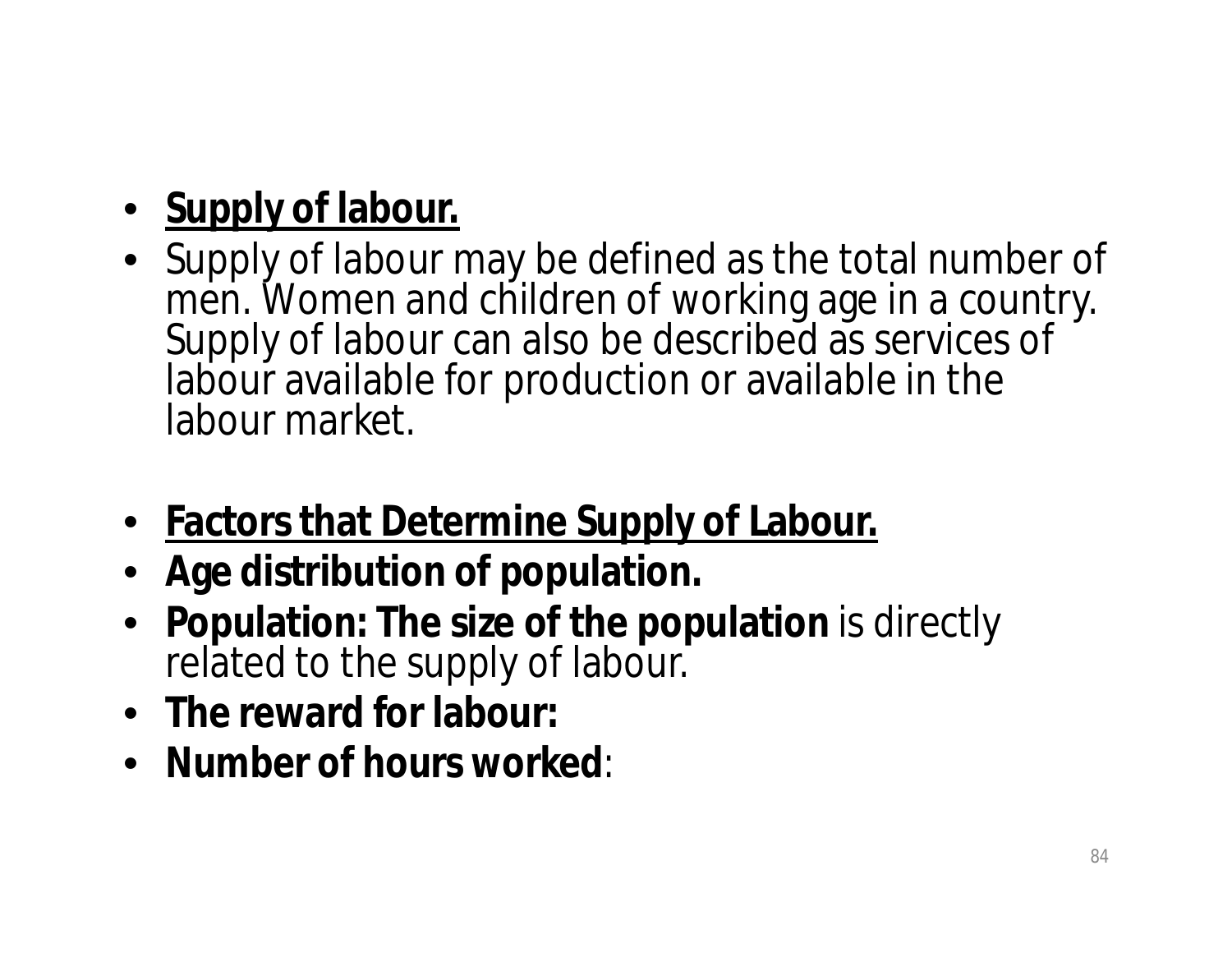- **Factors Affecting the Size of Labour Force.**
- **The size of country's** population: The higher the size of the population the higher the amount of labour that would be available in the labour force.
- Total number of labour force willing to work
- Mandatory age of retirement:
- The age distribution of the population**.**
- The number of disabled and sick persons of working age.
- School leaving age
- Number of those Retiring before retirement age
- The number of working women
- Number of working Hours.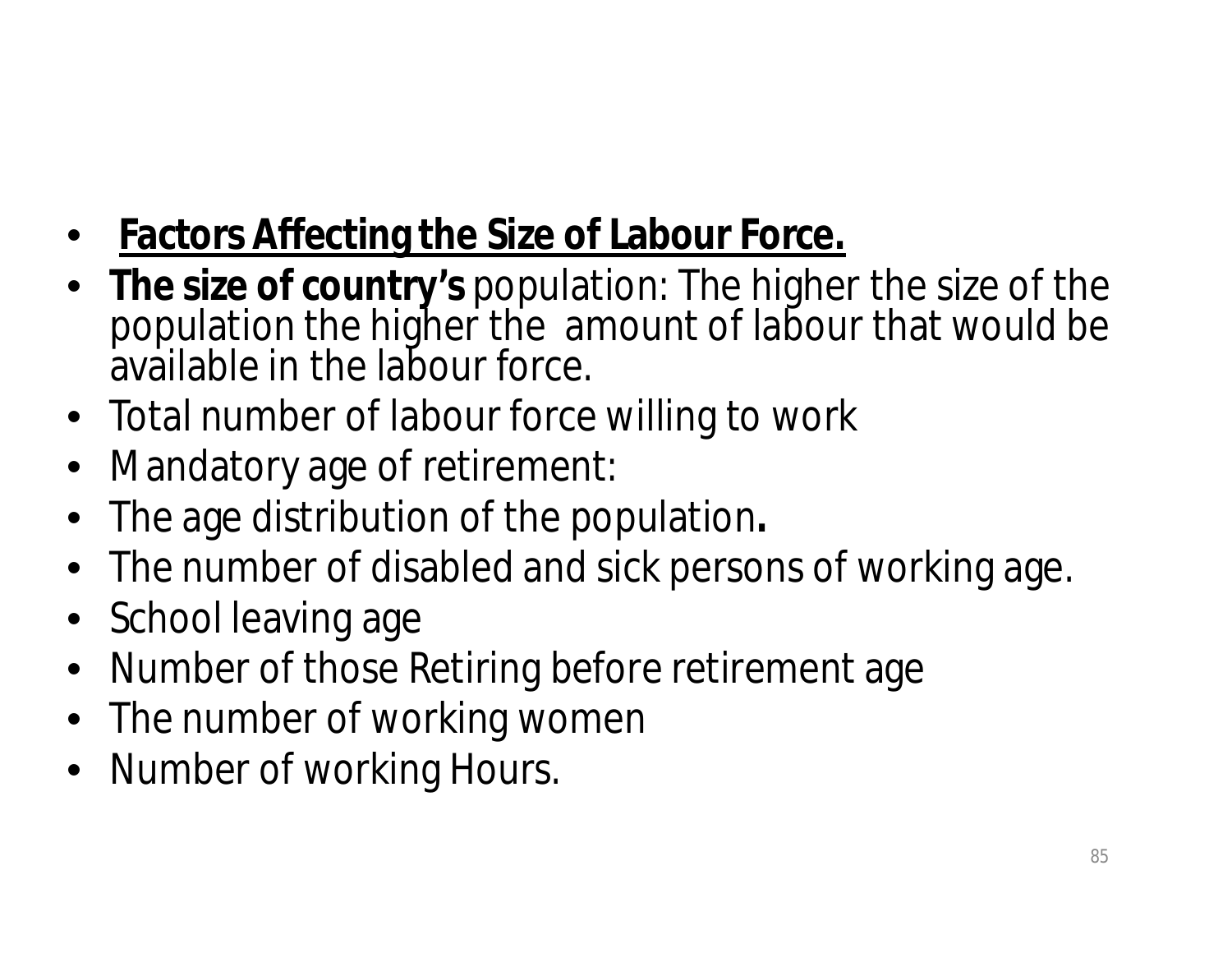- **Consequences of unemployment**
- **(I) Social problem:** Unemployment increases crime rate in a country
- **(ii) Migration: W**hen people are not engaged in meaningful employment In a particular area by they would be forced to move to other areas in search of jobs
- **(iii) Threat to Peace and stability:** If people are not employed, there is the tendency for them to engage in activities that will create instability and a break down of law and order is very high.
- **(iv) Reduction in investment:** Unemployment reduces the propensity to invest in a country.
- **(v) High Rate of dependency:** Unemployment increases the rate of dependency.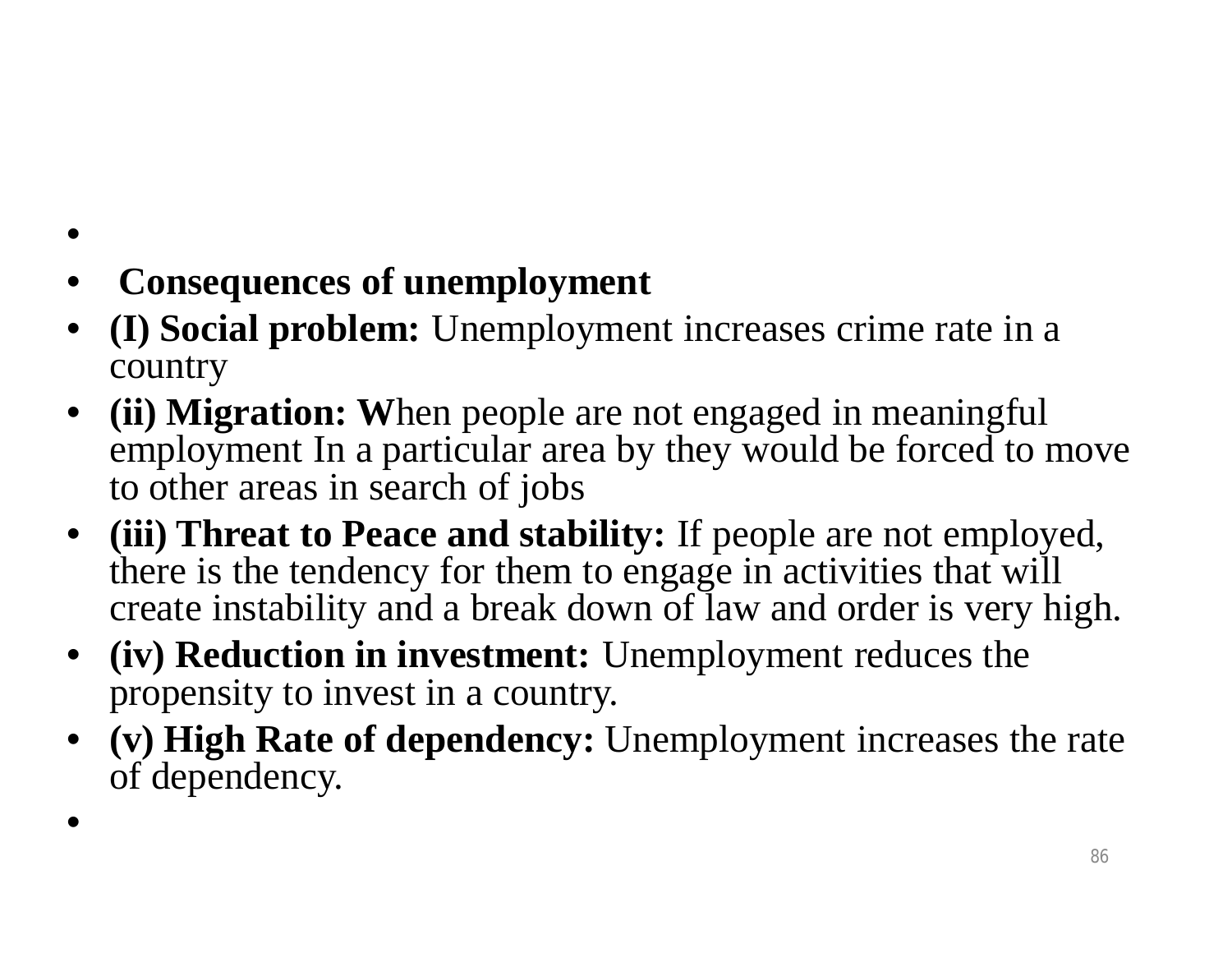- **NATIONAL INCOME**
- Definition: The total amount of goods and services (in value terms) available to the people over a given period of time which is usually a year.
- Gross National Product: The value of goods and services produced by the nationals of the country whether currently residing in the country or living abroad
- Gross Domestic Product: The value of goods and services produced by residing in the country irrespective of their nationality.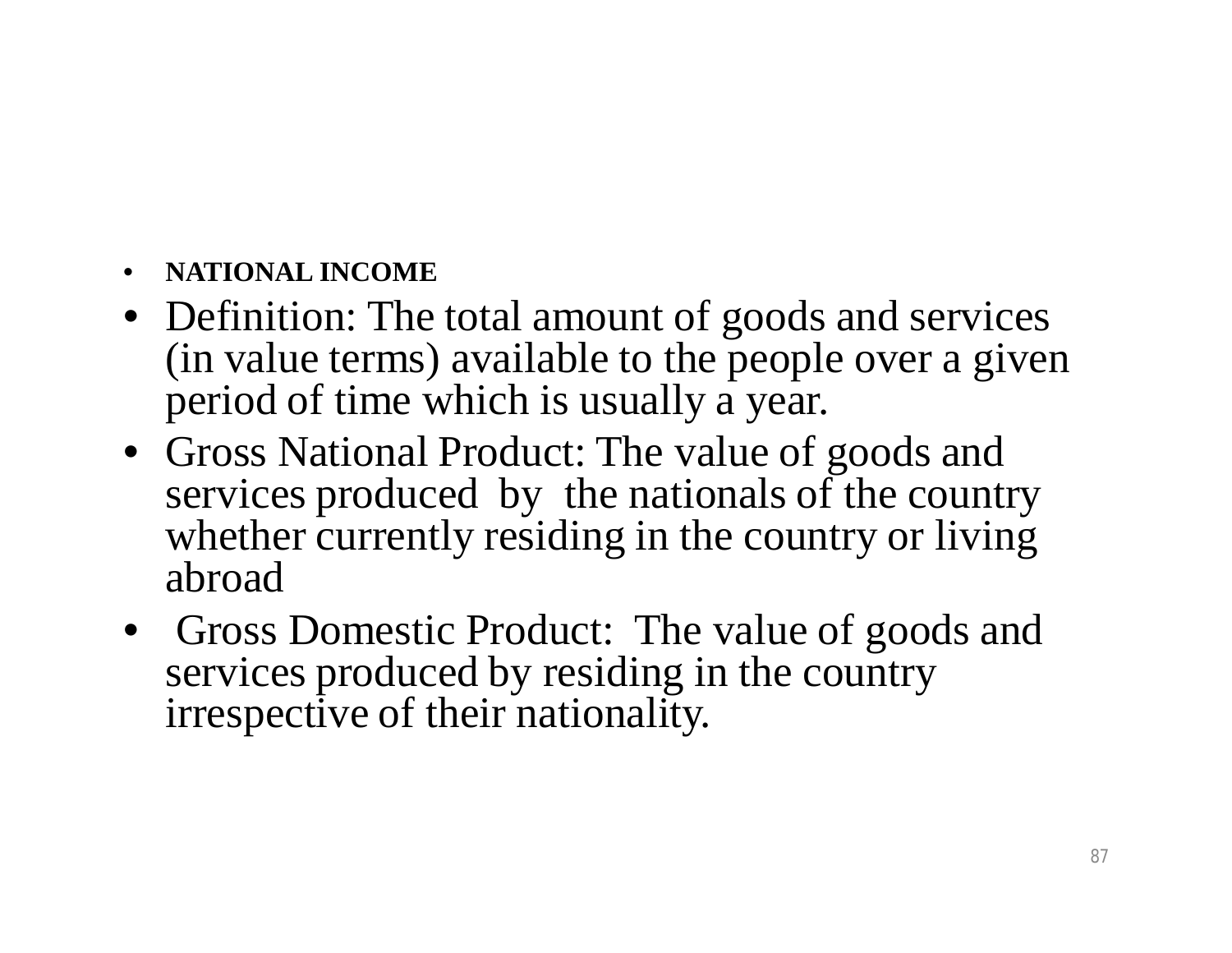- •
- Disposable income: This is calculated by deducting taxes from personal income.
- Disposable income = Personal income Taxes
- •
- Personal income: This is the current income of households or persons from all sources which include receipts such as transfer payments from which no productive services are produced by recipients.
- •
- Transfer payment: Money given by the government to its citizens. Example includes social security, unemployment compensation and welfare.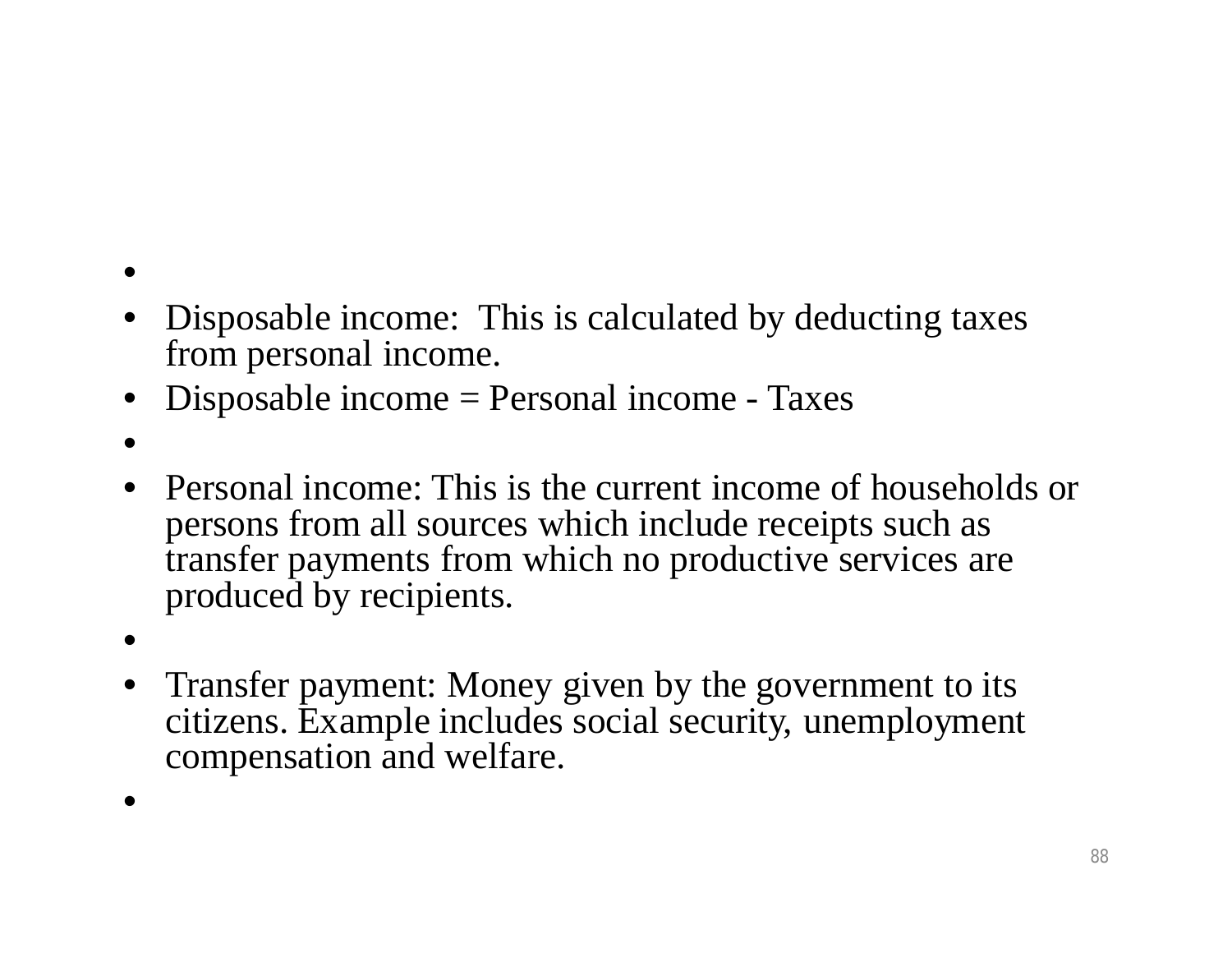- •
- Methods of Measurement: There are 3 methods of measurements namely:
- 1. **Output** This is obtained by adding the value of all goods and services produced by all sectors of the economy during the year. Only final goods and services are included. Intermediate goods and services are excluded to avoid double counting.
- 2. **Expenditure**-This is obtained by adding the spending on all final goods and services produced in the economy.
- 3. **Income :** This is done by adding up all the income paid out to the owners of factors of production i.e rent for land, interest for capital, salaries and wages for labour and profit for management.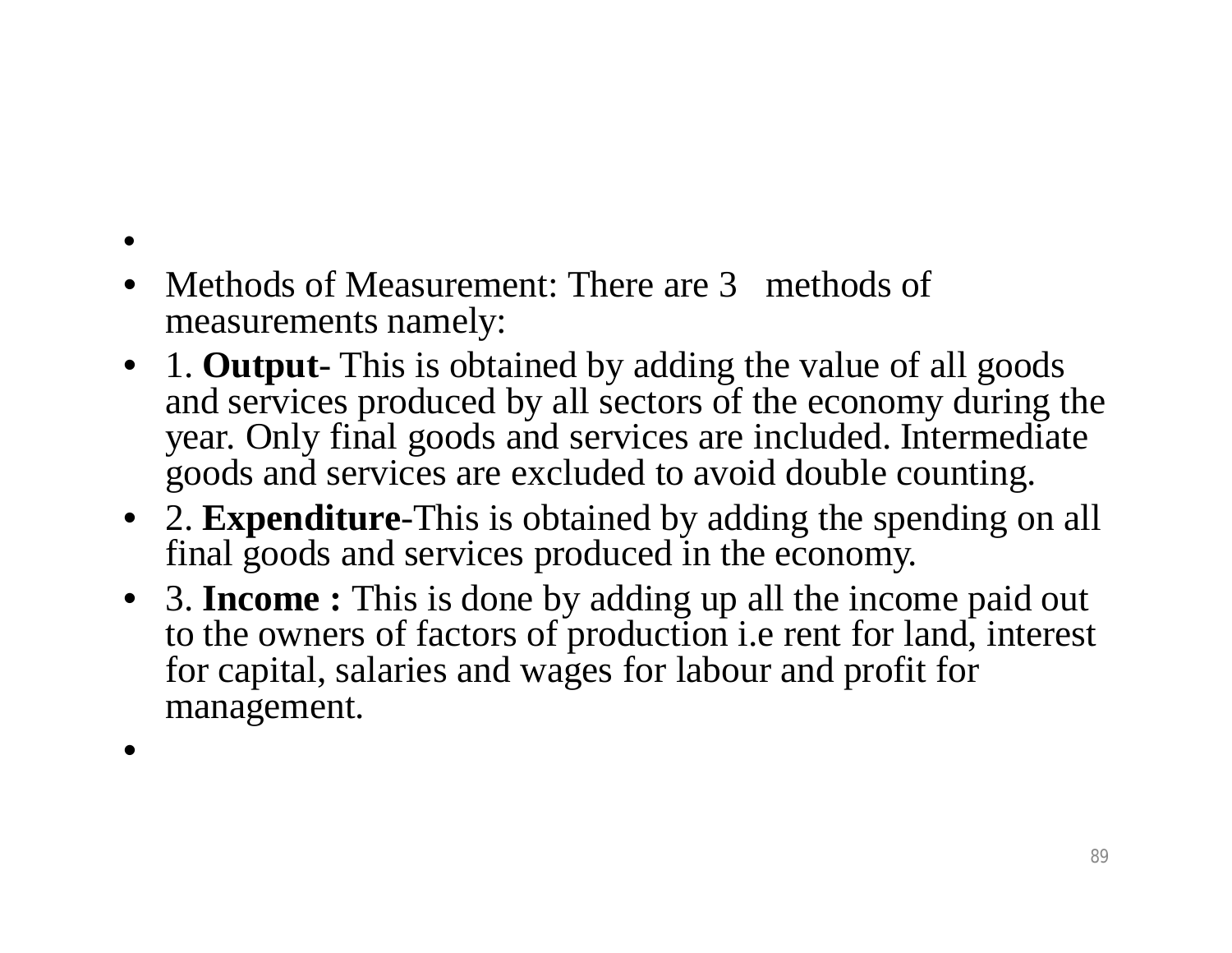- Problems of Measuring National income
- Products to be include
- Excluded market sanctions
- Valuation of products
- Stock appreciation
- **Depreciation**
- **Uses of National Income statistics**
- •

- Measuring the level of production of an economy at appoint in time.
- Measuring the standard of living of different countries using per capita income
- Per capita income  $=$  National income/population size.
- Planning and Policy formulation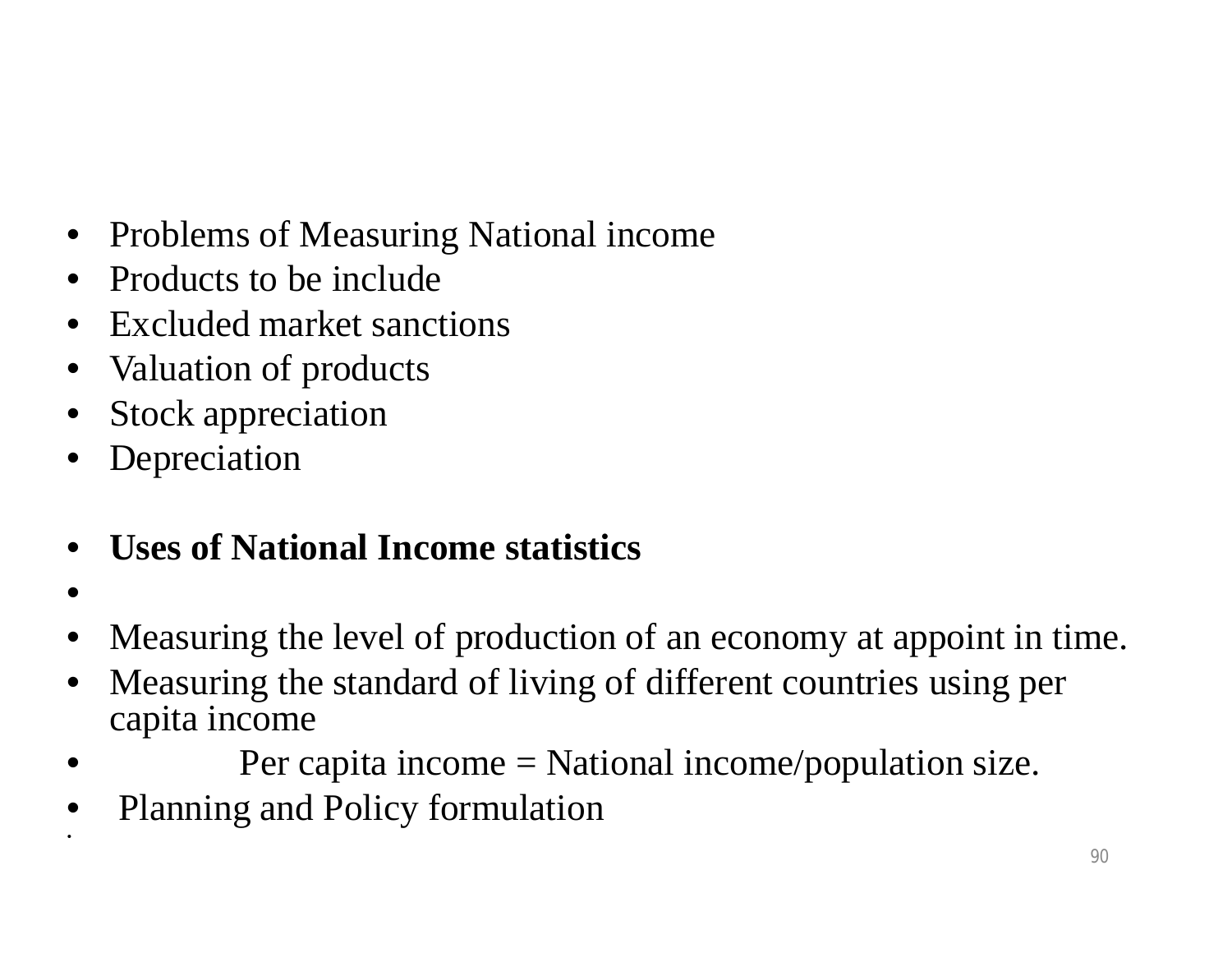# **9**. **CONSUMPTION, INVESTMENT AND NET EXPORTS**

## DISCUSSION CONTENTS

- Consumption
- The Consumption Function
- The average and Marginal Propensity to Consume and Save.
- Investment
- The Investment Demand Curve
- Gross Exports and Gross Imports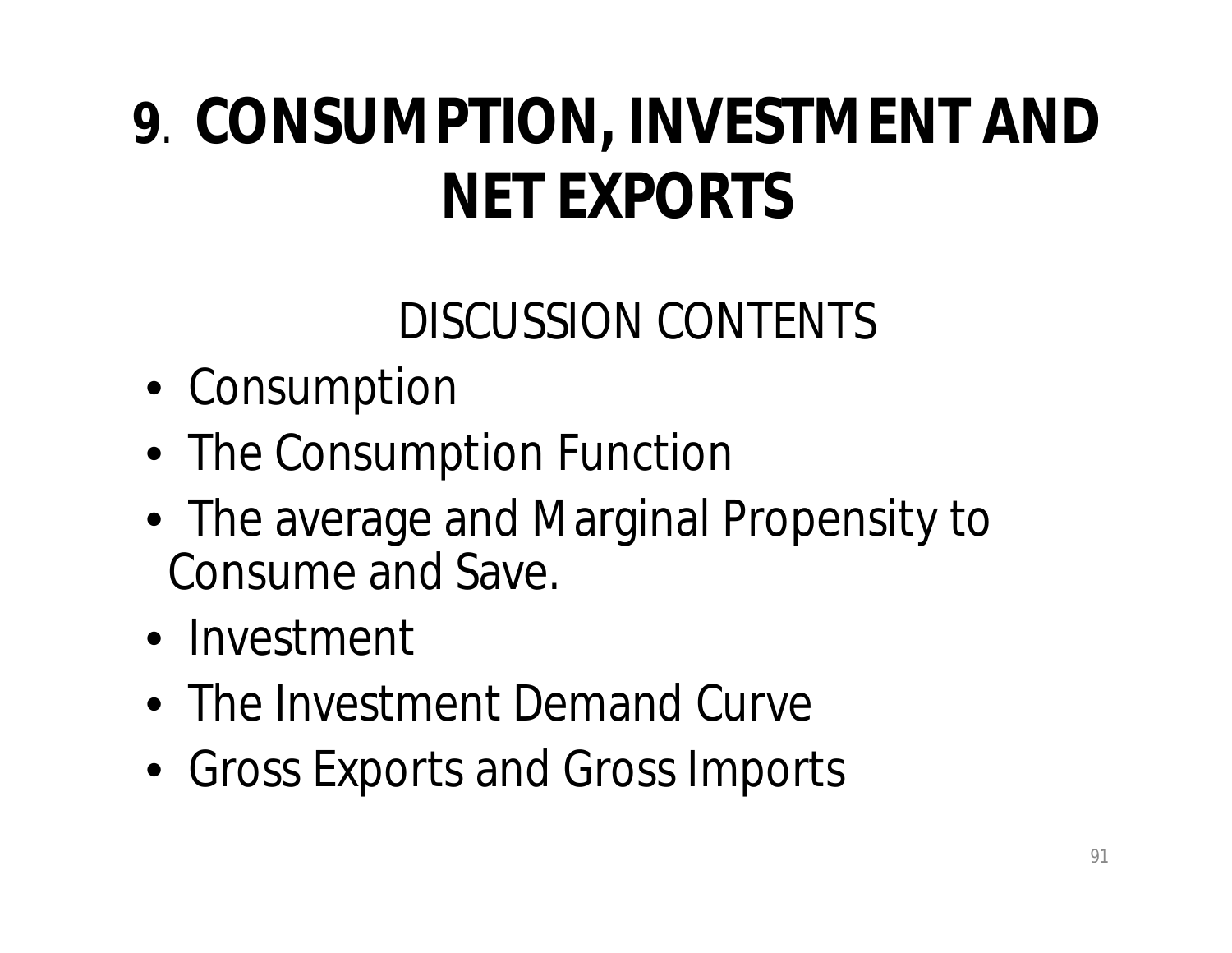# CONSUMPTION

 $\triangleright$  Consumption is the amount a consumer spends in the purchase of goods and services.

 $\geq$  Consumer spending could be Autonomous (spending irrespective of receipt of income) or Induced (spending resulting from income increase).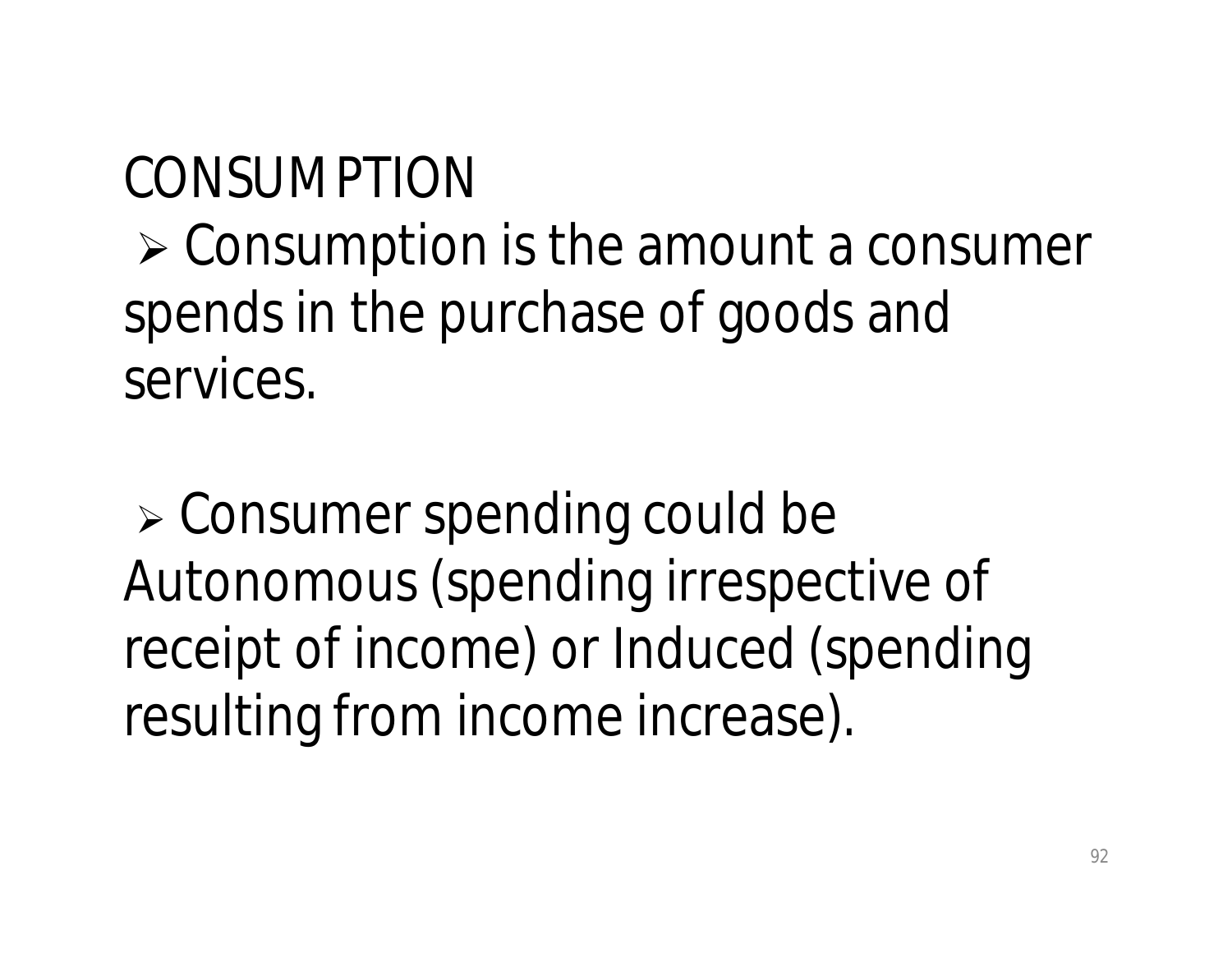# **Determinants of Consumption**

- personal income
- $\triangleright$  income taxes
- consumer expectations
- consumer indebtedness
- wealth
- $\triangleright$  the price level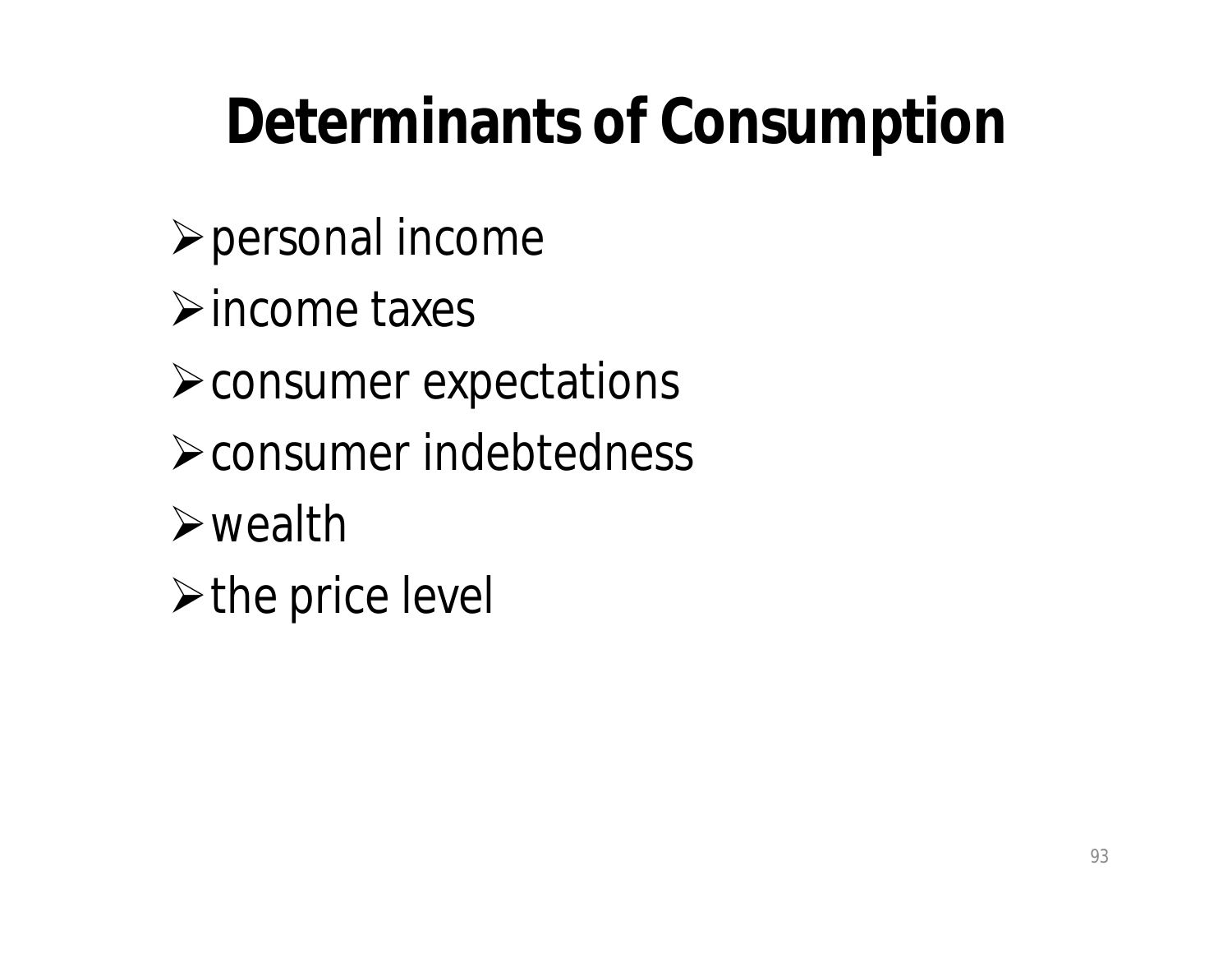• Consumption is impossible without one earning income either through employment or transfers from businesses or government.

• Although, personal income is the most important variable of consumption, it is also affected by personal income taxes which actually reduces the actual amount available for spending (disposable income).

● The relationship between consumption and disposable income however is not a perfectly linear one showing that other variables influence the consumers decision to consume.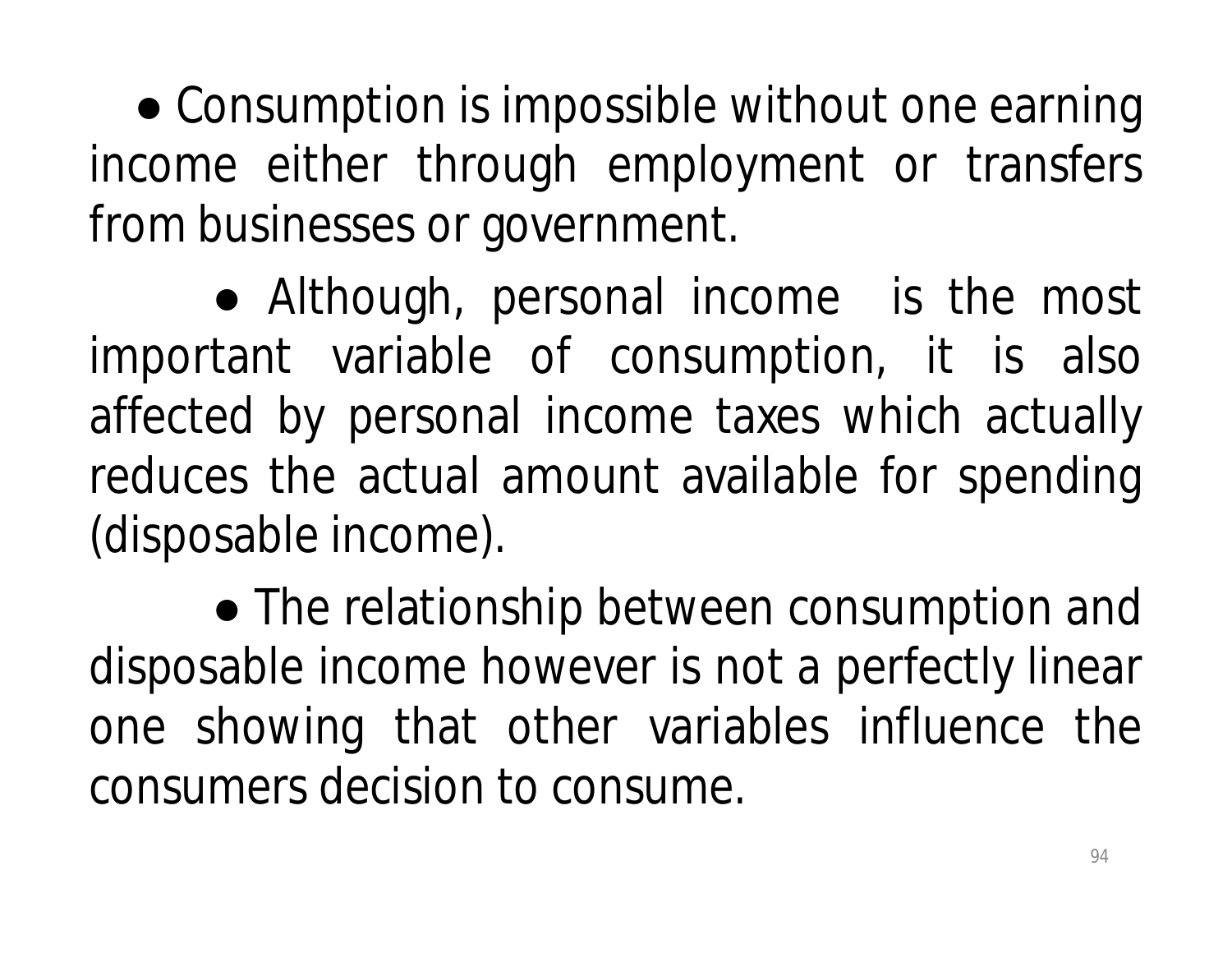# THE CONSUMPTION FUNCTION

• The consumption function depicts the relationship between consumption and disposable income. *C = f (Yd)*, *Ceteris paribus*. That is, it is usually expressed as a positive and linear relationship when all other non-income determinants of consumption are held constant.

• The consumption function shifts when these non-income determinants change.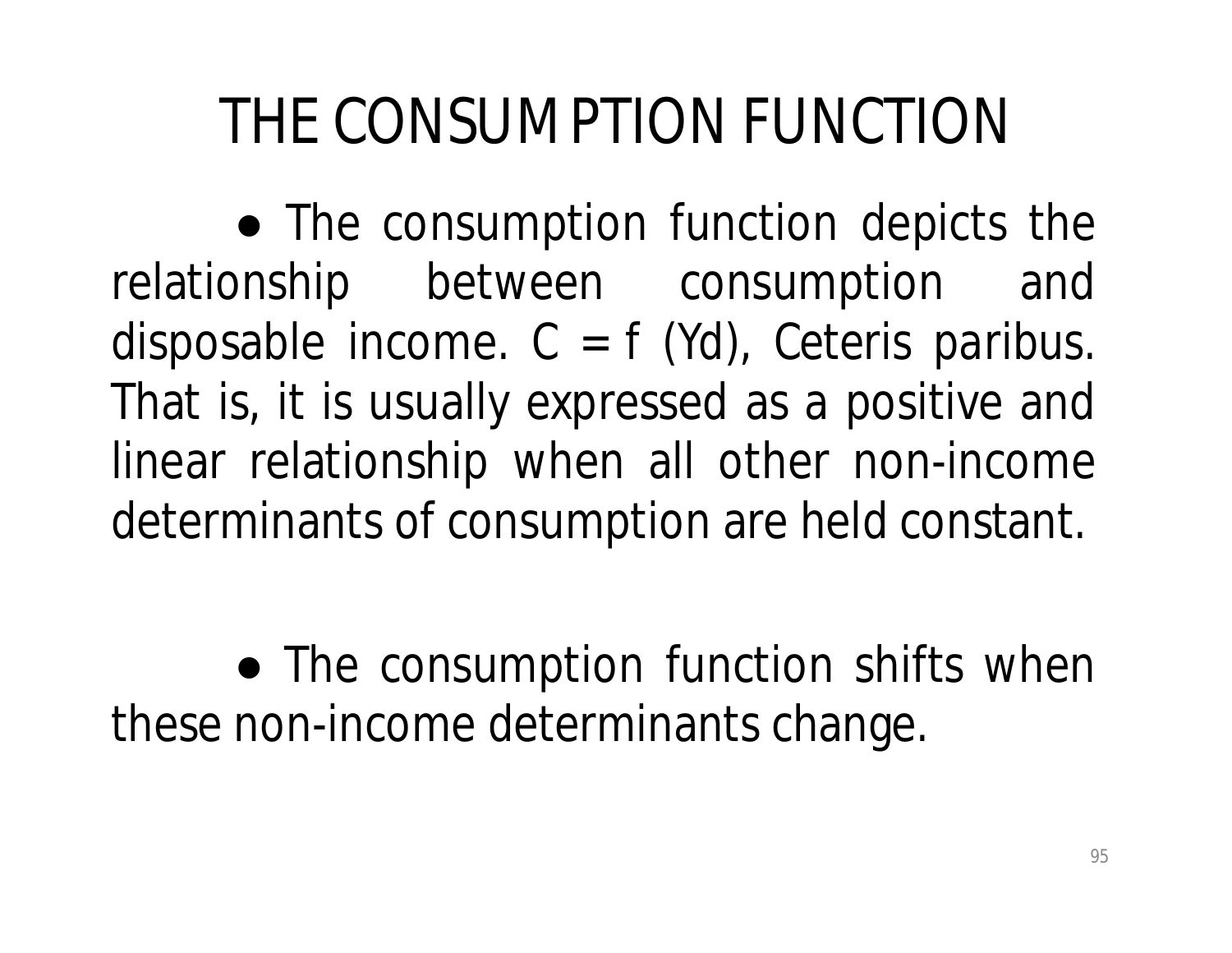### Table 1: Hypothetical Consumption Function for an Economy.

| Disposable Income $(Y_d)$<br>(Billion Naira) | <b>Consumption (C)</b><br>(Billion Naira) | Savings $(S = Y_d - C)$ |
|----------------------------------------------|-------------------------------------------|-------------------------|
| 500                                          | 500                                       | $\overline{0}$          |
| 550                                          | 540                                       | 10                      |
| 600                                          | 580                                       | 20                      |
| 650                                          | 620                                       | 30                      |
| 700                                          | 660                                       | 40                      |
| 750                                          | 700                                       | 50                      |
| 800                                          | 740                                       | 60                      |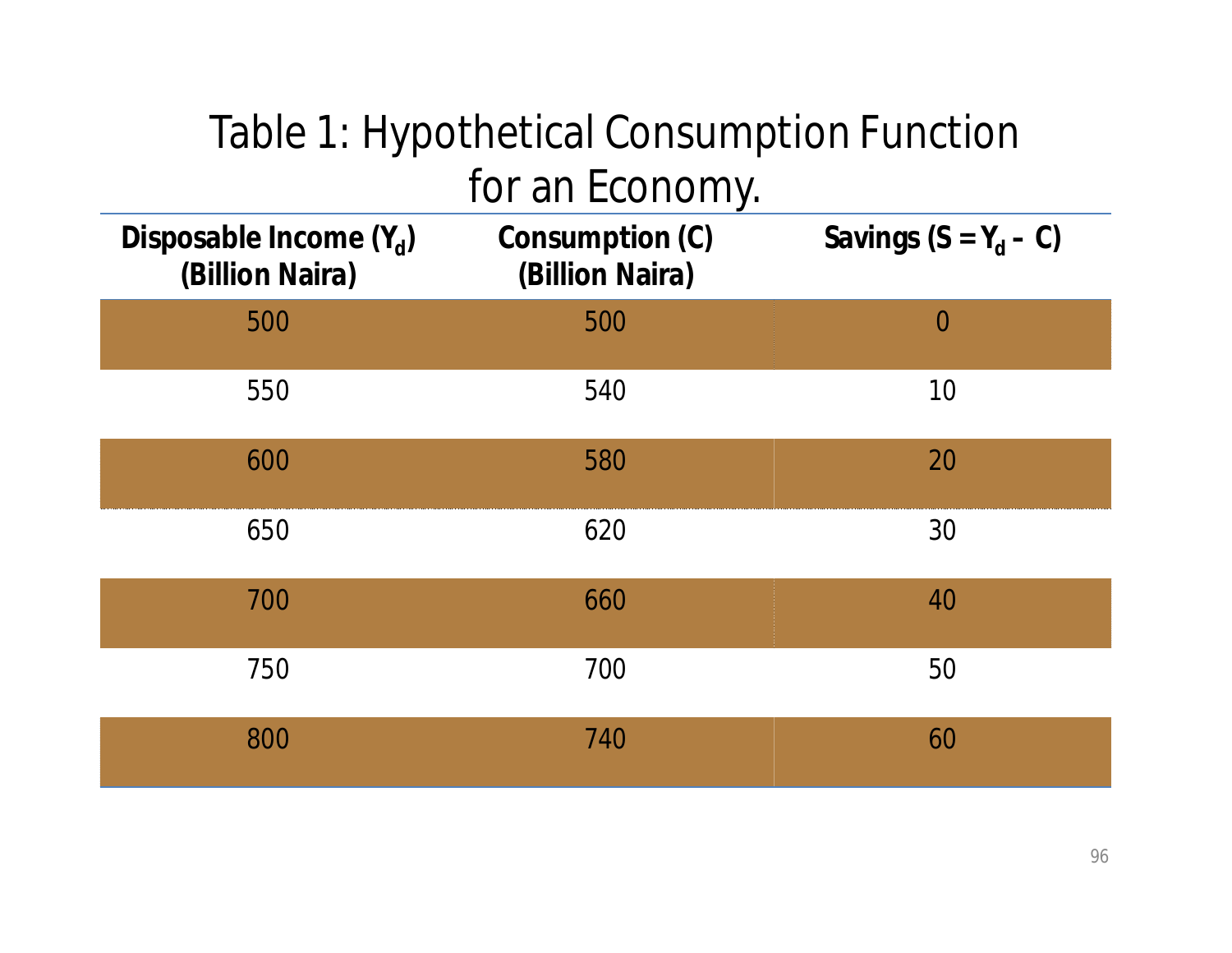The table can also be presented in a graphical form with consumption on the vertical axis and disposable income on the horizontal axis.

The values of consumer saving (column 3) in table 1 is obtained by subtracting consumption from disposable income.

The table initially shows that the consumer spends all his disposable income and as his disposable income increases he saves more.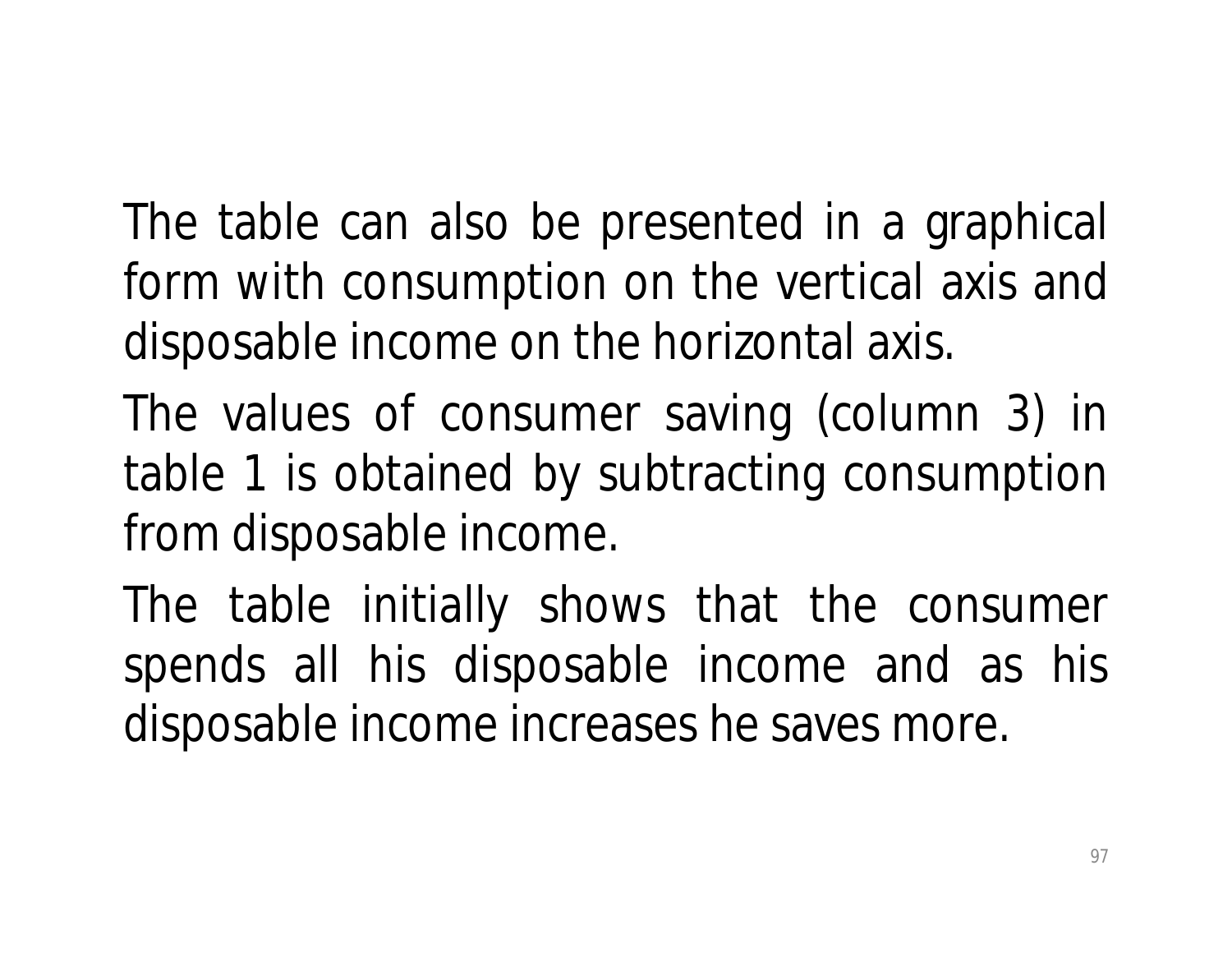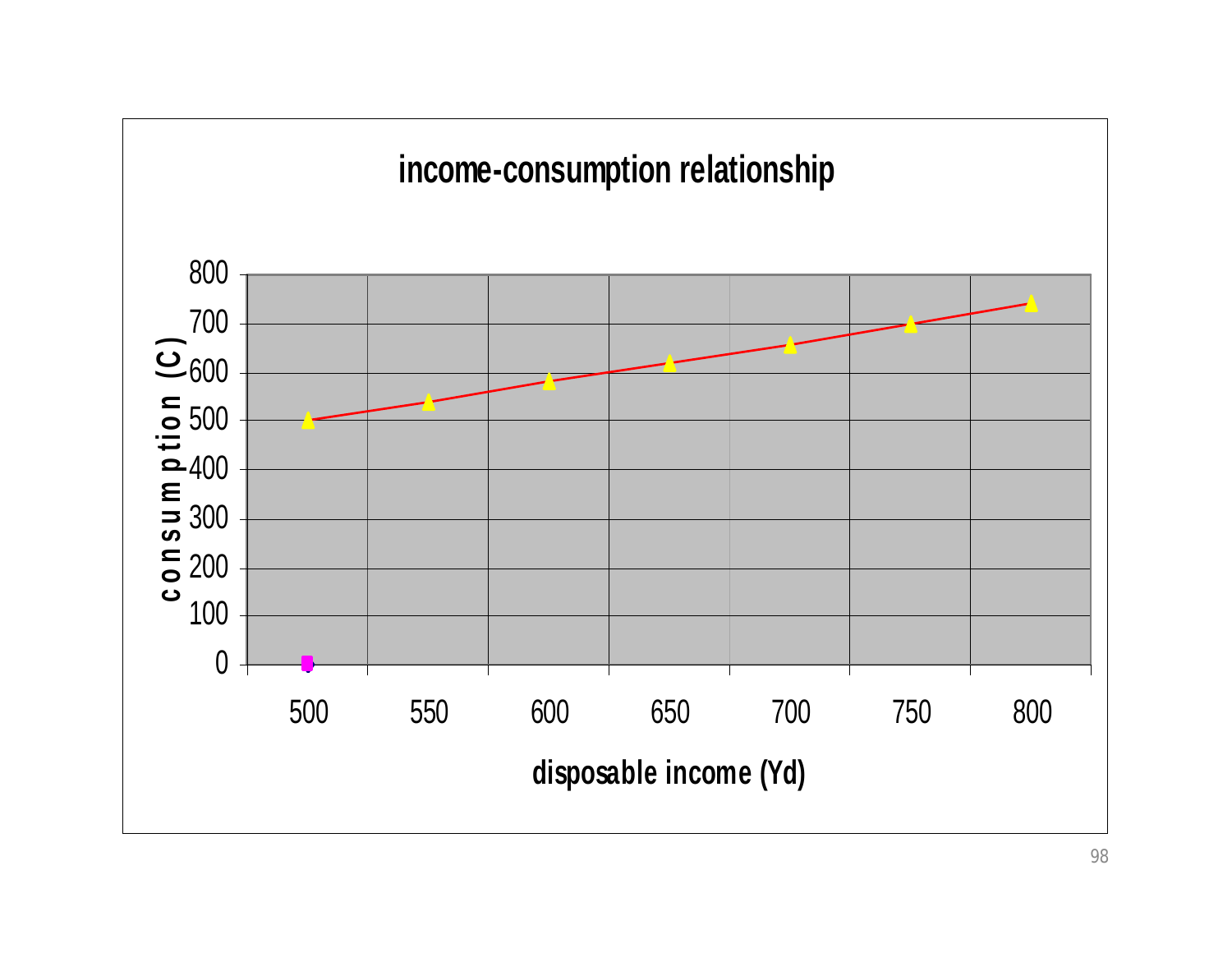#### THE AVERAGE AND MARGINAL PROPENSITY TO CONSUME AND SAVE

The ratios used to express the relationship between consumption , Savings and disposable income include:

*Average Propensity to Consume* (APC): this is the ratio of consumption to disposable income at a specific level of income.

 ${APC = C/Y_d}$ 

*Marginal Propensity to Consume* (MPC): this is the ratio of the change in consumption relative to the change in disposable income.

$$
\{MPC = \Delta C/\Delta Y_d\}
$$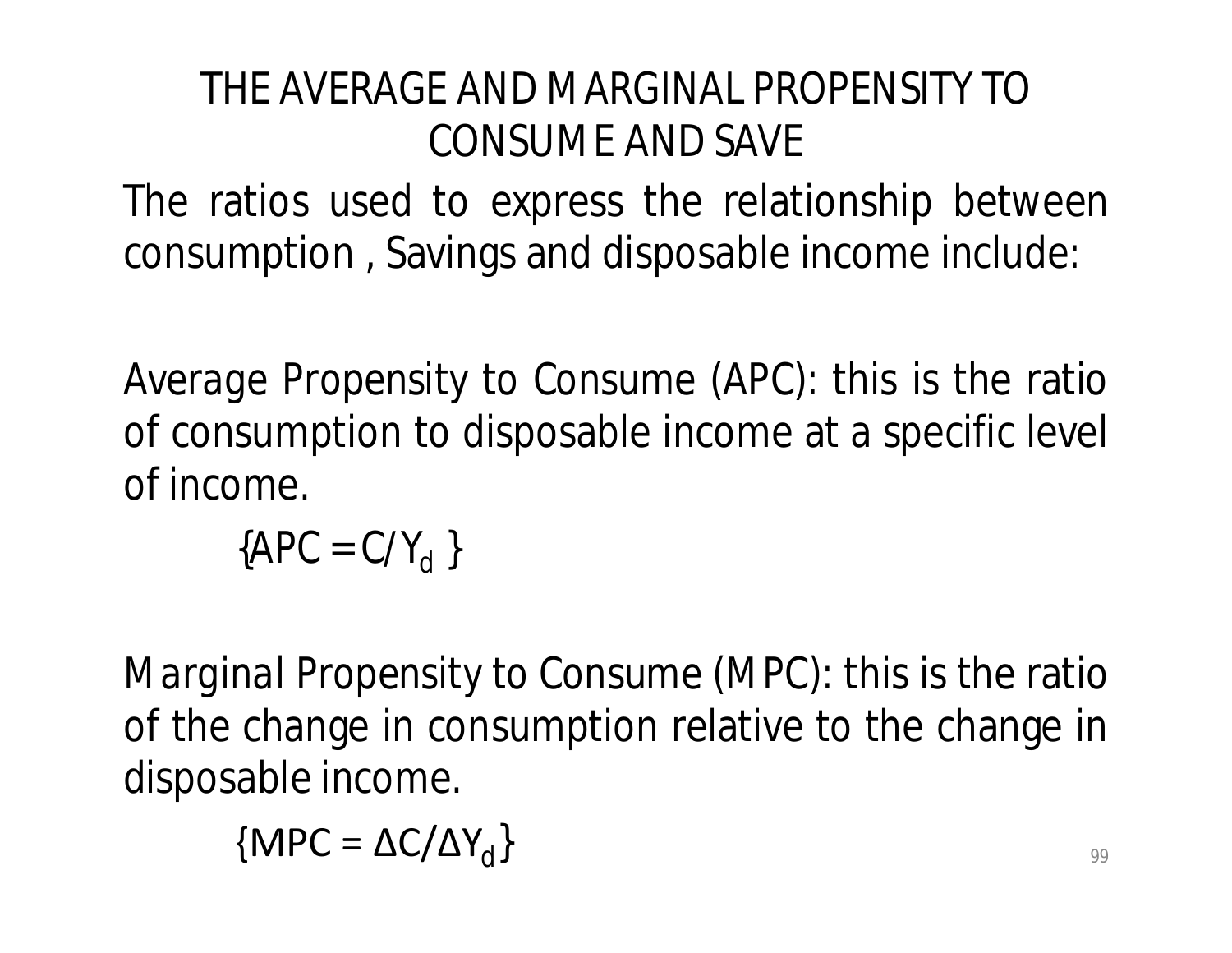*Average Propensity to Save* (APC): this is the ratio of saving to disposable income.

 ${APS = S/Y_d}$ 

*Marginal Propensity to Save* (MPS): this is the ratio of the change in saving relative to the change in disposable income.

 ${MPS = \Delta S/\Delta Y_d}$ 

*APC + APS = 1*

*MPC + MPS = 1*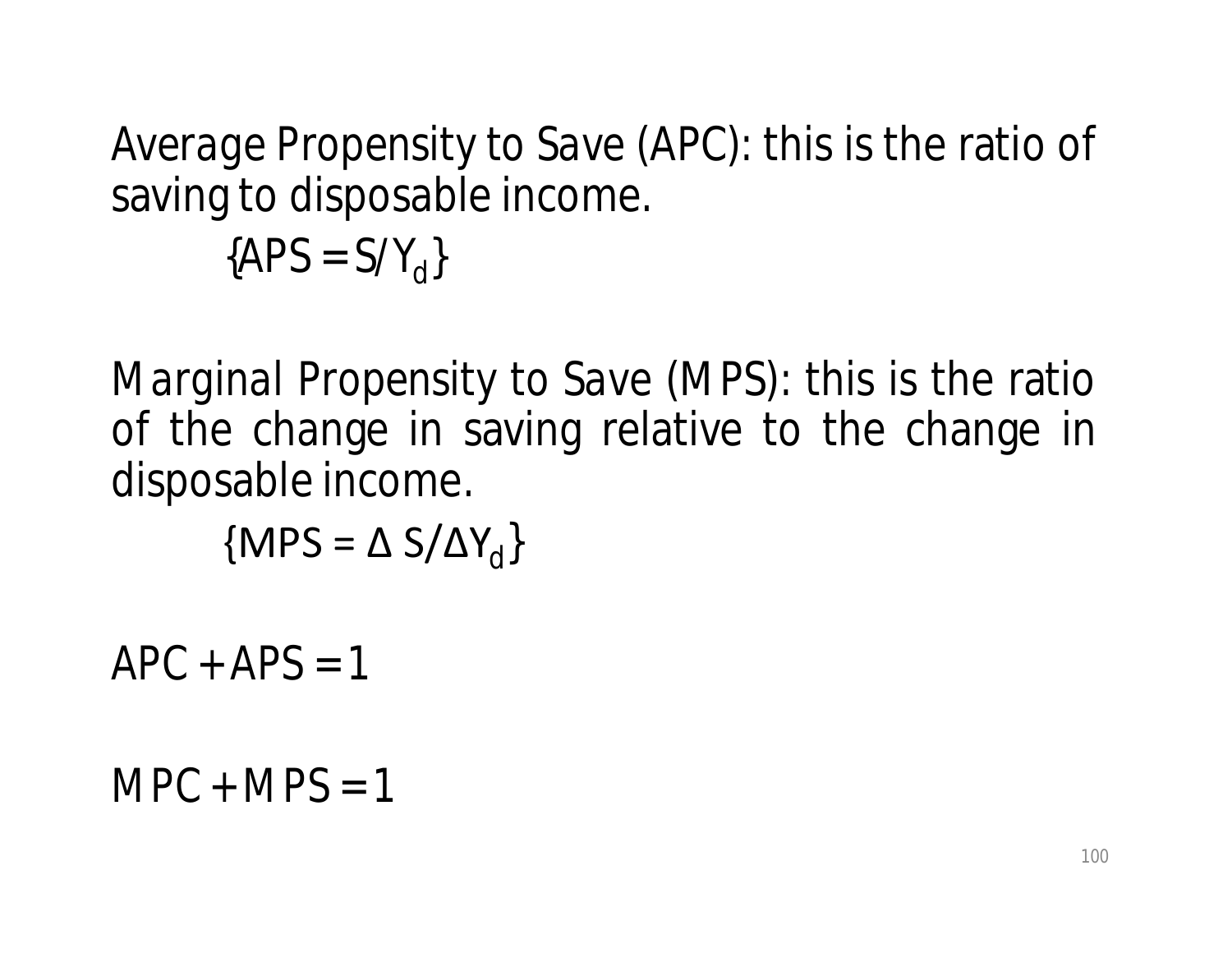#### Table 2: Ratios computed from the hypothetical example in Table 1

| APC $(C/Y_{d})$  | <b>APS</b>     | $\mathsf{Y}_{\mathsf{d}}$ | C   | MPC ( $\Delta C/\Delta Y_d$ ) | <b>MPS</b> |
|------------------|----------------|---------------------------|-----|-------------------------------|------------|
| $500/500 = 1.0$  | $\overline{0}$ | 500                       | 500 |                               |            |
| $540/550 = 0.98$ | 0.02           | 550                       | 540 | $40/50 = 0.80$                | 0.20       |
| $580/600 = 0.97$ | 0.03           | 600                       | 580 | $40/50 = 0.80$                | 0.20       |
| $620/650 = 0.95$ | 0.05           | 650                       | 620 | $40/50 = 0.80$                | 0.20       |
| $660/700 = 0.94$ | 0.06           | 700                       | 660 | $40/50 = 0.80$                | 0.20       |
| $700/750 = 0.93$ | 0.07           | 750                       | 700 | $40/50 = 0.80$                | 0.20       |
| $740/800 = 0.92$ | 0.08           | 800                       | 740 | $40/50 = 0.80$                | 0.20       |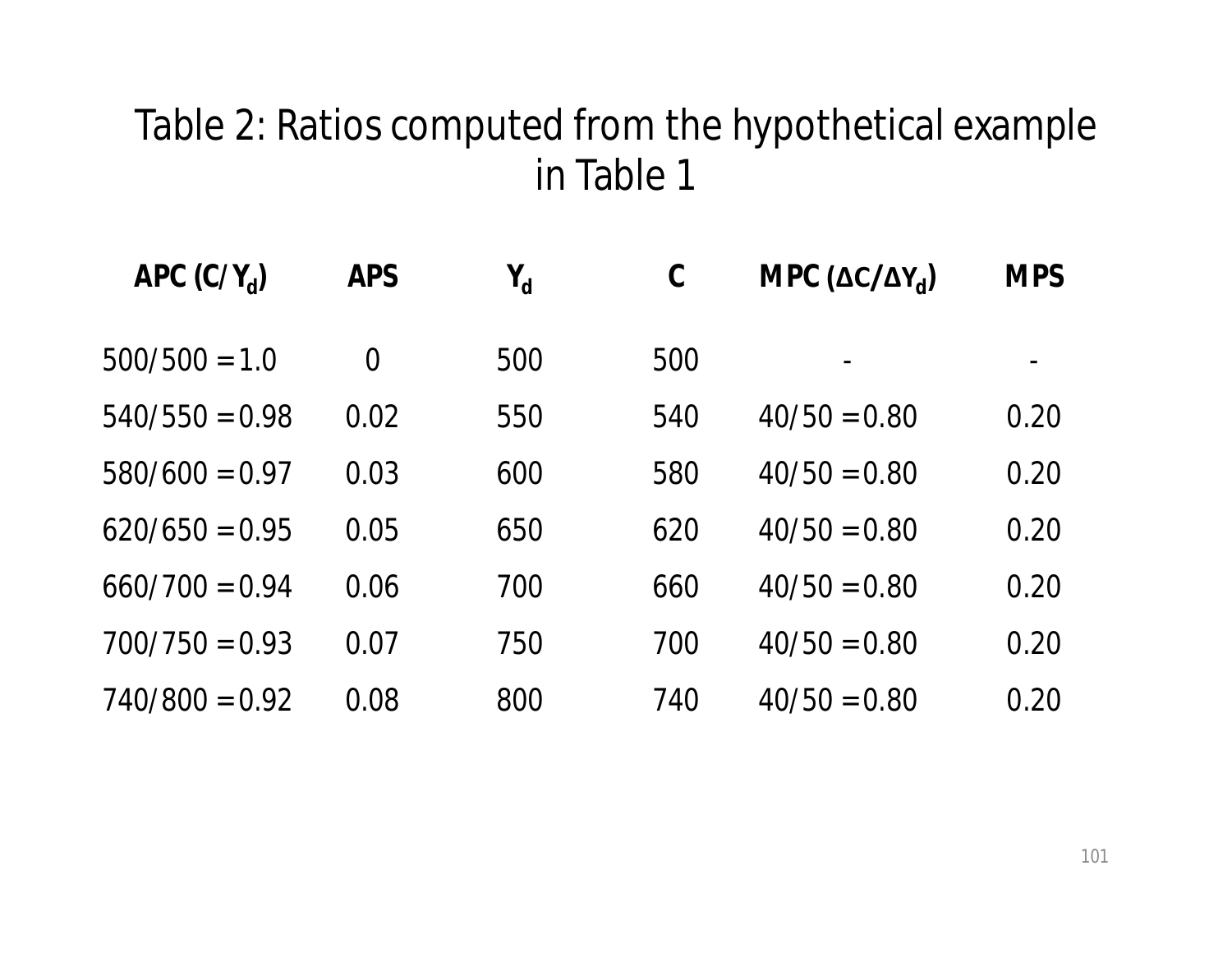● From Table 2, the *APC* decreases from 1.0 to 0.90 as disposable income increases from N500b to N800b but save 8% of their income at N800b.

- The *MPC* is constant throughout at 0.8 while the *MPS (1-MPC)* is 0.2.
- Note also from the Table that *APC + APS*   $= 1$  and *MPC + MPS = 1*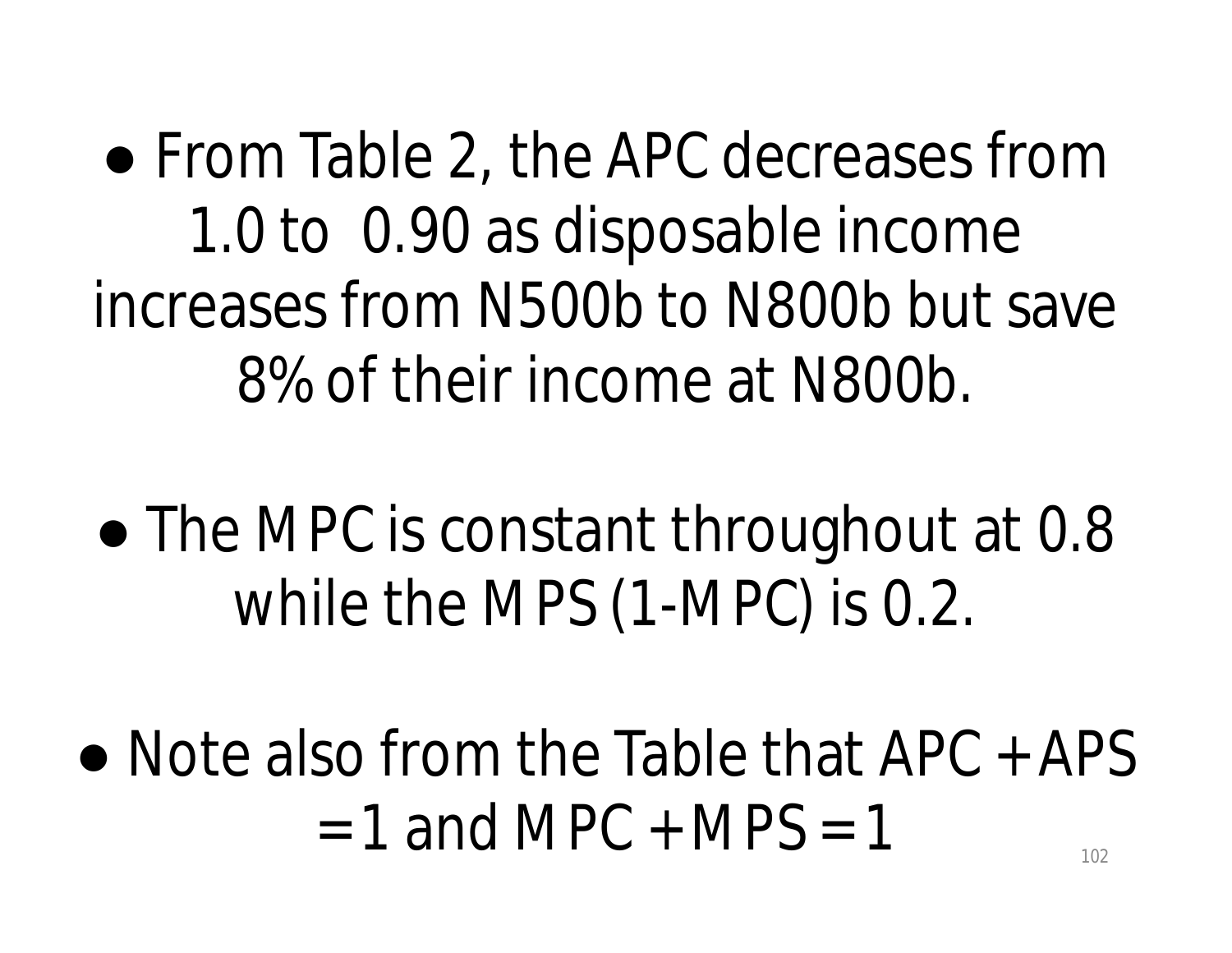# INVESTMENT

● *Gross investment* is the sum of residential construction, non residential construction, the purchase of producers' durable equipment by businesses, and the net change in business inventories.

● It is the least stable component of aggregate spending and a principal cause of the business cycle.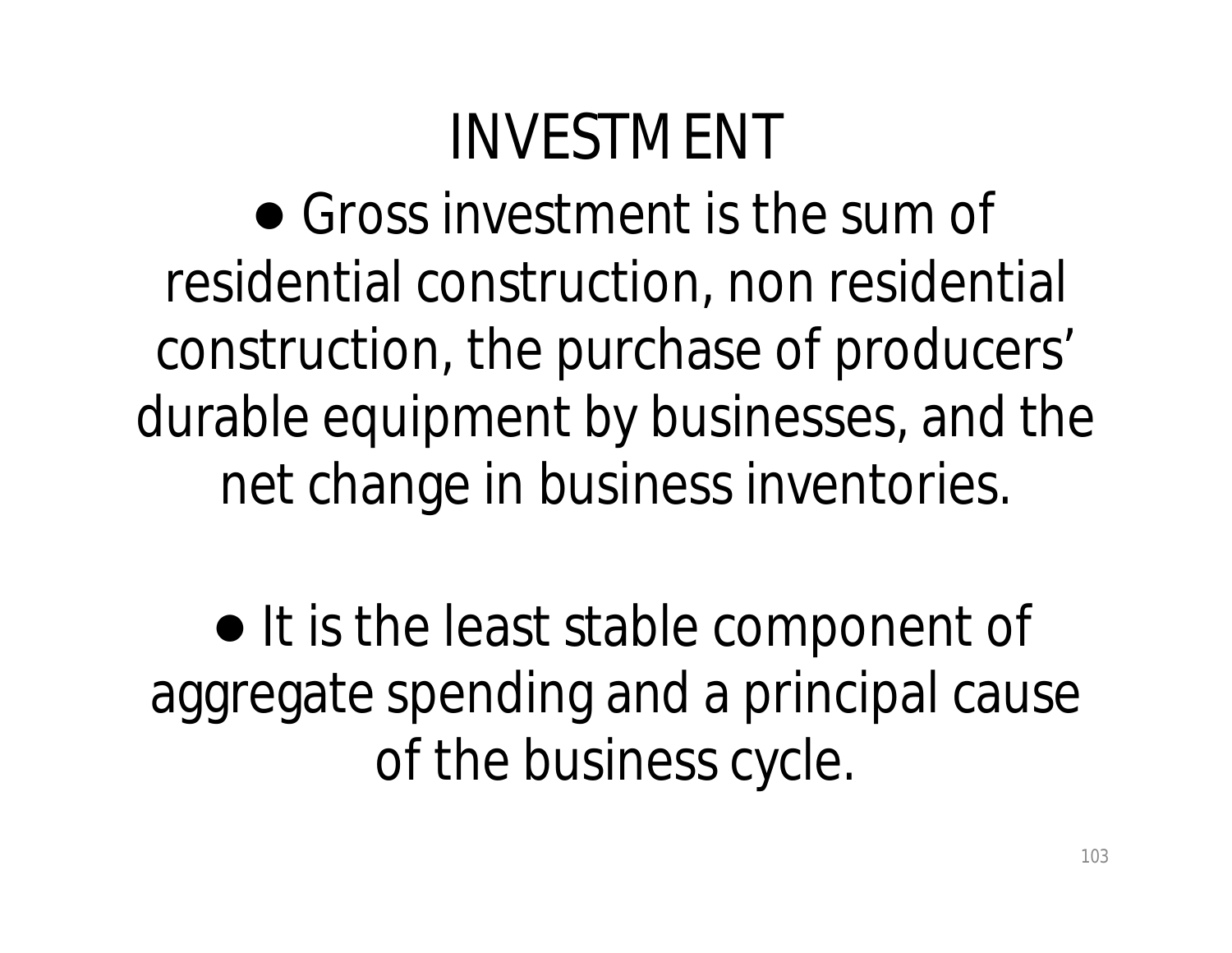• In the national income accounts, investment consists of residential construction, nonresidential construction, producers' durable equipment, and changes in business inventories.

● Generally speaking, the decision to invest is a negative function of the rate of interest, holding all other factors (non-interest variables) constant.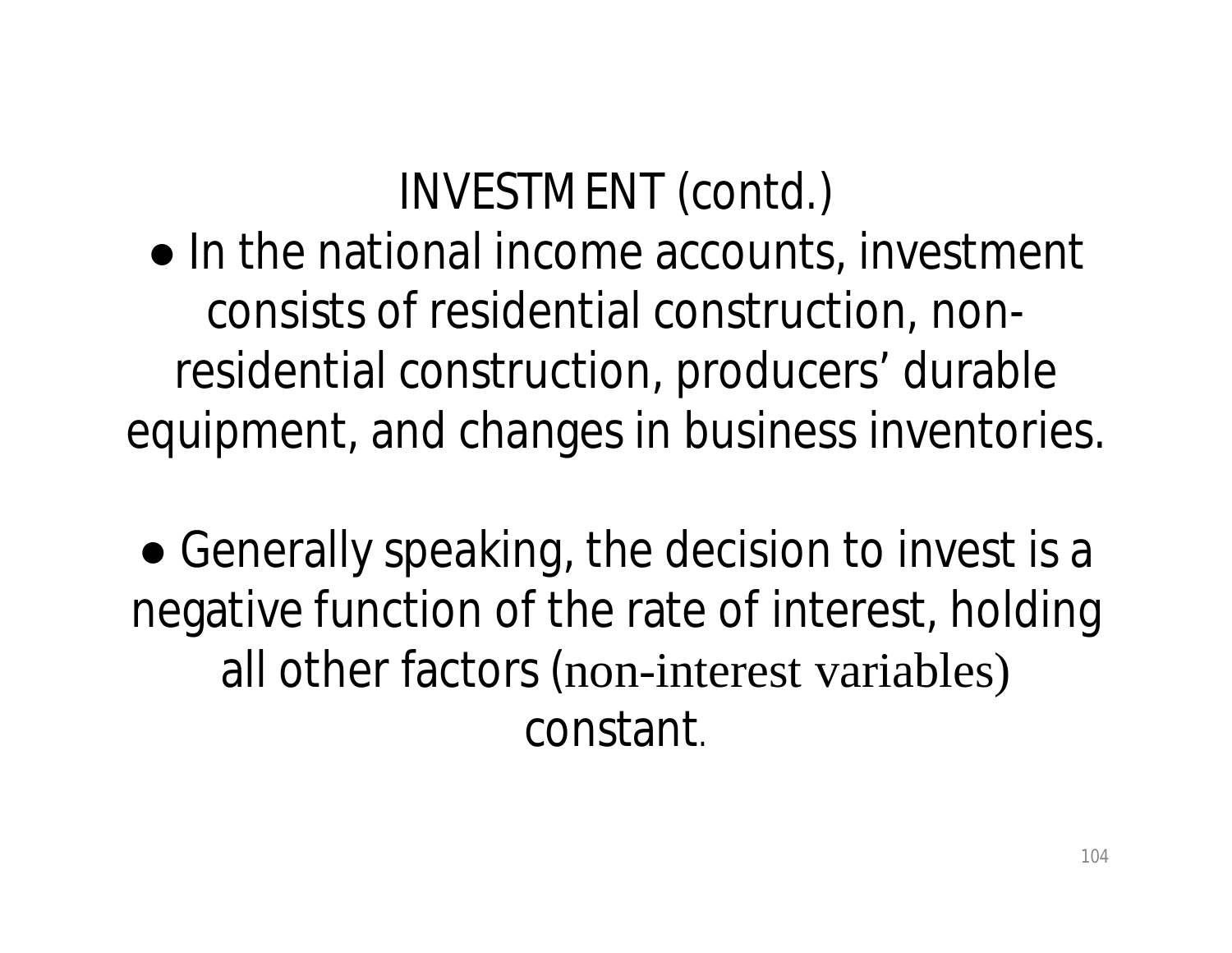Other non-interest variables affecting investment demand include:

(a) residential construction i.e. purchase of housing units. This is also influenced by:

 $\triangleright$  demographics

- buyer's level of indebtedness
- $\triangleright$  wealth of buyers
- current and expected income level
- $\triangleright$  willingness to incur new debt
- ability of buyers to obtain loan
- $\triangleright$  cost of housing units, and
- mortgage rate of interest.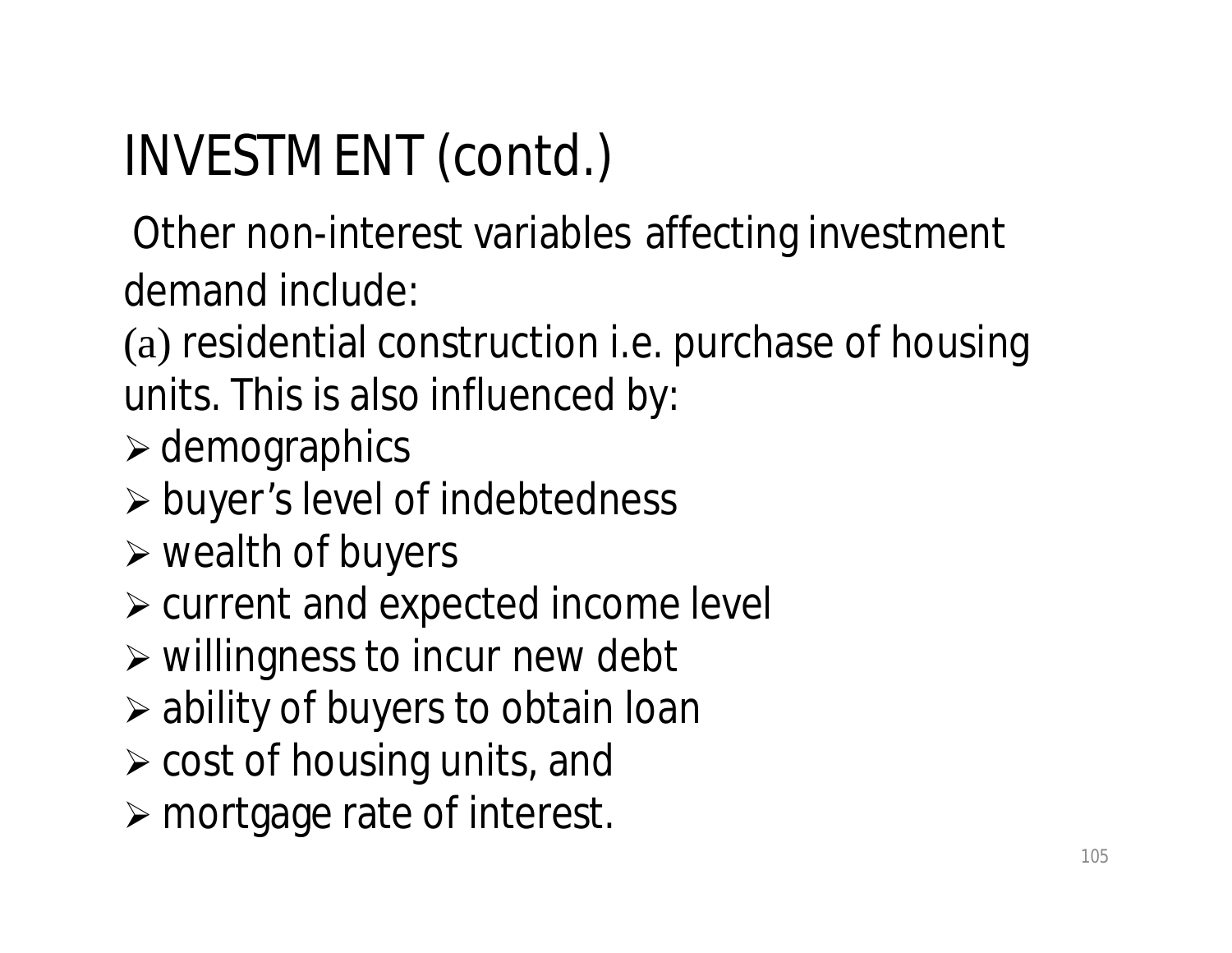- (b) non-residential construction i.e.
- offices, hotels and other commercial real
- estate. Their demand is also influenced by:
	- $\triangleright$  the rate of interest
	- $\triangleright$  the vacancy rate of existing units
	- $\triangleright$  needs for additional commercial space
- ability of business units to meet

increased rental costs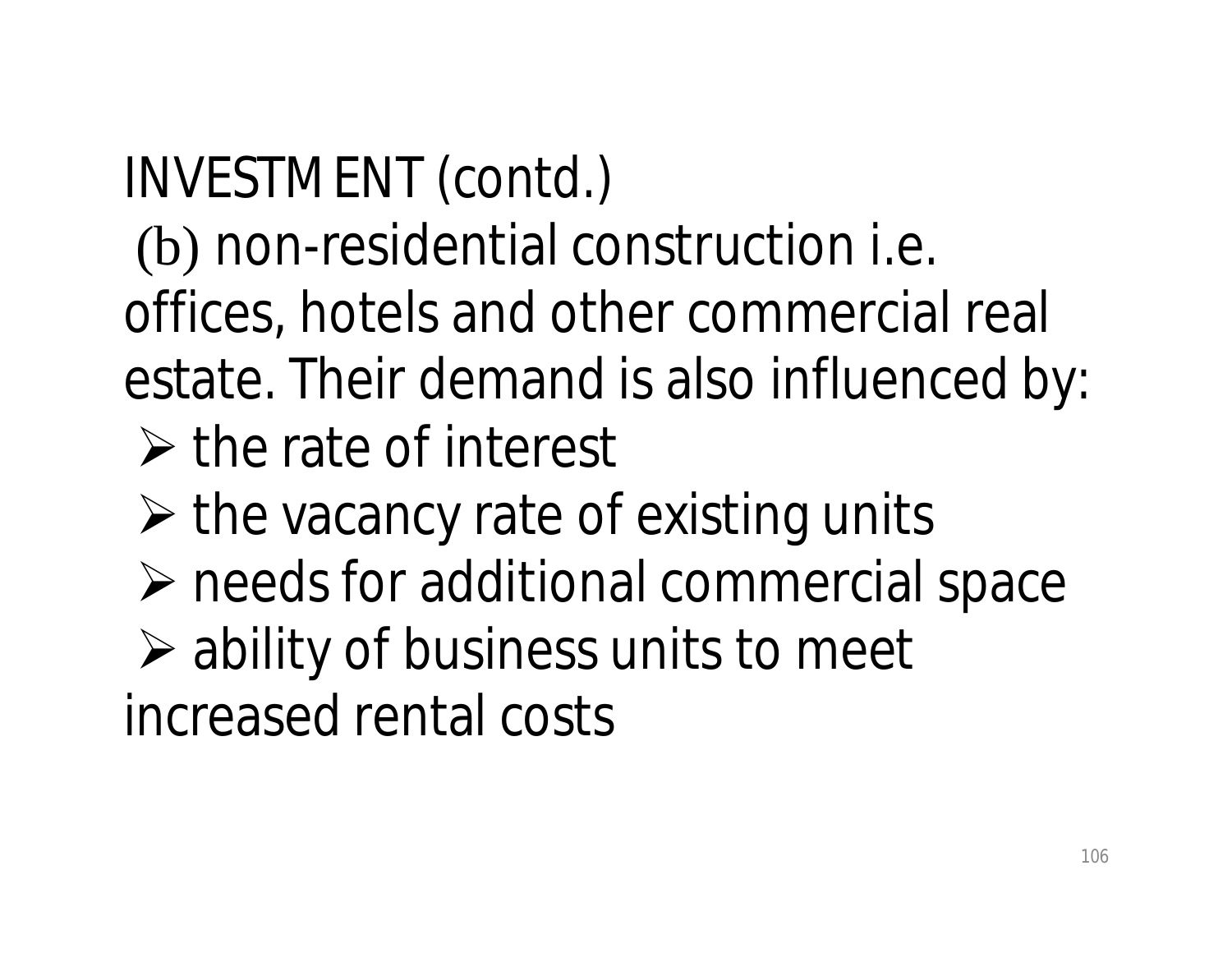(c) producers' durable equipment is influenced by:

- $\triangleright$  borrowing costs
- $\triangleright$  utilization of existing productive capacity
- availability of more efficient technology
- $\triangleright$  current and expected sales
- $\triangleright$  existing and future competition

(d) changes in business inventories are linked to:

- $\triangleright$  rate of interest
- $\triangleright$  current and expected sales
- $\triangleright$  current and expected inventory prices
- $\triangleright$  certainty of inventory deliveries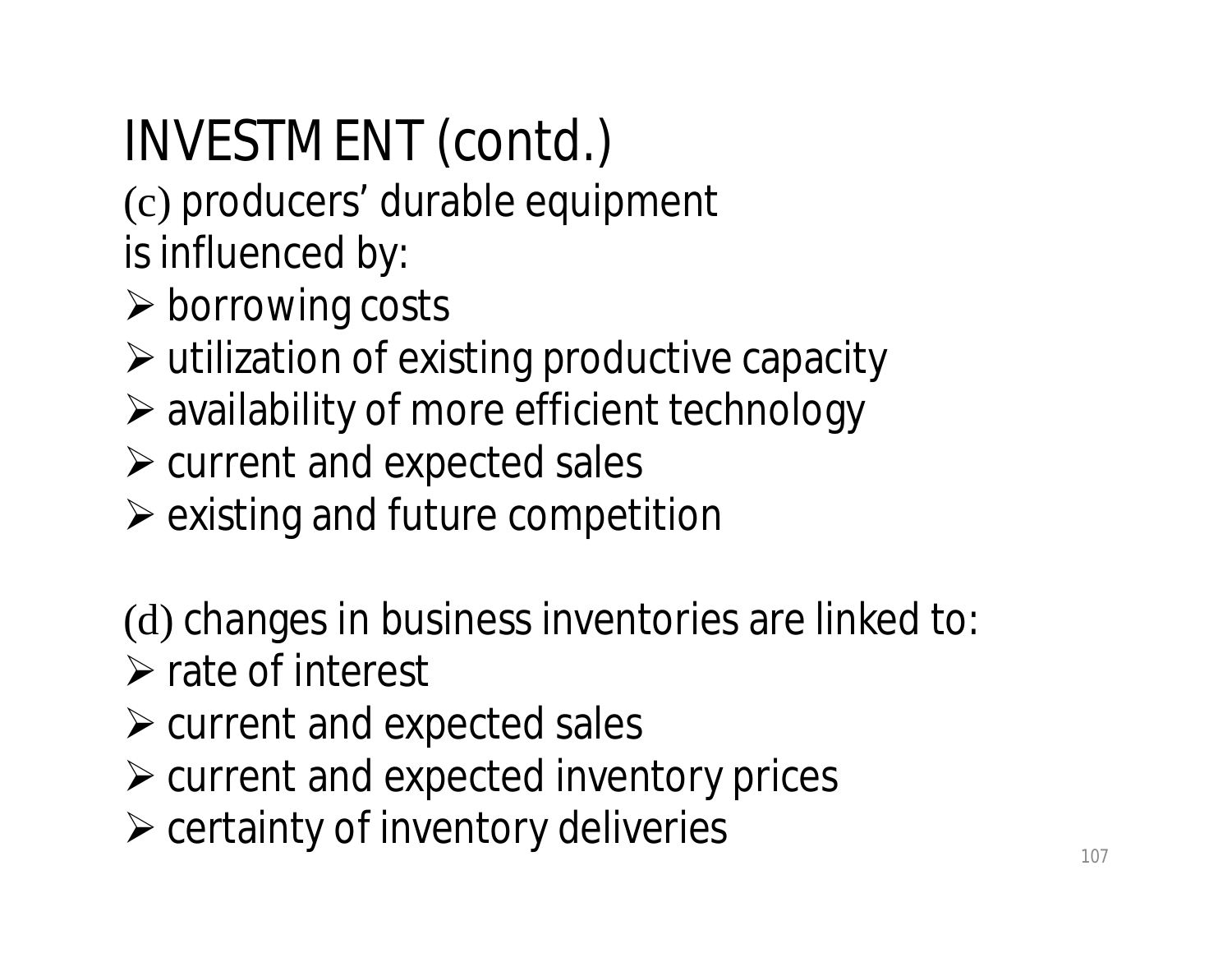THE INVESTMENT DEMAND CURVE  $\triangleright$  It is a curve that shows the relationship between gross investment and the rate of interest, while other variables affecting investment spending are held constant.

 $\triangleright$  Investment spending is inversely related to the rate of interest i.e. the higher the investment the lower the rate of interest and vice versa.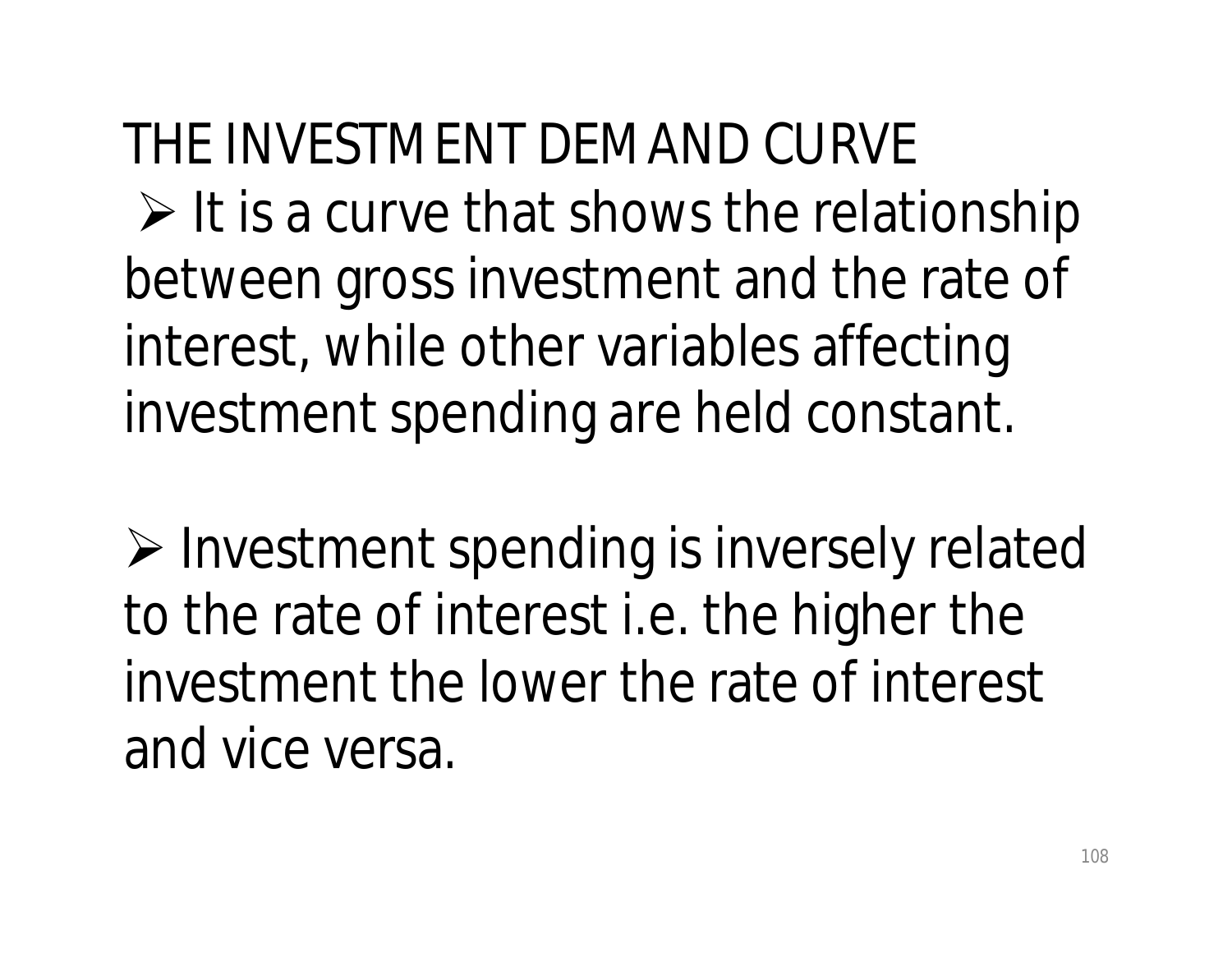#### **GROSS EXPORTS AND GROSS IMPORTS**

 *Gross exports* are the value of goods and services produced in a home country and sold abroad.

 *Gross imports* are the value of goods and services purchased by a home country from abroad.

 $\triangleright$  Imports usually lowers the aggregate spending of a nation on domestically produced goods.

 *Net exports* are the value of gross exports less gross imports.

 $\triangleright$  Net exports might be negative or positive. It is positive when the country exports more than it imports and negative when it imports more than it exports.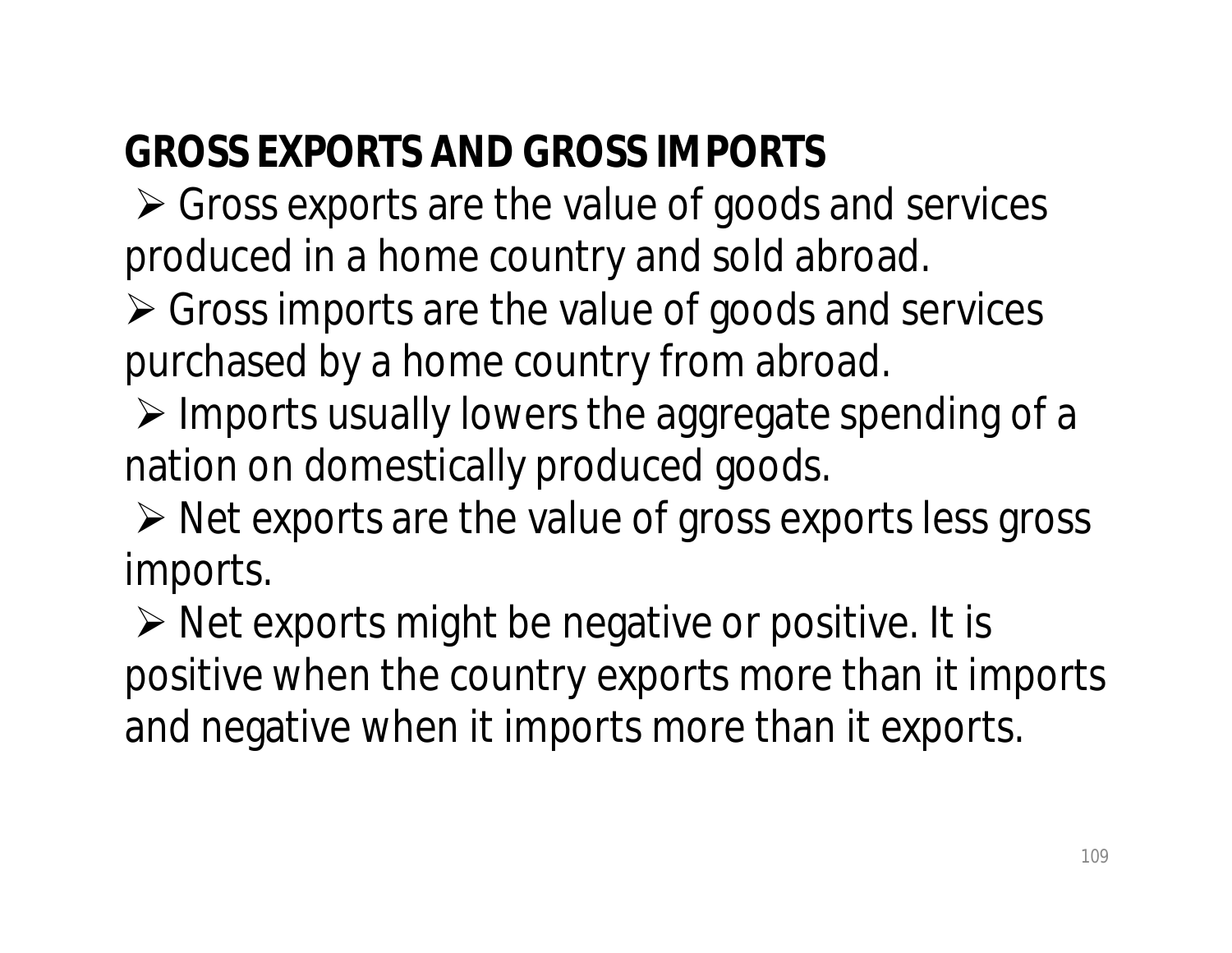#### Factors affecting Imports and Exports

**Example 1** Evel of income

**≻Foreign exchange rate** 

- **≻Domestic price relative to prices in foreign** countries
- $\triangleright$  Import tariffs
- Restrictions on imported goods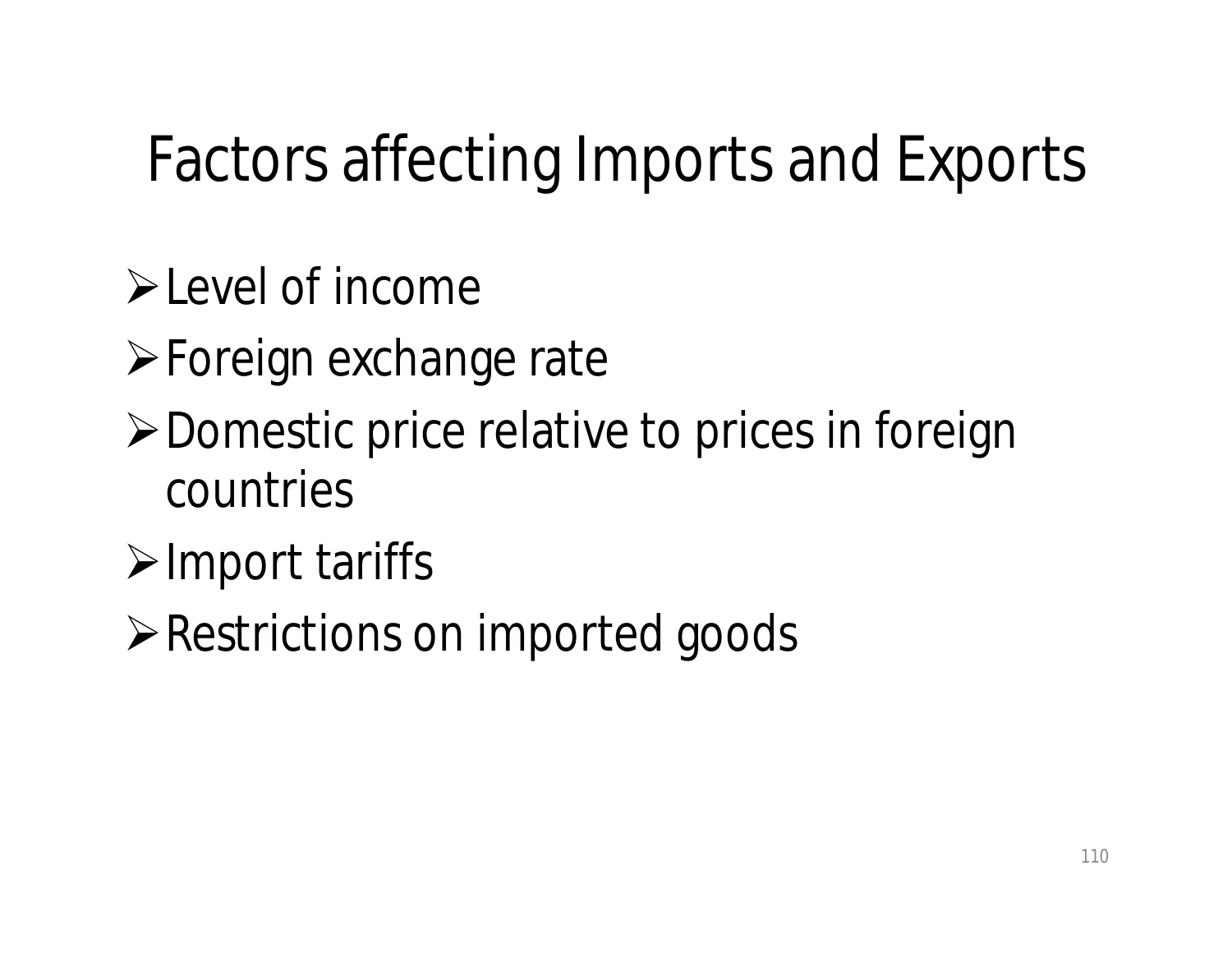# **10. INFLATION, DEFICITS AND DEBT**

**DISCUSSION CONTENT**

- **Meaning of inflation**
- **Types of inflation**
- **Causes of inflation**
- **Effects of inflation**
- **Control of inflation**
- **Phillips curve**
- **Government deficit**
- **Public debt** 111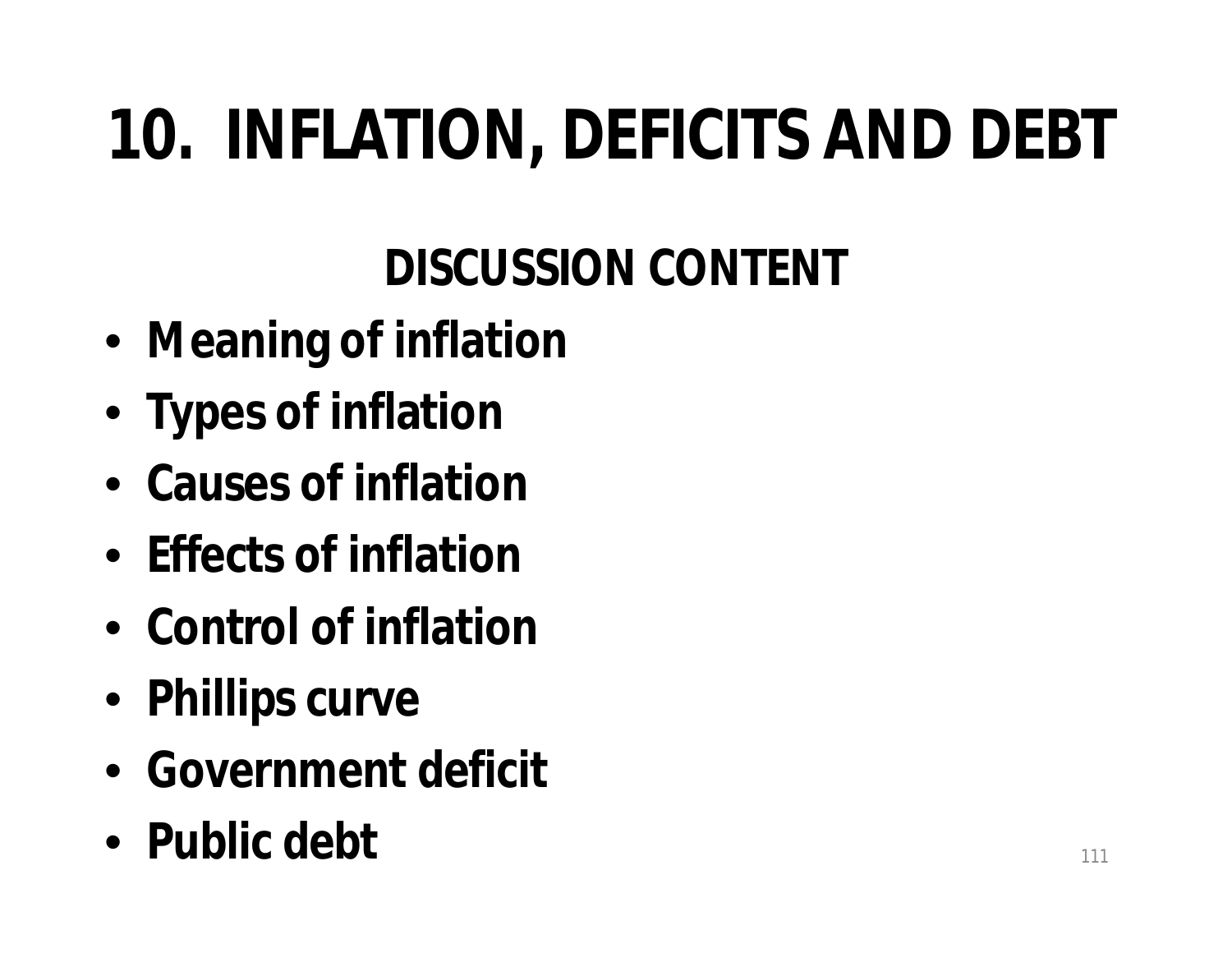### **MEANING OF INFLATION**

- **In economics, inflation is a continuous rise in the general level of prices of goods and services in an economy over a period of time**
- **An increase in the general level of prices implies a decrease in the purchasing power of currency**
- **Inflation is usually estimated by inflation rate of price index (consumer price index)**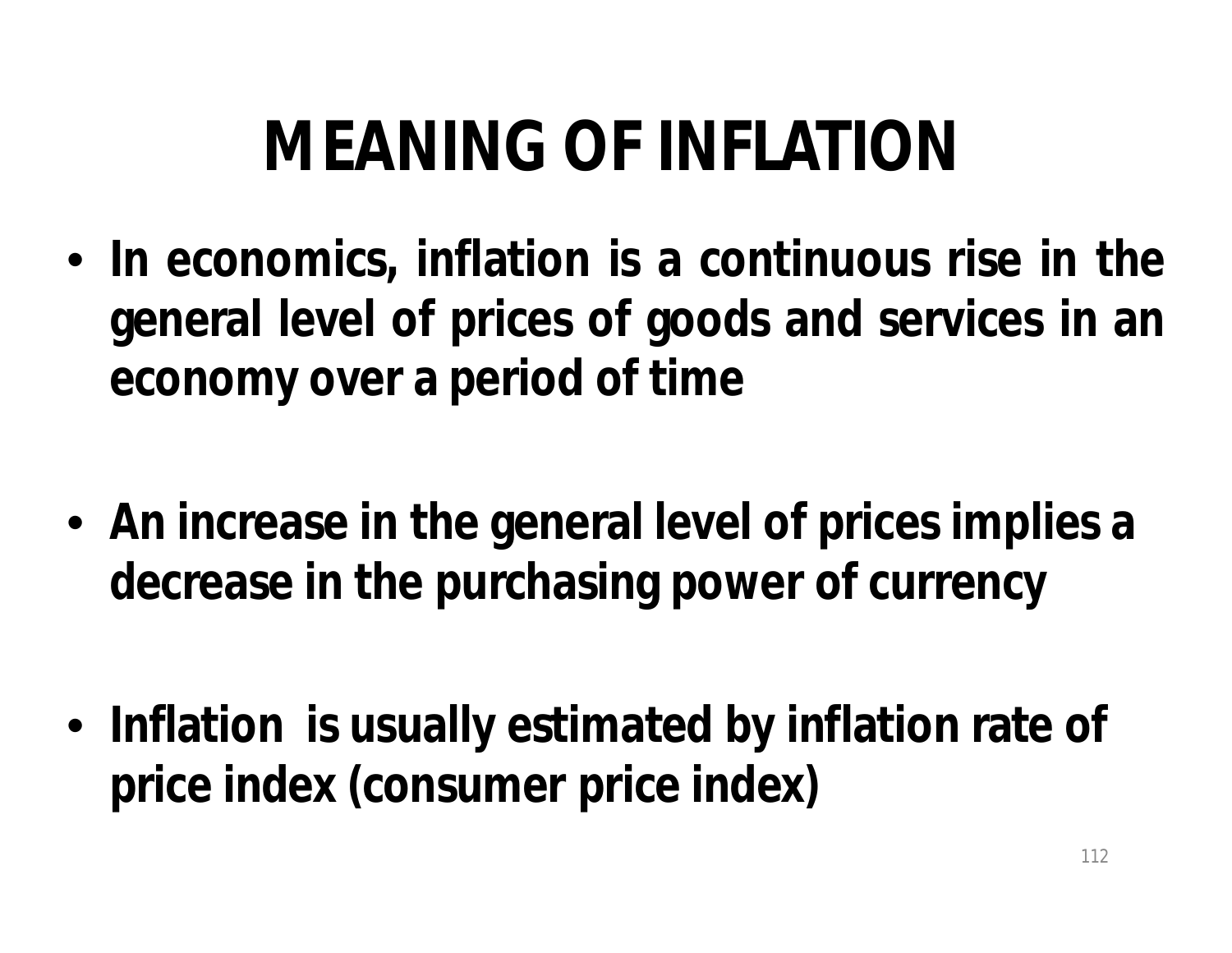#### Other related economic concepts to inflation

- Inflation rate is the % rate of change of price index overtime of the entire basket of goods in the economy
- **Deflation** an annual fall in the general price level
- **Disinflation** a decrease in the rate of inflation
- **Hyperinflation** an out-of control inflationary spiral
- **Stagflation** a combination of inflation + slow economic growth and high unemployment
- **Reflation** an attempt to raise the general level of prices to counteract deflationary pressure  $113$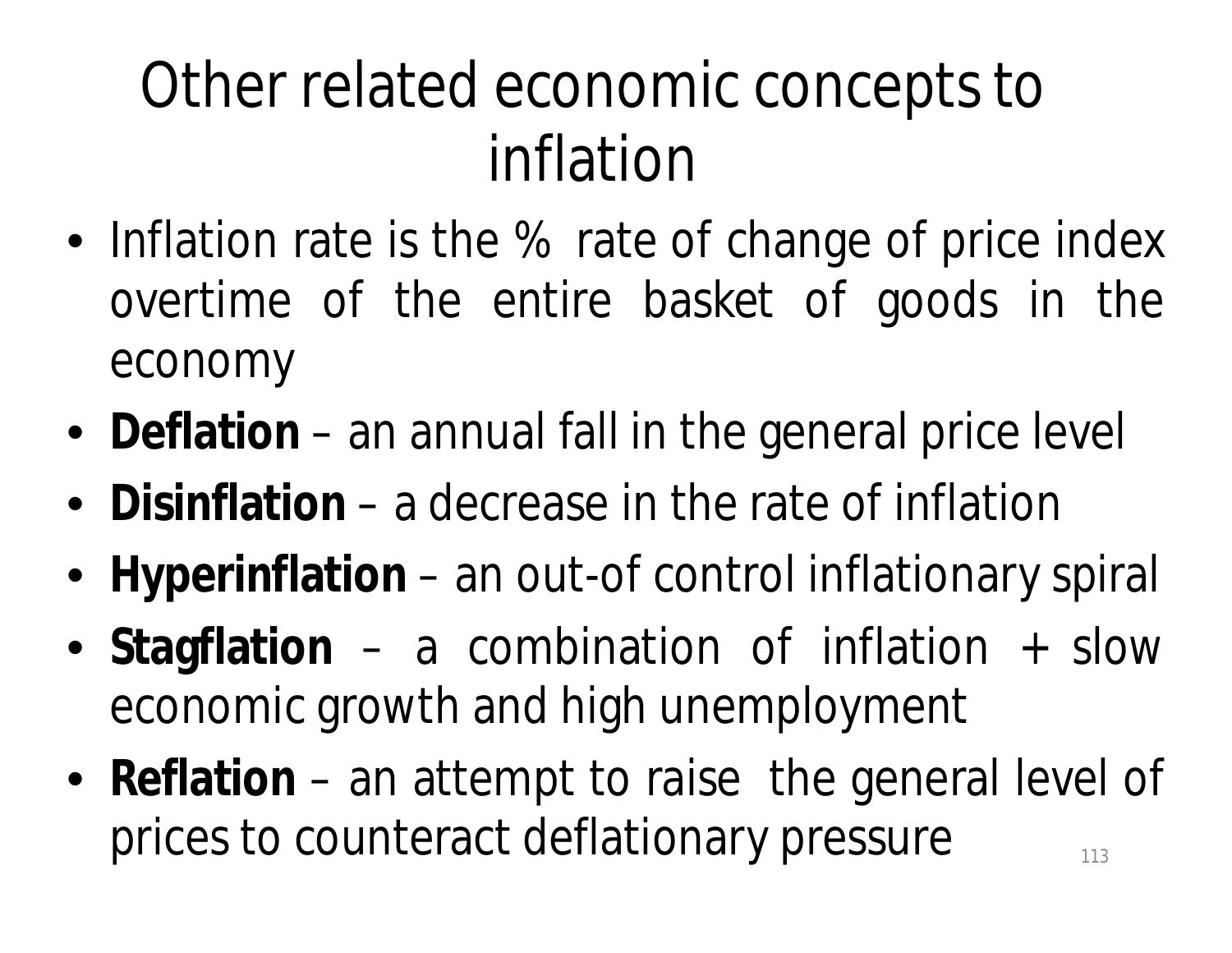### **CLASS WORK**

- **Does increase in petroleum product prices in Nigeria a signal of inflation? Discuss.**
- **What relationship do you think inflation has on interest rate?**
- **In year 2009, the price level was N200 and in year 2010, the price level was N210, the annual percentage of inflation will be what?**
- **Inflation is always and everywhere a monetary phenomenon. Do you agree with this statement?**
- **The task of keeping the rate of inflation low & stable is a responsibility of what body?** <sup>114</sup>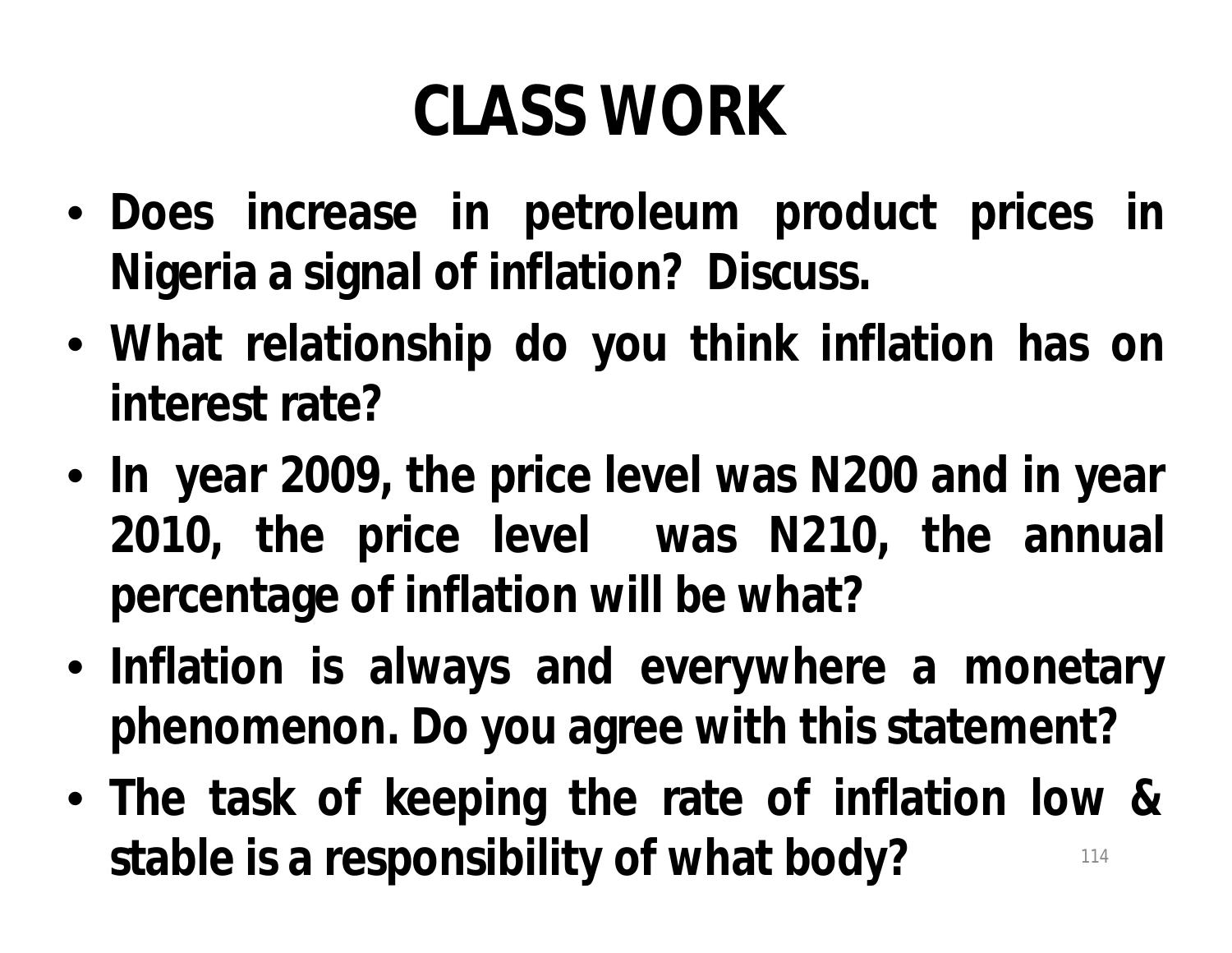# **TYPES OF INFLATION**

- **Creeping or chronic inflation** A period of gentle but continuous rise in the general price level of ≤ 5%/yr
- **Hyper or galloping inflation** Rapid rise in the general price level causing serious instability in the economy.
- **Walking inflation** price s rise moderately and annual inflation rate is a single digit of between 5-10%
- **Running inflation** prices rise at the rate of 10-20% /annum
- **Pure inflation** A situation in which all prices including wages and other sources of income rise at an equal rate
- **Shock inflation** a sudden change in the price level that is caused by a rise in price of an important good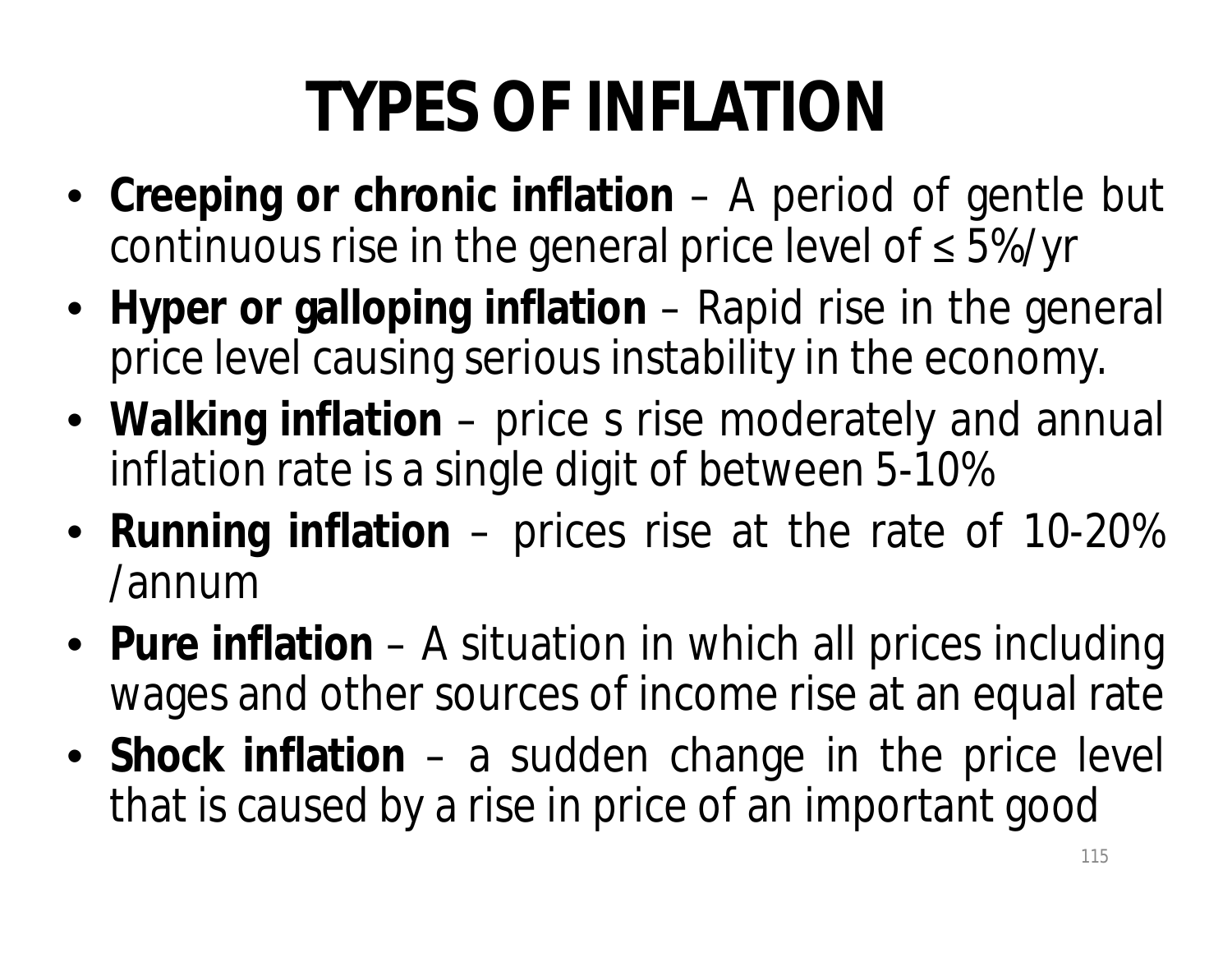# **CAUSES OF INFLATION**

- **Demand pull/demand-induced/Excessive demand inflation** – This is characterized by a sharp increase in demand that is not matched with increase in supply
- $\triangleright$ It arises from increase in population, increase in incle or combination of both
- A case was the Udoji award of 1975 and the 1981 minimum wage Acts which led to rapid increase in dd without corresponding increase in ss
- **Cost-push (supply-push) inflation**  Originates from increase in the cost of production  $116$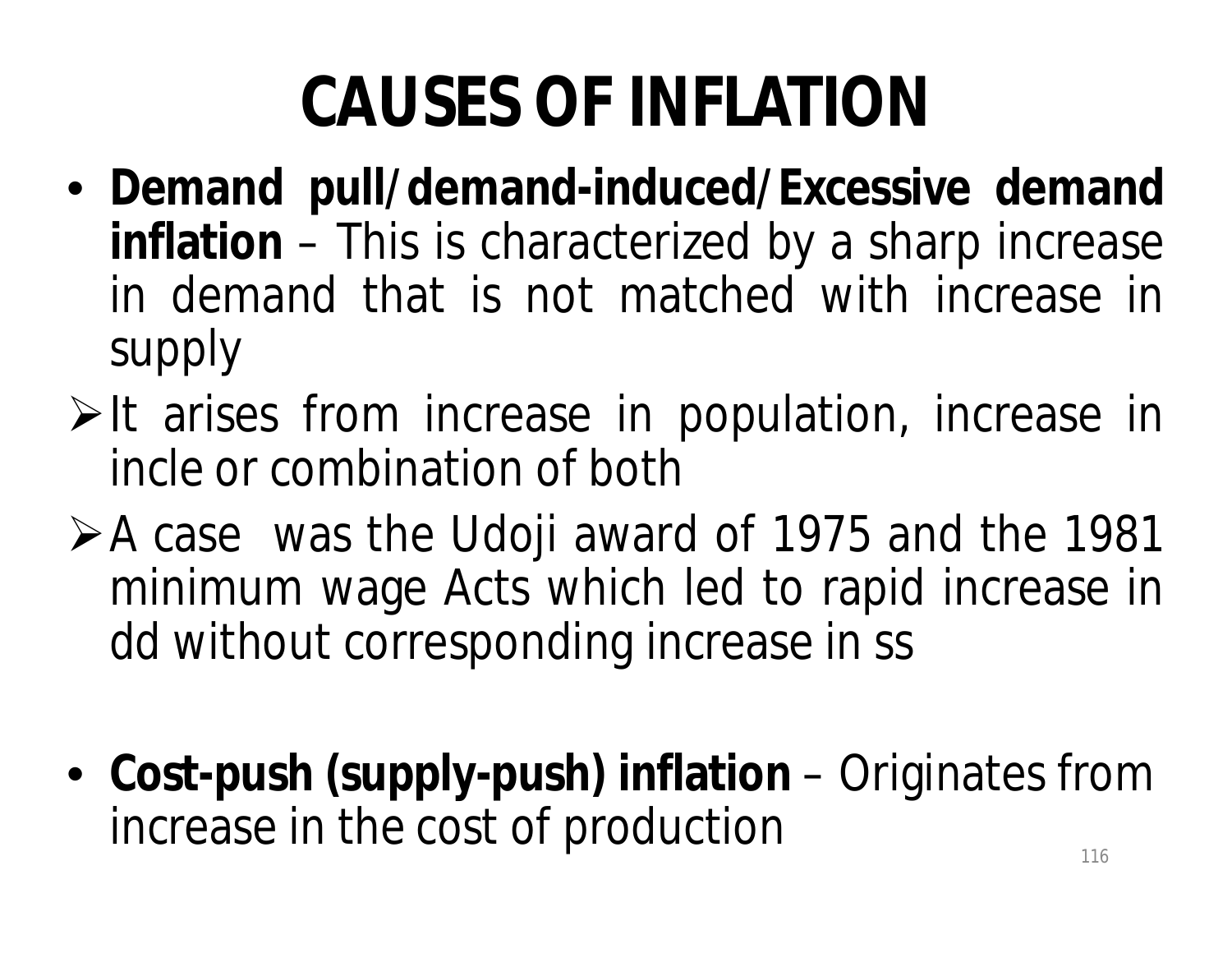# **CAUSES OF INFLATION Conts**

- $\triangleright$  It is usually associated with increase in price level, decrease in aggregate output and increase in unemployment
- A case is if the Nigeria Labour Congress (NLC) is able to get significant increase in wages without corresponding increase in production due to higher cost
- **Rural-urban drift / migration** leading to the neglect of agricultural sector
- **War effect-** Efforts are diverted from production of goods to production of war equipment/ armament
- **Bad weather/ drought** such as the 1973 drought
- **Imported inflation** (i.e importing large quantities of goods and services from countries which have inflation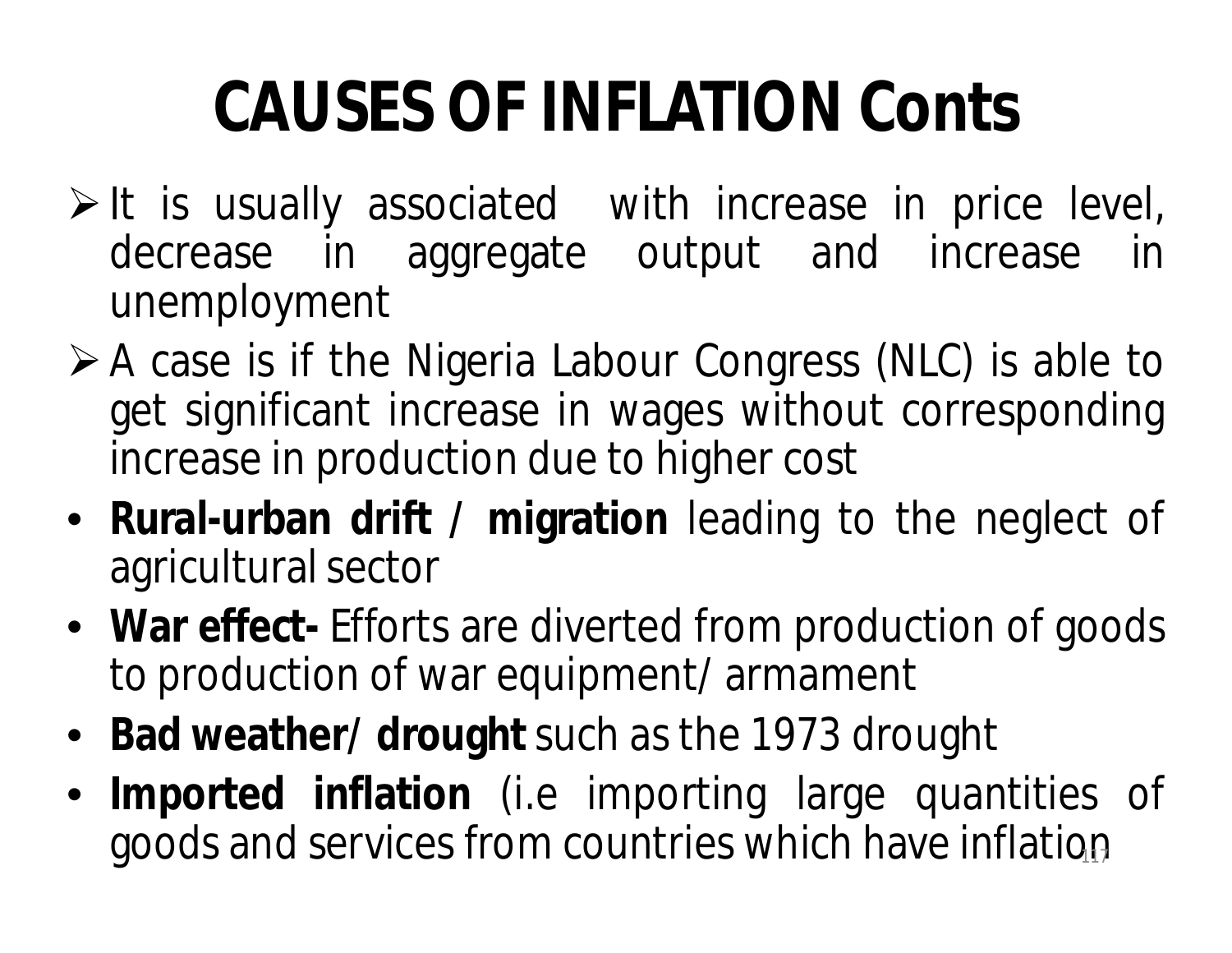## **EFFECTS OF INFLATION**

- **Effect on income and standard of living**
- Value of money falls
- **Fixed income earners such as recipients of** transfer payments (pensions, unemployment insurance, social security, recipients of interest & rent **lose**
- $\triangleright$  Those of flexible income group like businessmen, shareholders, industrialists, traders real estate holders, speculators **gain**
- **Effects on income distribution:** the rich tends to be richer & the poor poorer during inflation  $118$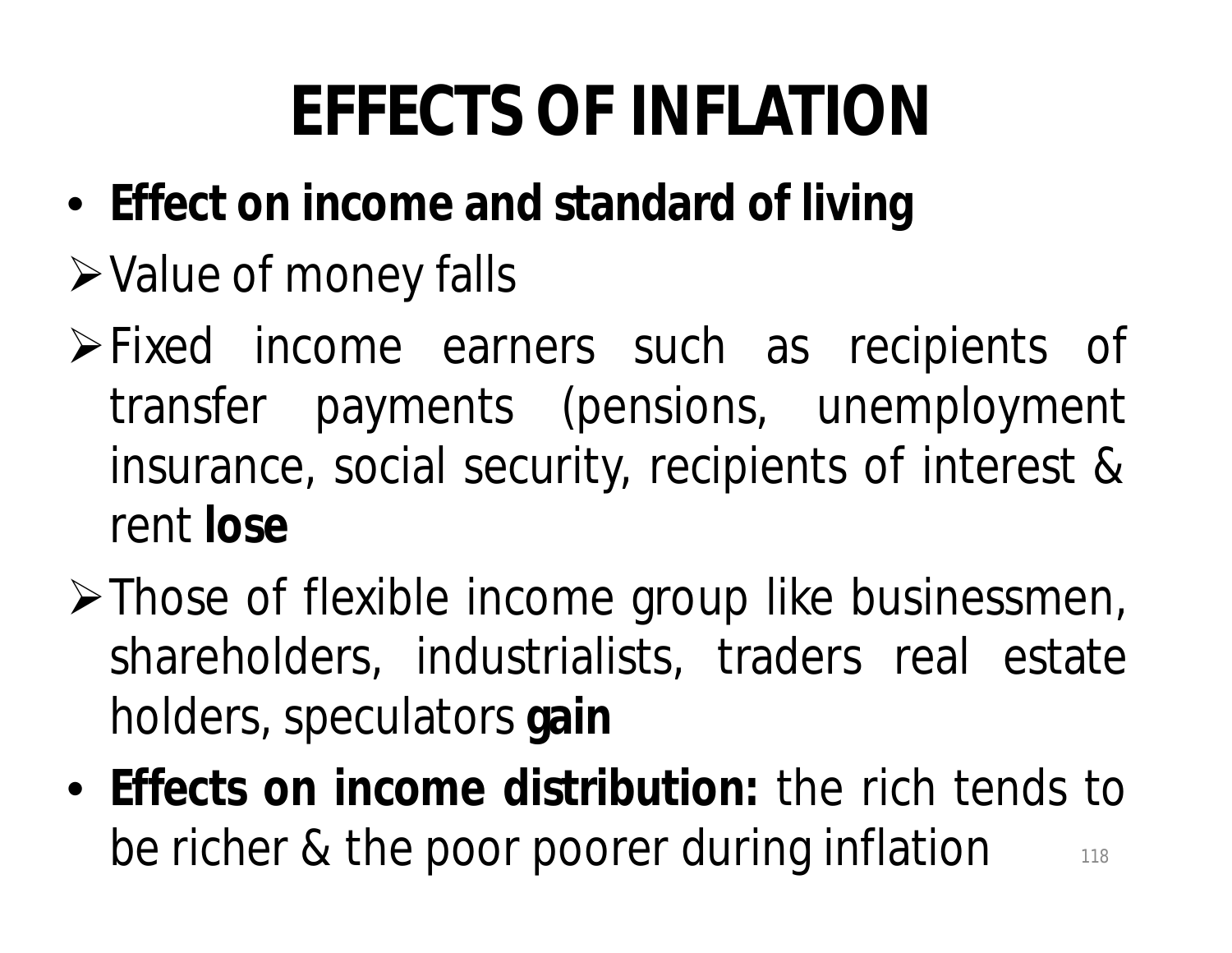# **EFFECTS OF INFLATION conts**

- **Effects on borrowers and lenders ( creditors and debtors)**
- $\triangleright$  The creditors are generally worse off because the real value of their future claims is reduced to the extent of inflation
- **≻Debtors tend to pay less in real terms than they had** borrowed. So inflation favours debtors
- Effects on wage earners- these set of people may gain or lose depending on the speed with which their wages adjust to rising prices
- The tasks of both fiscal & monetary policies makers are complicated during inflation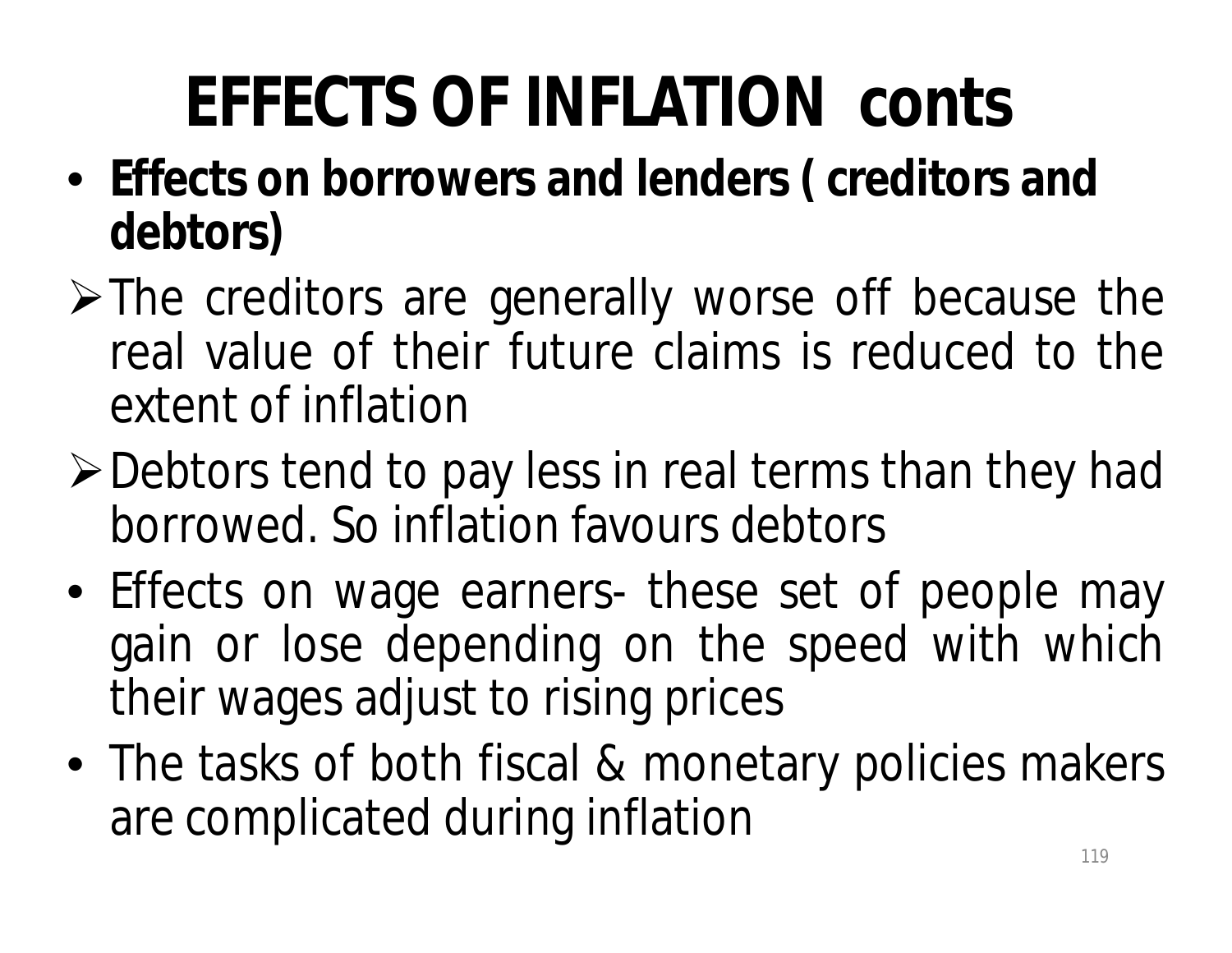# **CONTROL OF INFLATION**

- **Contract the economy by using monetary and fiscal policies**
- $\triangleright$  forcing a recession / auterity measures/cutting down spending which may lead to hardship, reduction of unemployment benefits
- $\triangleright$ Indexation. Here people become partially/ wholly immunized from chanh=ges in the general price level through things like cost- of- living adjustment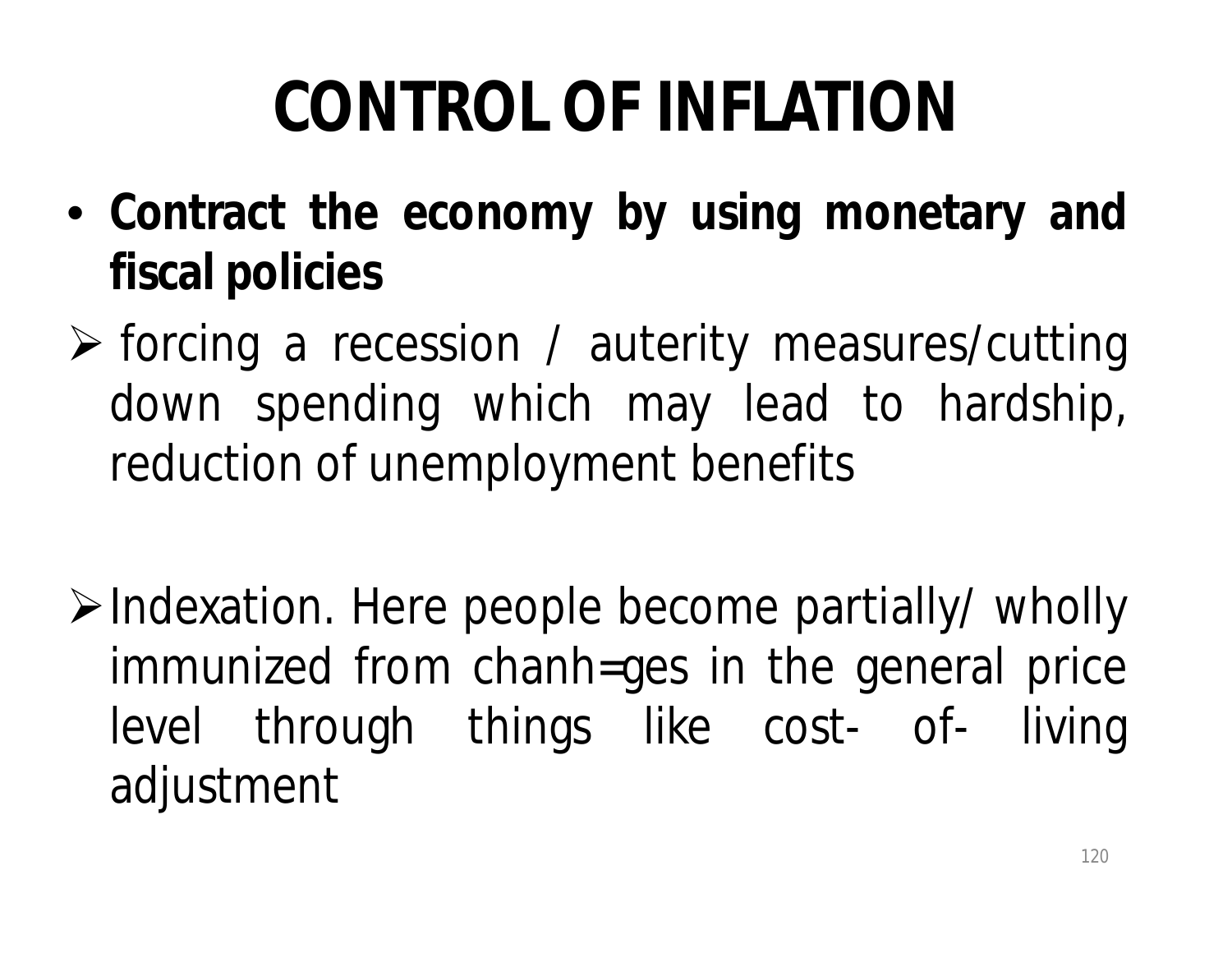# **CONTROL OF INFLATION conts**

- **Tax-based income policy**: This involves subsidizing companies whose wages and prices are rising slowly and taxing those that boost inflation
- **Price control measure:** This involves setting up a price control board by government which fixes maximum prices of certain commodities experiencing inflation
- Total ban on importation of certain items
- Increase in the production of goods and services. Example is the food security program ongoing in Nigeria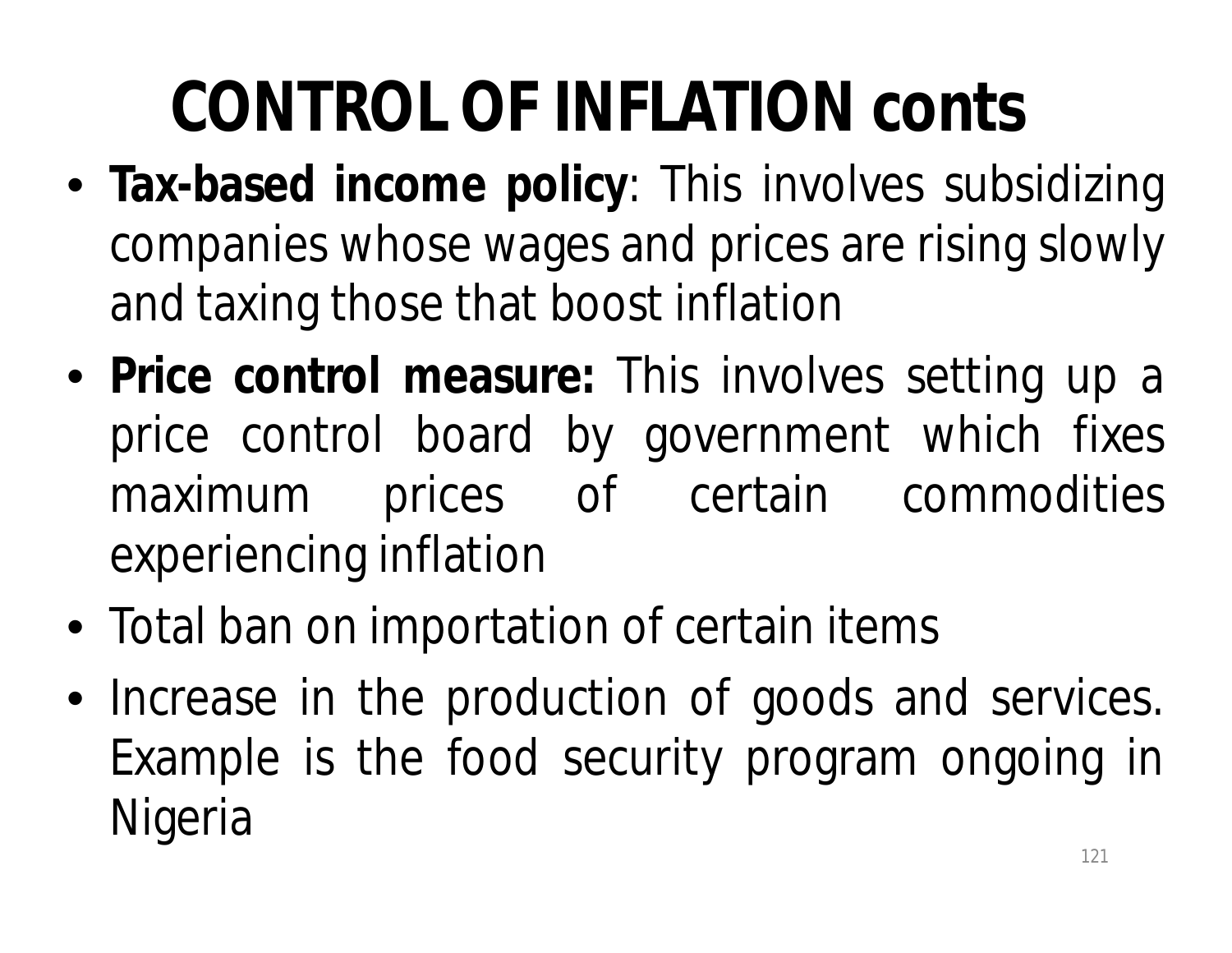#### **WHAT IS PHILLIPS CURVE?**

- The Phillips Curve is a graphical representation of the inverse, or negative, economic relationship between the rate of unemployment (or more precise, the rate of change in unemployment) and the percentage rate of change in money wages ( Inflation rate).
- The theory behind this is fairly straightforward. Falling unemployment might cause rising inflation and a fall in inflation might only be possible by allowing unemployment to rise.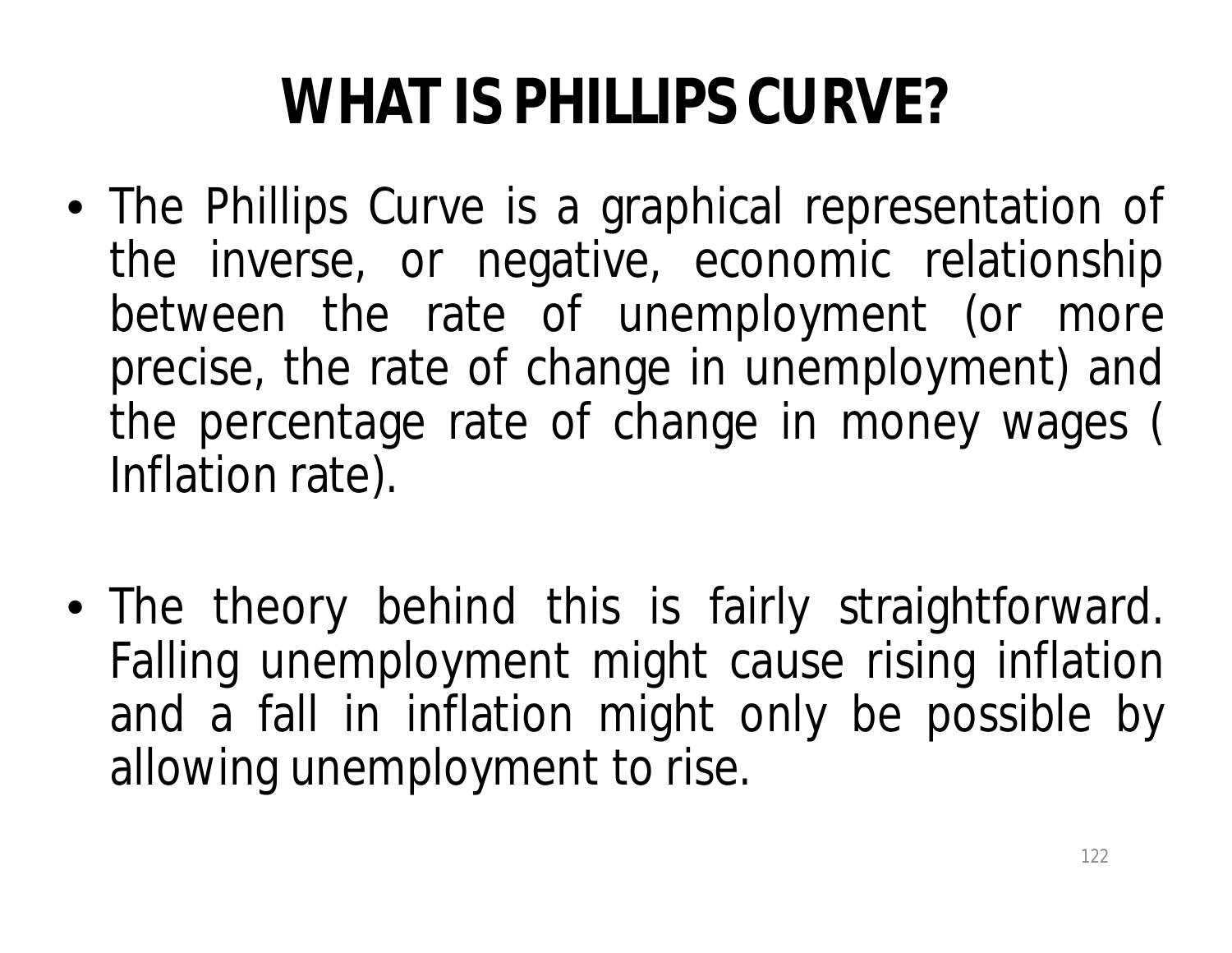### **PHILLIPS CURVE conts**

- A low inflation and low unemployment are incompatible; therefore, governments have to choose the best combination of both.
- If the Government wants to reduce the unemployment rate, it could increase aggregate demand but, although this might temporarily increase employment, it could also have inflationary implications in labour and the product markets.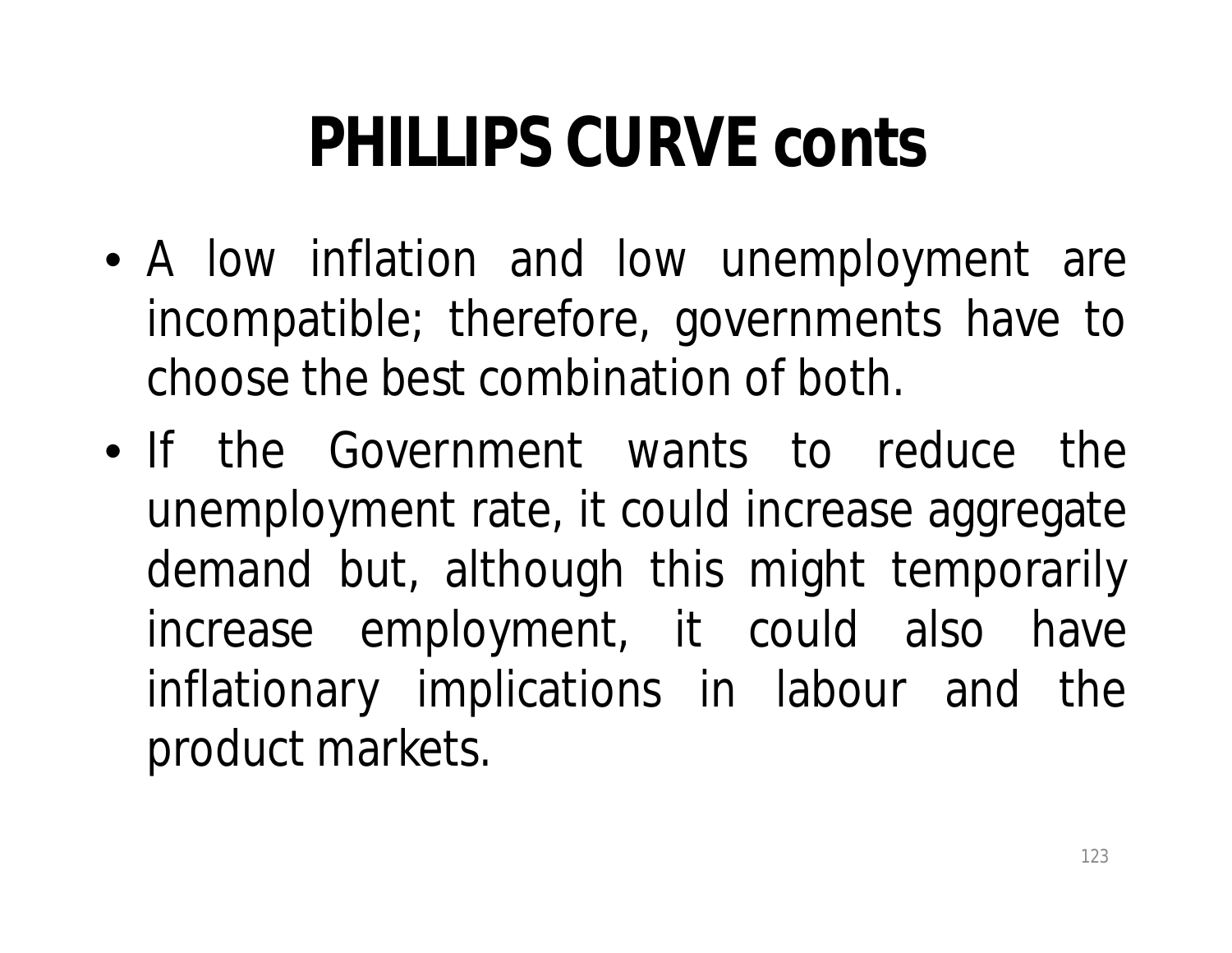#### **TYPICAL EXAMPLE OF PHILLIPS CURVE**



Inflation Rate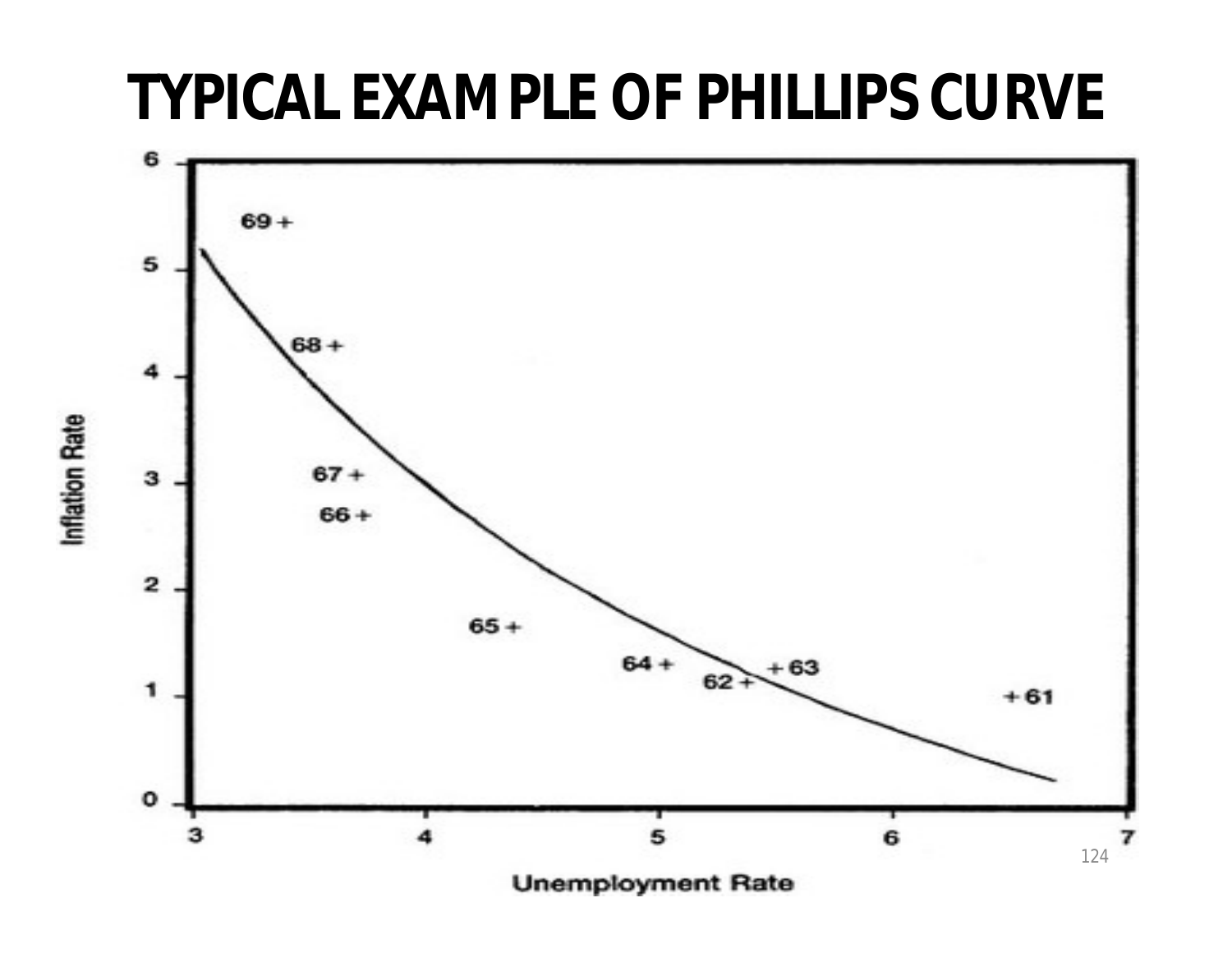# **CONCEPT OF THE NAIRU**

- *NAIRU* is Non-Accelerating Inflation Rate of Unemployment
- The concept was introduced by **Milton Friedman**, who criticized the original Phillips curve
- **NAIRU** is defined as the rate of unemployment when the rate of wage inflation is stable.
- NAIRU arose to explain how stagflation could occur.
- NAIRU also known as the "natural rate of unemployment", distinguishes between the "shortterm" Phillips curve and the "long-term" one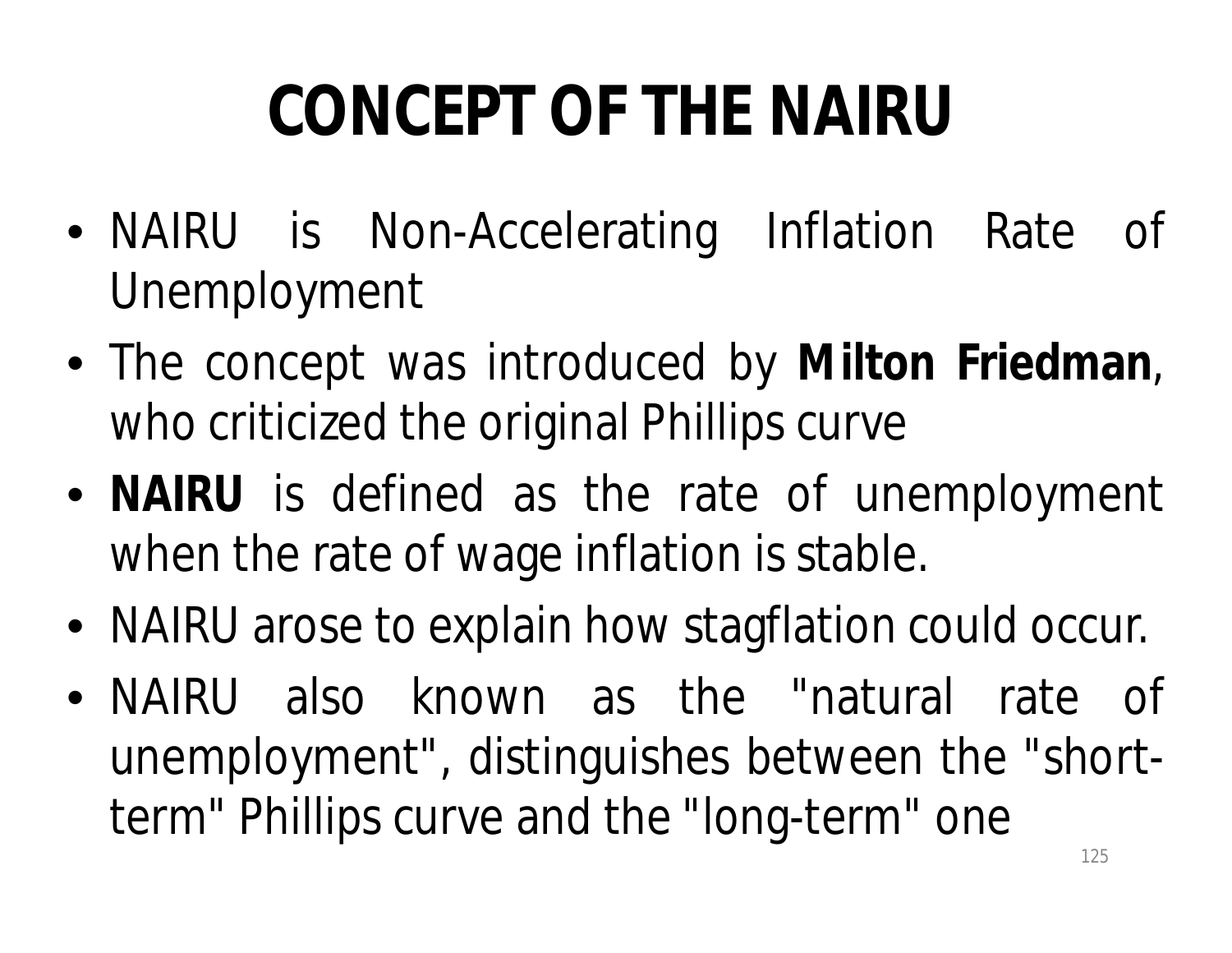# **CONCEPT OF THE NAIRU cont'd**

• According to the proponents of the concept of the NAIRU, the equilibrium level of unemployment is the outcome of a **bargaining process** between firms and workers.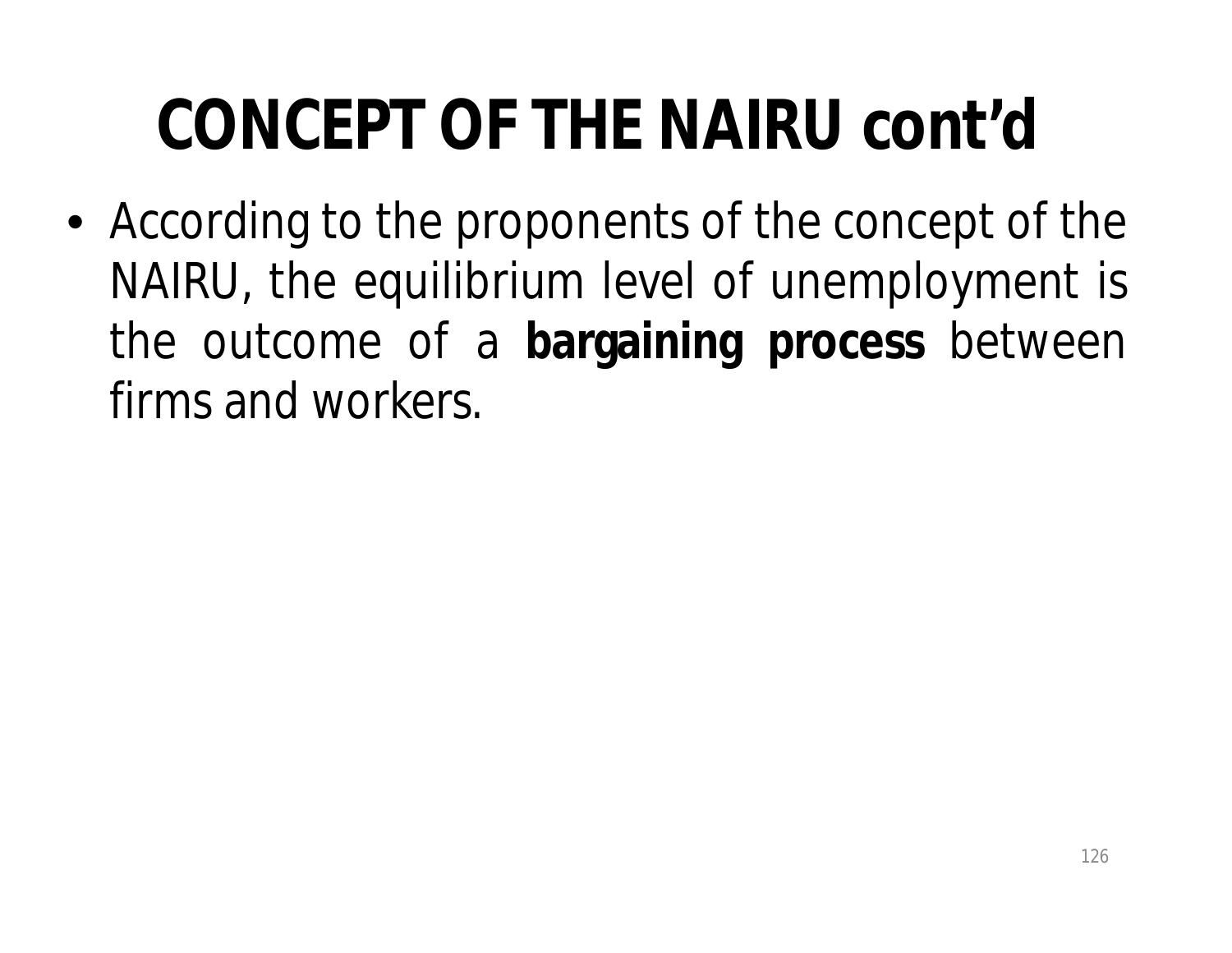# **DEFICIT SPENDING**

- Deficit spending can simply be called "deficit," or "budget deficit," the opposite of budget surplus.
- **Deficit spending** is the amount by which a government, private company, or individual's spending exceeds income over a particular period of time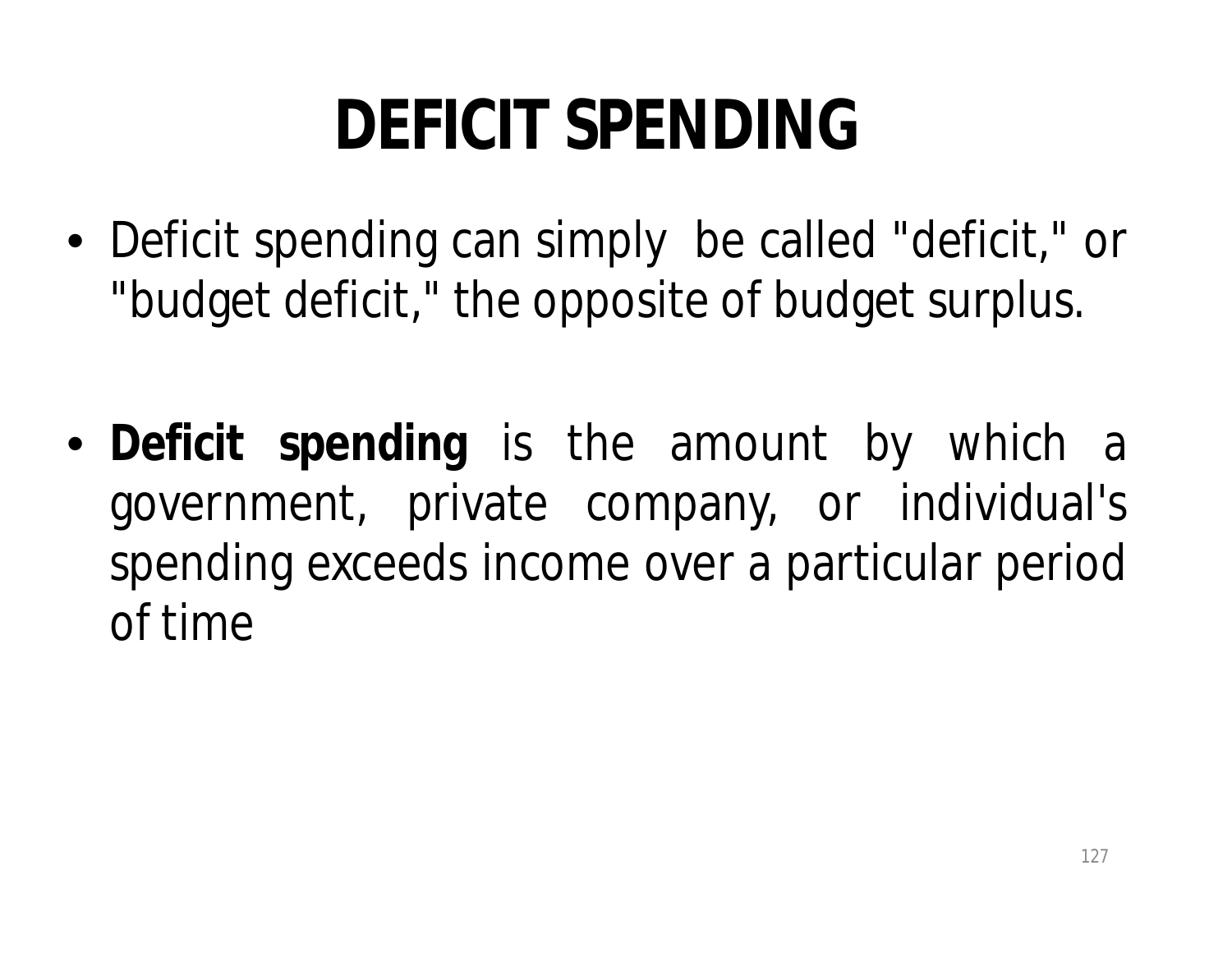#### **PUBLIC DEBT**

- Public debt, sometimes called national debt
- It is the cumulative amount money owed at any given time by any branch of the government.
- public debt is distinct from a budget deficit in that it is cumulative, whereas deficit refers to a particular budget year's shortfall

• It encompasses the one owed by the federal government, the state government, and even the municipal and local government municipal and local government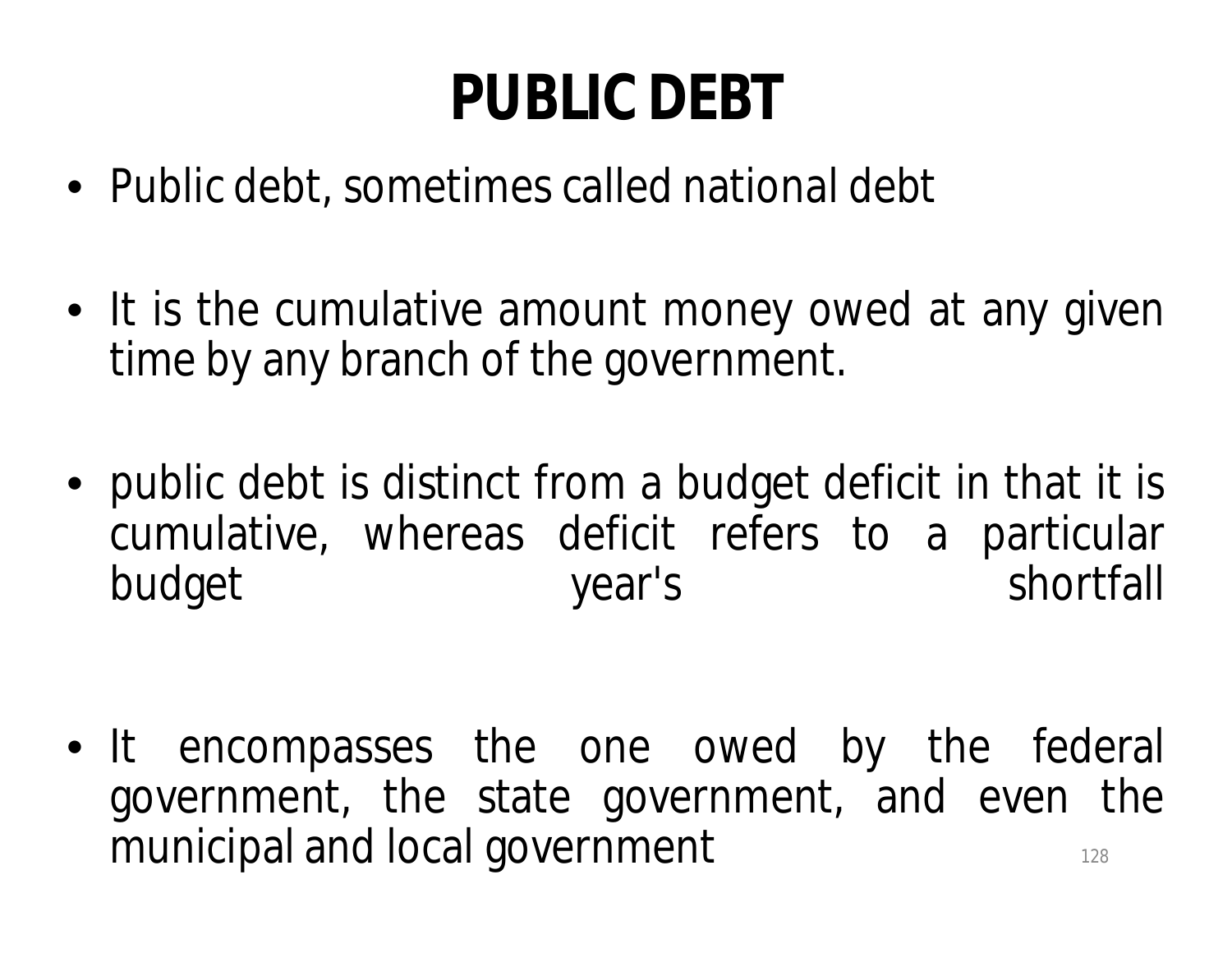#### **PUBLIC DEBT conts**

- Public debt is made up of **external debt**, which is money that is owed by the government to foreign lenders, either in the form of international organizations, other governments, or groups like sovereign wealth funds.
- It is also made up of internal debt, where citizens and groups within the country lend the government money to continue operating.
- In some ways, this is a lot like lending to oneself, since ultimately the responsibility for public debt falls back on the very people lending money. 129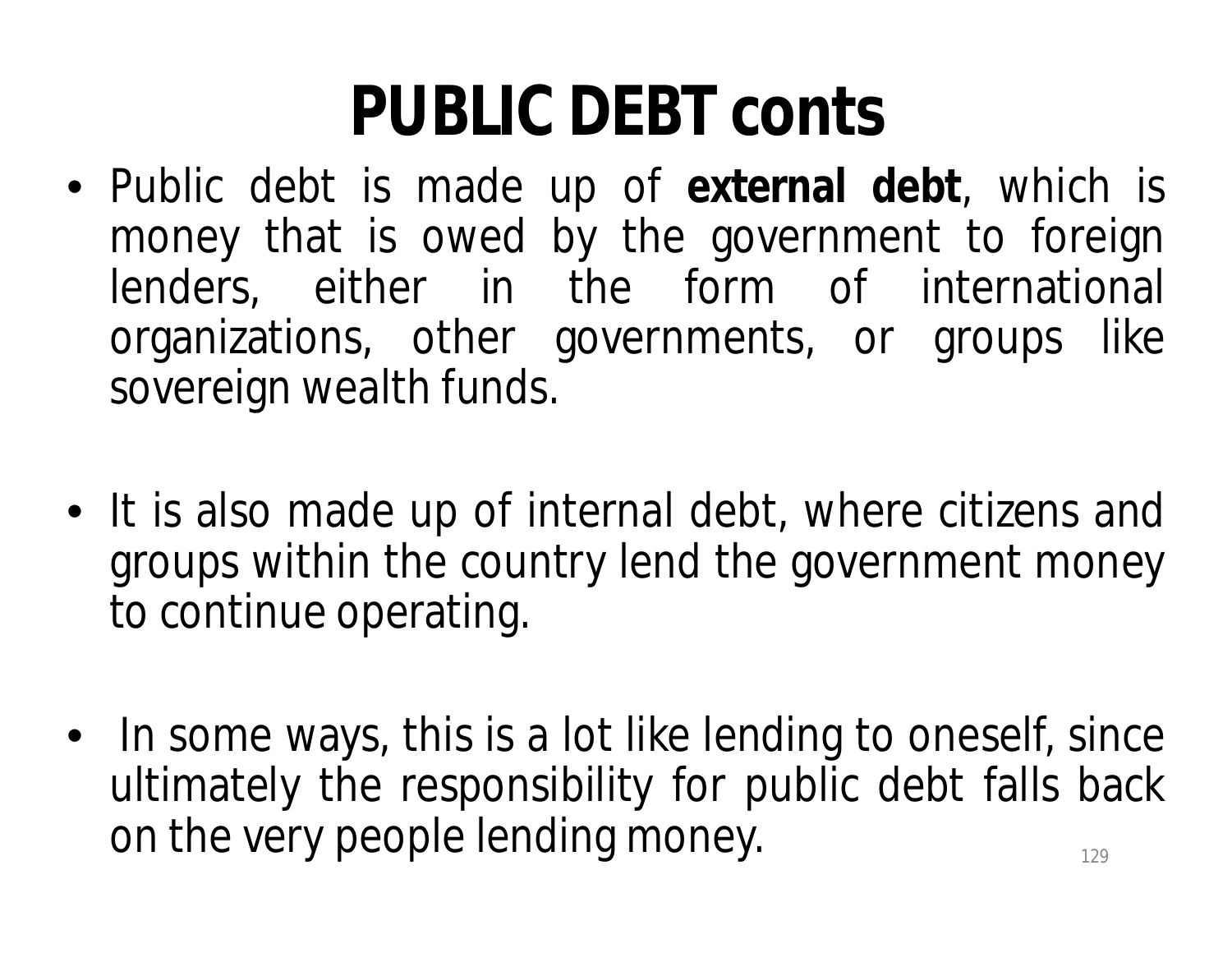#### **PUBLIC DEBT conts**

- Public debt can also be broken down by the length of the loan made
- Short-term public debt last only one or two years, and the turnover rate is fairly high
- Mid-term public debt lasts anywhere between three and ten years.
- Long-term public debt is designed to last more than ten years, with some long term debt lasting considerably longer than that. 130